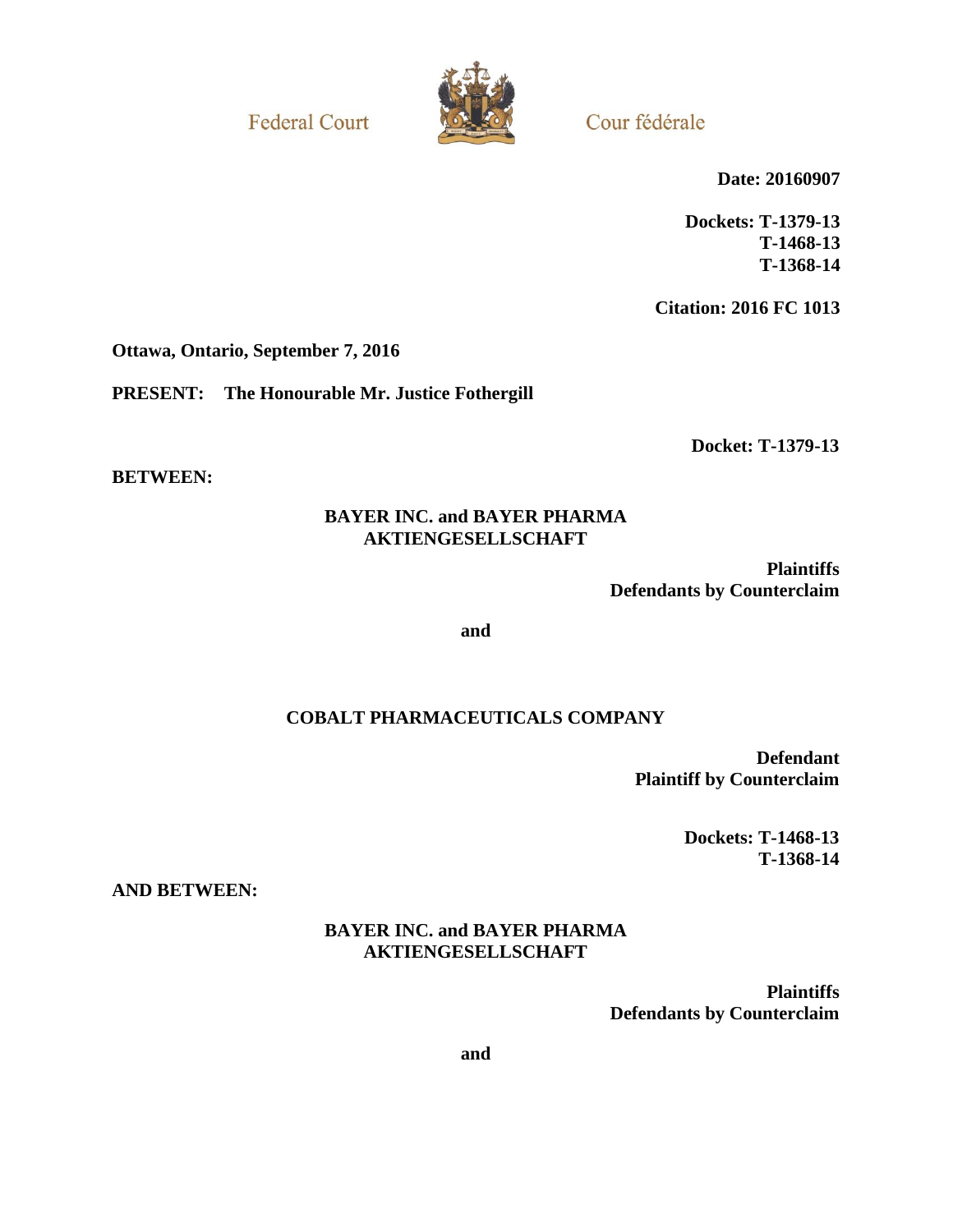# **APOTEX INC.**

**Defendant Plaintiff by Counterclaim** 

# **PUBLIC JUDGMENT AND REASONS**<br>(Confidential version issued on September 7, 2016)

# **TABLE OF CONTENTS**

| I.             |  |
|----------------|--|
| II.            |  |
| $\mathsf{A}$ . |  |
| <b>B.</b>      |  |
| $C_{\cdot}$    |  |
| (1)            |  |
| (2)            |  |
| D.             |  |
| III.           |  |
| IV.            |  |
| V.             |  |
| VI.            |  |
| VII.           |  |
| A.             |  |
| <b>B.</b>      |  |
| VIII.          |  |
| A.             |  |
| <b>B.</b>      |  |
| C.             |  |
| D.             |  |
| Ε.             |  |
| F.             |  |
| (1)            |  |
| (2)            |  |
| IX.            |  |
| A.             |  |
| <b>B.</b>      |  |
| C.             |  |
| (1)            |  |
| (2)            |  |
| (3)            |  |
| (4)            |  |
| D.             |  |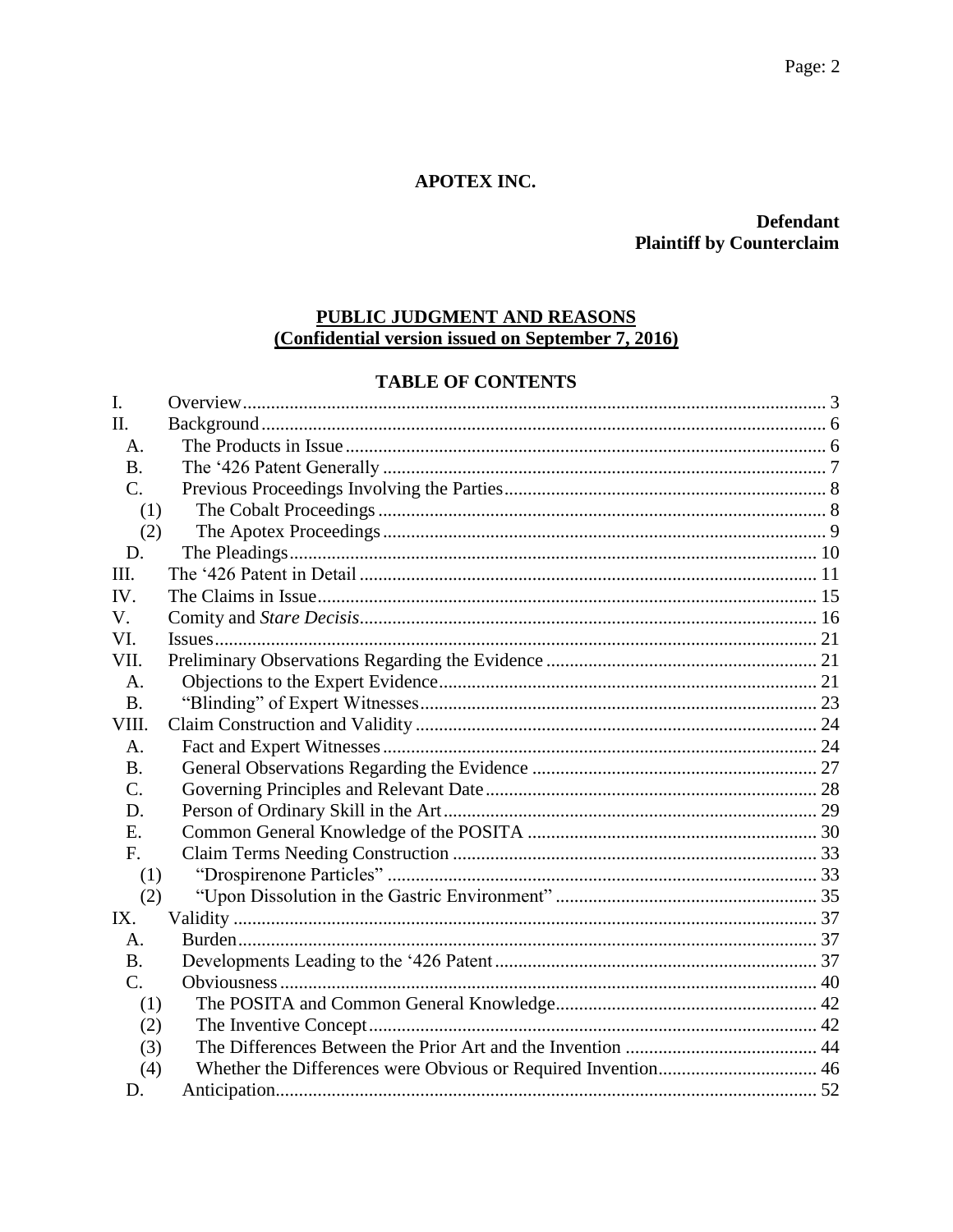| (1)             |  |
|-----------------|--|
| (2)             |  |
| Е.              |  |
| F.              |  |
| G.              |  |
| H.              |  |
| X.              |  |
| A.              |  |
| <b>B.</b>       |  |
| $C$ .           |  |
| (1)             |  |
| (2)             |  |
| D.              |  |
| E.              |  |
| (1)             |  |
| (2)             |  |
| (3)             |  |
| (4)             |  |
| (5)             |  |
| $F_{\rm c}$     |  |
| XI.             |  |
| A.              |  |
| <b>B.</b>       |  |
| $\mathcal{C}$ . |  |
| (1)             |  |
| (2)             |  |
| D.              |  |
| Е.              |  |
| F.              |  |
| (1)             |  |
| (2)             |  |
| (3)             |  |
| G.              |  |
| XII.            |  |
| XIII.           |  |

#### <span id="page-2-0"></span> $\mathbf{I}.$ Overview

 $[1]$ The plaintiffs are related companies. Bayer Pharma Aktiengesellschaft [Bayer Pharma] is a German corporation that discovers and develops pharmaceuticals for commercial purposes. Bayer Inc. is a Canadian corporation with its head office in Toronto.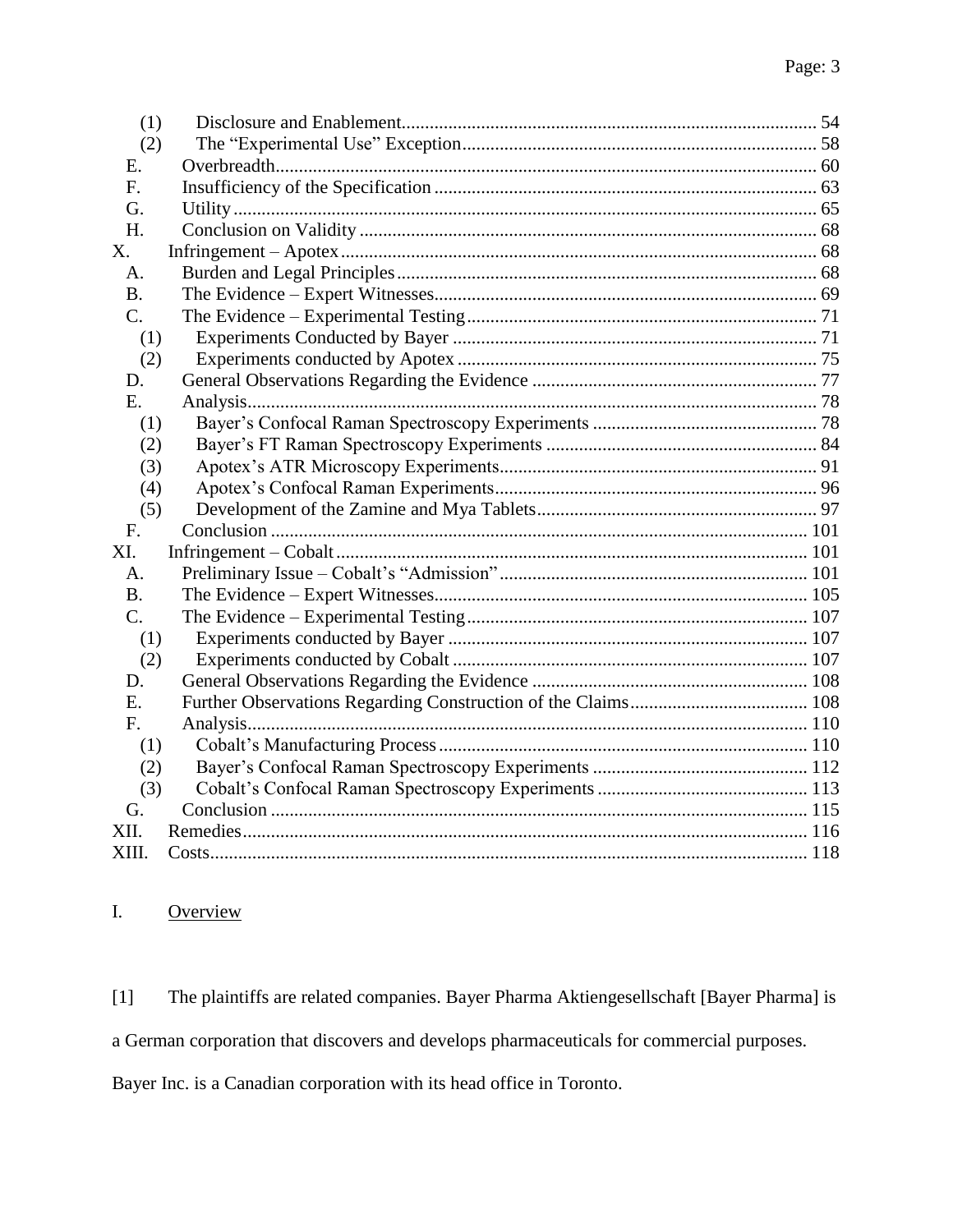[2] The defendant and counter-claimant Apotex Inc. [Apotex] is a generic pharmaceutical corporation with its head office in Toronto.

[3] The defendant and counter-claimant Cobalt Pharmaceuticals Company [Cobalt], now Actavis Pharma Company, is a generic pharmaceutical corporation with its head office in Mississauga.

[4] Schering Aktiengesellschaft [Schering], predecessor in title to Bayer Pharma, was a pharmaceutical company in Germany. On August 31, 2000, Schering filed an application for Canadian Letters Patent No. 2,382,426 [the '426 patent]. The title of the '426 patent is "Pharmaceutical Combination of Ethinylestradiol and Drospirenone for Use as a Contraceptive". The application claimed priority from both a United States and a European patent application filed on August 31, 1999. Bayer Pharma is now the registered owner of the '426 patent.

[5] Ethinylestradiol functions as an estrogen, while drospirenone functions as a progestogen. Together, they inhibit ovulation in the human female. When Schering applied for the '426 patent, it was known that ethinylestradiol and drospirenone could be used in the formulation of an effective oral contraceptive. However, no drug manufacturer had offered the precise formulation disclosed and claimed in the '426 patent for sale to the public.

[6] Based on laboratory tests conducted *in vitro*, drospirenone was known to be acid-labile at a pH of 1.0, meaning it would isomerize into an inactive compound when exposed to an acidic solution of pH 1. The normal pH range of the stomach is 1.0 to 3.0.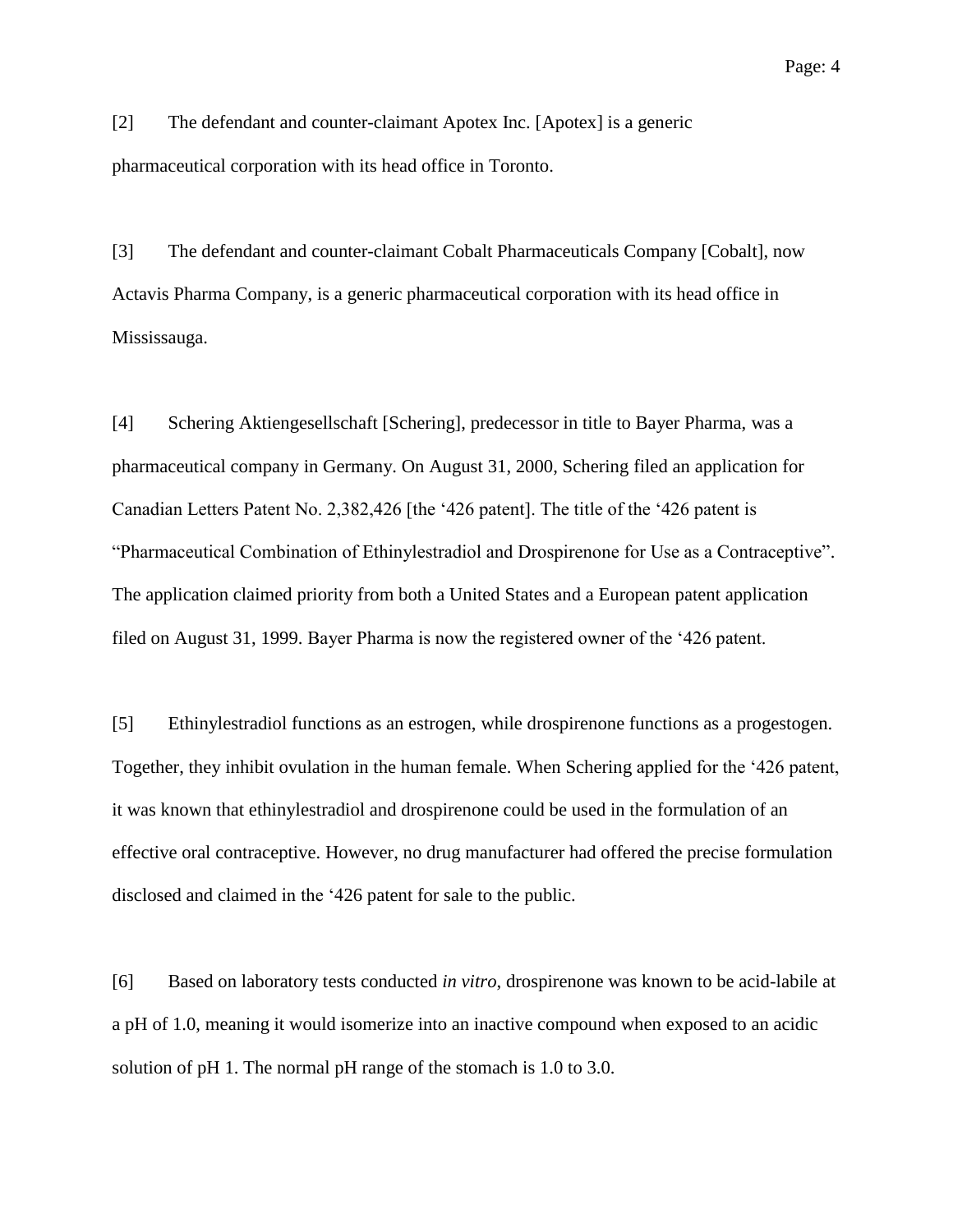[7] Drospirenone is a steroid and is therefore poorly soluble in water. Poorly soluble compounds can be micronized (*i.e.*, ground into very small pieces) to increase their rate of dissolution. However, improving the dissolution rate of an acid-labile drug may cause it to degrade even more quickly in the gastric environment.

[8] A drug's rate of dissolution in the stomach depends in part on its formulation. An enteric coat may be used to protect the active pharmaceutical ingredients in a tablet from the gastric environment, ensuring that the drug is released in the less acidic environment of the small intestine. An immediate release formulation, which has no enteric coat, will rapidly disintegrate in the stomach.

[9] Schering initially developed an oral contraceptive comprising ethinylestradiol and drospirenone as an enterically-coated tablet. One difficulty with an enteric coat, however, is that it may cause variability in the drug's effectiveness in different people. Based on further experiments, including tests conducted *in vivo*, Schering discovered that it was possible to administer a low dose of ethinylestradiol and drospirenone in a micronized or other rapidly dissolving form without using an enteric coat, while still achieving good bioavailability as a contraceptive. Schering considered this to be a novel invention, and therefore sought to protect it by applying for a patent.

[10] Apotex and Cobalt also sell oral contraceptive pills with ethinylestradiol and drospirenone as the active pharmaceutical ingredients. The dosages are similar to those used in the plaintiffs' products. The tablets are also rapidly dissolving and do not have an enteric coat.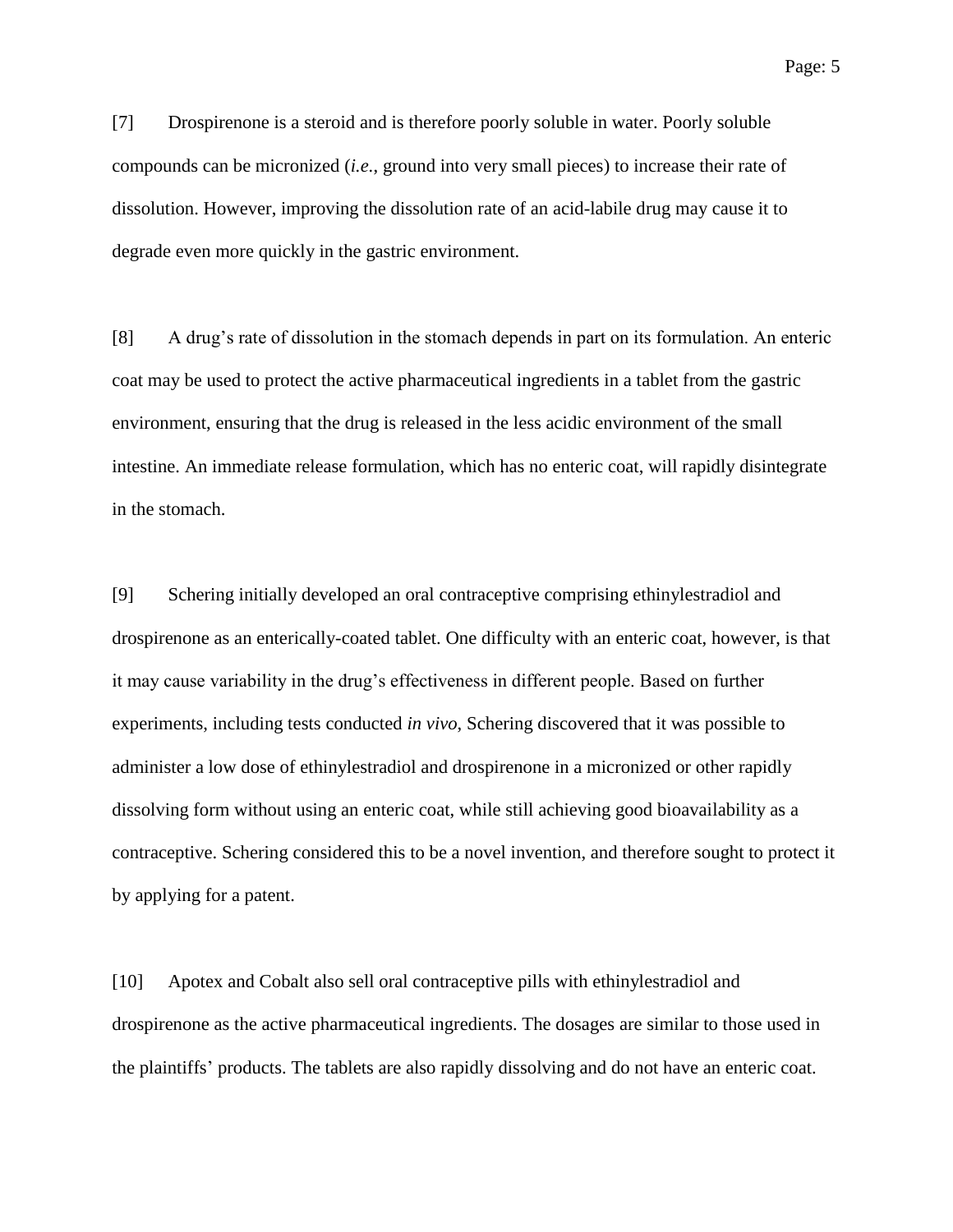[11] The plaintiffs say that Apotex's and Cobalt's products infringe claims 31, 48 and 49 of the '426 patent. Apotex and Cobalt reply that their products are formulated in a manner that brings them outside the scope of the asserted claims. They also maintain that the claims are invalid.

[12] As is common in patent trials, the parties presented voluminous evidence and extensive arguments in support of their respective positions. In the reasons that follow, I have endeavoured to address all those that, in my view, have a potential bearing on the outcome of this dispute. Some aspects of the evidence and argument may not be fully canvassed below, but I have considered it all.

[13] I find that claims 31, 48 and 49 of the '426 patent are not invalid based on any of the asserted grounds of: (i) obviousness; (ii) anticipation; (iii) overbreadth; (iv) insufficiency or ambiguity of the specification; or (v) inutility. I also find that Apotex's and Cobalt's products are formulated in a manner that falls within the scope of claims 31, 48 and 49 of the '426 patent. Apotex's and Cobalt's products therefore infringe claims 31, 48 and 49 of the '426 patent.

<span id="page-5-0"></span>II. Background

#### <span id="page-5-1"></span>A. *The Products in Issue*

[14] Bayer Pharma is the registered owner of the '426 patent and is also the patentee. Bayer Inc. is a licensee of the '426 patent and sells oral contraceptive tablets under the names "Yaz" and "Yasmin" with the consent of Bayer Pharma. Both entities are persons claiming under the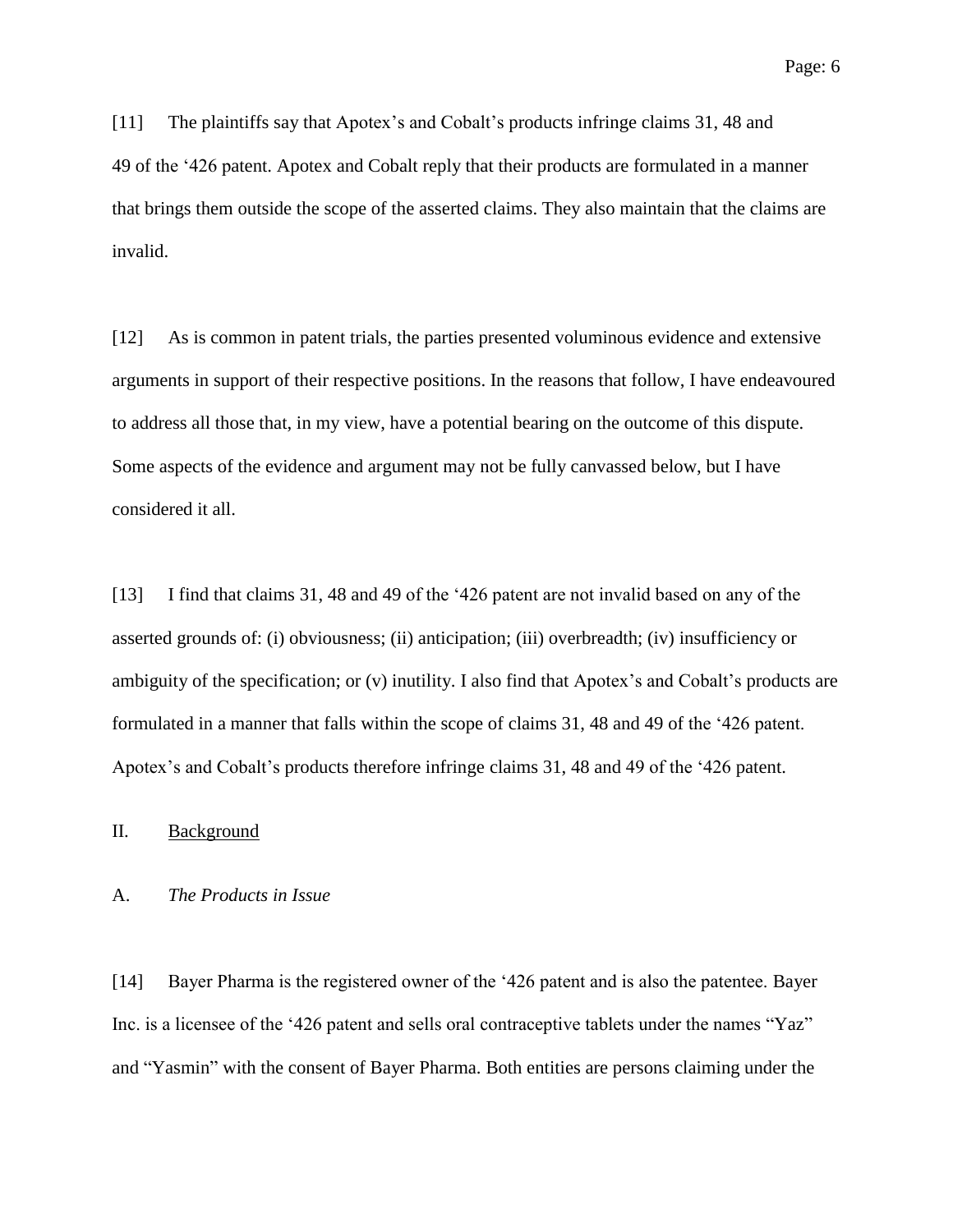patentee Bayer Pharma pursuant to s 55(1) of the *Patent Act*, RSC 1985 c P-4 [the Act]. I will refer to the plaintiffs collectively as Bayer.

[15] Apotex obtained from the Minister of Health a Notice of Compliance to sell generic versions of Bayer's Yasmin tablets under the names "Zamine 21" and "Zamine 28" [Zamine] on August 15, 2013, and a generic version of Bayer's Yaz tablets under the name "Mya" [Mya] on May 8, 2014. The Zamine tablets contain 3 mg of drospirenone and 0.03 mg of ethinylestradiol. The Mya tablets contain 3 mg of drospirenone and 0.02 mg of ethinylestradiol.

[16] Cobalt manufactures and sells generic versions of Bayer's Yasmin tablets under the names "Zarah 21" and "Zarah 28" [Zarah]. The Zarah tablets contain 3 mg of drospirenone and 0.03 mg of ethinylestradiol. Cobalt received regulatory approval to begin marketing the Zarah tablets in Canada on May 31, 2013.

<span id="page-6-0"></span>B. *The '426 Patent Generally*

[17] The title of the '426 patent is "Pharmaceutical Combination of Ethinylestradiol and Drospirenone for Use as a Contraceptive". The patent names Wolfgang Heil, Jurgen Hilman, Ralph Lipp and Renate Heithecker as the inventors.

[18] The application for the patent was filed under the provisions of the *Patent Cooperation Treaty*, 19 June 1970, Can TS 1990 No 22 (entered into force 24 January 1978), with an effective filing date in Canada of August 31, 2000. It claimed priority from both a United States and a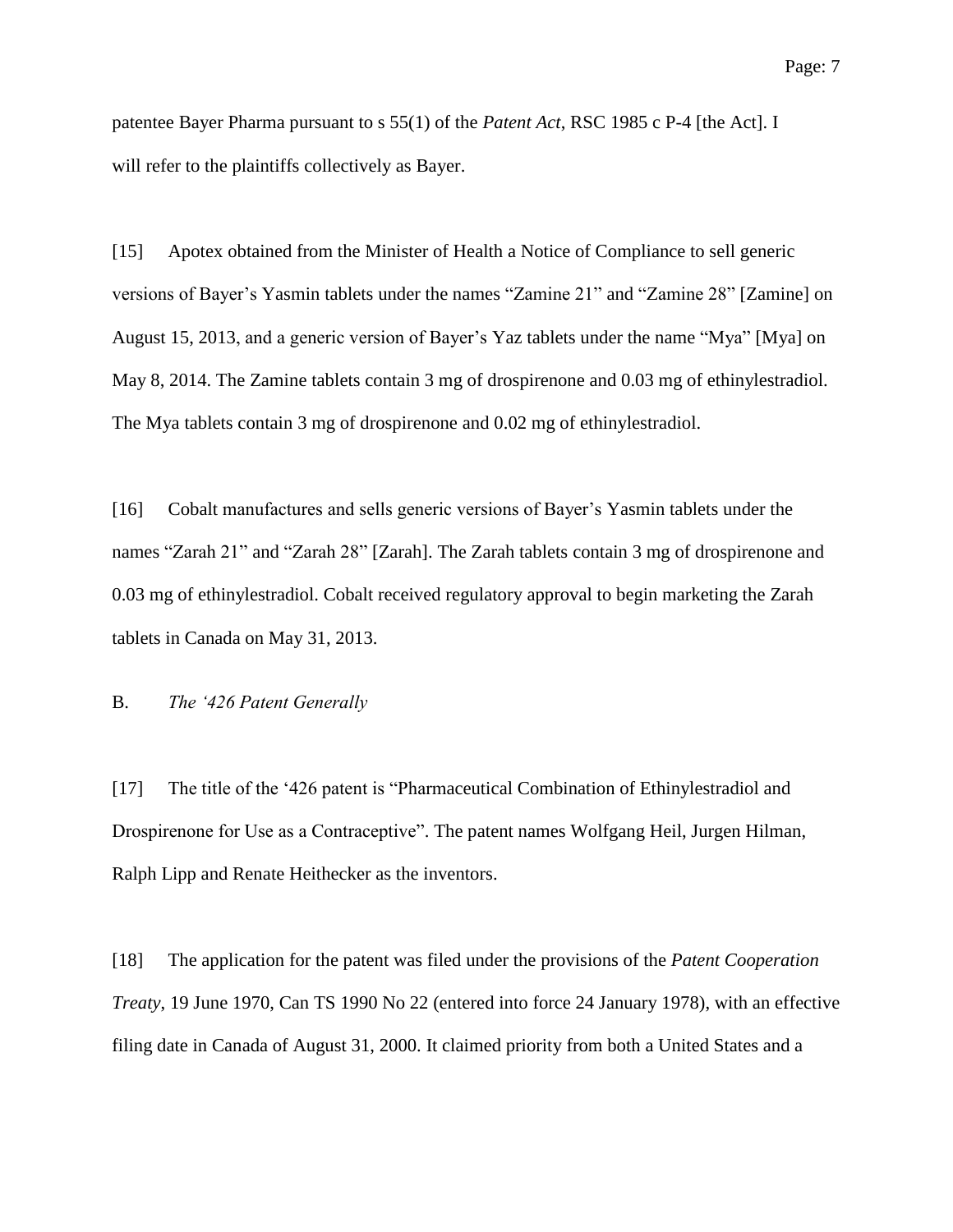European patent application, the international precursors to the '426 patent. Both patents were filed on August 31, 1999. The date of publication is March 8, 2001.

[19] The '426 patent was issued to Schering on February 28, 2006. Bayer Pharma became the registered owner of the patent on October 6, 2011. Bayer Inc. is a licensee.

[20] The application for the '426 patent was filed with the Canadian Patent Office after October 1, 1989. The provisions of the "new" *Patent Act*, which applies to all patent applications filed after that date, are therefore relevant to this action. Unless found to be invalid, the term of the '426 patent will expire on August 31, 2020.

# <span id="page-7-1"></span><span id="page-7-0"></span>C. *Previous Proceedings Involving the Parties*

(1) The Cobalt Proceedings

[21] In December 2011, Cobalt sought regulatory approval to sell a generic version of Bayer's Yaz tablets. The proposed composition was similar to Cobalt's Zarah tablets, but contained 3 mg of drospirenone and 0.02 mg of ethinylestradiol. Cobalt applied to the Minister of Health [the Minister] for a Notice of Compliance, alleging that the process by which its drug would be manufactured would not infringe claim 31, and dependent claims 48 and 49, of the '426 patent, and that all claims of the patent asserted by Bayer were invalid.

[22] In response, Bayer commenced an application under the *Patented Medicines (Notice of Compliance) Regulations*, SOR/93-133 [NOC Regulations] to prohibit the Minister from issuing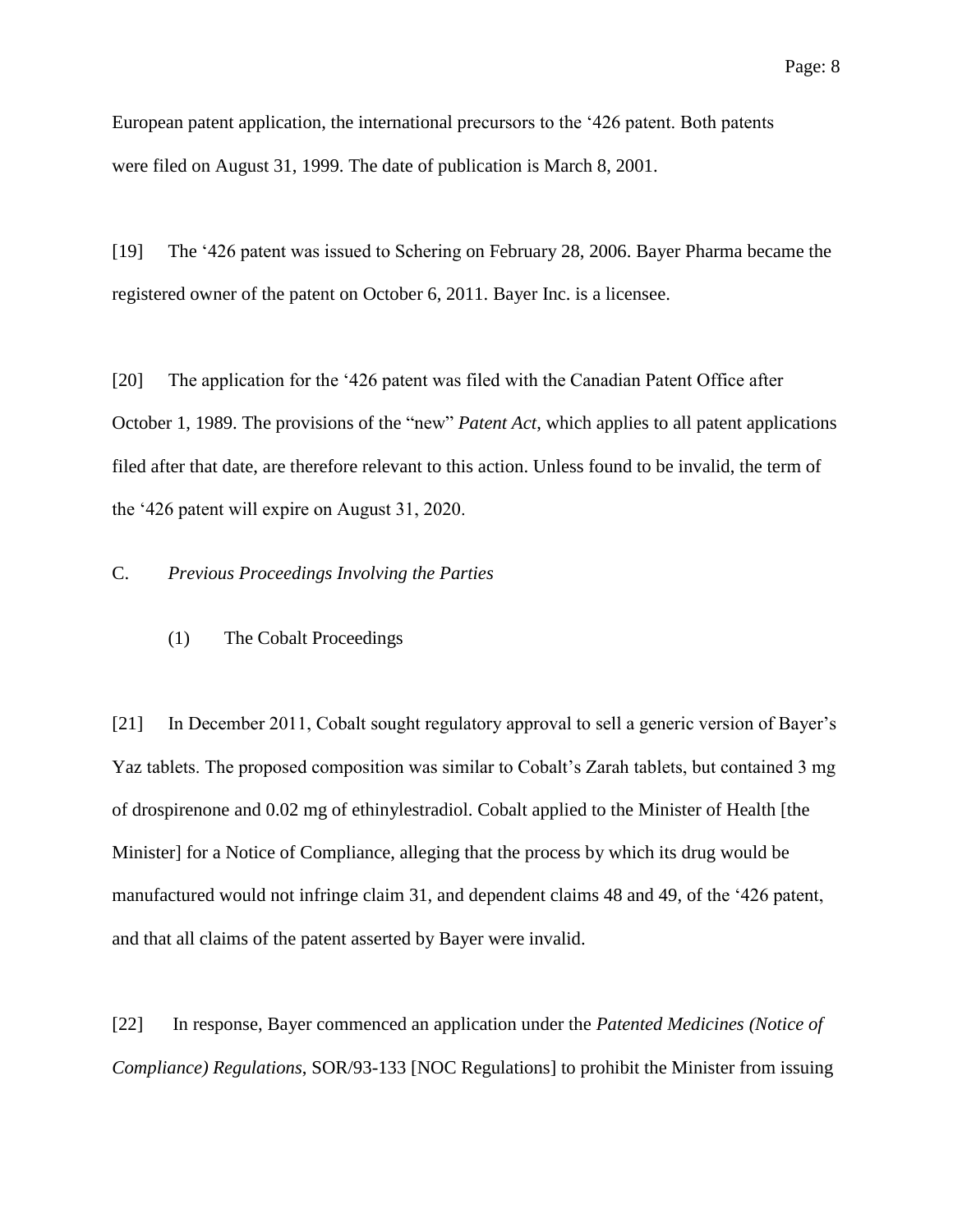a Notice of Compliance to Cobalt until the expiry of the '426 patent. On October 22, 2013, in *Bayer Inc v Cobalt Pharmaceuticals Company*, 2013 FC 1061 [*Bayer v Cobalt*], Justice Hughes granted Bayer's application for prohibition.

[23] One argument advanced by Cobalt before Justice Hughes was that claim 31 of the '426 patent was limited to micronized drospirenone particles. Justice Hughes found that claim 31 was not so limited, as it encompassed all drospirenone particles that dissolve rapidly in the manner specified in the claim. Justice Hughes held that none of Cobalt's allegations of non-infringement and invalidity were justified. Specifically, Justice Hughes found that claim 31 was not obvious, and was not invalid on the grounds of inutility, lack of sound prediction, overbreadth, insufficiency or ambiguity. It does not appear that Cobalt challenged the '426 patent on the ground of anticipation.

[24] Cobalt's appeal of Justice Hughes' decision was dismissed by the Federal Court of Appeal on May 4, 2015 (*Cobalt Pharmaceuticals Company v Bayer Inc*, 2015 FCA 116 [*Cobalt v Bayer FCA*]). The Court of Appeal upheld Justice Hughes' construction of the patent and confirmed that Cobalt's allegations of non-infringement and invalidity were not justified. As a result, Cobalt is currently unable to offer its generic version of Bayer's Yaz product for sale until the '426 patent expires.

<span id="page-8-0"></span>(2) The Apotex Proceedings

[25] Similar proceedings under the NOC Regulations were commenced by Apotex against Bayer in July 2012. Apotex sought regulatory approval for its generic version of Bayer's Yaz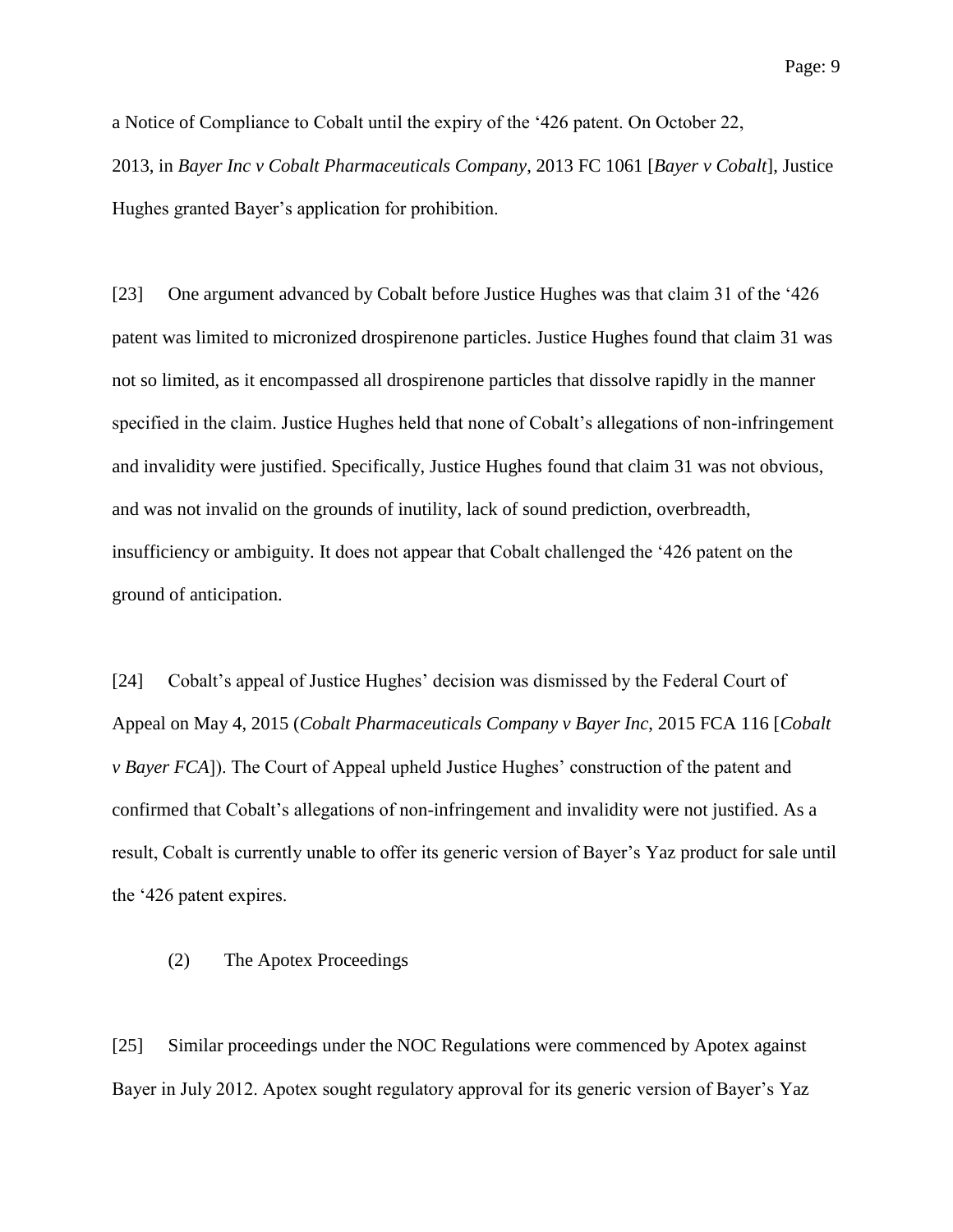tablets on the basis of non-infringement of claim 1 and dependent claims 2 and 8; claim 30; and claim 31 and dependent claims 36, 37, 39 to 42 and 47 to 50. In response, Bayer brought an application to prohibit the Minister from issuing a Notice of Compliance to Apotex.

[26] In a decision dated May 7, 2014, Justice Hughes dismissed Bayer's application (*Bayer Inc v Apotex Inc*, 2014 FC 436 [*Bayer v Apotex*]). He found that none of the allegations made by Apotex regarding the invalidity of the '426 patent on the grounds of anticipation, ambiguity and insufficiency were justified. However, he also concluded that Bayer had not met its burden of proving, on a balance of probabilities, that Apotex's allegations of non-infringement were unjustified. He ruled that Apotex's product did not fall within the claims in issue, and Apotex was therefore able to bring its generic version of Bayer's Yaz tablets to market.

#### <span id="page-9-0"></span>D. *The Pleadings*

[27] Bayer commenced an action against Cobalt on August 14, 2013 (T-1379-13), after Cobalt began marketing its Zarah tablets in Canada. In its statement of claim, Bayer alleges that Cobalt has infringed claims 1, 2, 4-7, 30, 31, 48, 49 and 52 of the '426 patent. Cobalt denies the allegation of infringement and, by counterclaim, alleges that the claims are invalid.

[28] Bayer commenced an action against Apotex on August 30, 2013 (T-1468-13), alleging that Apotex has infringed claims 1, 2, 4-7, 30, 31, 48, 49 and 52 of the '426 patent by manufacturing and selling its Zamine tablets in Canada. Apotex denies the allegation of infringement and, by counterclaim, alleges that the claims are invalid.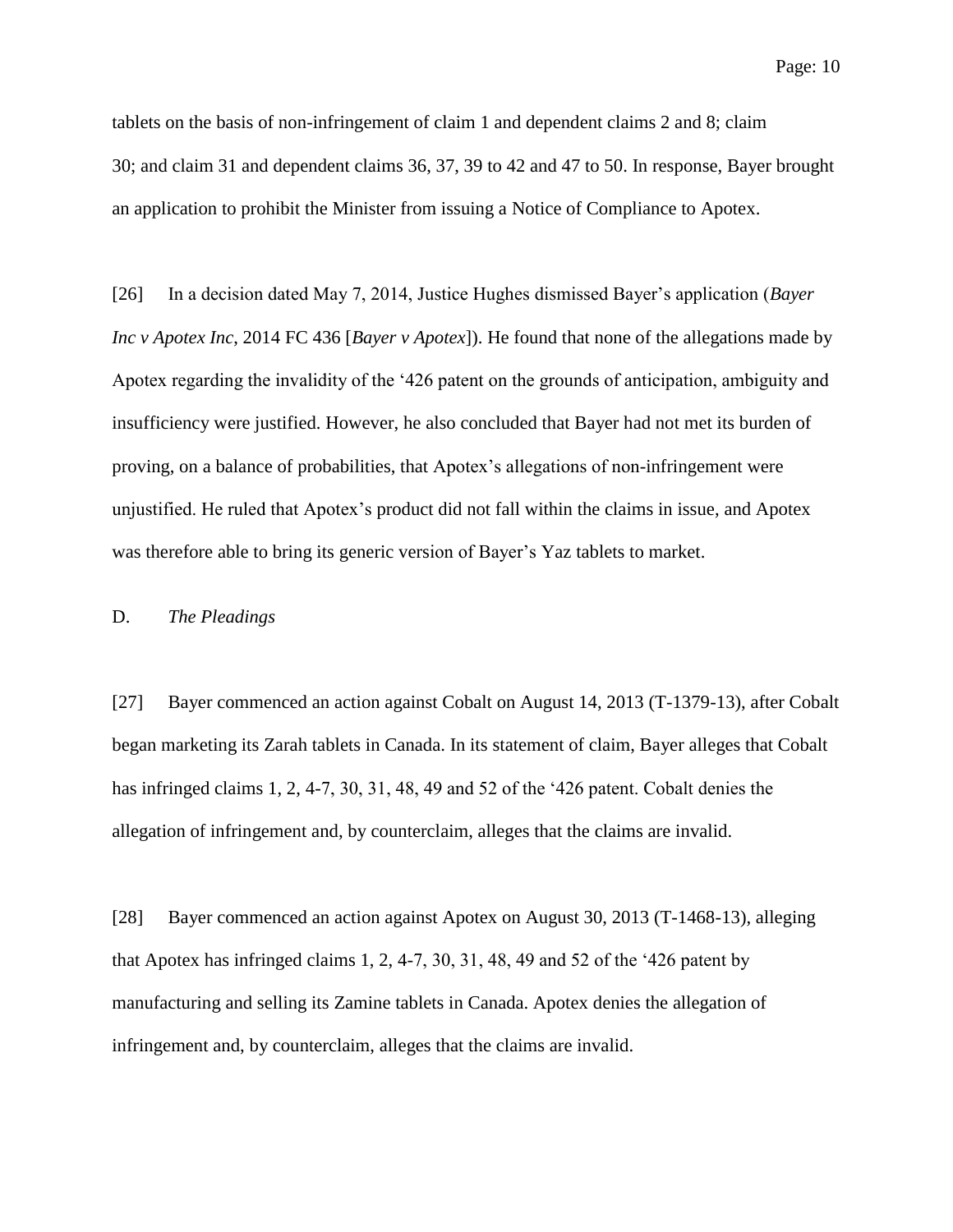[29] Bayer commenced a second action against Apotex on June 4, 2014 (T-1368-14), with respect to its Mya tablets. Bayer alleges that Apotex has infringed claims 1, 2, 4-7, 30, 31, 48 and 49 of the '426 patent by manufacturing and selling its Mya tablets in Canada. Apotex denies the allegation of infringement and, by counterclaim, alleges that the claims are invalid.

[30] The three actions were consolidated by order of this Court dated October 2, 2014. In these proceedings, Cobalt has agreed to be bound by this Court's determination respecting the validity of the '426 patent in the Apotex case and any appeals that may follow. Cobalt therefore relies on Apotex's evidence and submissions regarding validity.

[31] On January 11, 2016, the first day of trial, Bayer informed the Court that it is seeking a declaration of infringement against Apotex and Cobalt only in respect of claim 31 of the '426 patent and its dependent claims, claims 48 and 49. The proceedings have been bifurcated, and this decision concerns only the questions of validity and infringement.

# <span id="page-10-0"></span>III. The '426 Patent in Detail

[32] The field of the invention is described at page 1 of the '426 patent:

# FIELD OF THE INVENTION

The present invention relates to a pharmaceutical composition comprising drospirenone and ethinylestradiol, a method of providing dissolution of drospirenone, methods of inhibiting ovulation by administration of drospirenone and the use of drospirenone and ethinylestradiol for inhibiting ovulation.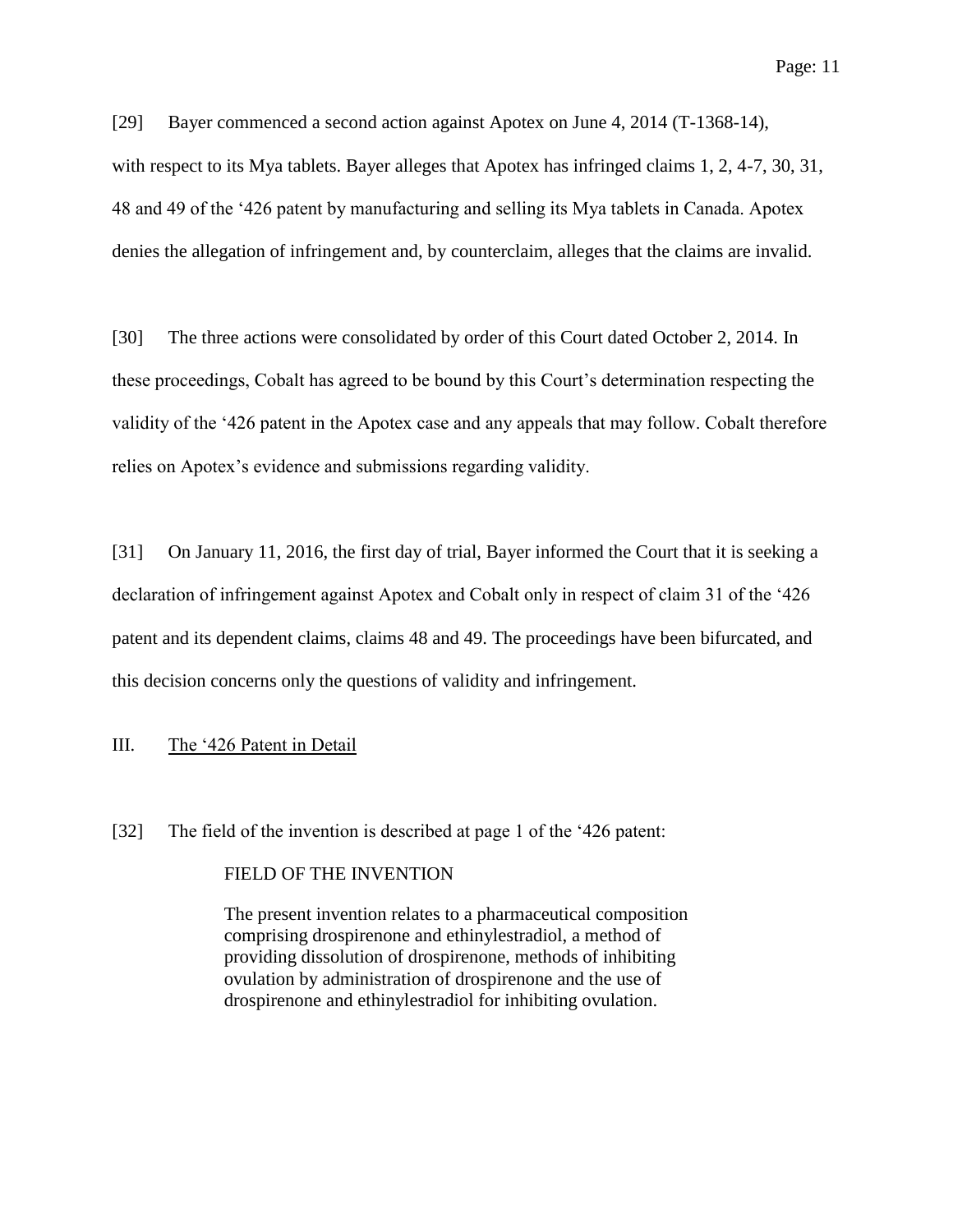since the 1960s. The gestagen component provides contraceptive reliability. The patent recognizes that one such gestagen, drospirenone, is known to be useful in treating several disorders. It is acknowledged that a combination of drospirenone and ethinylestradiol has been suggested as a possible, but not a preferred, combination for an oral contraceptive.

[34] The next section is titled "Summary of the Invention", and states that a minimum and a maximum dosage level of drospirenone have been determined.

# SUMMARY OF THE INVENTION

In the course of research leading to the present invention, it has surprisingly been found that a hitherto undisclosed minimum dosage level of drospirenone is required for reliable contraceptive activity. Similarly, a preferred maximum dosage has been identified at which unpleasant side effects, in particular excessive diuresis, may substantially be avoided.

[35] Page 4 sets out a "Detailed Disclosure of the Invention". The patent states that to ensure good bioavailability of drospirenone, it should be provided in a form that promotes rapid dissolution. It then discusses micronization and provides the parameters of particle size and particle distribution, as well as dissolution parameters. The patent states that it is possible to provide the product in micronized form or by spraying it from a solution on to an inert carrier.

# DETAILED DISCLOSURE OF THE INVENTION

Drospirenone, which may be prepared substantially as described in, *e.g.*, US 4,129,564 or WO 98/06738, is a sparingly soluble substance in water and aqueous buffers at various pH values. Furthermore, drospirenone is rearranged to an inactive isomer under acid conditions and hydrolysed under alkaline conditions. To ensure good bioavailability of the compound, it is therefore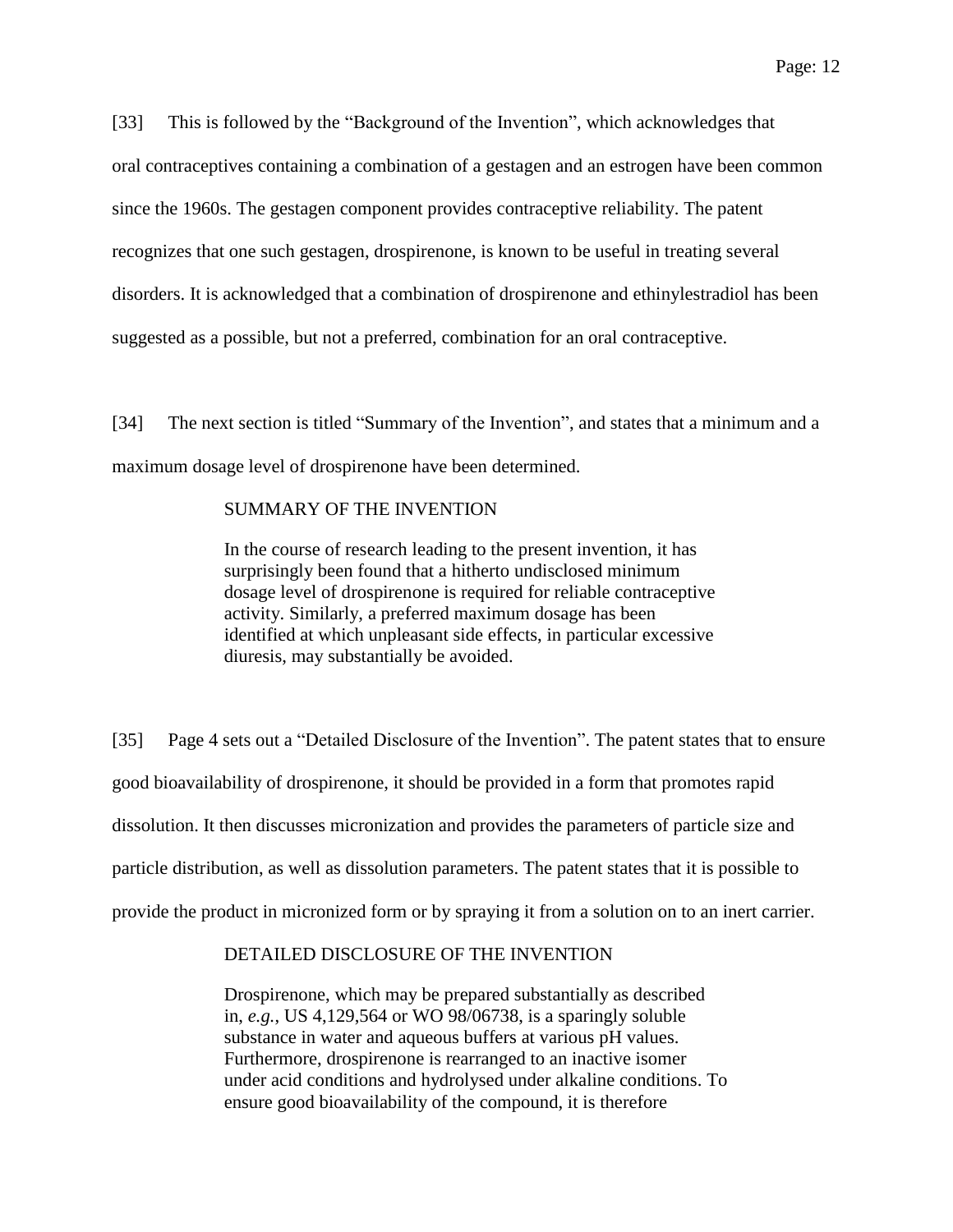advantageously provided in a form that promotes rapid dissolution thereof.

It has surprisingly been found that when drospirenone is provided in micronized form (so that particles of the active substance have a surface area of more than 10,000 cm2/g, and the following particle size distribution as determined under the microscope: not more than 2 particles in a given batch with a diameter of more than 30  $\mu$ m, and preferably  $\leq$  20 particles with a diameter of  $\geq$  10  $\mu$ m and  $\leq$  30  $\mu$ m) in a pharmaceutical composition, rapid dissolution of the active compound from the composition occurs *in vitro* ("rapid dissolution" is defined as the dissolution of at least 70% over about 30 minutes, in particular at least 80% over about 20 minutes, of drospirenone from a tablet preparation containing 3 mg of drospirenone in 900 ml of water at 37°C determined by the USP XXIII Paddle Method using a USP dissolution test apparatus 2 at 50 rpm). Instead of providing the drospirenone in micronized form, it is possible to dissolve it in a suitable solvent, *e.g.* methanol or ethyl acetate, and spray it onto the surface of inert carrier particles followed by incorporation of the particles containing drospirenone on their surface in the composition.

Without wishing to be limited to any particular theory, it appears that the *in vitro* dissolution rate of drospirenone is connected to the dissolution rate *in vivo* resulting in rapid absorption of drospirenone *in vivo* on oral administration of the compound. This is an advantage because isomerization of the compound in the gastric environment and/or hydrolysis in the intestine is substantially reduced, leading to a high bioavailability of the compound.

With respect to ethinylestradiol which is also a sparingly soluble substance, though less sensitive to degradation than drospirenone under conditions prevailing in the gastrointestinal tract, it is also an advantage to provide it in micronized form or sprayed from a solution, *e.g.* in ethanol, onto the surface of inert carrier particles. This has the added advantage of facilitating a more homogenous distribution of the ethinylestradiol throughout the composition which might otherwise be difficult to obtain because ethinylestradiol is incorporated in extremely small amounts. When ethinylestradiol is provided in micronized form, it preferably has the following particle size distribution as determined under the microscope: 100% of the particles have a diameter of  $\leq 15.0$  µm, 99% of the particles have a diameter of  $\leq 12.5$ um, 95% of the particles have a diameter of  $\leq 10.0 \,\mu$ m, and 50% of the particles have a diameter of  $\leq 3.0 \mu$ m. Furthermore, no particle is larger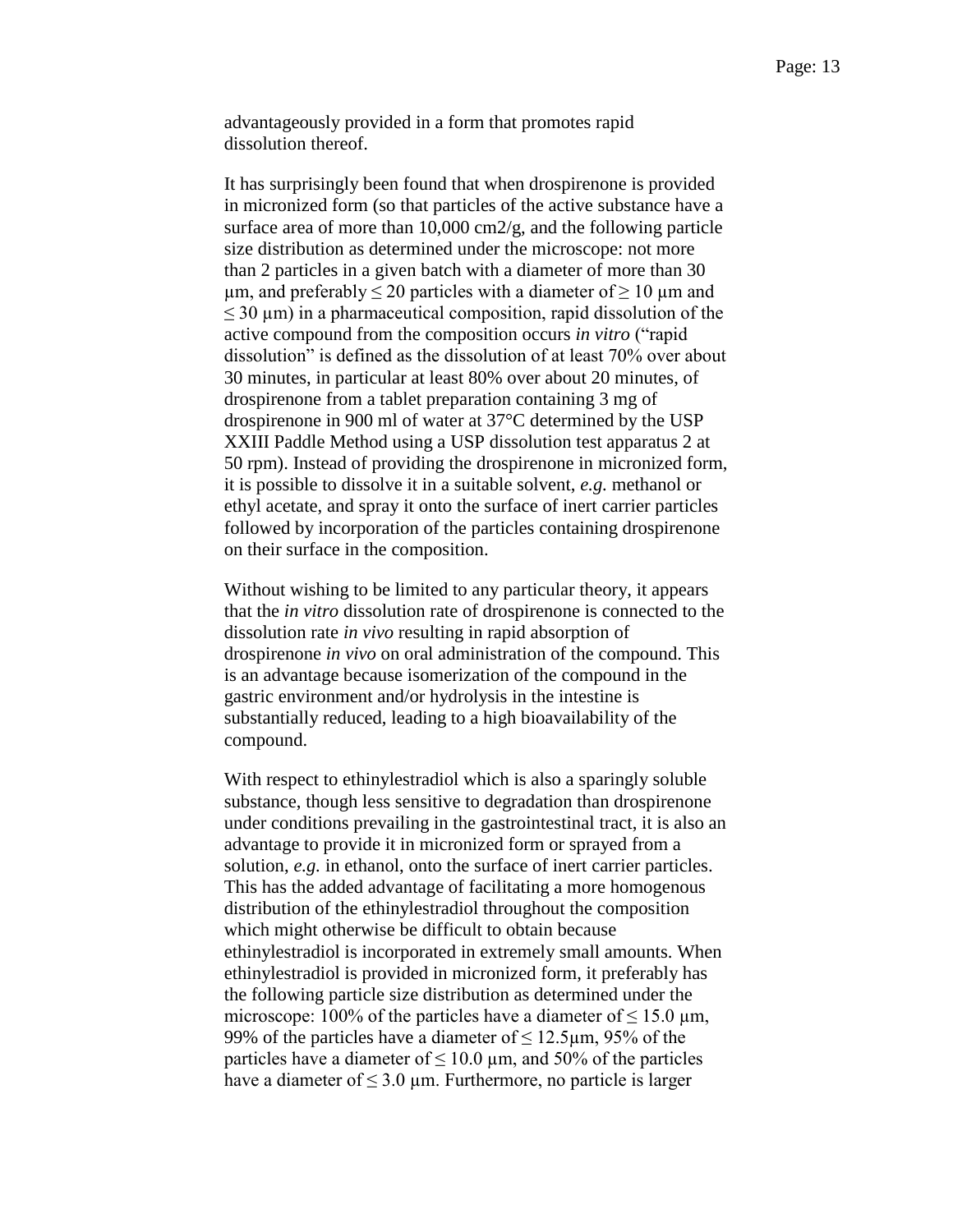than 20  $\mu$ m, and  $\leq 10$  particles have a diameter of  $\geq 15 \mu$ m and  $\leq 20 \mu m$ .

To obtain a more rapid rate of dissolution, it is preferred to include carriers or excipients which act to promote dissolution of both active substances. Examples of such carriers and excipients include substances that are readily soluble in water such as cellulose derivatives, carboxymethylcellulose, hydroxypropyl cellulose, hydroxypropylmethyl cellulose, gelled starch, gelatin or polyvinylpyrrolidone. In particular, it appears as though polyvinylpyrrolidone might be particularly helpful to promote dissolution.

The composition of the invention preferably comprises drospirenone in an amount corresponding to a daily dosage of from about 2.5 mg to about 3.5 mg, in particular about 3 mg. The amount of ethinylestradiol preferably corresponds to a daily dosage of from about 0.015 mg to about 0.04 mg, in particular from about 0.015 mg to about 0.03 mg. More particularly, the present composition comprises an amount of drospirenone corresponding to a daily dosage of from about 3.0 to about 3.5 mg and ethinylestradiol in an amount corresponding to from about 0.015 to about 0.03 mg.

Apart from its ability to inhibit ovulation, the composition of the invention has been found to possess pronounced anti-androgenic properties and may therefore be used in the prevention or treatment of androgen-induced disorders, in particular acne. Such use may be independent from or concomitant with the use as a contraceptive disclosed above. Furthermore, since drospirenone is an aldosterone antagonist, it has diuretic properties and is therefore suitable for counteracting the water-retentive properties of ethinylestradiol.

In a particular embodiment, the invention relates to a pharmaceutical preparation consisting of a number of separately packaged and individually removable daily dosage units placed in a packaging unit and intended for oral administration for a period of at least 21 consecutive days, wherein each of said daily dosage units comprises a combination of drospirenone in an amount of from about 2 mg to about 4 mg and ethinylestradiol in an amount from about 0.01 to about 0.05 mg.

[36] The detailed disclosure describes carriers and excipients, particular dosages, other uses, dosage packaging, daily dosages, and rest periods.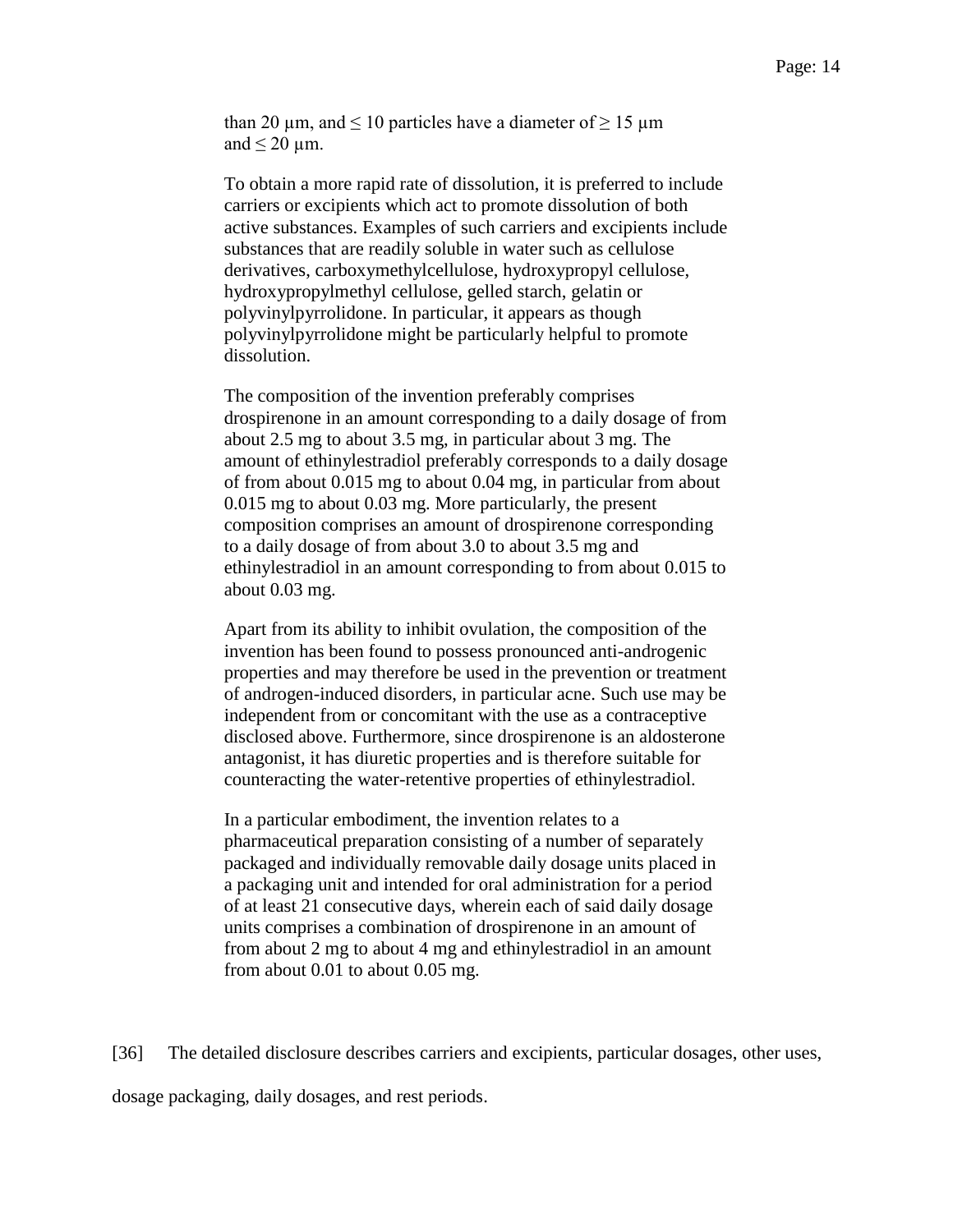[37] The patent states at page 9 that the composition of the invention may be

formulated in any manner known in the pharmaceutical art:

The composition of the invention may be formulated in any manner known in the pharmaceutical art. In particular, as indicated above, the composition may be formulated by a method comprising providing drospirenone and, if desired, ethinylestradiol in micronized form in said unit dosage form, or sprayed from a solution onto particles of an inert carrier in admixture with one or more pharmaceutically acceptable excipients that promote dissolution of the drospirenone and ethinylestradiol so as to promote rapid dissolution of drospirenone and preferably ethinylestradiol on oral administration.

[38] There follows a list of examples of suitable excipients, together with the observation that the tablets may be film-coated and that the composition may be in liquid form. Packaging units, parenteral formulation and transdermal formulations are also discussed.

[39] Beginning at page 11, the patent provides five examples of tests conducted by the named inventors. Example 1 deals with the preparation of tablets containing drospirenone and ethinylestradiol, both micronized. Example 2 deals with the dissolution rate of the drospirenone in such tablets. Example 3 deals with the dissolution rate of ethinylestradiol. Example 4 addresses the bioavailability of drospirenone and ethinylestradiol. Example 5 deals with the contraceptive efficacy of formulations containing those components.

[40] The Claims of the patent, 53 in total, then follow.

# <span id="page-14-0"></span>IV. The Claims in Issue

[41] Claim 31 is the only independent claim in issue. It reads as follows: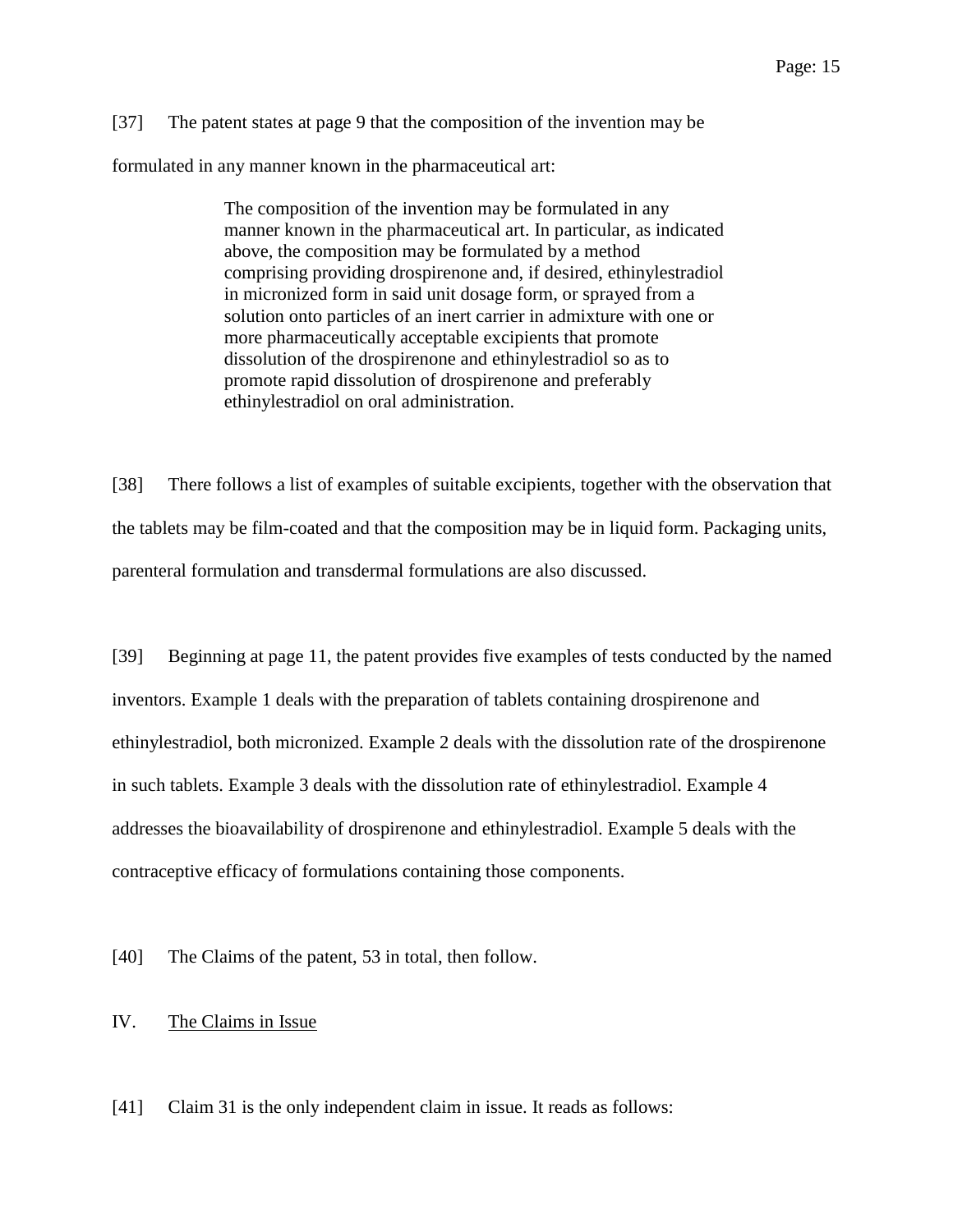A pharmaceutical composition comprising:

from about 2 mg to about 4 mg of drospirenone particles, wherein the drospirenone is in a form, which when provided in a tablet containing 3 mg of drospirenone, has a dissolution such that at least 70% of said drospirenone is dissolved in 900 ml of water at  $37^{\circ}$  C. ( $\pm 0.5^{\circ}$  C) within 30 minutes, as determined by USP XXIII Paddle Method using a USP dissolution test apparatus 2 at a stirring rate of 50 rpm, including 6 covered glass vessels and 6 paddles;

about [*sic*] 0.01 mg to about 0.05 mg of 17α-ethinylestradiol; and one or more pharmaceutically acceptable carriers; the composition being in an oral dose form, and the composition being effective for oral contraception in a human female.

- [42] Claims 48 and 49 are also in issue, but only as they depend from claim 31.
- [43] Claim 48, as it depends from claim 31, reads as follows:

A composition or kit according to claim 31, wherein the amount of drospirenone is from 2.5 mg to 3.5 mg, and the amount of  $17\alpha$ ethinylestradiol is from 0.015 mg to 0.04 mg.

[44] Claim 49, as it depends from claim 31, reads as follows:

A composition or kit according to claim 31, wherein the  $17\alpha$ ethinylestradiol is provided in an amount of from about 0.01 to about 0.04 mg and the drospirenone is provided in a form whereby the drospirenone is exposed to the gastric environment upon dissolution.

#### <span id="page-15-0"></span>V. Comity and *Stare Decisis*

[45] The parties disagree on the extent to which this Court is bound by the findings of fact and law made by the Federal Court of Appeal and by Justice Hughes in the related NOC proceedings.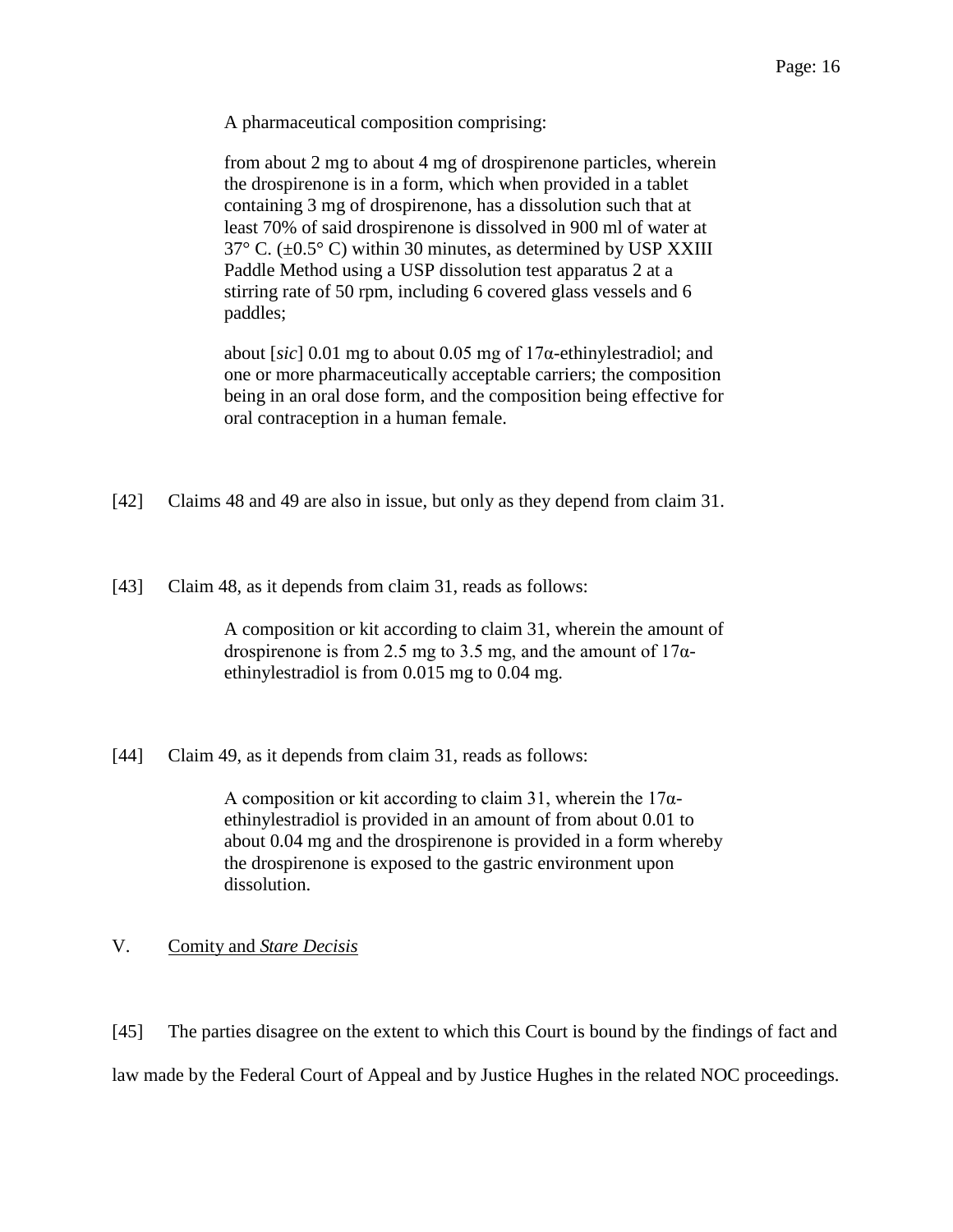The parties accept the general proposition that pronouncements of law made by higher courts are binding pursuant to the doctrine of *stare decisis*. However, they differ on whether this Court is bound to follow prior findings of law that are heavily dependent on expert evidence, such as claim construction. They also disagree over the extent to which I should abide by Justice Hughes' conclusions pursuant to the doctrine of comity.

[46] Bayer submits that this Court should adhere to the Federal Court of Appeal's construction of the '426 patent unless the evidence demonstrates the prior construction was wrong, or if different evidence compels a different result. Bayer relies on the Federal Court of Appeal's decisions in *Allergan Inc v Canada (Minister of Health)*, 2012 FCA 308 at paragraphs 50-51 [*Allergan*] and *Pfizer Canada Inc v Apotex Inc*, 2014 FCA 250 at paragraph 59 [*Pfizer Canada*]. Bayer also urges this Court to adopt additional conclusions reached by the Federal Court of Appeal and by Justice Hughes in the NOC context, including that the '426 patent is not invalid on the grounds of obviousness, insufficiency or overbreadth.

[47] Cobalt says that findings made in a NOC proceeding do not, as a matter of law, constitute a final determination of the validity or infringement of a patent, citing the Supreme Court of Canada's decision in *Eli Lilly & Co v Novopharm Ltd*, [1998] 2 SCR 129 at paragraphs 95-96, [1998] ACS No 59. Cobalt submits that the scope of the evidence adduced in an action for infringement is much broader than in a NOC proceeding, and this Court is therefore free to depart from the conclusions reached by the Federal Court of Appeal and by Justice Hughes.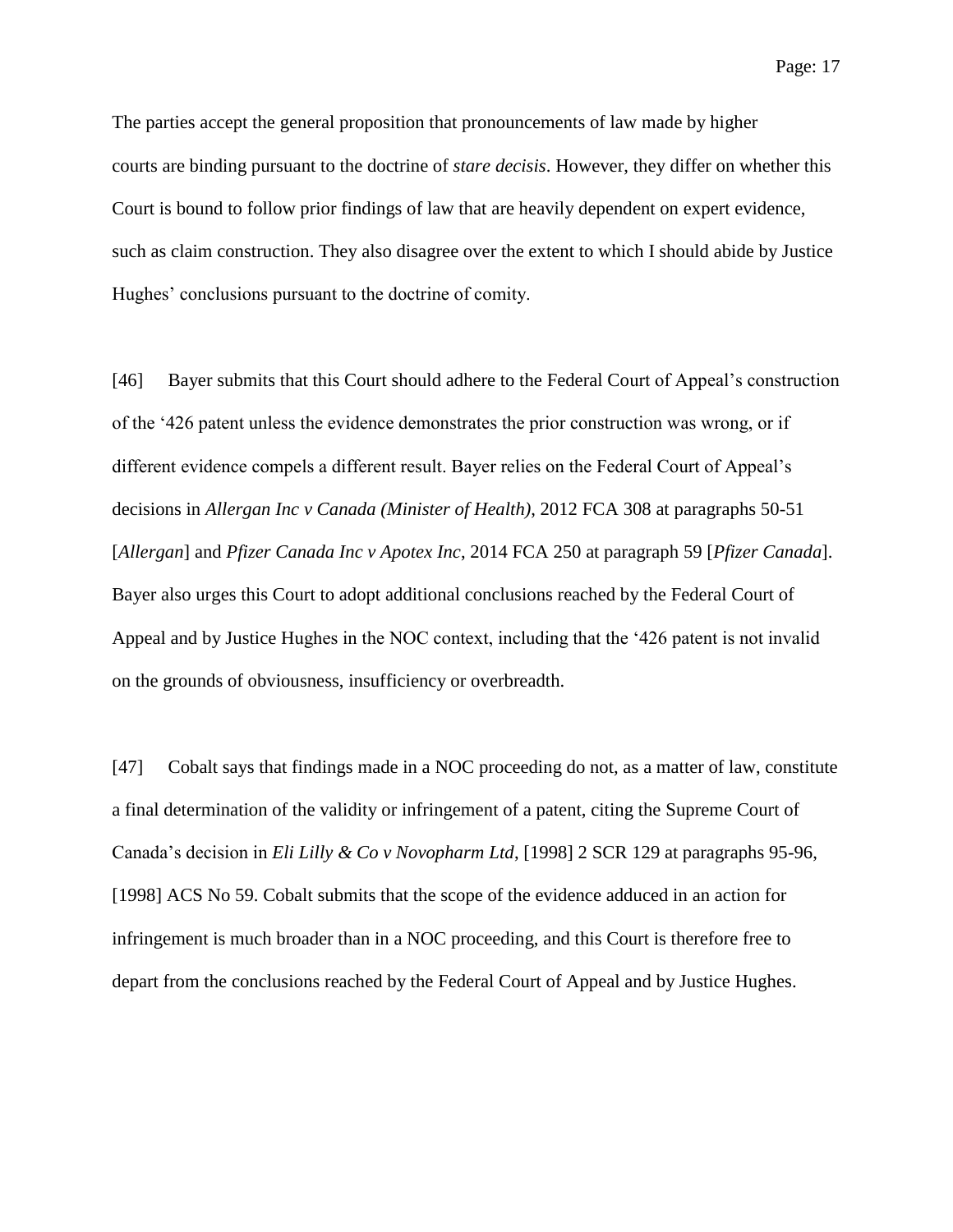[48] Cobalt also says that a court's construction of a claim in the NOC context is not binding in a subsequent action for infringement, but may carry persuasive weight where the claim was construed without the need for specialized knowledge (citing *AstraZeneca Canada Inc v Apotex Inc*, 2015 FC 322 at paras 175-79). Cobalt cautions that, given the different evidentiary record in an action for infringement, relying on the conclusions of the judge who heard the NOC proceeding may constitute a grave error (citing *AstraZeneca Canada Inc v Apotex Inc*, 2014 FC 638 at paras 34, 36, 42, aff'd on other grounds 2015 FCA 158, leave to appeal to SCC granted [*AstraZeneca*]).

[49] Apotex says that findings made in the NOC context should have no bearing on this action (citing *Eli Lilly Canada Inc v Novopharm Ltd*, 2007 FCA 359 at para 41). Apotex takes the position that the Federal Court of Appeal's findings, even on questions of law, are not strictly binding, but acknowledges they may be "very persuasive". With respect to comity, Apotex says that individual judges may determine how the doctrine is to be applied having regard to the particular jurisdiction that is being exercised (citing *Allergan* at para 48). Apotex, like Cobalt, cautions that it would be an error for this Court to defer to findings made in the NOC proceedings because different jurisdictions are being exercised and the evidence is not the same.

[50] It appears that the law on this point is not entirely settled. It is clear the principles of *stare decisis* and comity apply within the NOC context, where the courts are exercising the same jurisdiction (*Allergan* at paras 50-51). However, it is less clear whether these principles apply with the same force, or in the same manner, between NOC proceedings and a subsequent action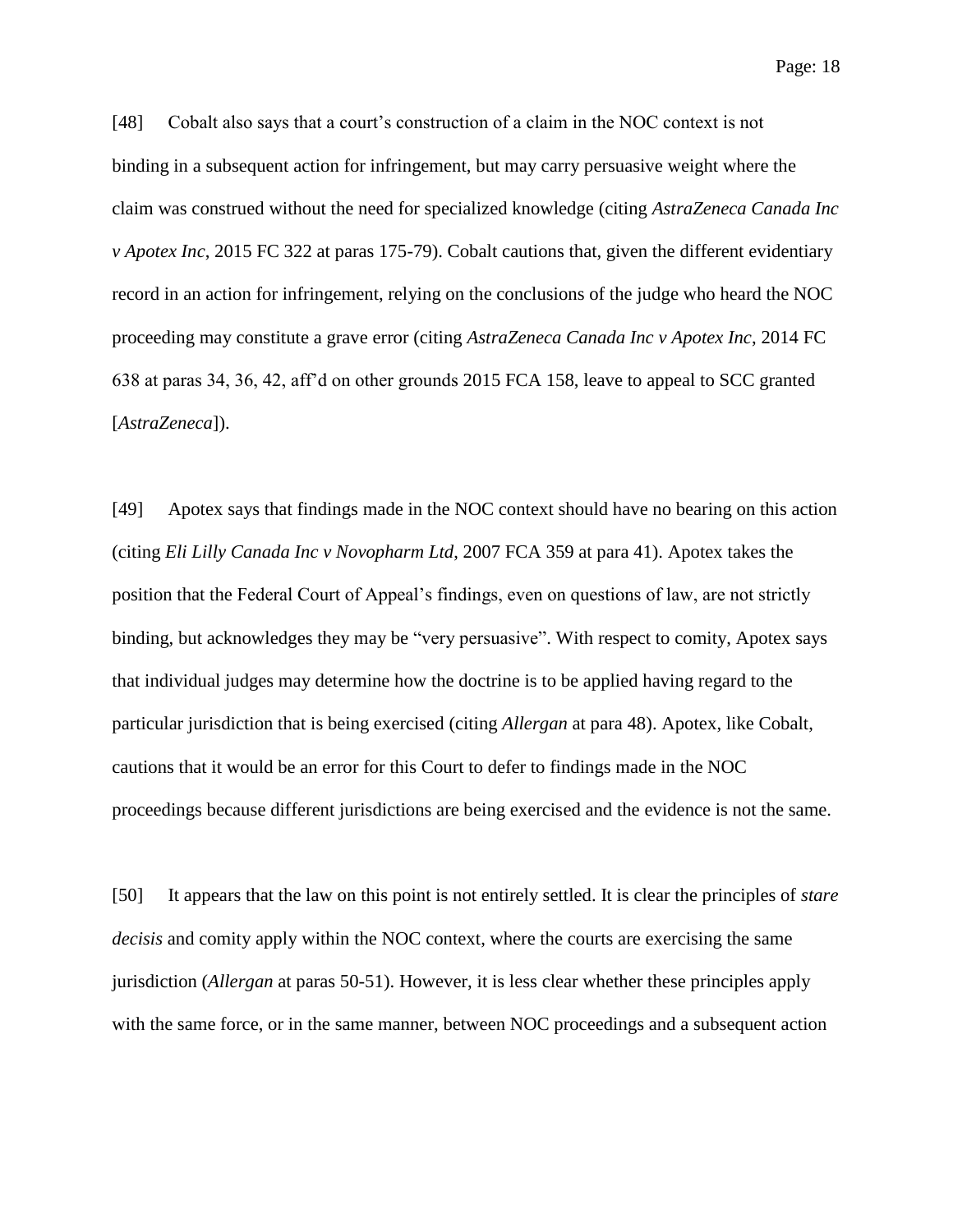for infringement and impeachment. While the legal principles may be the same, the evidentiary context is markedly different.

[51] Claim construction is a question of law for the judge (*Whirlpool Corp v Camco Inc*, 2000 SCC 67 at para 61 [*Whirlpool*]). Through the operation of *stare decisis*, pronouncements of law made by higher courts are binding on lower courts. However, as noted by Cobalt and Apotex, this Court has also held that NOC proceedings cannot result in a final determination of the validity or infringement of a patent because they are summary in nature, they address different issues than those that arise in trials, and they are decided on the basis of affidavit evidence (*AstraZeneca* at para 27).

[52] In this case, the principle of *stare decisis* is relevant only to the question of claim construction. The Federal Court of Appeal construed claim 31 as embracing all rapidly dissolving drospirenone particles which, when formulated in a tablet, meet the required dissolution properties (*Cobalt v Bayer FCA* at paras 33, 76). This is a finding of law. However, in the Cobalt proceedings, Justice Stratas remarked in *obiter* that claim construction should not be viewed as a "pure question of law" because the court does not construe a patent in a factual vacuum. He remarked that it is difficult to "cleave off" those aspects of claim construction that flow from an appreciation of the expert evidence and the words of the patent (*Cobalt v Bayer FCA* at paras 17-20). Justice Stratas nevertheless acknowledged that binding jurisprudence treats claim construction as a pure question of law. I agree with this conclusion.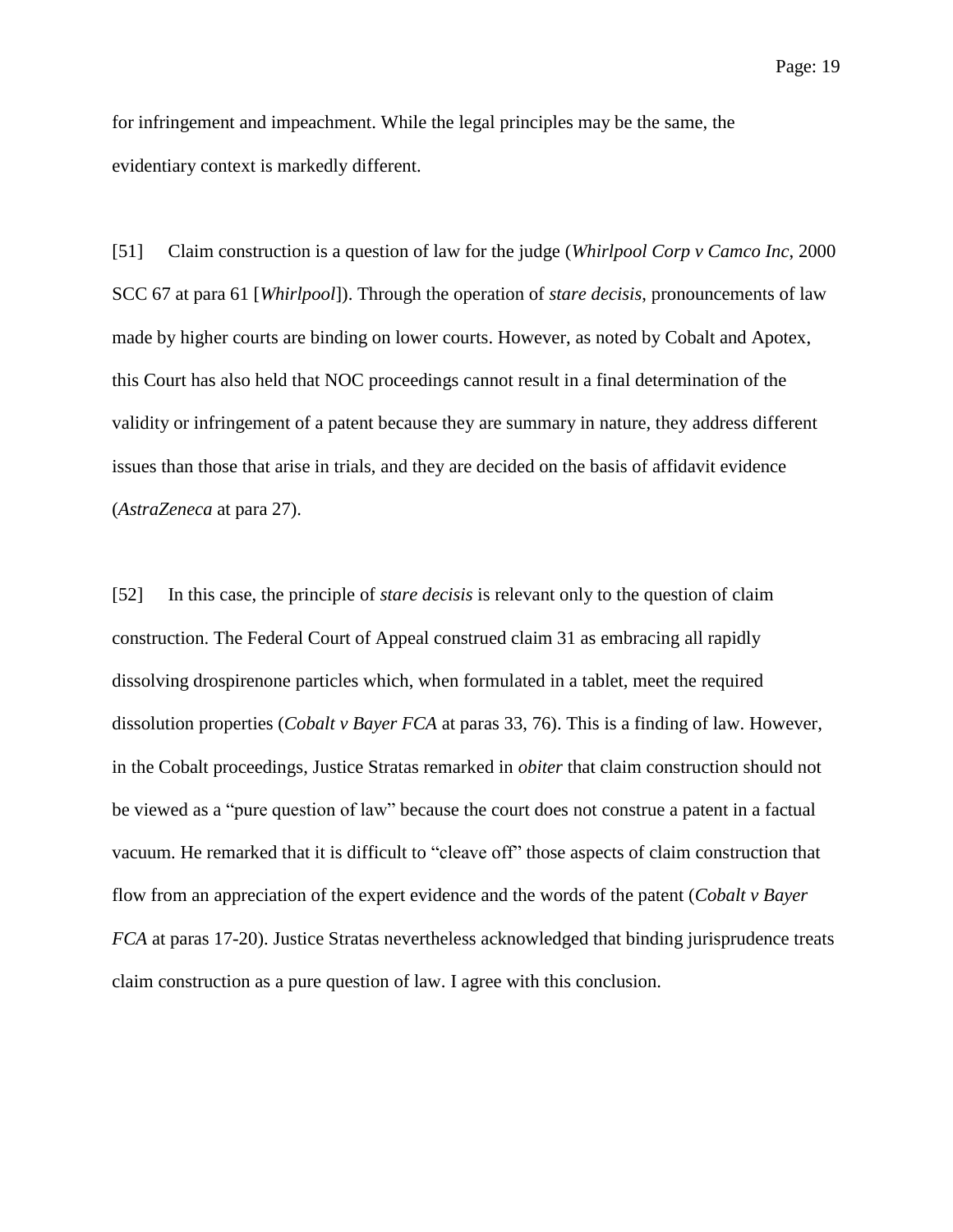[53] To the extent that this Court may have discretion to follow or depart from the previous construction adopted in the NOC proceedings, I consider the Federal Court of Appeal's prior construction to be *prima facie* binding, but acknowledge that it may be revisited if warranted by the evidence. In other words, I will adhere to the construction given to the '426 patent by Justice Hughes and by the Federal Court of Appeal unless a party provides good reason not to. The same holds true when defining the "inventive concept" of the patent and determining the "promise" of the patent, both of which are aspects of claim construction and are therefore questions of law (*Sanofi-Synthelabo Canada Inc v Apotex Inc*, 2008 SCC 61 at para 67 [*Sanofi-Synthelabo*]; *Weatherford Canada Ltd v Corlac Inc*, 2011 FCA 228 at para 24, leave to appeal to SCC refused [*Weatherford*]; *Astrazeneca Canada Inc v Mylan Pharmaceuticals ULC*, 2011 FC 1023 at para 87, aff'd on other grounds 2012 FCA 109 [*Astrazeneca Canada*]).

[54] Previous findings of fact or mixed fact and law made in the NOC context are potentially persuasive, but they must be approached with caution. For example, Justice Hughes previously defined the "person of ordinary skill in the art" [POSITA, skilled person or person skilled in the art] in the NOC proceedings, but this is a question of mixed fact and law. It must therefore be determined anew based upon the evidence adduced in these proceedings. Obviousness is generally considered to be a question of fact or mixed fact and law, to which the principle of comity does not apply (*Wenzel Downhole Tools Ltd v National-Oilwell Canada Ltd*, 2012 FCA 333 at para 44 [*Wenzel*]; *Allergan* at para 44). The same holds true for the issues of ambiguity, overbreadth, utility, and insufficiency.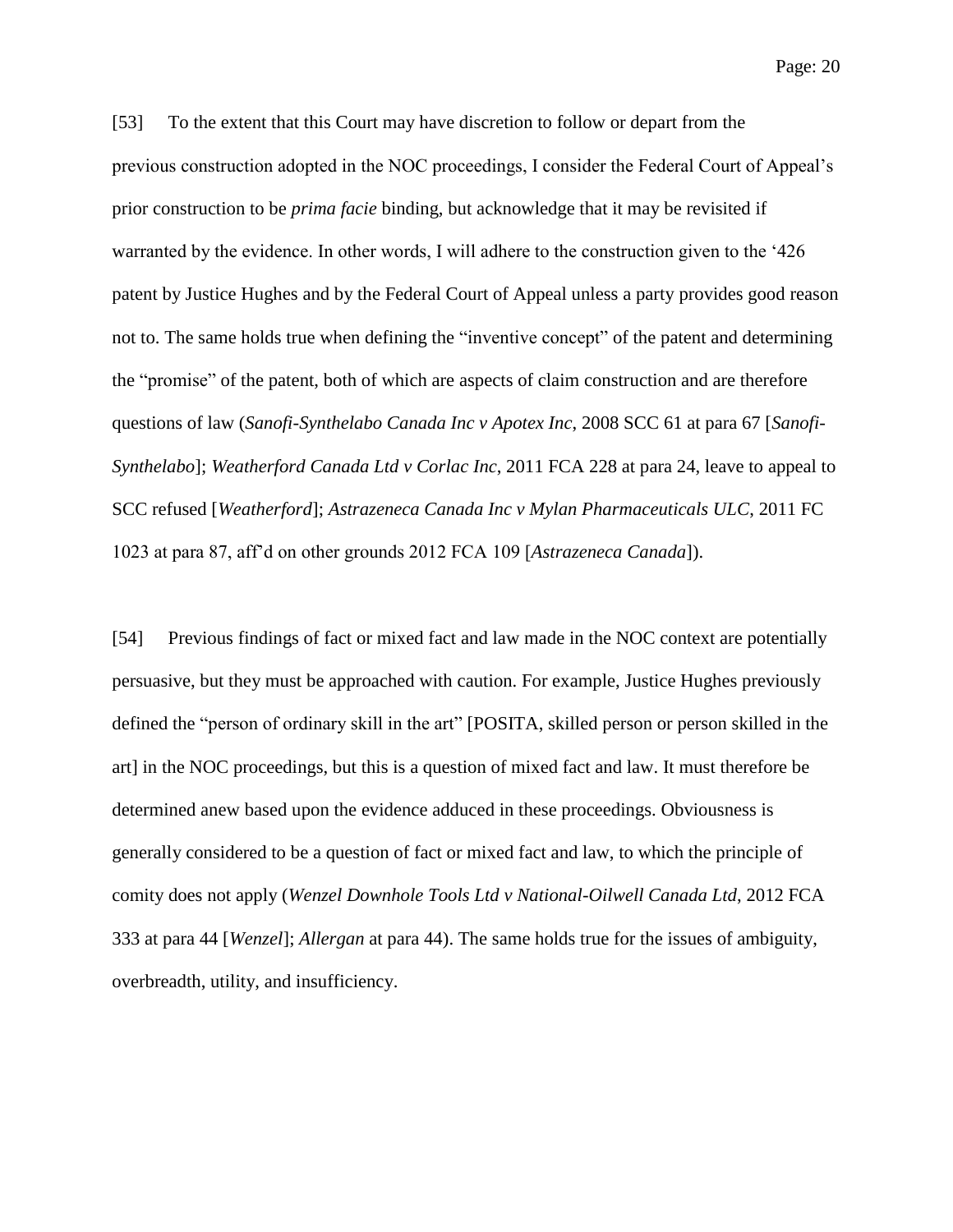#### <span id="page-20-0"></span>VI. Issues

[55] Bayer maintains that claims 31, 48 and 49 of the '426 patent are valid and have been infringed by Apotex and Cobalt. Apotex and Cobalt deny the allegations of infringement and, by counterclaim, allege that the claims in issue should be declared invalid.

[56] Apotex asserts invalidity on five grounds: (i) obviousness; (ii) anticipation; (iii) overbreadth; (iv) insufficiency or ambiguity of the specification; and (v) inutility.

<span id="page-20-1"></span>VII. Preliminary Observations Regarding the Evidence

#### <span id="page-20-2"></span>A. *Objections to the Expert Evidence*

[57] All parties submitted objections in writing to the expert reports filed by opposing parties. None of the parties devoted any significant time to addressing these objections in their oral submissions, although many were raised in the course of the trial and were ruled on accordingly.

[58] Bayer submitted three documents titled "Particulars of Objection to Expert Witnesses", one dated November 16, 2015, and a further two dated January 4, 2016. Bayer indicated that it would object at trial to any reference to documents that were not included in the defendants' pleadings, and to any expert opinions that were based on those documents. Bayer also stated that it would object to the admissibility of certain reply statements filed by Apotex's experts on the ground that they were outside the scope of the pleadings. In addition, Bayer asserted that the evidence strayed beyond the mandate of the experts, the experts were not granted leave to file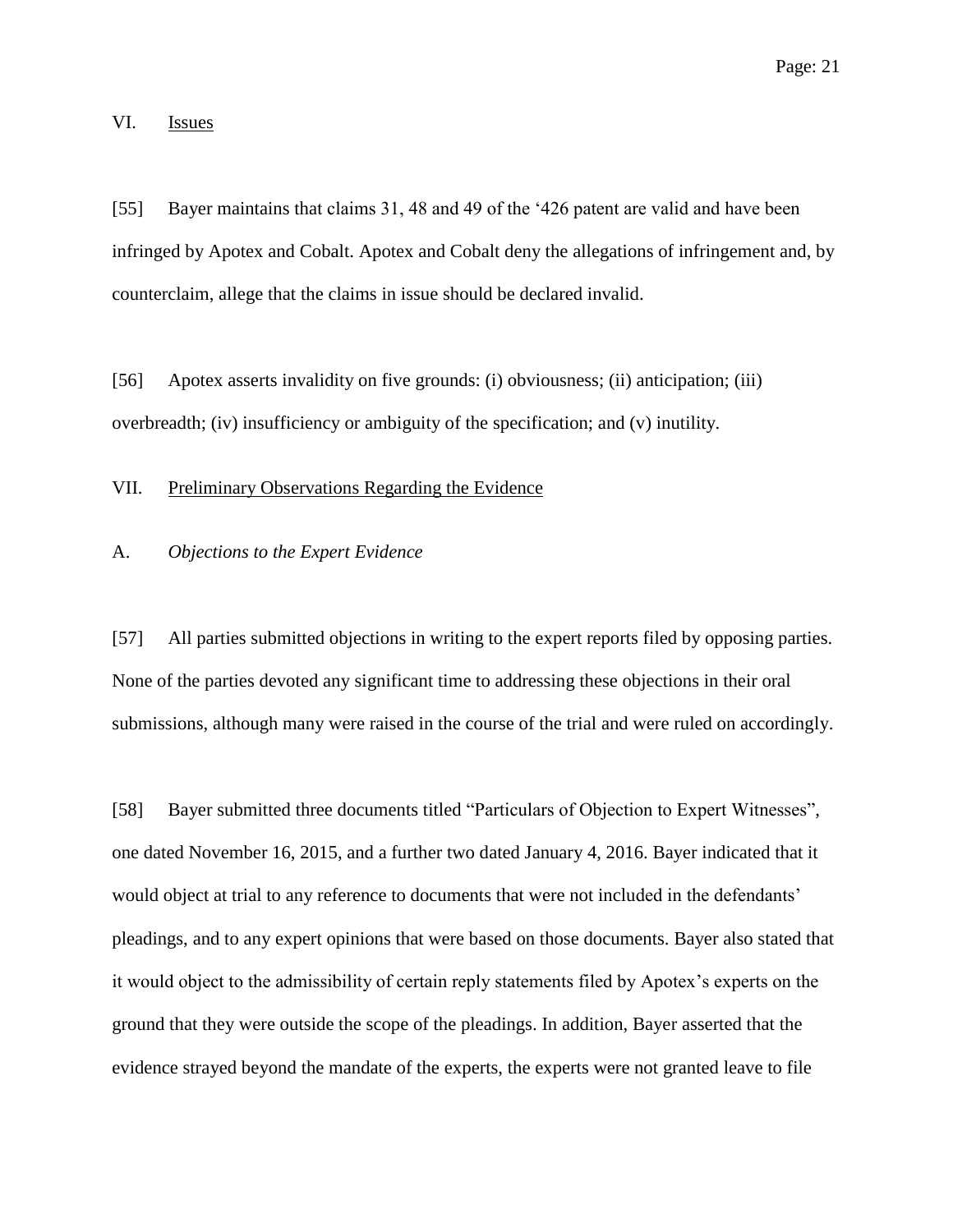replies, and the reports relied on inadmissible testing because they did not comply with the Notice to the Parties and Profession re: Experimental Testing dated February 27, 2014 [Notice].

[59] Bayer made similar objections with respect to the admissibility of expert reports filed on behalf of Cobalt, and also to testimony regarding these matters. Bayer alleged that Cobalt had failed to abide by the deadlines contained in the Notice, failed to abide by the Code of Conduct for Expert Witnesses [Code of Conduct] pursuant to Rule 52.2 of the *Federal Courts Rules*, SOR/98-106 [*Federal Courts Rules*], relied on undisclosed materials, attempted to present evidence contrary to an admission made in its pleadings, and offered information that strayed beyond the experts' mandates.

[60] Apotex submitted extensive written objections to the expert reports submitted on behalf of Bayer. Cobalt largely adopted the objections made by Apotex, and submitted a document that cross-referenced the expert reports prepared by Bayer's experts for the Apotex case with those they prepared for the Cobalt case.

[61] Apotex raised the fundamental objection that Bayer had not produced all relevant documents related to the testing that was carried out by their experts. Apotex also objected to specific paragraphs of Bayer's expert reports on a wide range of grounds, including noncompliance with the Code of Conduct. Apotex expressed concern about the adequacy of the experts' qualifications to offer certain opinions, inconsistency in testing methods, novelty of testing methods, and unwarranted speculation.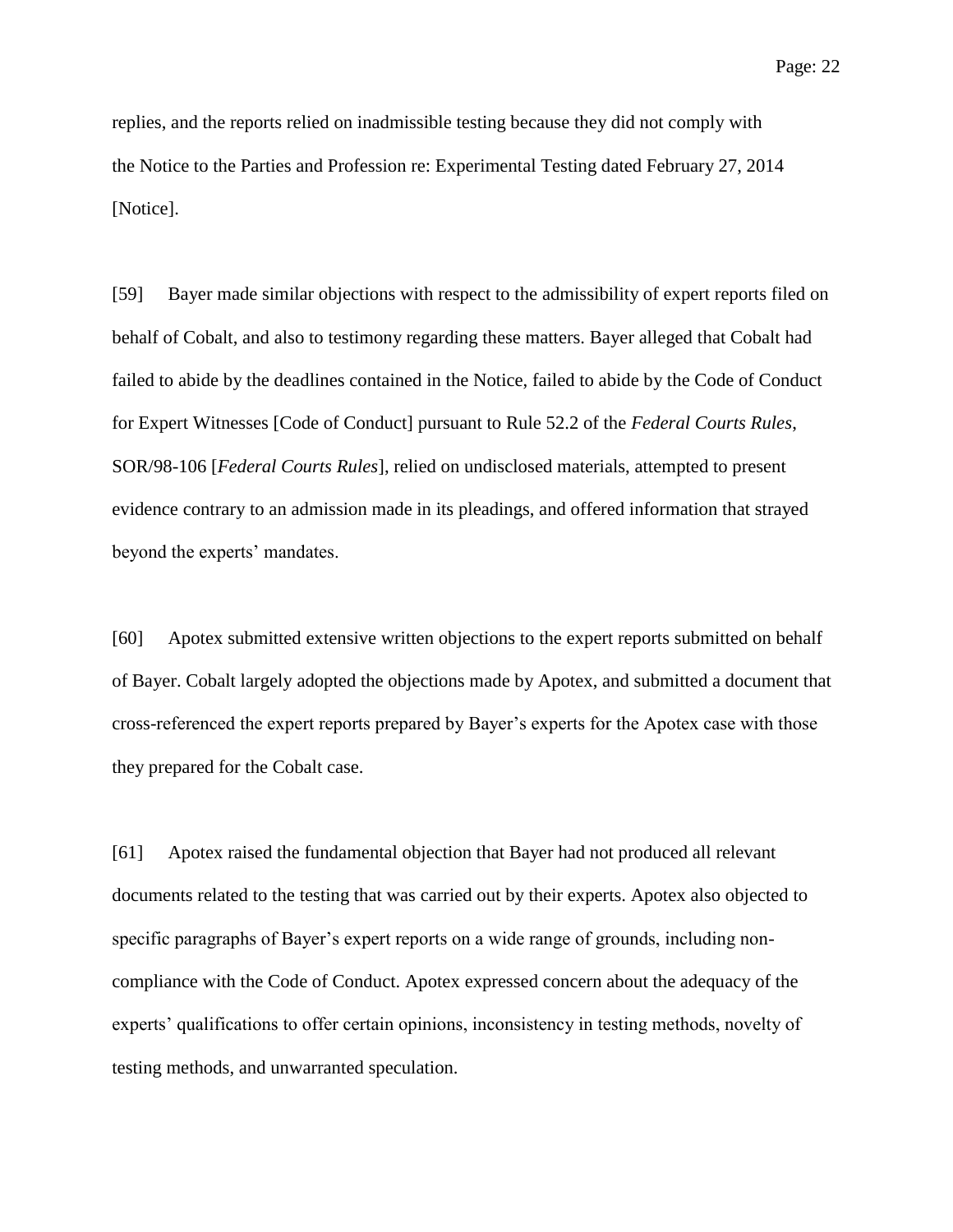[62] I am satisfied that all parties disclosed sufficient information to ensure that opposing parties were not taken by surprise and were given an adequate opportunity to challenge the expert evidence that they considered to be unhelpful to their respective cases. Crossexamination did not reveal any shortcomings in disclosure or lack of notice that may have caused unfairness to any party. Bayer abandoned its reliance on K-means cluster analysis, which was one of the novel testing methods to which Apotex objected. Limitations in the qualifications of all expert witnesses to offer certain opinions were explored in cross-examination, as were any conclusions that might be considered speculative.

[63] The parties had ample opportunity in the course of cross-examination to challenge expert witnesses on their opinions, and they did so. I have based my conclusions on evidence that I found to be both admissible and probative. I have disregarded evidence that in my view exceeded an expert witness' qualifications, and I have placed no weight on viewpoints that were unsupported by the evidence or unduly speculative. My reasons for accepting some evidence and opinions, and rejecting others, may be found in the analysis that follows.

### <span id="page-22-0"></span>B. *"Blinding" of Expert Witnesses*

[64] Apotex argues that the evidence of its expert witnesses should be preferred to those who testified on behalf of Bayer, because they reached their conclusions without knowing the nature and content of the patent in issue or the legal positions of the parties. In contrast, Apotex notes that Bayer's expert witnesses have testified in support of this and similar patents on many occasions, and are intimately familiar with its subject-matter.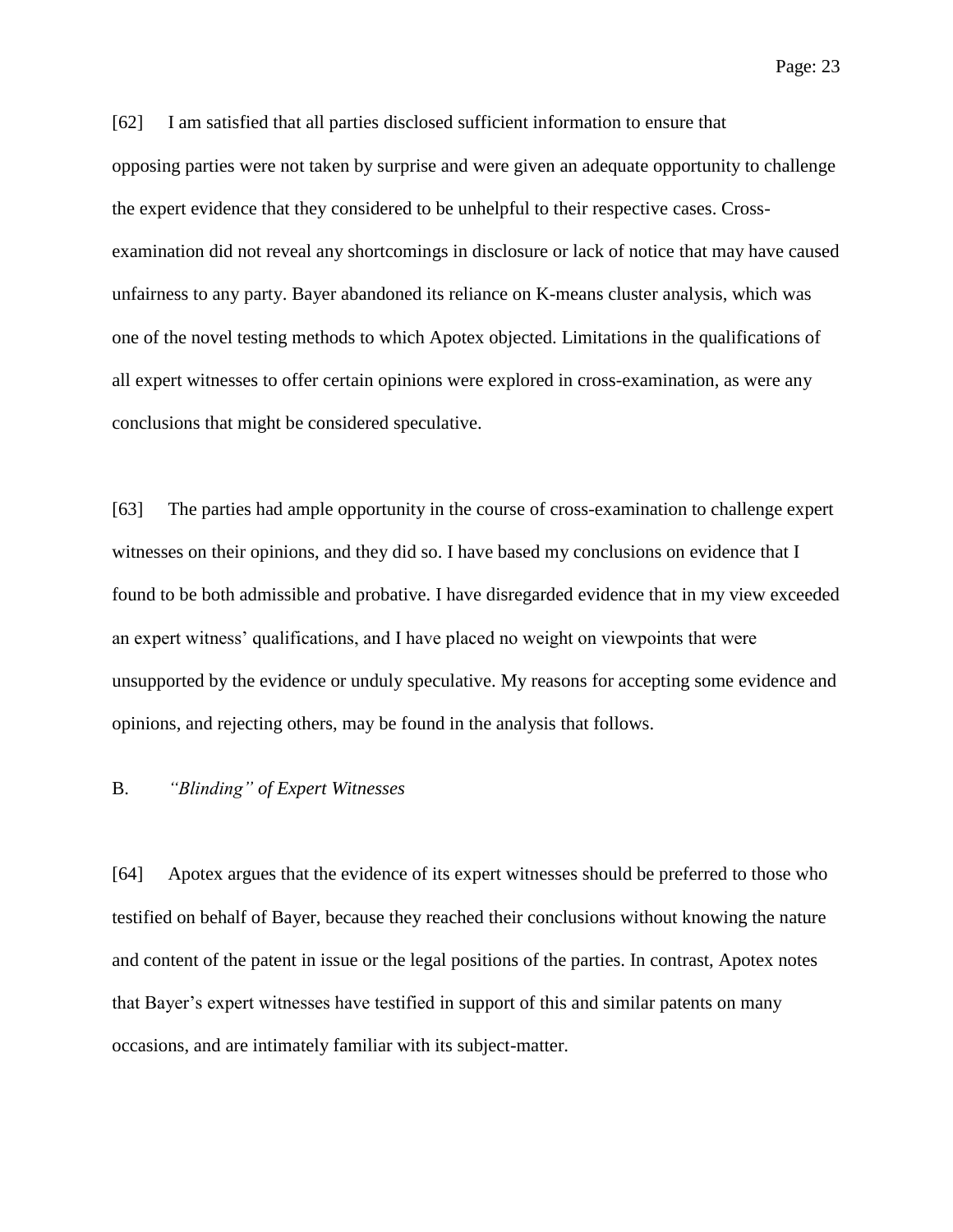[65] Although the "blinding" of experts has recently found some favour in this Court, it is not a principle of law that applies in all cases (*Shire Canada Inc v Apotex Inc*, 2016 FC 382 at para 45 [*Shire*]; *Eli Lilly Canada Inc v Apotex Inc*, 2015 FC 875 at para 166 [*Eli Lilly*]; *AstraZeneca* at para 322). The fact that expert witnesses were blinded may be persuasive and helpful in weighing their evidence where credibility concerns arise (*Shire* at para 45; *Eli Lilly* at paras 163-66). However, the Court's principal concern remains the substance of the expert's opinion and the reasoning that led to that opinion.

[66] As Justice Locke has observed, if an expert's opinion is well supported, then there may be no reason to place less weight on the expert's evidence merely because he or she was not blinded to certain facts when forming that opinion (*Shire* at para 45). Moreover, the blinding of an expert witness is "no guarantee" that the expert's evidence is reliable. There is always a possibility that an unscrupulous party may seek opinions from a number of blinded experts, and retain only those whose opinions the party considers favourable to its legal position (*Shire* at para 46). I have not found the blinding of expert witnesses to be a significant factor in deciding the legal and factual issues raised by this case.

# <span id="page-23-0"></span>VIII. Claim Construction and Validity

#### <span id="page-23-1"></span>A. *Fact and Expert Witnesses*

[67] Apotex, the plaintiff by counterclaim on the issue of validity, submitted the evidence of the following expert witnesses to address patent construction and validity: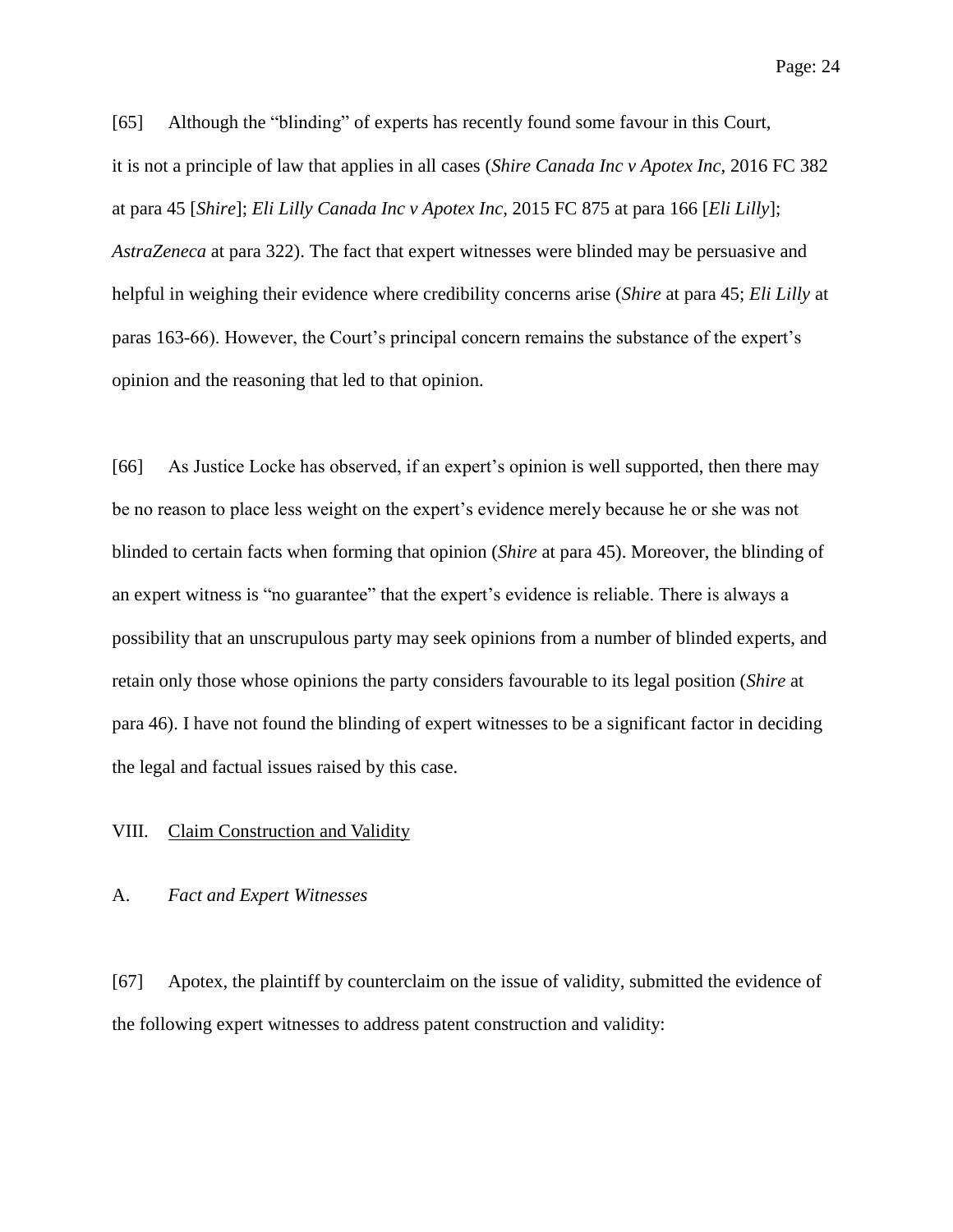- a) **Dr. Kenneth Morris** of Brooklyn, New York. He is a professor and Director of the Lachman Institute for Pharmaceutical Analysis at Long Island University. He was qualified as an expert in pharmaceutics and pharmaceutical materials science. Dr. Morris provided his opinion on whether the '426 patent is invalid based on obviousness, ambiguity, insufficiency, overbreadth, and inutility.
- b) **Dr. Alan F. Parr** of Cary, North Carolina. He is an independent consultant on biopharmaceutics and pharmaceuticals. He was qualified as an expert in the biopharmaceutics of pharmaceuticals and transport and fate of drugs and dosage forms through the gastrointestinal tract. Dr. Parr provided his opinion on whether the '426 patent is invalid based on obviousness, ambiguity, insufficiency, overbreadth, and inutility.
- c) **Dr. James Simon** of Washington, D.C. He is a clinical professor in the Division of Reproductive Endocrinology and Infertility in the Department of Obstetrics and Gynecology at George Washington University School of Medicine. He was qualified as a medical doctor and clinician expert in gynecology, reproductive endocrinology and fertility, including specifically the study of the female reproductive system, sex hormones used in contraception, oral (including combined) contraceptives, and the practice of clinical trials that study and develop contraceptives. Dr. Simon provided his opinion on whether the '426 patent is invalid based on anticipation.
- d) **Dr. Michael Cima** of Cambridge, Massachusetts. He is the David H. Koch Professor of Engineering and MIT Professor of Materials Science and Engineering at Massachusetts Institute of Technology. He was qualified as an expert in materials science and engineering, pharmaceutical technology development, and manufacture of drug delivery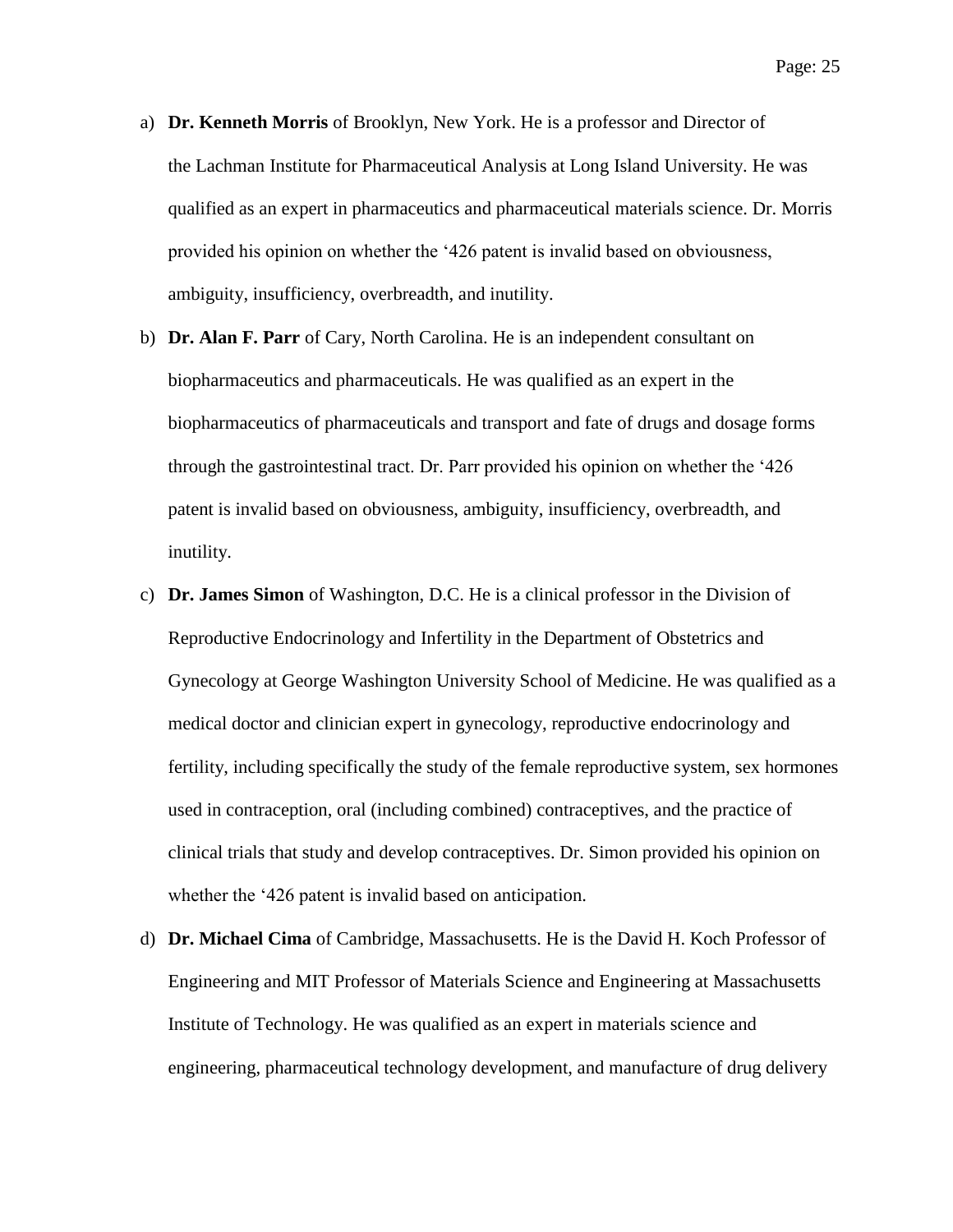systems and products, ascertaining the physical chemical properties of drug substances and pharmaceutical excipients, and the instrumentation and methods used in the analysis of drug substances and pharmaceutical products, including infrared and Raman spectroscopy and optical microscopy. Dr. Cima provided his opinion on whether the '426 patent is invalid based on anticipation.

- [68] Bayer, the defendant on validity, called three fact witnesses:
	- a) **Dr. Johannes W. Tack** of Berlin, Germany. He was a formulation scientist during the 1980s and 1990s at Schering. He was responsible for developing a drospirenone formulation for use as an oral contraceptive and is a named inventor of a patent involving drospirenone in the United States.
	- b) **Dr. Renate Heithecker** of Berlin, Germany. She worked as a pharmacist and clinician at Schering during the 1980s and 1990s. She designed and conducted clinical studies to determine the contraceptive efficacy of a drospirenone and ethinylestradiol formulation. She is a named inventor of the '426 patent.
	- c) **Dr. Michael Karl Hümpel** of Lubeck, Germany. He worked as a pharmacokineticist at Schering during the 1980s and 1990s and was involved in developing a drospirenone formulation for use as an oral contraceptive.
- [69] Bayer also submitted the evidence of the following expert witnesses:
	- a) **Dr. Kurt Barnhart** of Philadelphia, Pennsylvania. He is a professor of obstetrics and gynecology at the University of Pennsylvania. He was qualified as an expert in obstetrics and gynecology with a particular expertise in reproductive endocrinology and fertility;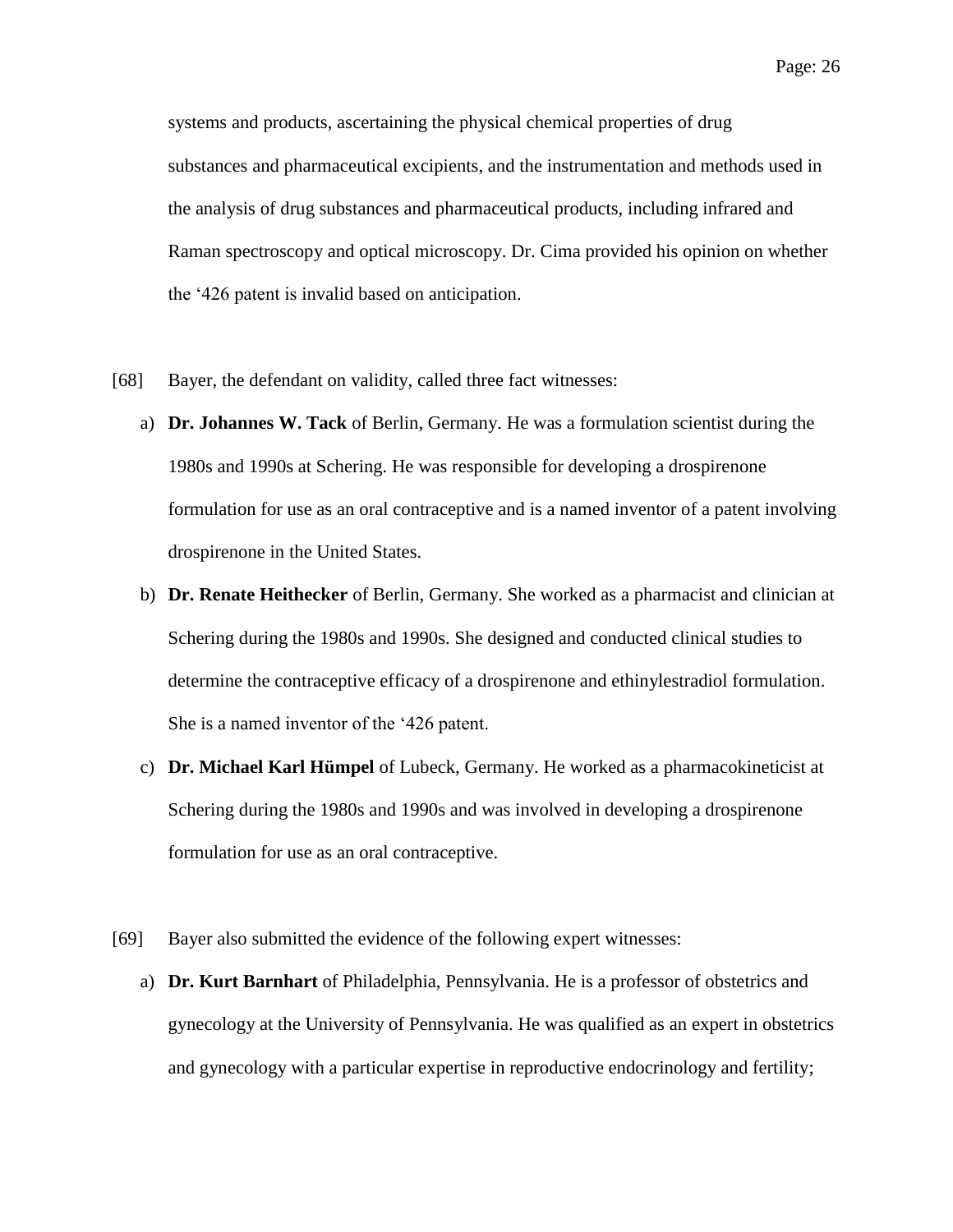the female reproductive system; the development of new contraceptives,

including combined oral hormonal contraceptives, clinical trials for contraceptives, and the conduct of those involved in clinical trials for contraceptives. Dr. Barnhart provided his opinion on whether the '426 patent is invalid for anticipation based on clinical trials performed by Schering and Berlex, an affiliate of Schering.

b) **Dr. Martyn Davies** of Nottingham, United Kingdom. He is a professor in biomedical surface chemistry at the University of Nottingham and co-founder of Juniper Pharma Services [Juniper], a pharmaceutical development and advanced characterization company. He was qualified as an expert in pharmaceutical formulation, including the research, development, manufacture, characterization, testing and analysis of pharmaceutical formulations, including ascertaining the physical and chemical properties of drug substances and pharmaceutical excipients using, among other techniques, confocal Raman spectroscopy, Fourier Transform Raman spectroscopy [FT Raman spectroscopy], infrared spectroscopy, polarized light optical microscopy, dissolution testing, and high performance liquid chromatography [HPLC]. Dr. Davies provided his opinion on whether the '426 patent is invalid based on obviousness, overbreadth, ambiguity and insufficiency.

#### <span id="page-26-0"></span>B. *General Observations Regarding the Evidence*

[70] The expert and fact witnesses called to testify regarding the issues of claim construction and validity were generally credible. They all presented impressive qualifications and testified in a manner that was forthright and responsive, if sometimes opinionated and overly defensive of their conclusions.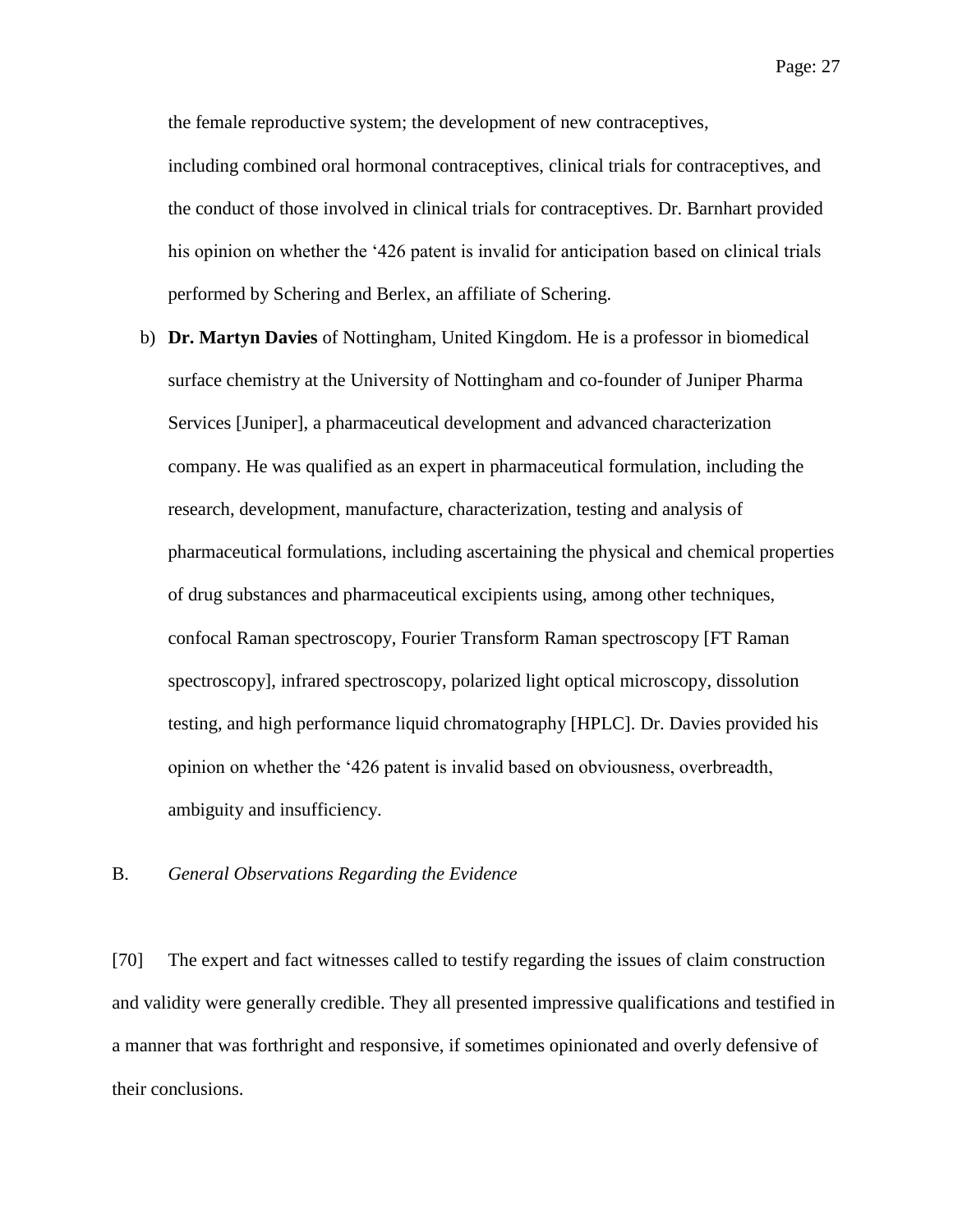# <span id="page-27-0"></span>C. *Governing Principles and Relevant Date*

[71] Before determining whether a patent is valid and whether it has been infringed, it is first necessary to construe the claims in issue. The claims must be construed as of the date of publication, which is March 8, 2001 (*Whirlpool* at para 55). The Court examines the description contained in the patent to identify its "essential elements", and may be aided by expert evidence regarding the meaning of specific terms (*Whirlpool* at paras 43, 45, 57).

[72] The canons of claim construction are found in the Supreme Court of Canada's decisions in *Whirlpool* at paragraphs 49-55; *Free World Trust v Électro Santé Inc*, 2000 SCC 66 at paragraphs 44-54 [*Free World Trust*]; and *Consolboard Inc v MacMillan Bloedel (Saskatchewan) Ltd*, [1981] 1 SCR 504 at paragraph 27, 122 DLR (3d) 203. They are as follows:

- Claims are to be read in an informed and purposive way with a mind willing to understand, viewed through the eyes of the person skilled in the art as of the date of publication having regard to the common general knowledge;
- Adherence to the language of the claims allows them to be read in the manner the inventor is presumed to have intended and in a way that is sympathetic to accomplishing the inventor's purpose, which promotes both fairness and predictability; and
- The whole of the specification should be considered to ascertain the nature of the invention, and the construction of claims must be neither benevolent nor harsh, but should instead be reasonable and fair to both the patentee and the public.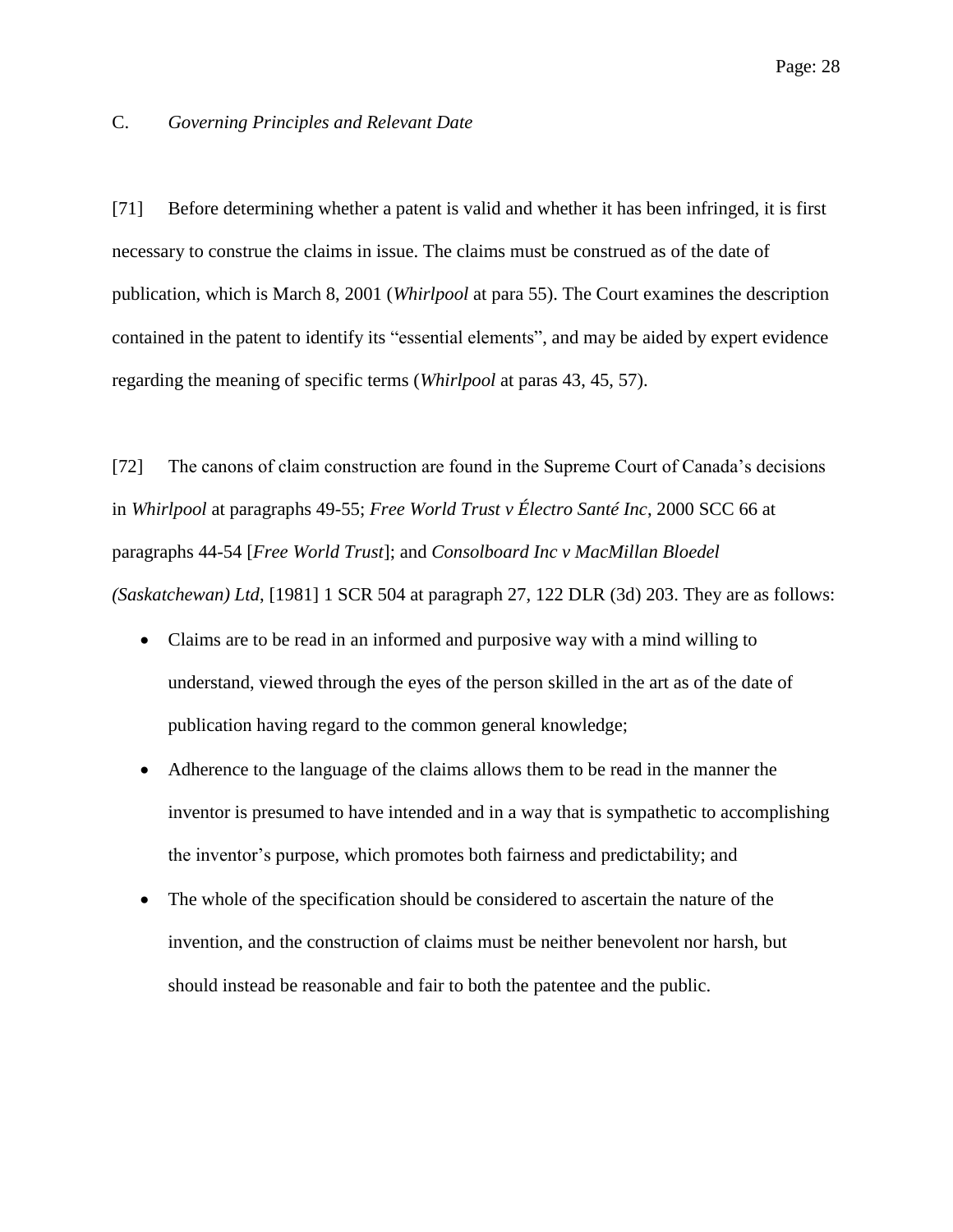#### <span id="page-28-0"></span>D. *Person of Ordinary Skill in the Art*

[73] In order to construe the claims in issue, the Court must define the person skilled in the art. This is "the person to whom the patent is said to be addressed, through whose eyes the Court is to read the patent, and who stands as the criterion for the determination of obviousness" (*Amgen Canada Inc v Apotex Inc*, 2015 FC 1261 at para 42).

[74] Bayer says that the '426 patent is directed to a pharmaceutical formulator with a degree in pharmacy or chemistry, along with several years of industrial experience in the field of pharmaceutical formulation. This closely follows the definition Justice Hughes provided in *Bayer v Cobalt* (at para 38).

[75] Apotex does not take serious issue with Bayer's definition. According to Apotex, the only point of contention between the parties is the POSITA's degree of speciality in the area of pharmacokinetics. Apotex argues that "where a patent is of a highly technical nature, the person skilled in the art will be someone possessing a high degree of expert scientific knowledge in the particular field of art to which the patent relates" (citing *Apotex Inc v Merck & Co*, 2010 FC 1265 at para 58). Apotex says that the '426 patent specifically relates to pharmacokinetics and therefore cannot be understood without adequate experience and knowledge in that field.

[76] Apotex's experts, Drs. Morris and Parr, defined the skilled person as a team of individuals whose members include pharmaceutical materials scientists, pharmaceutical formulators, pharmacokineticists, pharmacologists and clinician researchers, all of whom would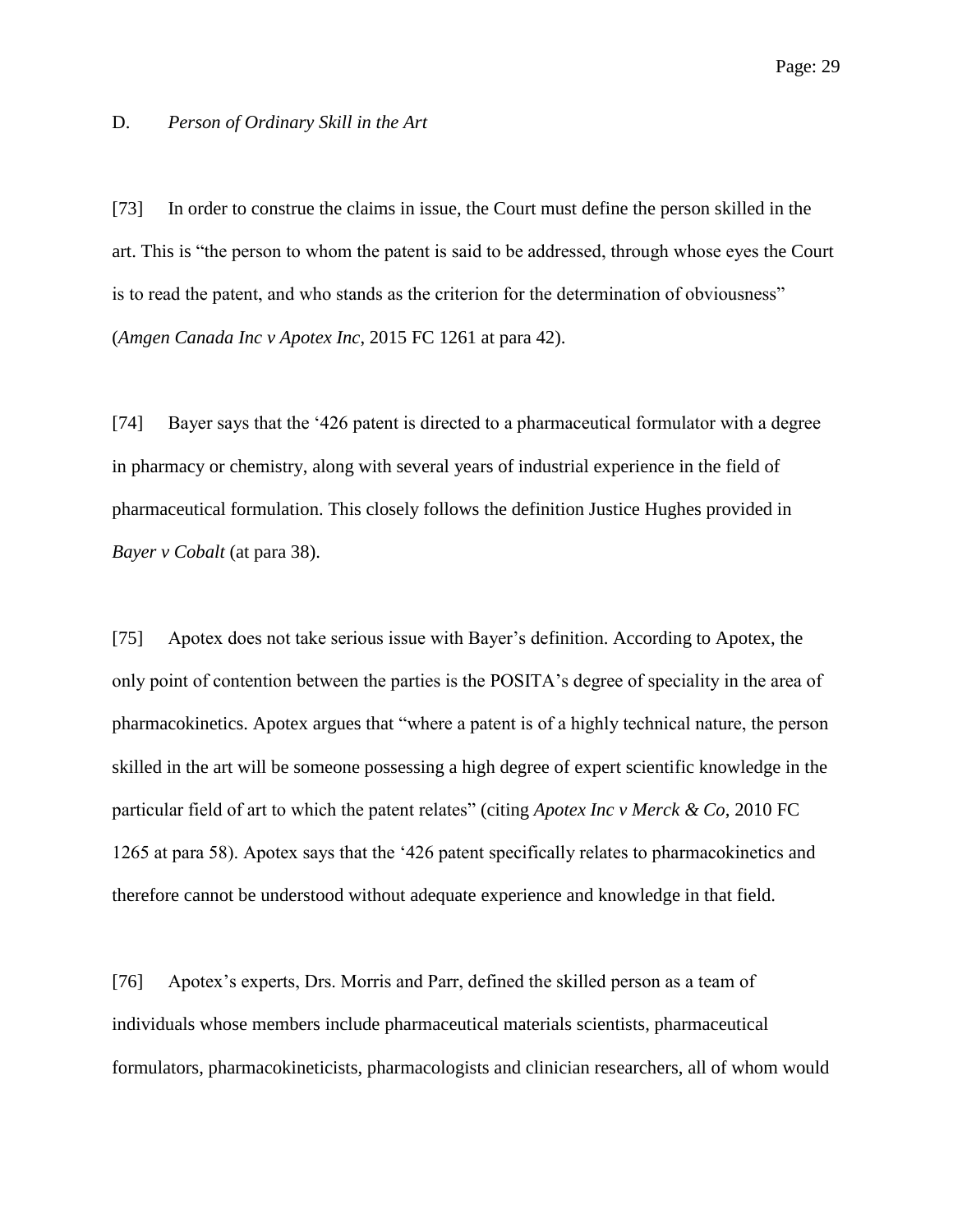be persons working in their relevant fields. Dr. Davies was not averse to characterizing the skilled person as a team, but insisted that the skilled person would be primarily focused on drug formulation, not pharmacokinetics. He acknowledged that the skilled person would have at least some knowledge of pharmacokinetics.

[77] Based on the evidence and submissions of the parties, I would define the POSITA as a pharmaceutical formulator with a degree in pharmacy or chemistry along with several years of industrial experience in the field of pharmaceutical formulation. This pharmaceutical formulator would have at least a working knowledge of pharmacokinetics.

## <span id="page-29-0"></span>E. *Common General Knowledge of the POSITA*

[78] The patent must be construed taking into account the "common general knowledge" shared by persons skilled in the art (*Free World Trust* at para 44; *Whirlpool* at para 53). This is the knowledge possessed by the POSITA at the relevant time, and includes what the POSITA would reasonably be expected to know (*Sanofi-Synthelabo* at para 70; *Whirlpool* at para 74). The common general knowledge of a POSITA must be established on a balance of probabilities and cannot be assumed (*Uponor AB v Heatlink Group Inc*, 2016 FC 320 at para 47 [*Uponor*]).

[79] The assessment of the common general knowledge is governed by the principles that are found in *Eli Lilly & Co v Apotex Inc*, 2009 FC 991 at paragraph 97 and *General Tire & Rubber Co v Firestone Tyre & Rubber Co*, [1972] RPC 457 at 482-483, [1971] FSR 417 (UKHL):

• The common general knowledge imputed to the POSITA must be carefully distinguished from what in patent law is regarded as public knowledge;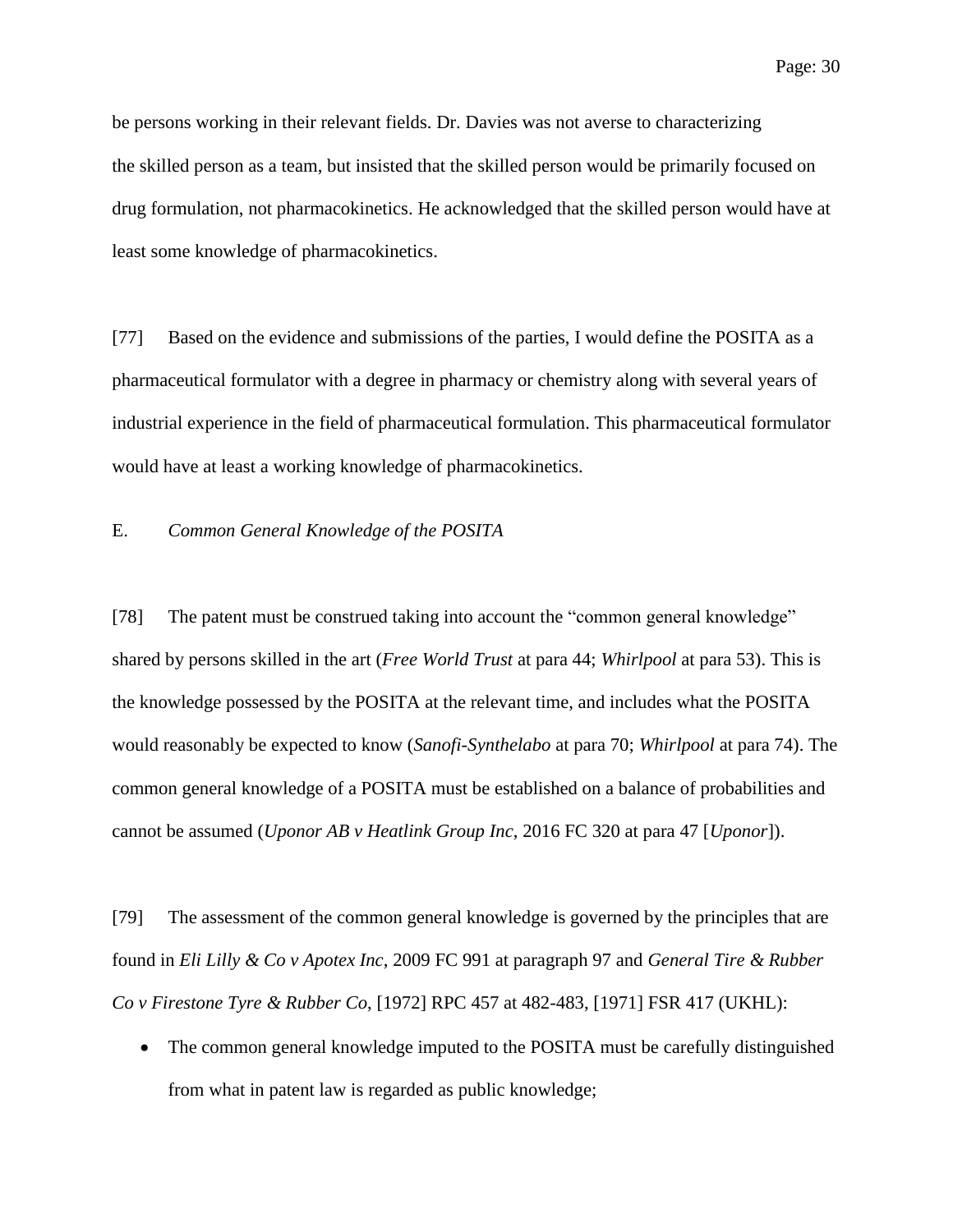- Common general knowledge is a different concept derived from a common sense approach to the practical question of what would in fact be known to an appropriately skilled addressee – the sort of man, good at his job, who could be found in real life;
- Individual patent specifications and their contents do not normally form part of the relevant common general knowledge, although there may be specifications which are so well known that they do form part of the common general knowledge, particularly in certain industries;
- Regarding scientific papers generally:
	- o It is not sufficient to prove common general knowledge that a particular disclosure is made in an article, or series of articles, or in a scientific journal, no matter how wide the circulation of that journal may be, in the absence of any evidence that the disclosure is accepted generally by those who are engaged in the art to which the disclosure relates;
	- o A piece of particular knowledge as disclosed in a scientific paper does not become common general knowledge merely because it is widely read, and still less because it is widely circulated;
	- o Such a piece of knowledge only becomes general knowledge when it is generally known and accepted without question by the bulk of those who are engaged in the particular art; in other words, when it becomes part of their common stock of knowledge relating to the art; and
	- o It is difficult to appreciate how the use of something which has in fact never been used in a particular art can ever be held to be common general knowledge in the art.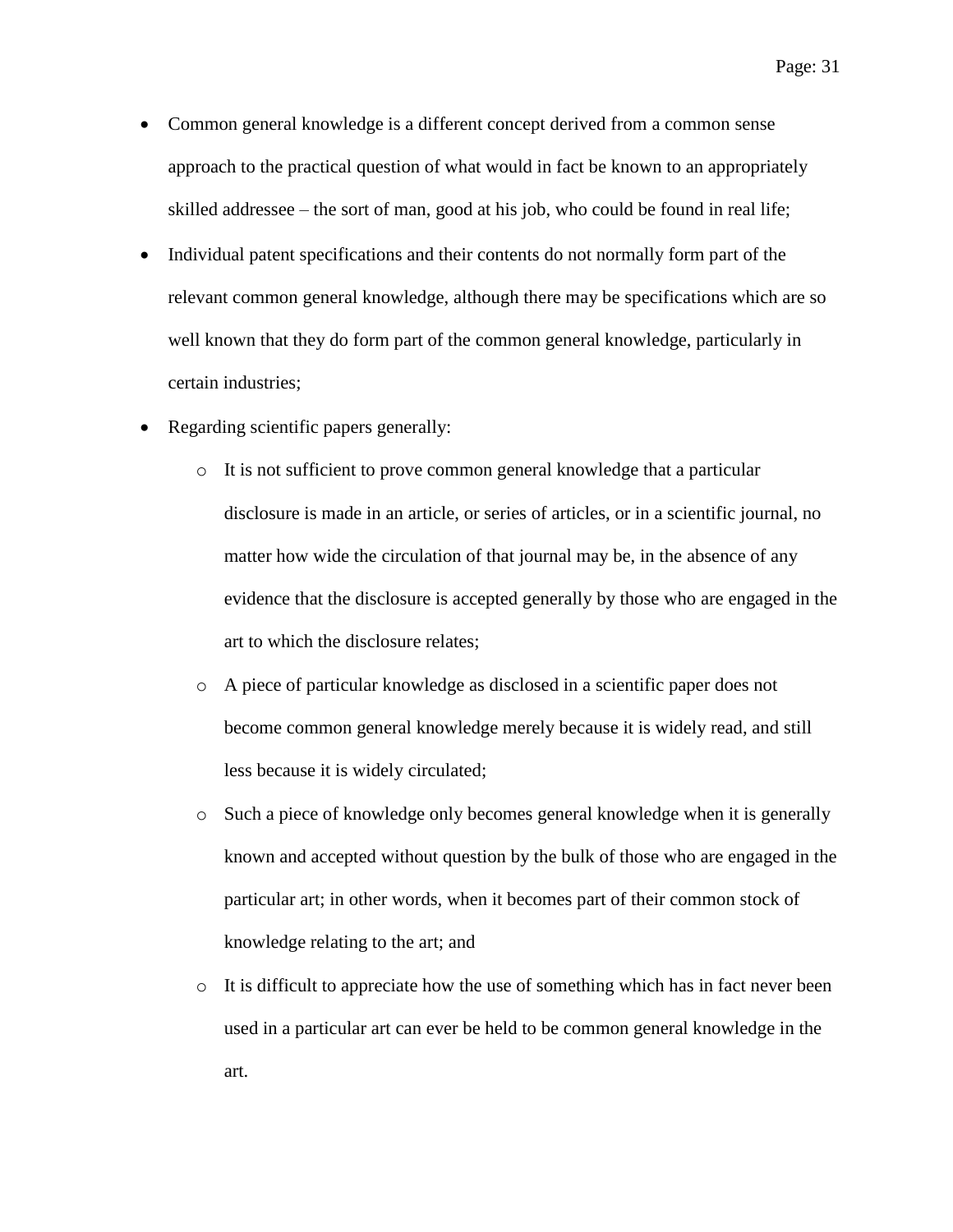[80] Based on the evidence adduced in this case, I am satisfied that a POSITA would have understood the following as the common general knowledge as of the relevant date for claim construction, *i.e.*, March 8, 2001:

- Drospirenone could be used in the formulation of an effective oral contraceptive, and also in treatments for diuresis, hypersensitivity, hormonal imbalance, drug dependence and symptoms of androgenisation;
- Ethinylestradiol could be used in the formulation of an effective oral contraceptive;
- Drospirenone could be used in the formulation of an effective oral contraceptive in amounts ranging from 1 mg to 10 mg (preferably 3 mg) when combined with 0.01 mg to 0.05 mg (preferably 0.03 mg) of ethinylestradiol;
- Drospirenone was a steroid and therefore poorly soluble in water;
- Poorly soluble compounds could be micronized to increase their rates of dissolution;
- Drospirenone was acid-labile *in vitro* at a pH of 1, leading to isomerization *in vitro*;
- The normal pH range of the stomach is 1.0 to 3.0;
- In Michael E Aulton, ed, *Pharmaceutics, The Science of Dosage Form Design* (London, UK: Churchill Livingstone, 1998) [Aulton], a leading pharmaceutical formulation textbook, it is stated that the gastric emptying time (*i.e.*, the time it takes for a drug in solution to leave the stomach and enter the small intestine) is between 0.5 and 4.5 hours for a non-disintegrating tablet. Other dosage forms which disintegrate into small subunits are emptied gradually with a mean emptying time of 1.5 hours; and
- Formulators would commonly rely on *in vitro* test results to streamline formulations for further drug development; however, the correlation between *in vitro* results and *in vivo* results could not be assumed, and needed to be confirmed by further testing.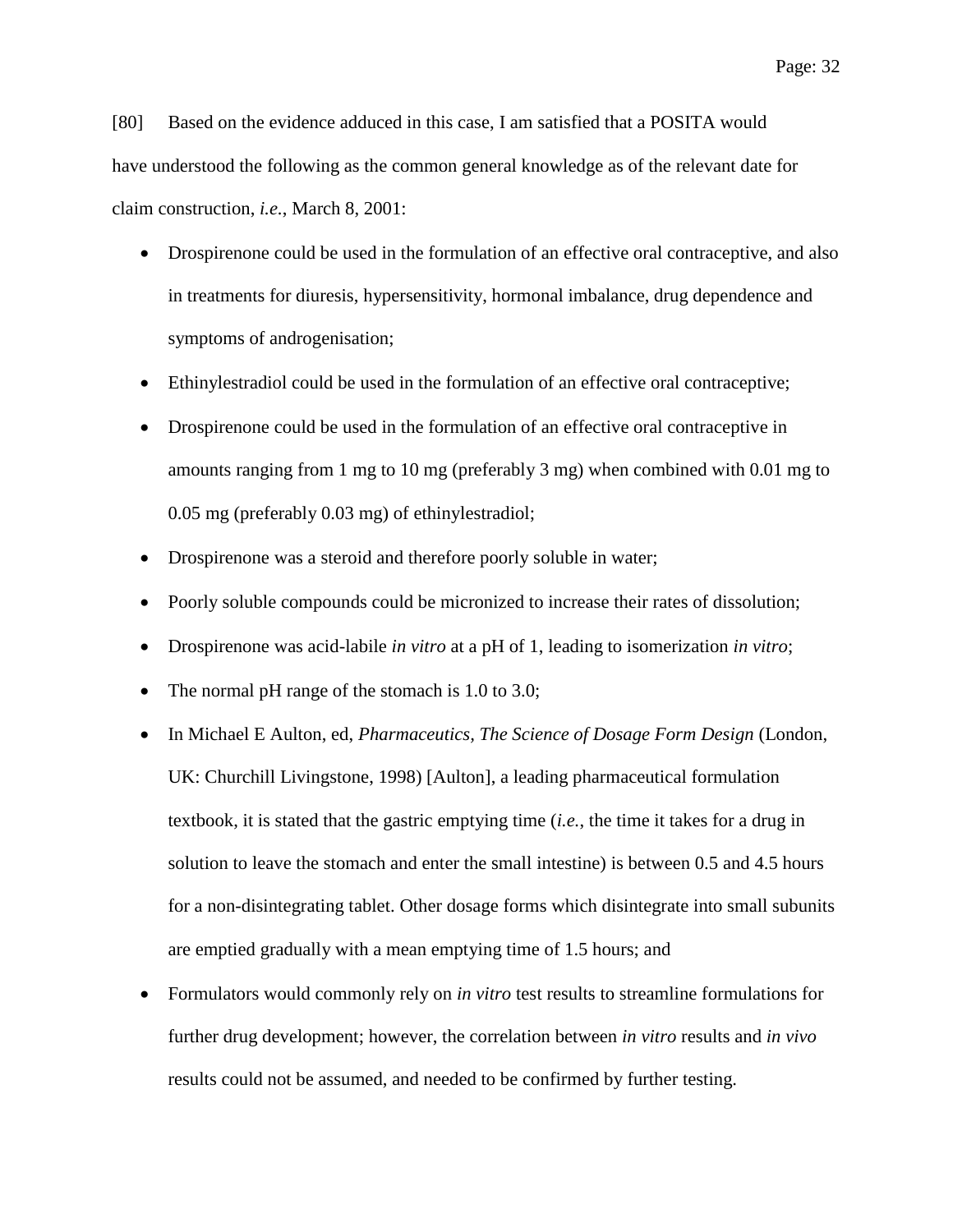[81] In addition, the POSITA would have been aware that spirorenone, a compound that closely resembles drospirenone, also isomerizes *in vitro* at a pH of 1, albeit more slowly than drospirenone. Spirorenone had been successfully formulated as an immediate release tablet that provided good bioavailability *in vivo* when administered in a non-micronized form at relatively high doses for use as an aldosterone antagonist, diuretic or anti-hypersensitivity drug.

#### <span id="page-32-0"></span>F. *Claim Terms Needing Construction*

[82] Patent construction is a matter of law for the judge. The parties, through their expert witnesses, offered the Court divergent opinions on the meaning of certain terms that appear in the claims in issue. Expert evidence is necessary only where the meaning of a term is not evident based on a reading of the patent specification. I found expert evidence to be helpful in construing the following disputed terms: (a) "drospirenone particles"; and (b) "upon dissolution in the gastric environment".

#### <span id="page-32-1"></span>(1) "Drospirenone Particles"

[83] Each of the claims in issue describes the compositions or kits as containing specified amounts of "drospirenone particles". In the NOC proceedings involving Bayer and Cobalt, Justice Hughes construed claim 31 as including all rapidly dissolving drospirenone particles that meet the dissolution rate specified in the claim (*Bayer v Cobalt* at para 59, aff'd 2015 FCA 116). In other words, claim 31 includes drospirenone in any form, whether micronized or sprayed. In addition, in *Bayer v Apotex* at paragraph 60, Justice Hughes construed the term "drospirenone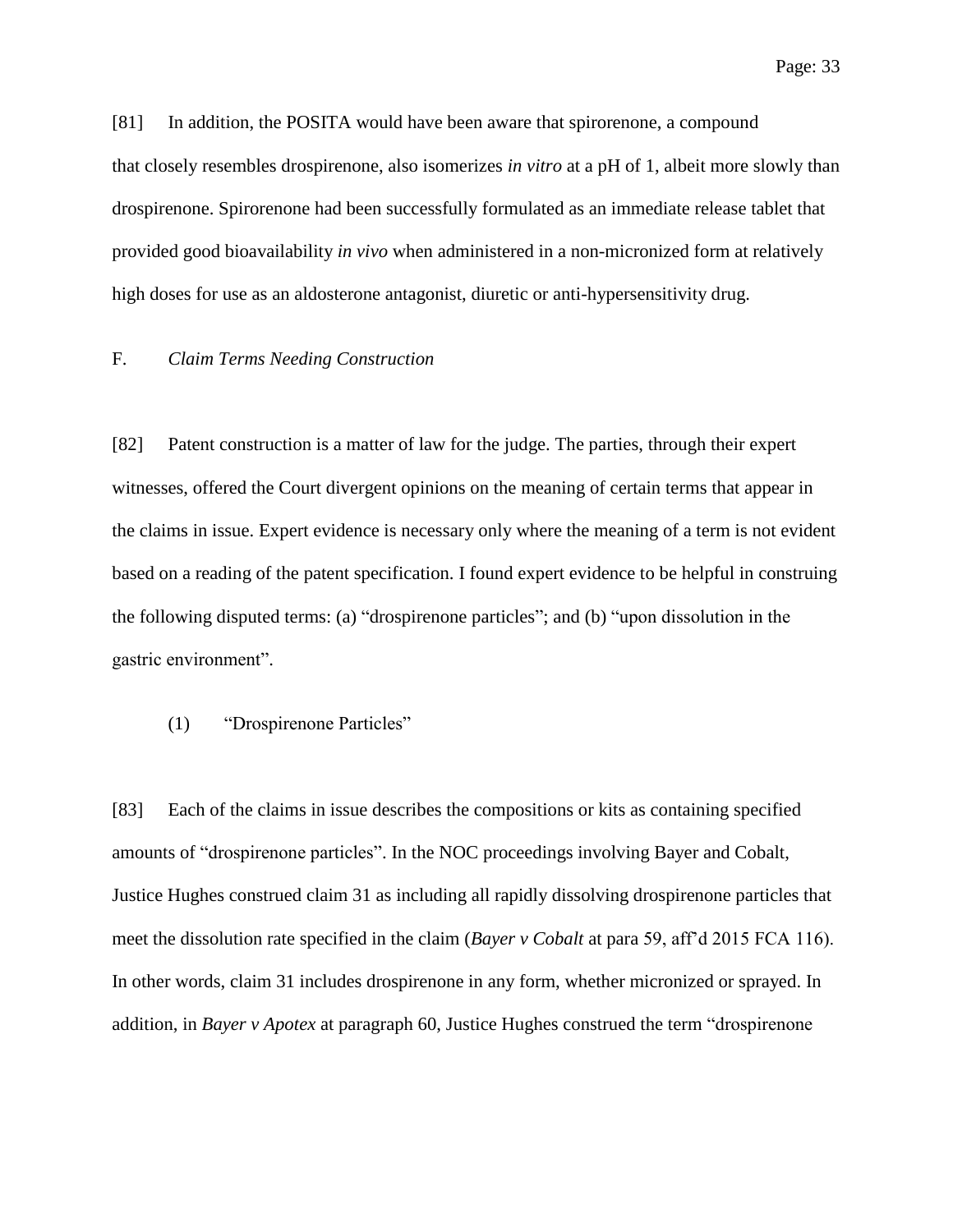particles" as it appears in claim 31 so as "not to include a drospirenone solution nor particles of a matrix into which drospirenone has previously been dissolved".

[84] Dr. Parr defined "drospirenone particle" as "a small solid state form of drospirenone". Dr. Webster said the term refers to "solid state units of an active pharmaceutical ingredient". Dr. Davies defined a particle as "a solid state, non-dissolved form of matter".

[85] In these proceedings, Apotex raises a new issue that does not appear to have been argued before Justice Hughes: whether the term "drospirenone particles" in claims 31, 48 and 49 limits those claims to compositions wherein the drospirenone is exclusively in particulate form, or whether the claims include compositions that contain a mixture of drospirenone in particulate and non-particulate form.

[86] According to Dr. Cima, the word "particles" refers to "discrete solid masses" and the term "drospirenone particles" refers to solid masses composed exclusively of drospirenone. He expressed the view that the POSITA would therefore understand pharmaceutical compositions containing non-particulate forms of drospirenone to fall outside the scope of the claims in issue. I disagree. The words "exclusively" or "solely" do not appear in the claims in issue. It would be inconsistent with a purposive reading of the patent to add them. Moreover, Dr. Cima acknowledged in cross-examination that a formulation that includes at least 2 mg of drospirenone and 0.03 mg of ethinylestradiol in particulate form falls within the scope of the patent.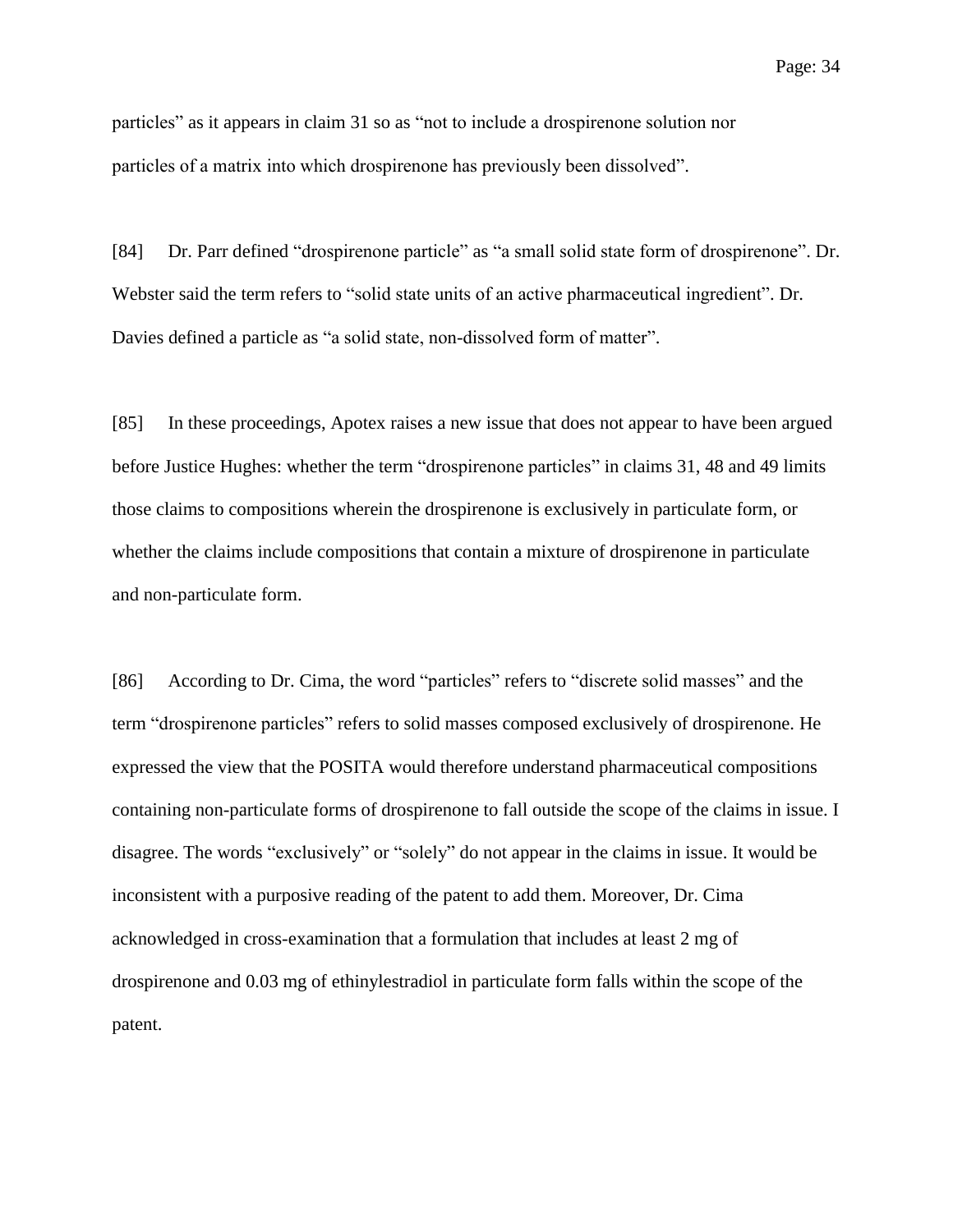[87] Cobalt called Dr. Graham Buckton as an expert witness. His qualifications are described at paragraph 297, below. According to Dr. Buckton's proposed construction of the patent, the term "drospirenone particles" excludes drospirenone that has been sprayed on to inert carrier particles, as well as drospirenone that is incorporated into a tablet. Dr. Buckton's testimony was that drospirenone that is sprayed on to inert carriers forms a "composite" or "construct" with the carrier particle. He maintained that the drospirenone in a construct shares a boundary with the carrier particle and therefore no longer exists in the form of individual particles. According to Cobalt, if the inventors had intended the patent to encompass drospirenone that results from the sprayed-on method in claim 31, the word "particles" would not have been used.

[88] I discuss Dr. Buckton's evidence in the context of Bayer's allegation of infringement against Cobalt (see Further Observations Regarding Construction of the Claims, *infra*). Suffice it to say that I am not persuaded by Dr. Buckton's characterization of particles that are sprayed on to inert carriers and then incorporated into a tablet as forming a "composite" or "construct". In my view, particles of drospirenone that undergo this process, which is specifically contemplated by the '426 patent, remain particles as described by Dr. Davies.

<span id="page-34-0"></span>(2) "Upon Dissolution in the Gastric Environment"

[89] Claim 49 provides that the drospirenone in the composition or kit is exposed "to the gastric environment upon dissolution". The term "gastric environment" would be understood by the POSITA to mean the stomach. According to Dr. Parr, "dissolution" means the process whereby solid drospirenone particles become a dissolved component of a solution.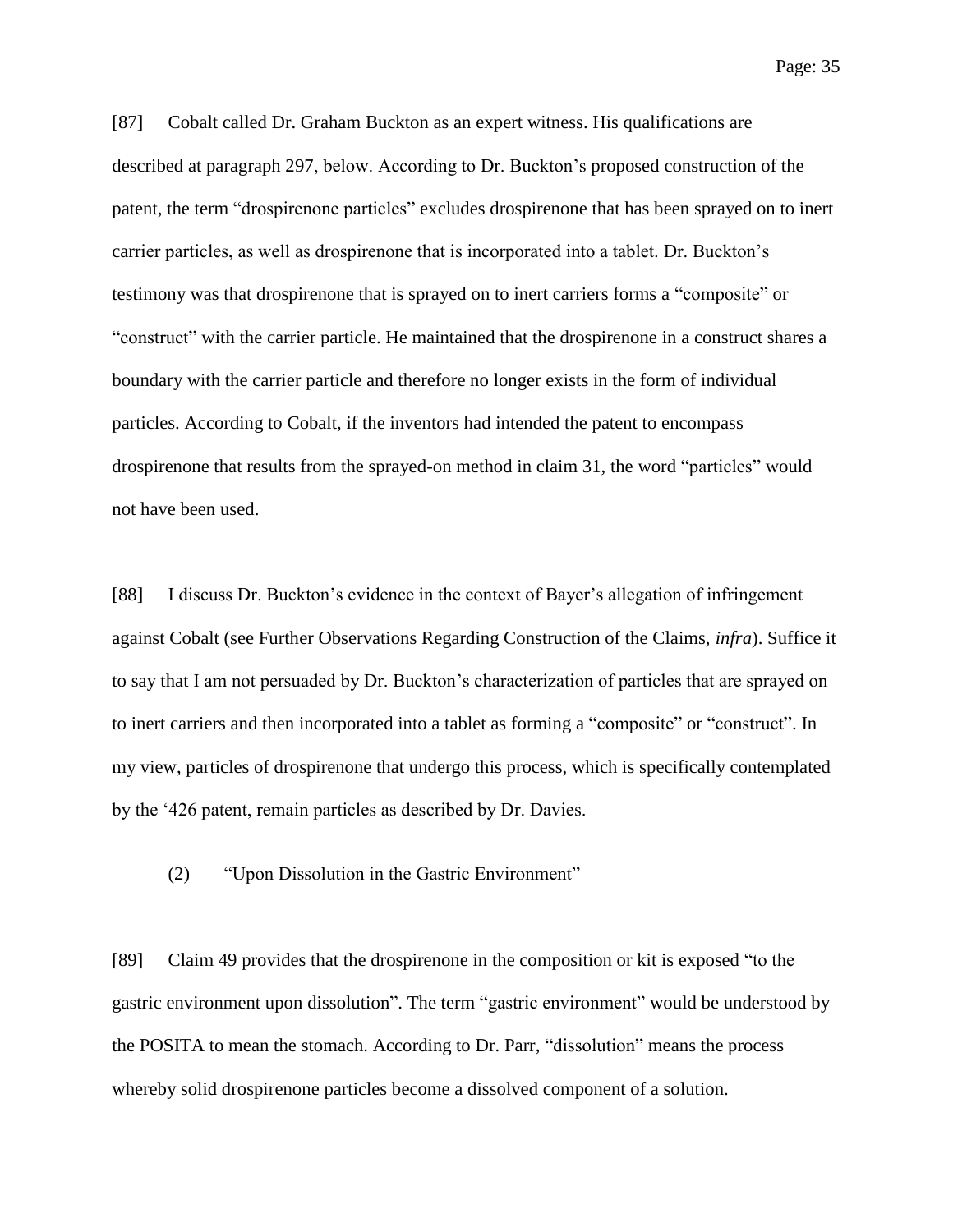[90] Apotex argues, and Drs. Parr and Morris testified, that the POSITA would understand this term to impose a limitation, in that "the claimed amount of drospirenone particles in the composition must be exposed to the stomach (or its contents) after these particles dissolve". In other words, all of the drospirenone particles must fully dissolve in the stomach, and not the intestine; otherwise the particles would not be "exposed to the gastric environment". According to Drs. Parr and Morris, since claims 31 and 48 do not include such a limitation, the POSITA would construe these claims as allowing some or all of the drospirenone particles to dissolve in the stomach or small intestine, or elsewhere. Dr. Parr's evidence was that an enteric coat would dissolve at the pH of water, and would therefore meet the dissolution profile described in claim 31. According to Dr. Cima, if claim 31 were limited in the same way as claim 49, in that the drospirenone particles must also be exposed to the gastric environment upon dissolution, then the term found in claim 49 would be redundant.

[91] Dr. Davies testified that the term "exposure to the gastric environment upon dissolution" simply means that the formulation has no enteric coat. In Dr. Davies' opinion, none of the claims in issue encompass enterically-coated compositions, because they are all directed to rapidly dissolving formulations. Dr. Davies said that the skilled person would not construe claims 31 and 48 otherwise merely because claim 49 specifies that the "drospirenone is exposed to the gastric environment upon dissolution". He testified that an enterically-coated tablet would not meet the dissolution profile described in claim 31.

[92] I prefer the evidence of Dr. Davies in this respect. In my view, Apotex is offering an unduly technical interpretation of "dissolution in the gastric environment". It is true that not all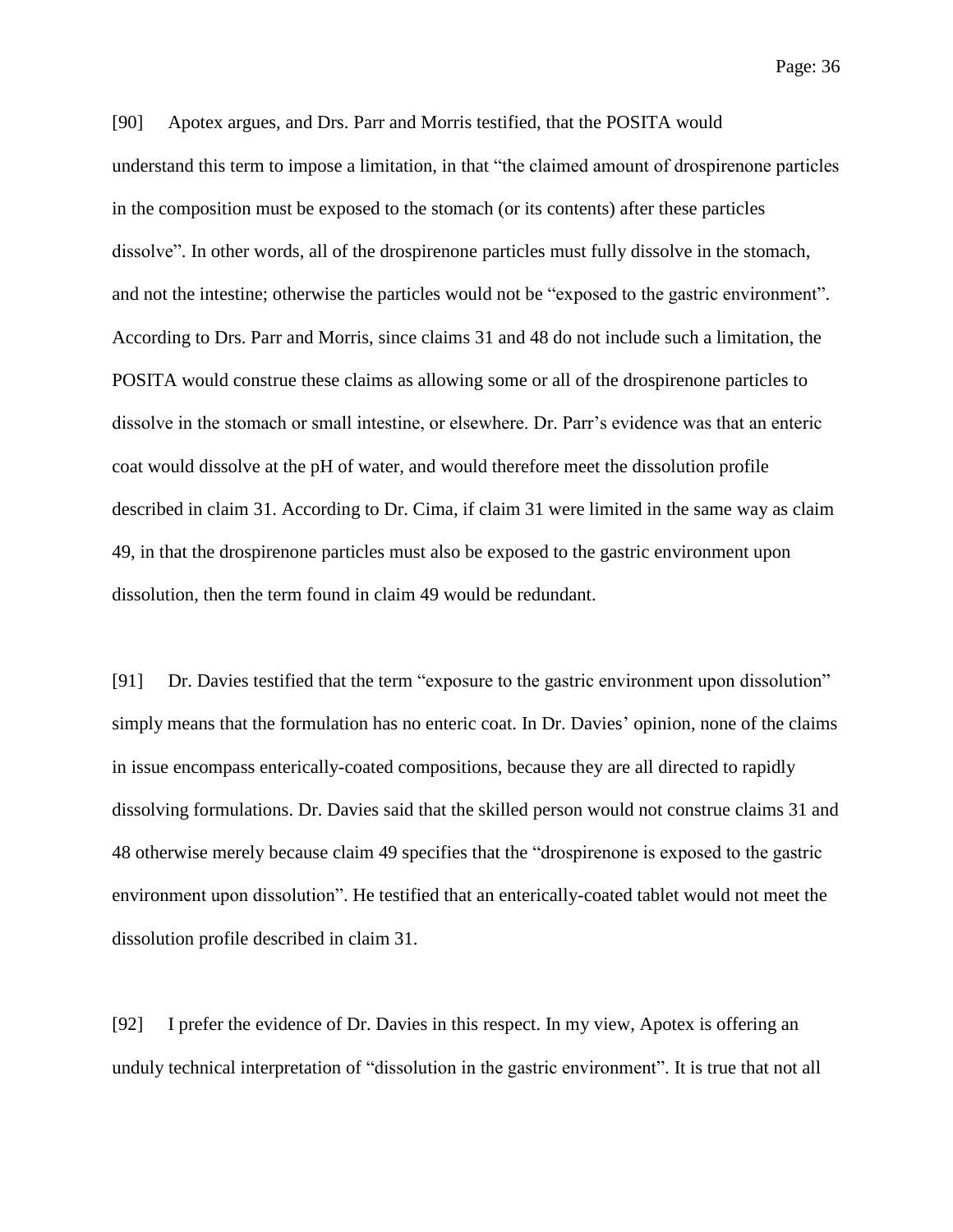of the pharmaceutically active ingredients in Bayer's tablets dissolve completely in the stomach. However, Dr. Cima acknowledged that the term would be understood to mean that the primary site of dissolution is the stomach, and even if a *de minimis* amount of drospirenone particles were to dissolve in the intestine, the composition would still fall within the scope of the claim. Furthermore, I agree with Dr. Davies that none of the claims in issue include entericallycoated tablets, since they would not meet the dissolution profile specified in claim 31. I am satisfied that, when read as a whole, it is clear that the claimed invention is a rapidly dissolving formulation that exhibits surprisingly good bioavailability as a contraceptive despite being exposed directly to the gastric environment.

IX. Validity

A. *Burden*

[93] Subsection 43(2) of the Act provides that a patent is presumed to be valid in the absence of evidence to the contrary. As the parties alleging invalidity, Apotex and Cobalt bear the burden of adducing evidence to support their assertions. This Court must decide the matter on the civil burden of proof, namely the balance of probabilities.

B. *Developments Leading to the '426 Patent*

[94] Schering initially developed an uncoated micronized drospirenone formulation in the late 1970s and early 1980s in order to assess its utility as a cardiovascular drug. In one of Schering's studies, Report 4417, an uncoated micronized drospirenone formulation was found to provide good bioavailability *in vivo*.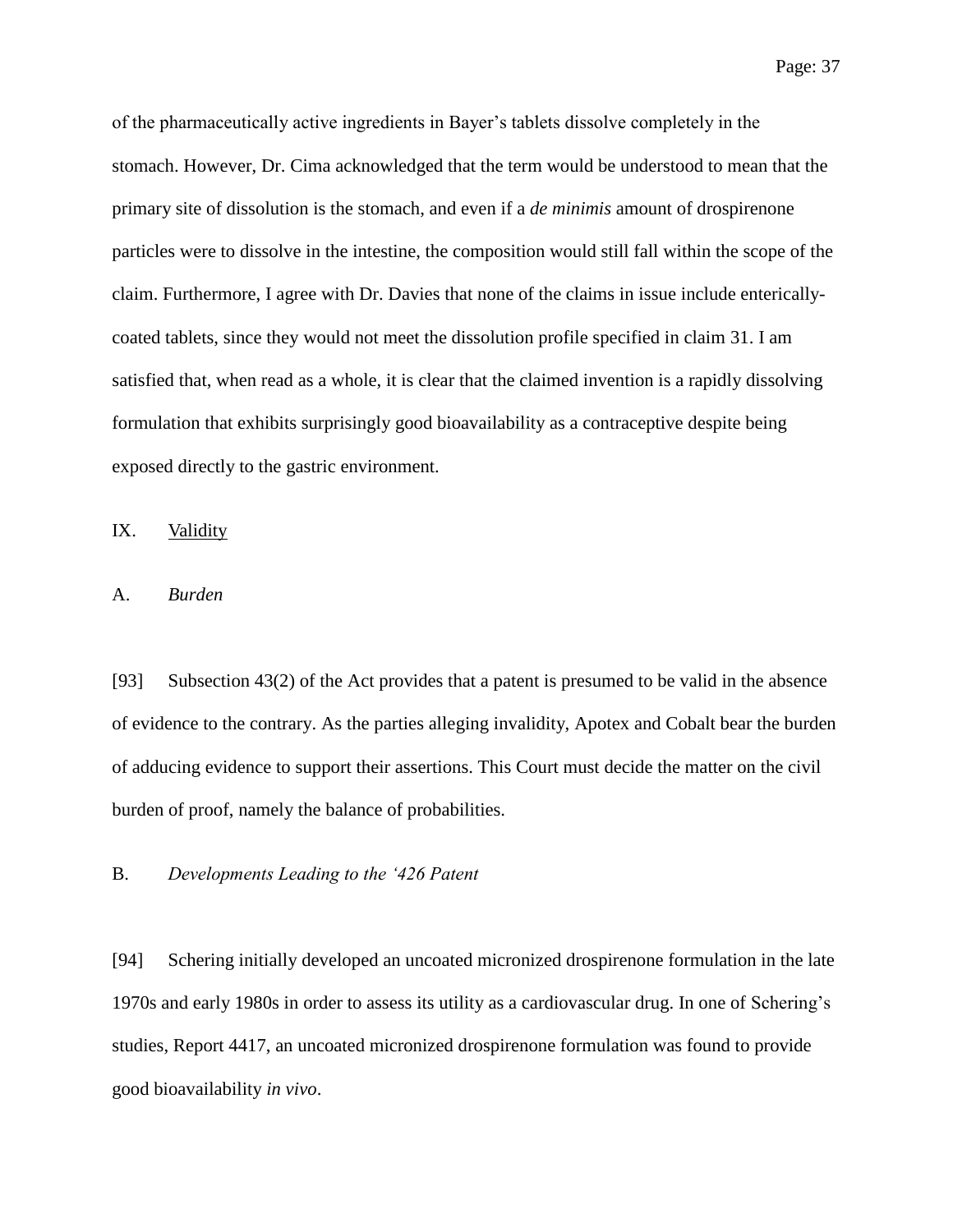[95] Schering subsequently applied for a German patent in June 1980, for the use of drospirenone as an oral contraceptive, in which it disclosed that drospirenone is orally bioavailable when formulated "in the known manner". It is unclear whether this referred to an immediate release formulation, a rapidly dissolving formulation, or something else. The testing that supported these conclusions was limited to male subjects, and involved comparatively high dosages (10, 40 and 160 mg) administered for a different therapeutic purpose (an aldosterone antagonist).

[96] On April 21, 1983, several managing directors and departmental heads at Schering met to discuss the development of two molecules as potential commercial products: spirorenone and drospirenone. These are two different but closely related compounds. As Schering had previously investigated drospirenone as a potential cardiovascular drug, it knew drospirenone was acid-labile and isomerized in the presence of acidic solution.

[97] At the meeting, Dr. Krause, a chemist at Schering, presented his research findings on the rate of isomerization of spirorenone under acidic conditions, as described in Schering Report 4627 dated March 11, 1981. Dr. Krause also authored Schering Report 4928 dated August 25, 1981, in which he described the results of his experiments on plasma levels of spirorenone in male volunteers. Dr. Krause was the author of three published articles describing his findings (Krause W & Jakobs U, "Determination of Plasma Levels of Spirorenone, a New Aldosterone Antagonist, and One of its Metabolites by High-Performance Liquid Chromatography" (1982) 230:1 Journal of Chromatography at 37-45); Krause W & Kühne G, "Isolation and Identification of Spirorenone Metabolites from the Monkey (Macaca Fascicularis)" (1982) 40:1 Steroids at 81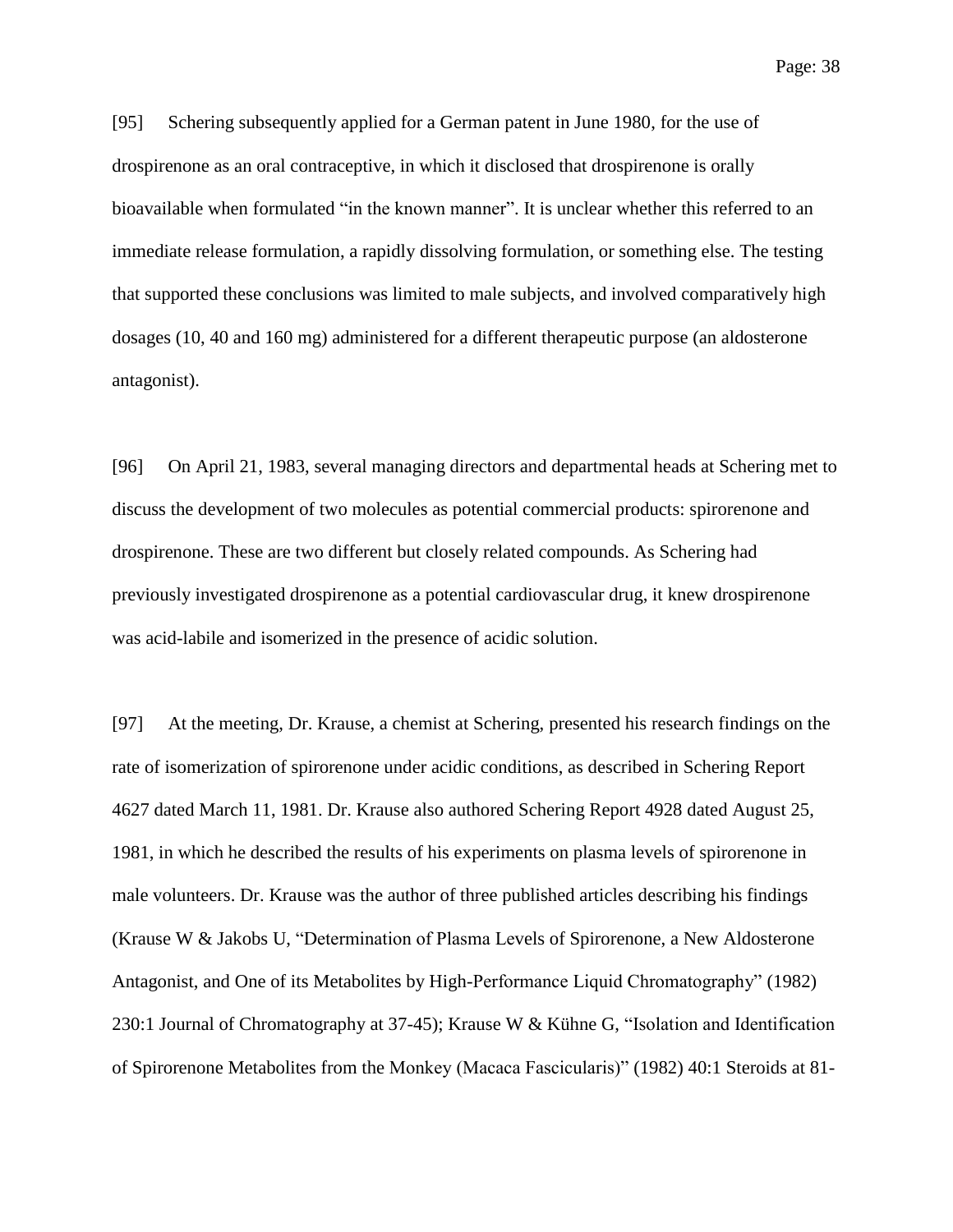90; Krause W, Sack C & Seifert W, "Pharmacokinetics of the New Aldosterone Antagonist, Spirorenone, in Healthy Volunteers after Single and Repeated Daily Doses" (1983) 25:2 Eur J Clin Pharmacol at 231-36). The parties refer to Dr. Krause's reports and publications collectively as the "Krause Papers".

[98] The minutes of the meeting at Schering confirm that "Dr. Krause reported the results of kinetic studies in humans. These were performed almost exclusively with spirorenone and little information could therefore be presented in practice on [drospirenone]". There appears to have been a consensus at Schering that Dr. Krause's spirorenone studies were not particularly relevant to the development of a low dose drospirenone contraceptive.

[99] Dr. Tack testified that he was aware of the Krause Papers when he began developing drospirenone as a potential oral contraceptive. However, he believed that the conclusions reached by Dr. Krause regarding the isomerization of spirorenone could not be used to inform the development of drospirenone because Dr. Krause's studies concerned a different drug that was not in micronized form, and were conducted in a particular experimental setting.

[100] As one of his first tasks, Dr. Tack conducted an experiment to assess the dissolution of drospirenone *in vitro* using enteric and non-enteric-coated 1 mg drospirenone tablets. The studies suggested drospirenone would rapidly degrade when exposed to the gastric environment of the stomach. Dr. Tack reported these results in Schering Report 5728 dated November 29, 1983.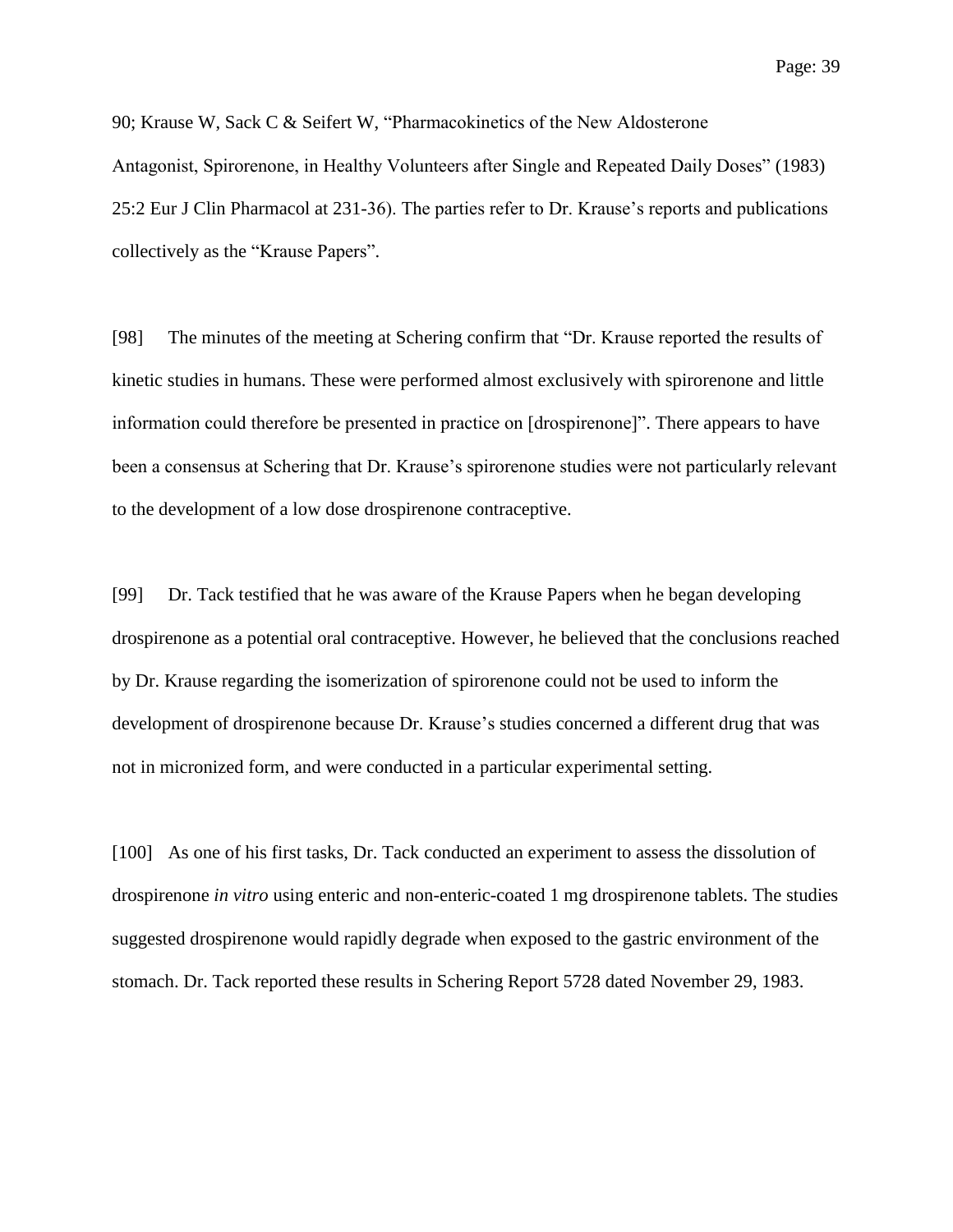[101] Based on these results, Dr. Tack concluded that drospirenone would have to be administered using an enteric coat to provide resistance against gastric fluid, as recorded in Schering Report 5728. His recommendation was approved by Schering's senior staff, including Dr. Hümpel, the head of pharmacokinetics at Schering.

[102] Schering conducted further pharmacokinetic studies in 1984, which demonstrated that the enterically-coated formulation displayed large variability in the bioavailability of drospirenone in dogs and humans. Concern over this variability led Schering to conduct a "three-arm study" in 1988, which measured the absolute bioavailability of enteric and non-enteric coated drospirenone tablets in comparison with an intravenous formulation.

[103] In November 1990, Dr. Tack was asked to look into whether an immediate release tablet should be used. From 1993 to 1995, Schering continued to investigate the isomerization of drospirenone. On August 31, 2000, Schering filed the '426 patent for a rapidly dissolving drospirenone formulation.

### C. *Obviousness*

[104] Pursuant to ss 28.1 and 28.3 of the Act, a patent may not issue for an invention that was obvious on the date of the patent claim to a person skilled in the art or science to which the patent pertains. The parties agree that obviousness must be assessed as of August 31, 1999.

[105] Obviousness is generally considered to be a factual determination, or a question of mixed fact and law (*Wenzel* at para 44). When considering obviousness, hindsight is prohibited. Simply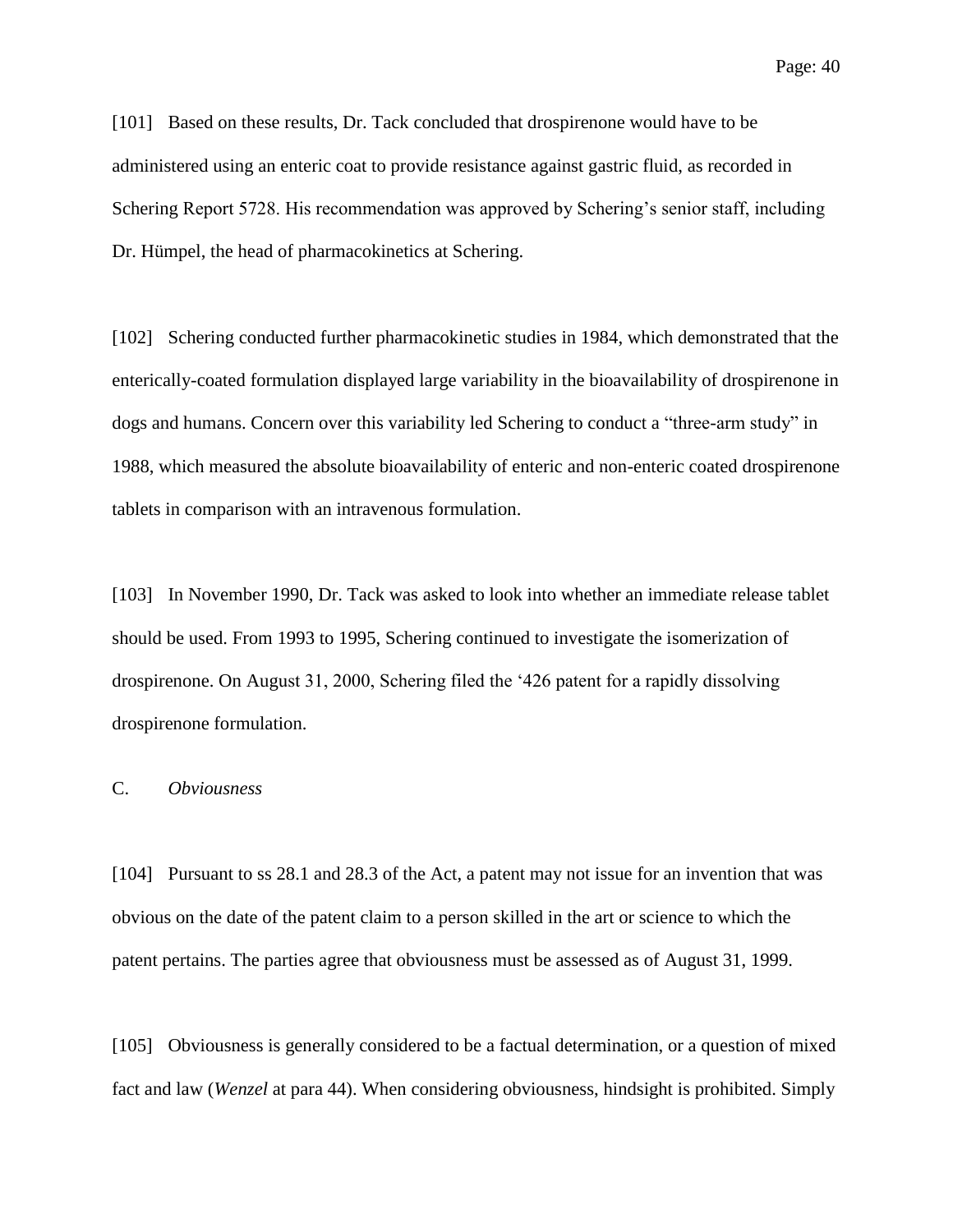because another person could have discovered the invention does not make it obvious (*Sanofi-Synthelabo* at para 66). To determine whether a claim is obvious, courts generally follow a four-part test outlined in *Sanofi-Synthelabo* at paragraph 67:

- Identify the notional "person skilled in the art" and the relevant common general knowledge of that person;
- Identify the inventive concept of the claim in question or, if that cannot readily be done, construe it;
- Identify what, if any, differences exist between the matter cited as forming part of the "state of the art" and the inventive concept of the claim or the claim as construed;
- Viewed without any knowledge of the alleged invention as claimed, do those differences constitute steps which would have been obvious to the person skilled in the art or do they require any degree of invention?

[106] The fourth step of the inquiry may require consideration of whether the claimed invention was "obvious to try". This aspect of the test tends to arise in areas of endeavour where advances are often made through experimentation, and where numerous interrelated variables may affect the desired result (*Sanofi-Synthelabo* at paras 68-71). The development of pharmaceutical products is such an endeavour, and I must therefore consider whether the claimed invention in this case was "obvious to try". This involves a consideration of the following non-exhaustive factors:

 Is it more or less self-evident that what is being tried ought to work? Are there a finite number of identified predictable solutions known to persons skilled in the art?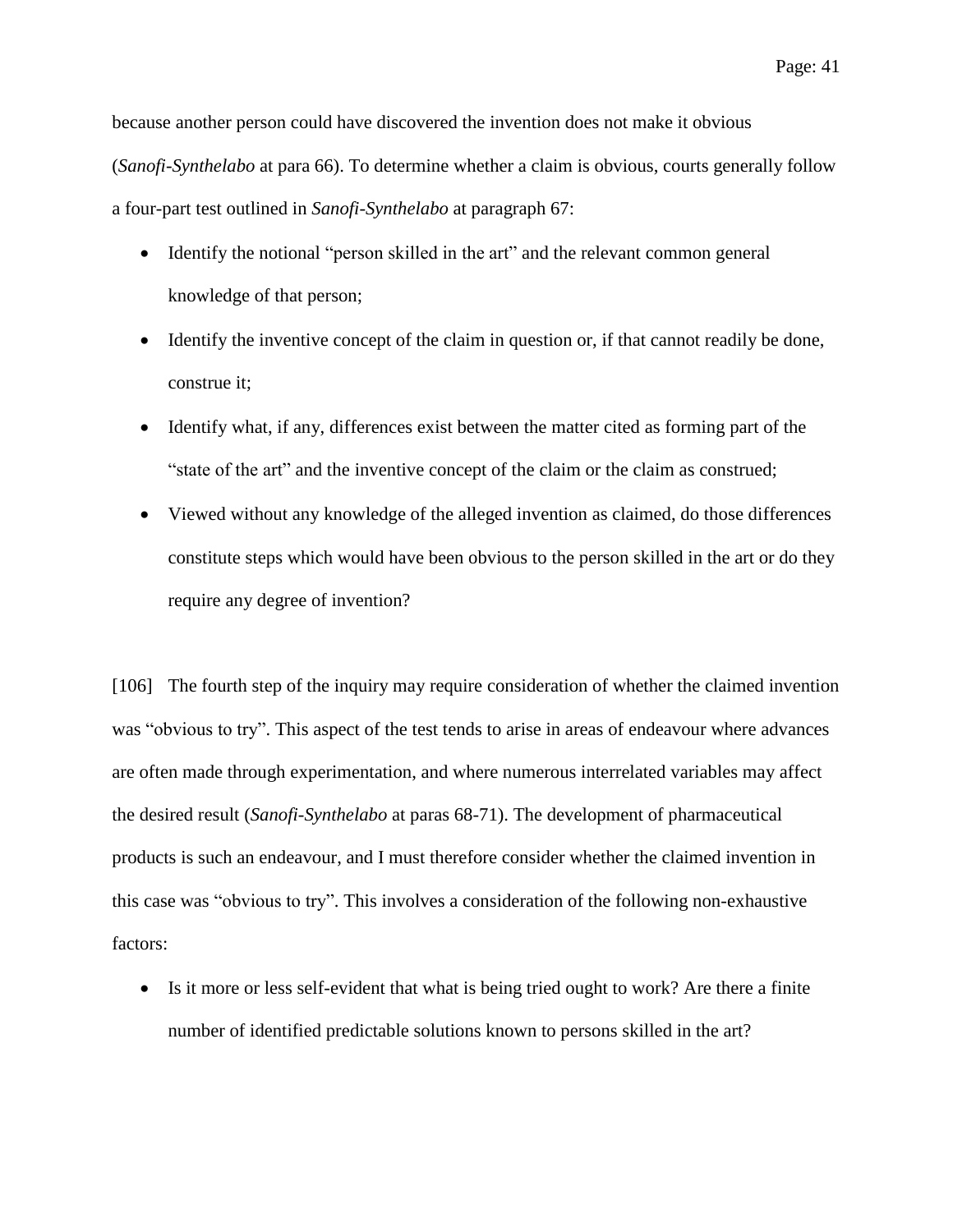- What is the extent, nature and amount of effort required to achieve the invention? Are routine trials carried out or is the experimentation prolonged and arduous, such that the trials would not be considered routine?
- Is there a motive provided in the prior art to find the solution the patent addresses?

[107] The term "obvious to try" has been interpreted strictly by the Federal Court of Appeal and the Supreme Court of Canada. A patent will be found to be invalid on this ground only if it was "very plain" or "self-evident" that the invention as claimed would work (*Pfizer Canada Inc v Apotex Inc*, 2009 FCA 8 at para 29). The mere possibility that something might turn up is not enough (*Sanofi-Synthelabo* at para 66; *Eli Lilly Canada Inc v Mylan Pharmaceuticals ULC*, 2015 FCA 286 at para 4). The actual course of conduct that culminated in the making of the invention is an important factor to be considered (*Sanofi-Synthelabo* at paras 70-71).

(1) The POSITA and Common General Knowledge

[108] I have already discussed the person of ordinary skill in the art to whom the patent is addressed and the relevant common general knowledge of that person. While obviousness is to be assessed as of August 31, 1999, and construction occurs as of March 8, 2001, neither party identified any relevant considerations arising from this minor difference in dates.

(2) The Inventive Concept

[109] The inventive concept must be discerned from the claim itself. However, where this is not possible, it is permissible to look to the specification of the patent, provided the Court does not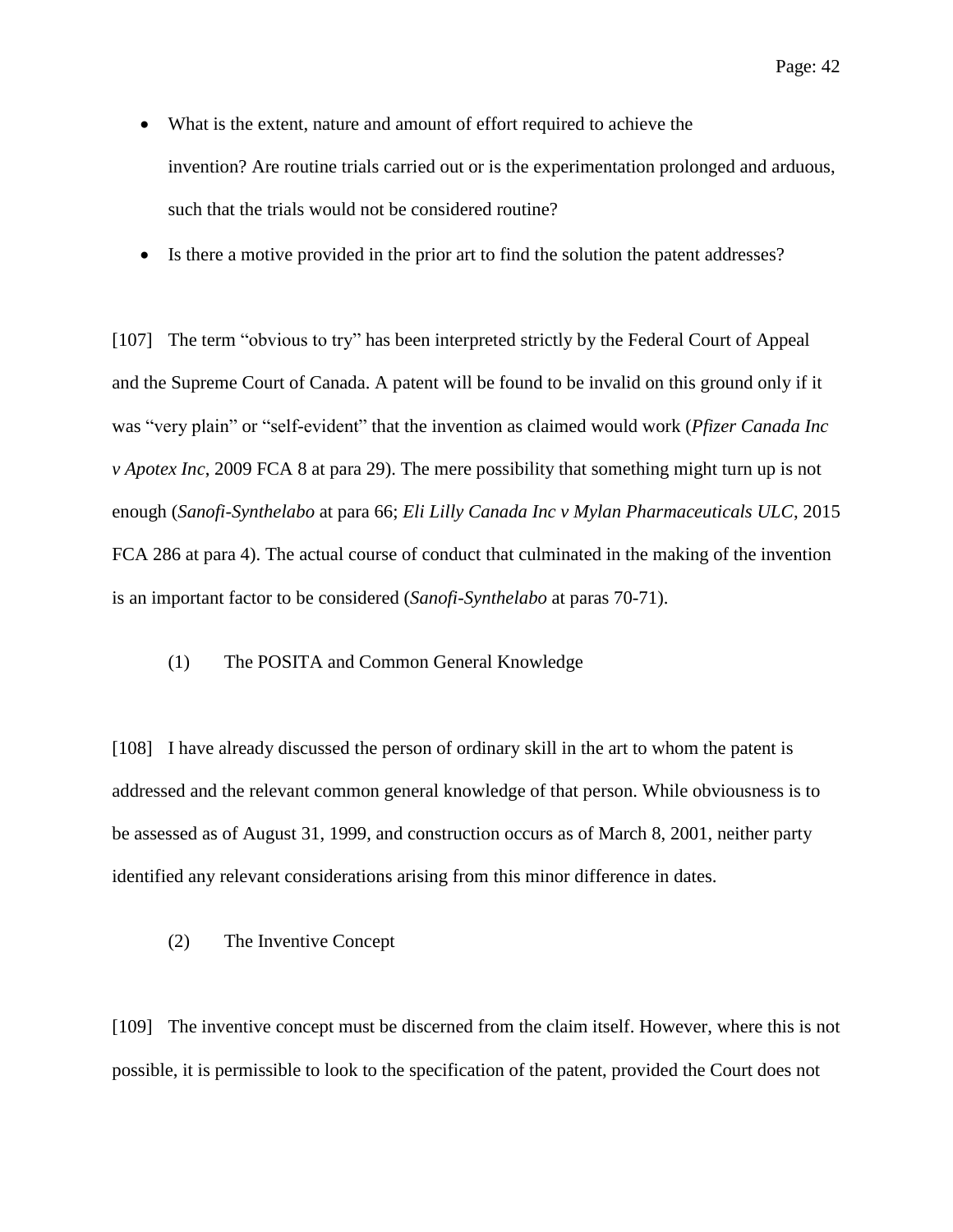construe the claim more broadly or narrowly than the text of the claim will allow (*Sanofi-Synthelabo* at para 77).

[110] In *Bayer v Cobalt*, Justice Hughes found the inventive concept of the '426 patent to be that the drospirenone in an oral contraceptive comprised of drospirenone and ethinylestradiol may be provided in micronized, or other rapidly dissolving form, without an enteric coat (at para 81). This finding was affirmed by the Federal Court of Appeal (*Cobalt v Bayer FCA* at para 69).

[111] Construing a patent in order to identify the inventive concept when it is not readily discernable from the claim itself is a question of law (*Allergan* at para 50, citing *Weatherford* at para 24). Therefore, as discussed above, Justice Hughes' characterization, cited with approval by the Federal Court of Appeal, may be regarded as *prima facie* binding unless there is good reason to depart from it.

[112] Apotex says that Justice Hughes did not provide sufficient reasons to support his view of the inventive concept, and his definition did not accord with the evidence. Apotex submits that I should make my own determination based on the evidence before me.

[113] Apotex's position, advanced through the evidence of Drs. Morris and Parr, is that the skilled person would understand the inventive concept of claim 31 to be that an oral contraceptive containing a combination of drospirenone and ethinylestradiol is effective for oral contraception in women, wherein the drospirenone particles are in a form that allows for their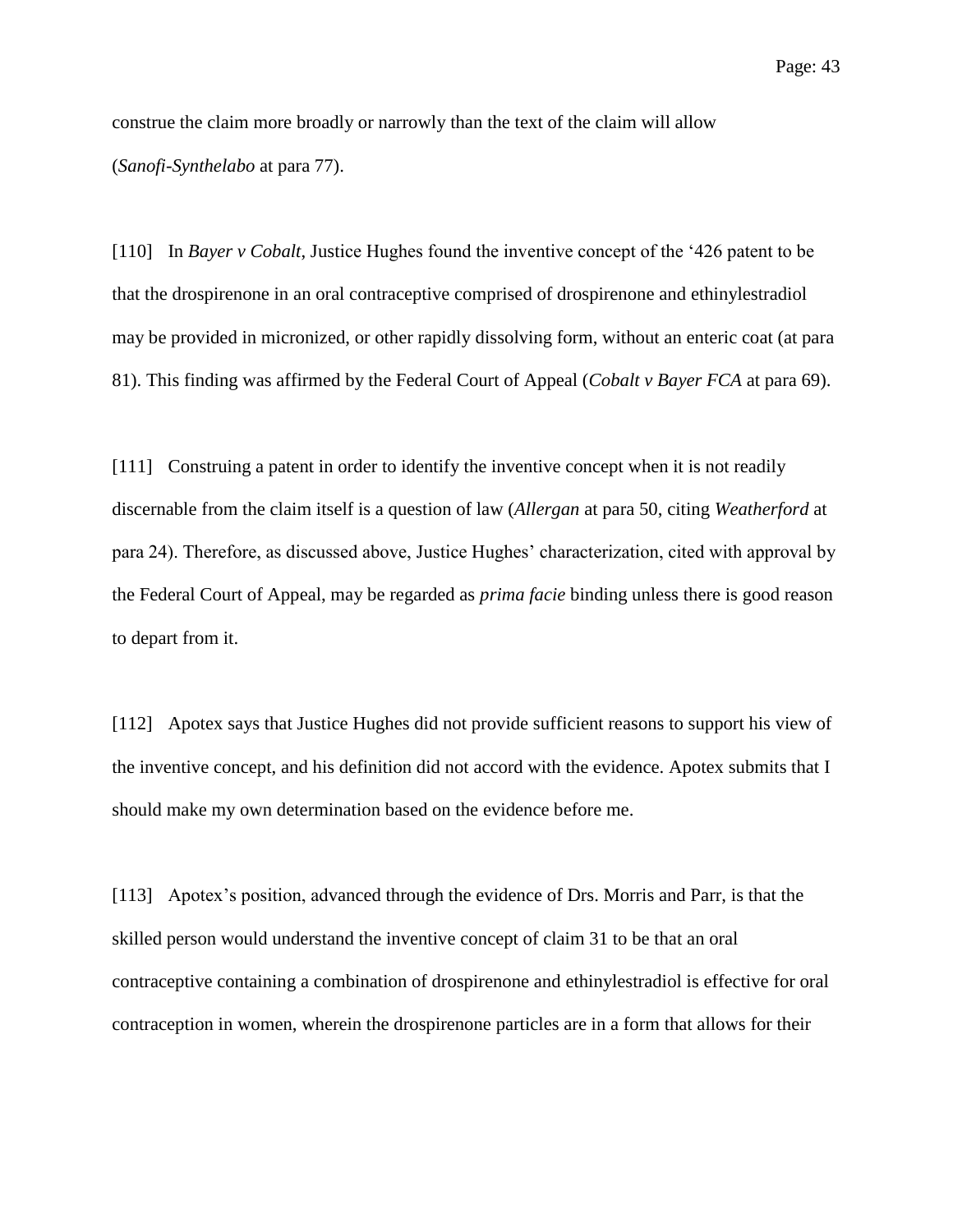rapid dissolution. According to Dr. Morris, the POSITA would be able to determine the inventive concept from the language of claim 31 alone.

[114] Dr. Davies was critical of the definition offered by Drs. Morris and Parr because it does not specify that drospirenone may be provided in an immediate release form while still achieving high bioavailability. Dr. Davies' evidence was as follows:

> I read the inventive concept of the '426 patent to be that a 2 mg to 4 mg drospirenone formulation for use as an oral contraceptive could be formulated as a rapidly-dissolving dosage form that surprisingly exhibits high bioavailability.

[115] In my view, the definition proposed by Dr. Davies, which accords with the inventive concept as construed by Justice Hughes and the Federal Court of Appeal, is preferable. It captures the critical dimensions of the inventive concept, *i.e.*, the unexpectedly good bioavailability of the pharmaceutically active ingredients in an immediate release, rapidly dissolving tablet that has no enteric coat.

(3) The Differences Between the Prior Art and the Invention

[116] The crux of the dispute between the parties regarding this issue is whether the prior art would lead the POSITA to anticipate an isomerization problem for drospirenone *in vivo*; and whether the prior art disclosed that drospirenone could be developed as an immediate release formulation for use as an oral contraceptive.

[117] Bayer acknowledges that the prior art taught that techniques such as micronization or deposition could be used to increase the dissolution rate of poorly soluble drugs to improve their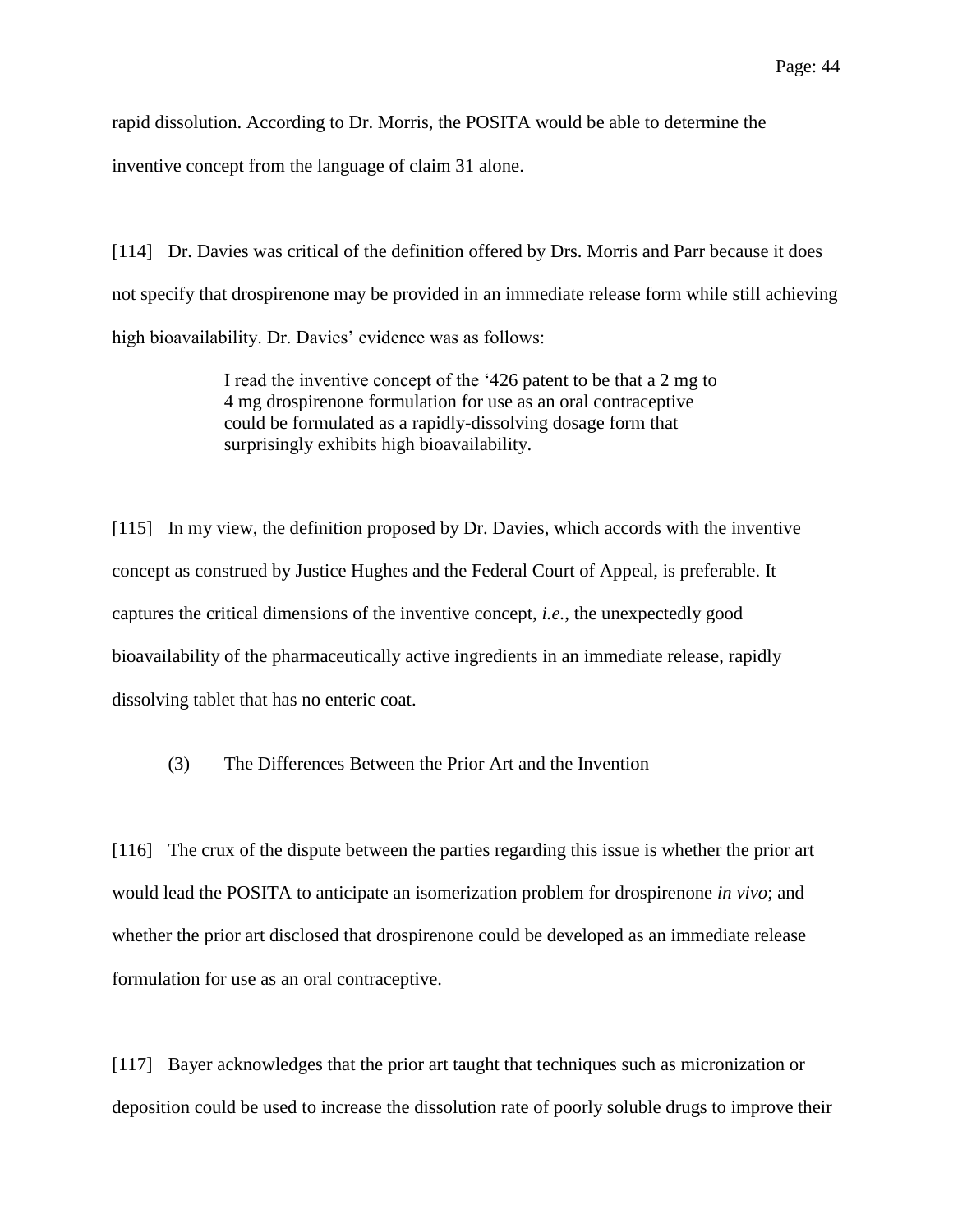bioavailability. However, the prior art cautioned against improving the dissolution rate of an acid-labile drug because this would inevitably lead to degradation of the drug in the gastric environment. Bayer therefore submits that the prior art "taught away" from the inventive concept, because the skilled person, based on the common general knowledge, would not have administered an acid-labile drug such as drospirenone without protecting the formulation from gastric acid, including through the use of an enteric coat.

[118] Dr. Parr disagreed. He testified that in the late 1990s, it was common to incorporate micronized drug particles in a formulation of low dose, poorly water-soluble drugs, including hormonal steroids. According to Dr. Parr, the literature taught that drospirenone was to be formulated in a manner that was conventional for a combination oral contraceptive, and that a "conventional formulation" would have been understood by the POSITA to include an immediate release tablet. Dr. Morris testified that the skilled person would have been aware, based on the literature and previous clinical studies, that the claimed dosage ranges for drospirenone and ethinylestradiol would provide contraceptive effect in women. Apotex therefore argues that there were no differences between the inventive concept of claim 31 (as defined by Apotex) and the information comprising the state of the art and common general knowledge as of August 31, 1999.

[119] Again, I prefer the evidence of Dr. Davies. The parties agree that as of August 31, 1999, no pharmaceutical company had formulated a contraceptive pill in the manner disclosed in the patent. As stated by Dr. Davies, the generic statement found in the prior art that drospirenone could be formulated by "conventional methods" does not provide sufficient teaching to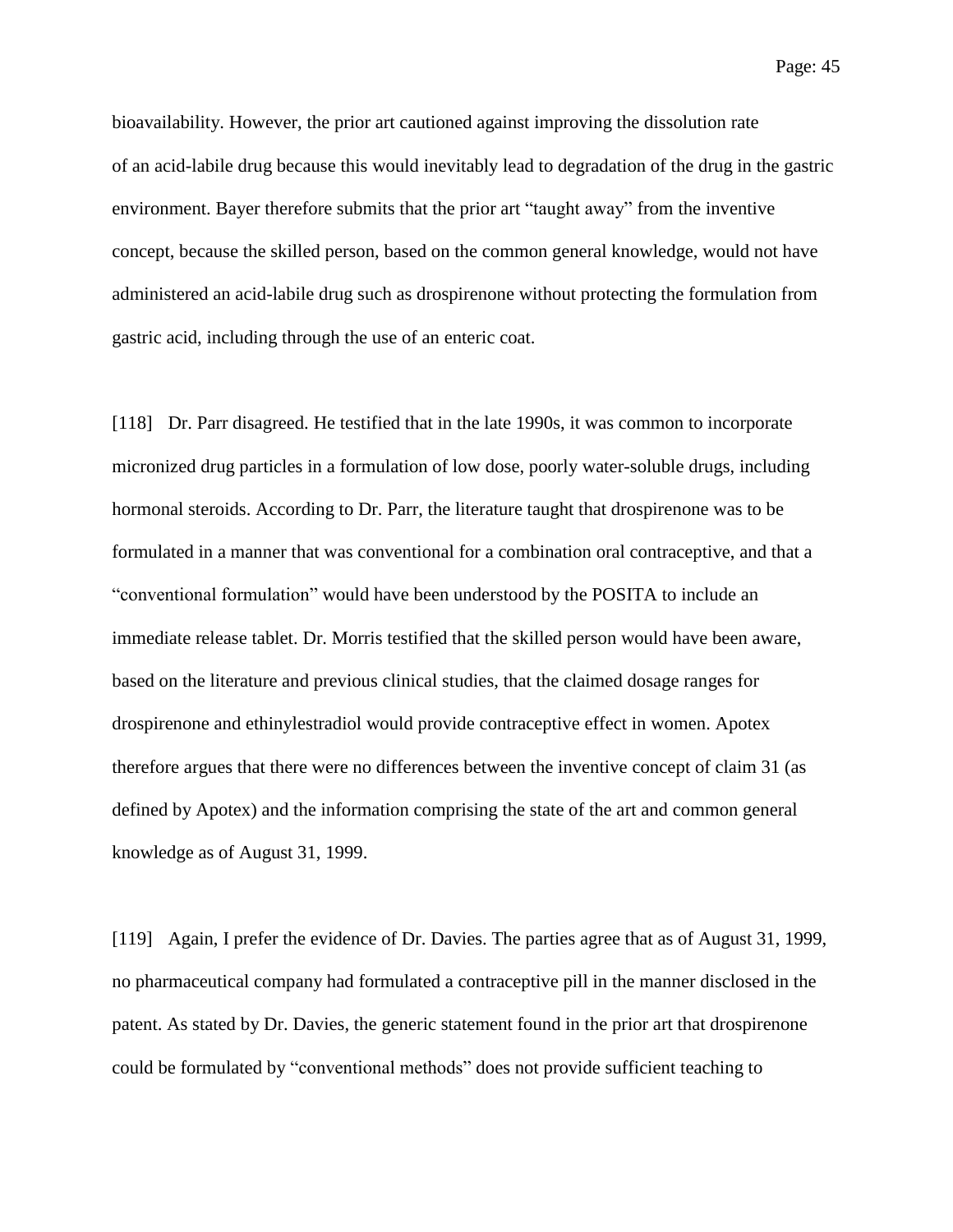overcome the fact that the prior art taught that drospirenone was acid labile and should not be provided in rapidly dissolving form.

[120] Furthermore, even if the skilled person would have understood the term "conventional methods" to include immediate release formulations, this would not entail that the formulation would also be rapidly dissolving, or that drospirenone would not isomerize. In many of the prior art publications relied upon by Apotex, the form of the drospirenone, the particle size, and/or its dissolution rate were not disclosed; nor did they link the use of a rapidly dissolving formulation to bioavailability.

[121] The difference between the prior art and the claimed invention may be simply described as the realization that drospirenone, which was known to be acid-labile *in vitro*, could be administered in a rapidly dissolving formulation that exhibited surprisingly good bioavailability *in vivo*. The discovery that a low dose, rapidly dissolving formulation did not isomerize in the gastric environment to any significant extent was new.

(4) Whether the Differences were Obvious or Required Invention

[122] In *Bayer v Cobalt*, Justice Hughes found that the difference between the prior art and the inventive concept was not more or less self-evident (at para 83). He stated that "[t]he prior art pointed away from providing an acid-labile drug such as drospirenone in a rapidly dissolving form. Previous attempts were tested *in vitro*; the breakthrough was to ignore the *in vitro* results and test *in vivo* with the unexpected result". While this conclusion is not binding upon me, it may be considered persuasive.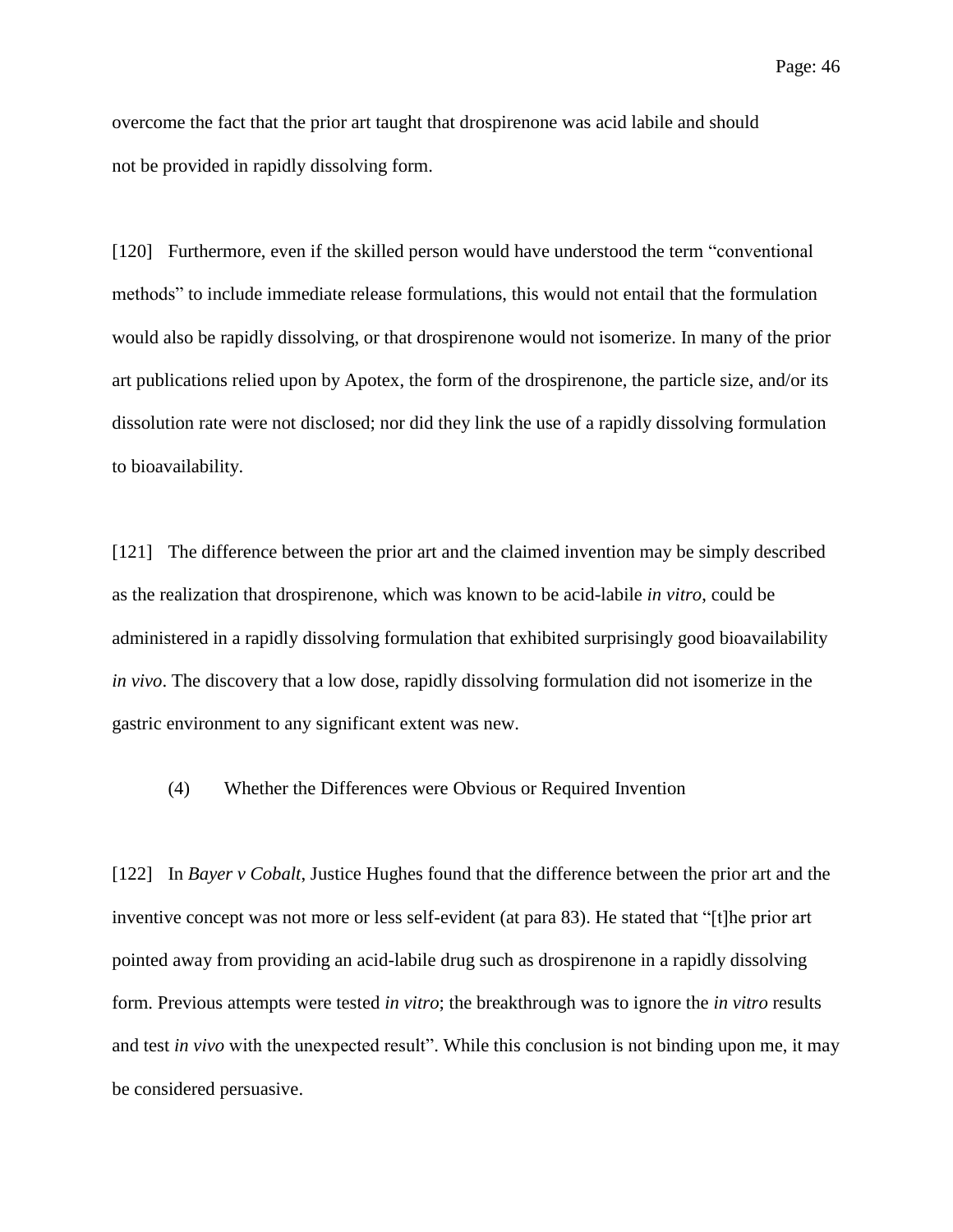[123] Bayer says that Schering's course of conduct is indicative of what the skilled person would have done, and in fact did, at the time. Schering first pursued the use of an enteric coat to protect the drospirenone against isomerization in the gastric environment before discovering, apparently to its surprise, that this was unnecessary.

[124] Apotex maintains that the difference between the prior art and the inventive concept would not have required ingenuity to overcome. To the extent that the skilled person might have been concerned that drospirenone would be susceptible to *in vivo* isomerization, the skilled person would have been able to, and would have, carried out a routine experiment to confirm that drospirenone does not isomerize *in vivo*. The skilled person would have expected that, as with spirorenone, there would be no *in vivo* isomerization.

[125] Apotex says that Schering's course of conduct is not indicative of the path the skilled person would have taken in 1999. Between the commencement of Schering's internal development work and the relevant date for the obviousness assessment (*i.e.*, between the early 1980s and 1999), substantial information describing the use of drospirenone as an oral contraceptive had been published. This included articles authored by Dr. Oelkers, another Schering scientist, in 1991 and 1995, where he concluded that drospirenone showed promise as a partner for ethinylestradiol in the formulation of an oral contraceptive. The drug had been shown to be effective in human clinical trials without mention of the need to protect it against isomerization in the gastric environment. Ultimately, Apotex asserts that Bayer's course of conduct defies explanation.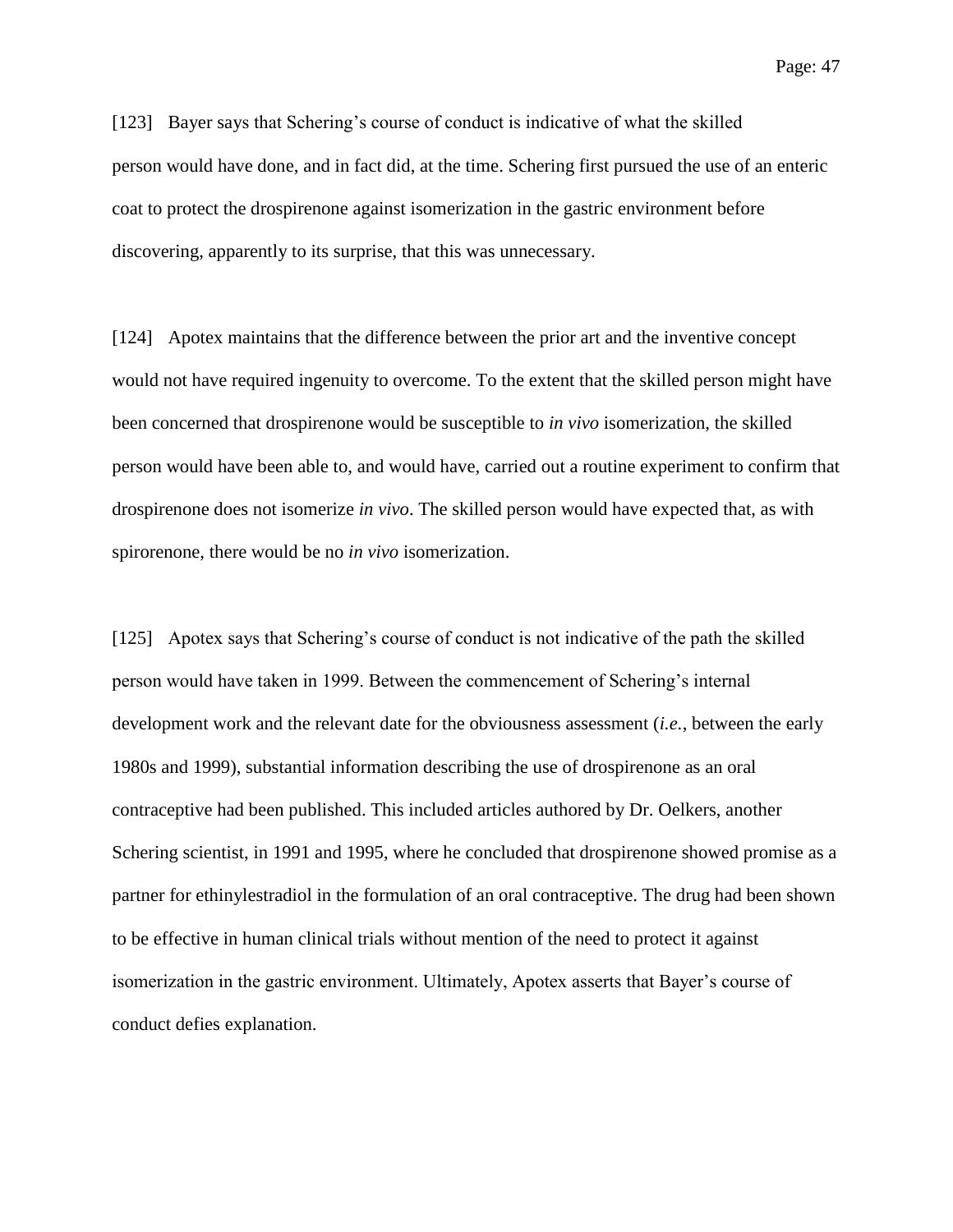[126] Apotex also submits that Dr. Tack had little experience in drug formulation at the time he made his recommendation, and was wrong to assume that the isomerization of drospirenone *in vitro* would also occur *in vivo*. Apotex says that Dr. Tack ignored the results from previous studies conducted by Schering, including the Krause Papers and another study which concluded that an uncoated micronized drospirenone formulation could provide good bioavailability in humans. Apotex says, and Dr. Parr testified, that even if there was a reasonable concern about isomerization at the time, the skilled person would not have proceeded with the use of an enteric coat without first conducting *in vivo* studies.

[127] However, Dr. Davies testified that Dr. Tack did not need to confirm an *in vitro*/*in vivo* correlation before recommending the use of an enteric coat. The Aulton text, which all parties accepted as an authoritative source, does not discuss the need for an *in vitro*/*in vivo* correlation at the pre-formulation stage of drug development. Dr. Parr admitted in cross-examination that in a piece of prior art cited in his report, United States Patent 5,356,896, the named inventors recommended protecting the drug fluvastin from isomerization based on *in vitro* data alone. Ultimately, although an *in vitro*/*in vivo* correlation may be relevant at a later stage of drug development, it is not required at the pre-formulation stage. Given that Schering's *in vitro* data clearly showed that drospirenone was unstable in gastric acid, there was no motivation for Schering to establish an *in vitro*/*in vivo* correlation before proceeding with an enteric coat.

[128] I am therefore satisfied that Dr. Tack's reliance on *in vitro* data to recommend the use of an enteric coat was in keeping with industry standards. Schering's course of conduct demonstrates that the discovery that led to the rapidly dissolving drospirenone formulation was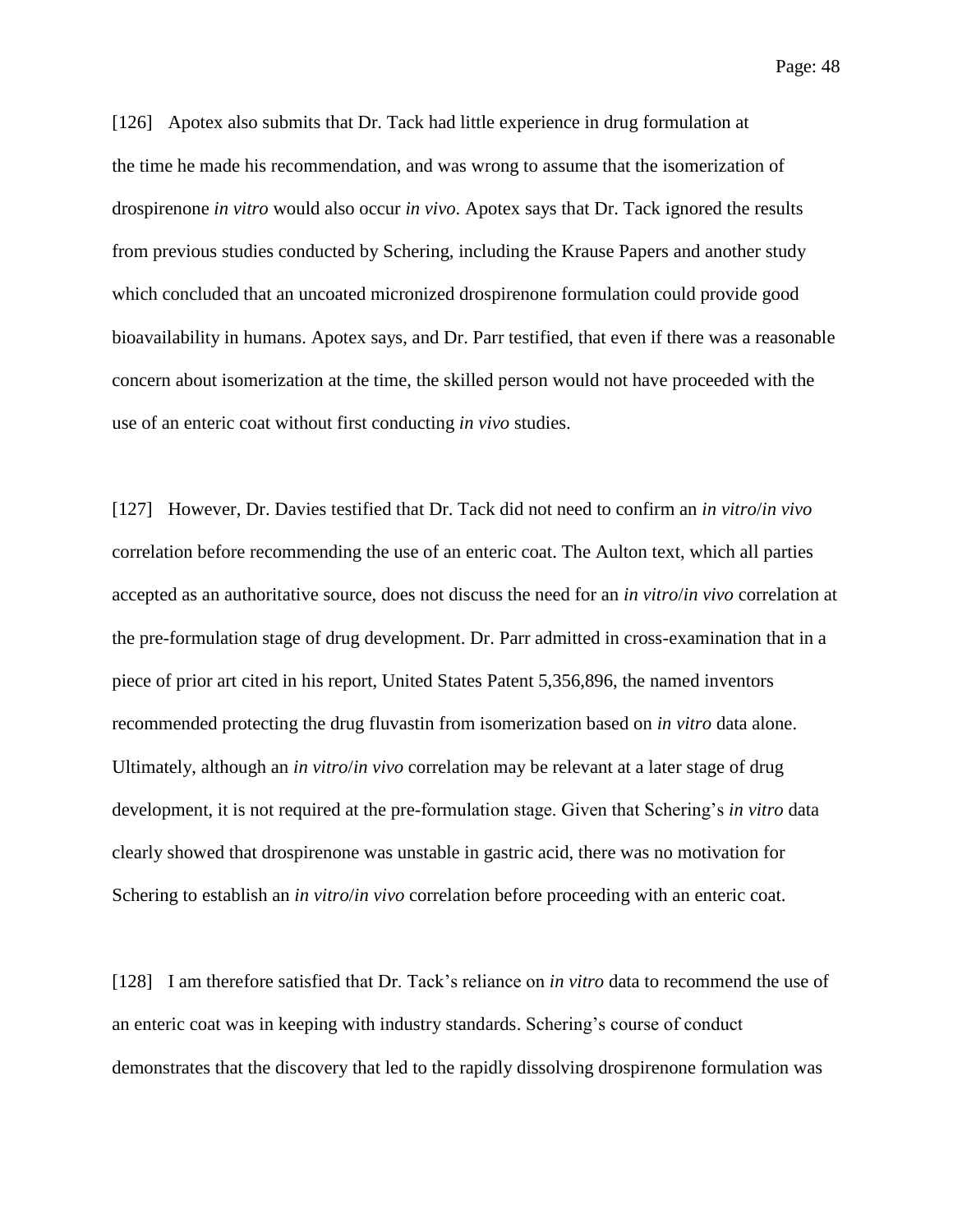not routine. Rather, it occurred over a five year period, after initially developing an enterically coated tablet.

[129] Bayer disagrees with Apotex that the skilled person would have placed any reliance on the Krause Papers when developing drospirenone as an oral contraceptive. Bayer contrasts Dr. Krause's studies of spirorenone with Schering's development of drospirenone as follows: Dr. Krause dealt with a (i) high dose, (ii) macro-crystalline (iii) spirorenone tablet (iv) intended for use as an anti-hypertensive, while Dr. Tack's team of researchers was concerned with developing a (i) low dose, (ii) rapidly dissolving (iii) drospirenone tablet (iv) intended for use as a contraceptive. As a result of these differences, Bayer submits that Dr. Tack's decision to place little reliance on the information contained in the Krause Papers does not defy explanation, but rather, reflects what the skilled person would have done with such information.

[130] Bayer notes that, in order for an oral contraceptive to be effective, it must be stable across the entire pH range of the stomach that women may experience. The skilled person seeking to formulate an acid-labile compound would need to ensure that it would not degrade in the normal pH range of the stomach – especially in the case of a contraceptive, where a compromised dose could lead to an unwanted pregnancy. According to the literature cited by Dr. Davies, the gastric emptying rate is highly variable across individuals. In particular, the gastric emptying rate for solutions is from 30 minutes to about two hours, and multiple hours for small pellets (which are formed from particles of a rapidly disintegrating formulation).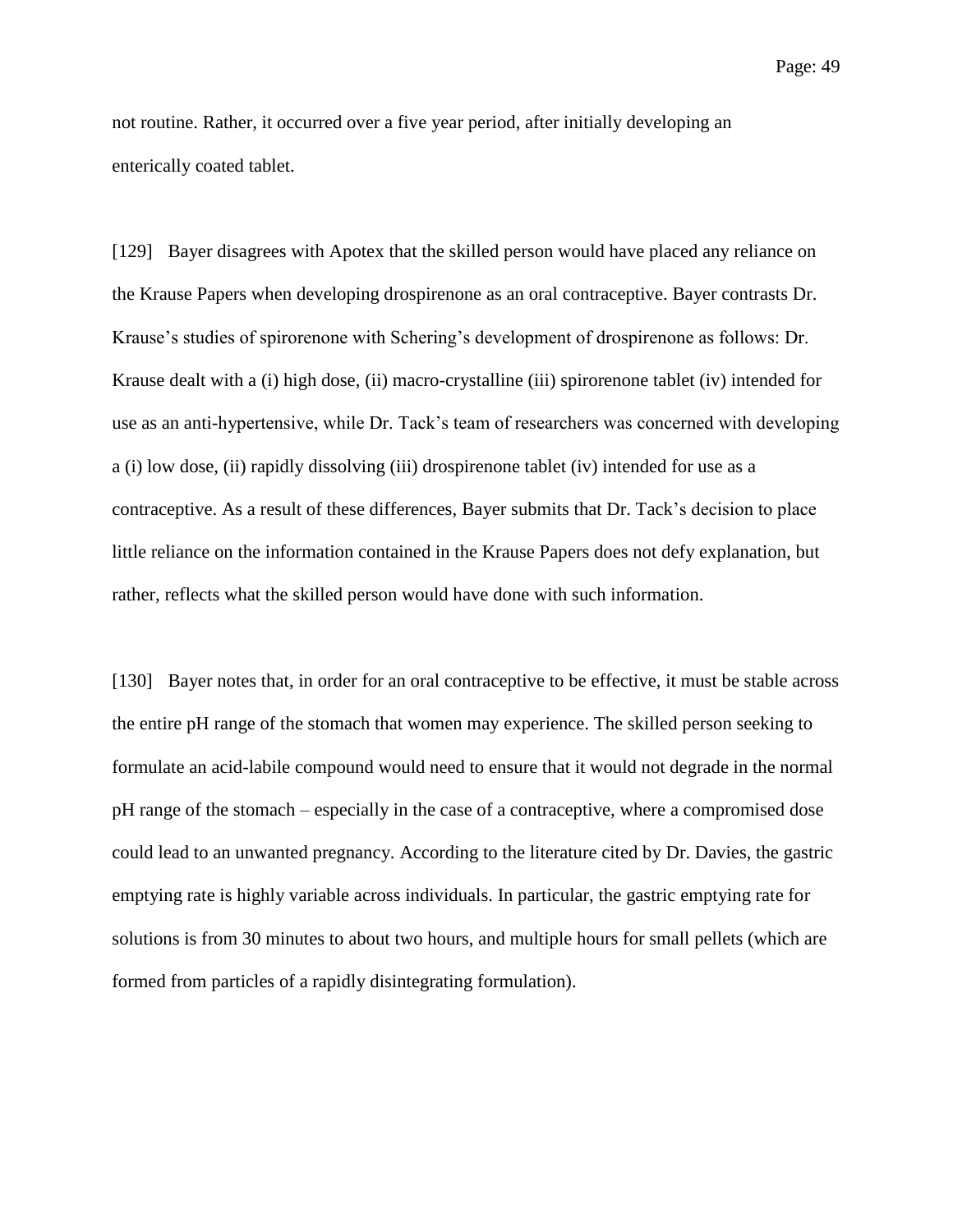[131] Bayer also argues that the therapeutic purpose of a drug must be considered during its formulation. This principle is critical when formulating contraceptives, which must be effective in all women and under all expected conditions (including at a gastric pH of 1). In contrast to other medications where there are acceptable degrees of effectiveness (*e.g.*, pain relief), a contraceptive pill must always be effective. Dr. Hümpel explained that Schering was particularly apprehensive about the risk of isomerization in its development of a contraceptive, a concern that is not as important when developing a higher dose cardiovascular drug.

[132] The Aulton text cautioned against improving the dissolution rate of acid-labile drugs, because this would lead to greater drug degradation in gastric acid. While an *in vivo* test may have been "obvious to try" in the case of a drug such as spirorenone with a generous margin of error, I am not persuaded that the skilled person would have administered drospirenone as a contraceptive in a rapidly dissolving form without first protecting the formulation from gastric acid (*e.g.*, with an enteric coat). The formulation of drospirenone as a rapidly dissolving tablet offered a low likelihood of success. The skilled person would not have tried a formulation that was not expected to succeed. Furthermore, although there was no enterically-coated oral contraceptive product available on the market as of 1999, the use of enteric coats for acid-labile drugs was generally well-established in the literature at the time.

[133] I accept that, based on the available literature, a POSITA may have been curious about whether a low dose formulation of drospirenone intended for use as a contraceptive would offer good bioavailability *in vivo* when administered without an enteric coat. However, the result of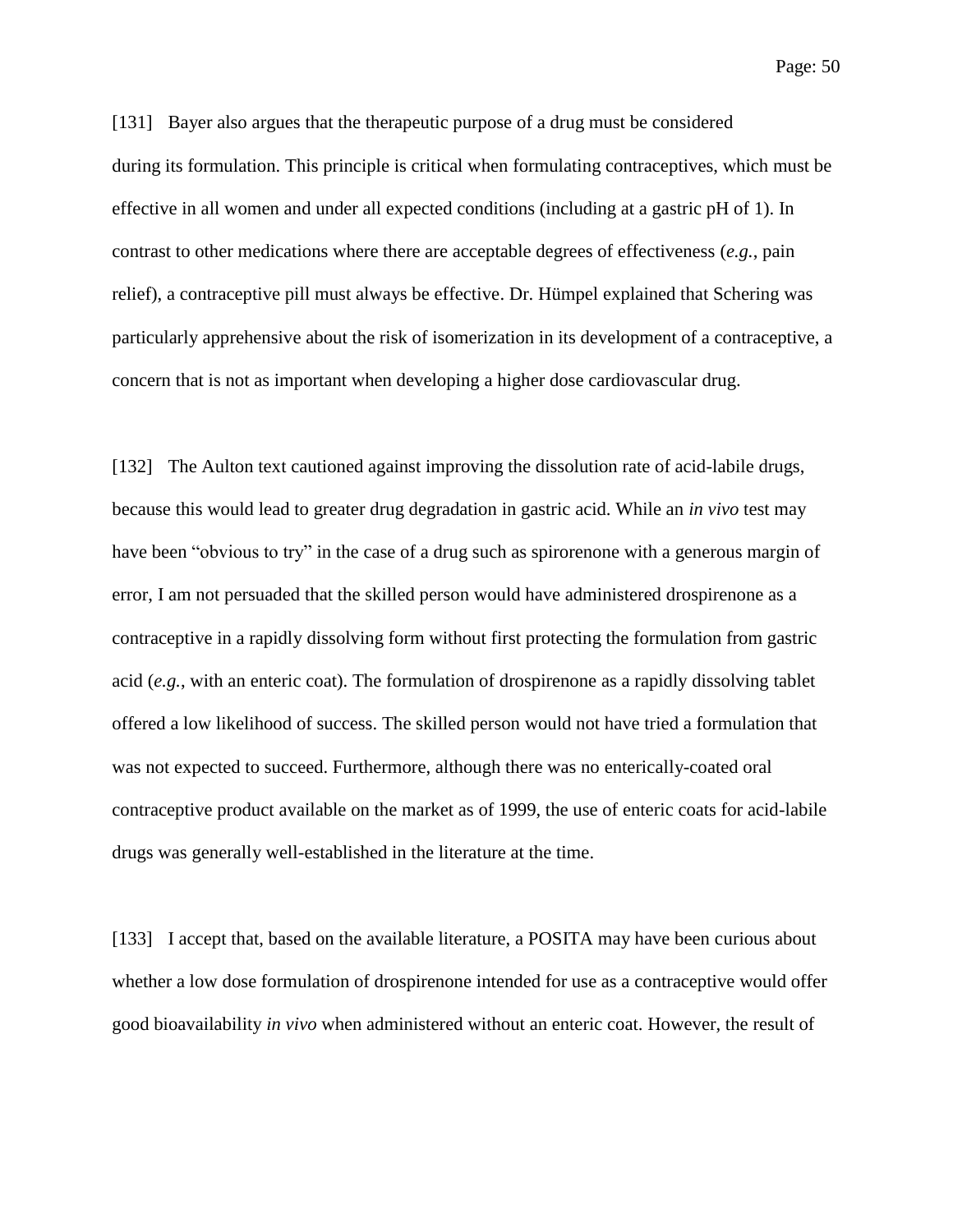such a test would not have been obvious. In this sense, *in vivo* testing would not have been "obvious to try", but rather "worth a try". This is insufficient to satisfy the "obvious to try" test.

[134] As an alternative argument, Apotex raises the possibility that a skilled person who was concerned about the isomerization of drospirenone could have simply added an alkaline excipient as a "buffer" in an immediate release formulation.

[135] Dr. Davies agreed during cross-examination that an immediate release formulation with an alkaline buffer could possibly fall within claim 31 so long as the formulation allowed for rapid dissolution and protected the composition from isomerization. Apotex points to United States Patent 5,356,896 as a piece of prior art that demonstrates the skilled person would have known that an alkaline buffer could be used to protect against isomerization. Relying on Richard Miller et al, eds, *Terrell on the Law of Patents*, 7th ed (London, UK: Sweet & Maxwell, 2011) at 298, Apotex says that if any embodiment falls within the scope of the claim, and that embodiment is obvious, then the claim is invalid. In Apotex's view, there is no limitation in claim 31 that would exclude an alkaline stabilizing agent such as a buffer being incorporated into the formulation.

[136] In my view, this alternative theory finds only weak support in the prior art. The bulk of the literature and existing patents taught that pharmaceutically active ingredients that are prone to isomerization in acidic solutions should be protected through the use of an enteric coat. There was no example in the prior art of drospirenone being administered in an immediate release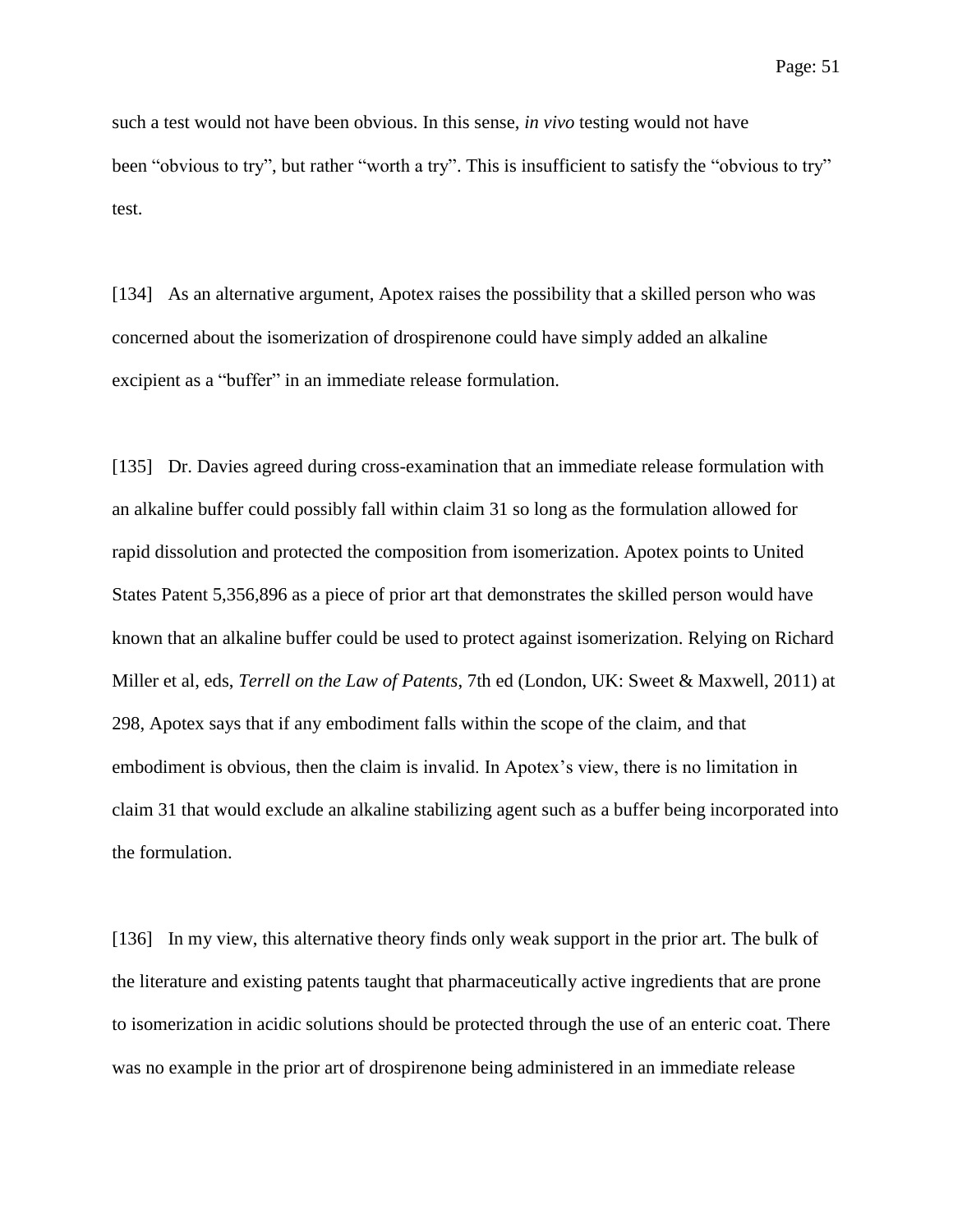formulation coupled with an alkaline buffer. Nor was this formulation ever used in the manufacture of a contraceptive tablet. I am not persuaded that the skilled person would have known that an alkaline buffer could be used to protect against isomerization of drospirenone in this context.

[137] Apotex's alternative theory was not extensively developed in the evidence. Although Dr. Davies agreed that an alkaline buffer could be used to protect against isomerization of drospirenone, he insisted that such a formulation, though not excluded by the language of claim 31, would have to meet the other essential elements of the claim. This was never established.

[138] In sum, I agree with Bayer that Schering's course of conduct is indicative of what the skilled person would have done as of August 31, 1999. Schering's decision to formulate its contraceptive product as an enterically-coated tablet was in accordance with the teachings of the prior art and standard pharmaceutical practices at the relevant time. The claims in issue are therefore not invalid on the ground of obviousness.

#### D. *Anticipation*

[139] Pursuant to s 28.2 of the Act, a patent claim will be invalid for anticipation if the subject matter defined by the claim was disclosed in such a manner that it became available to the public more than one year before the filing date of the application, and was enabled to a skilled person (*Eli Lilly Canada Inc v Mylan Pharmaceuticals ULC*, 2015 FC 125 at para 145).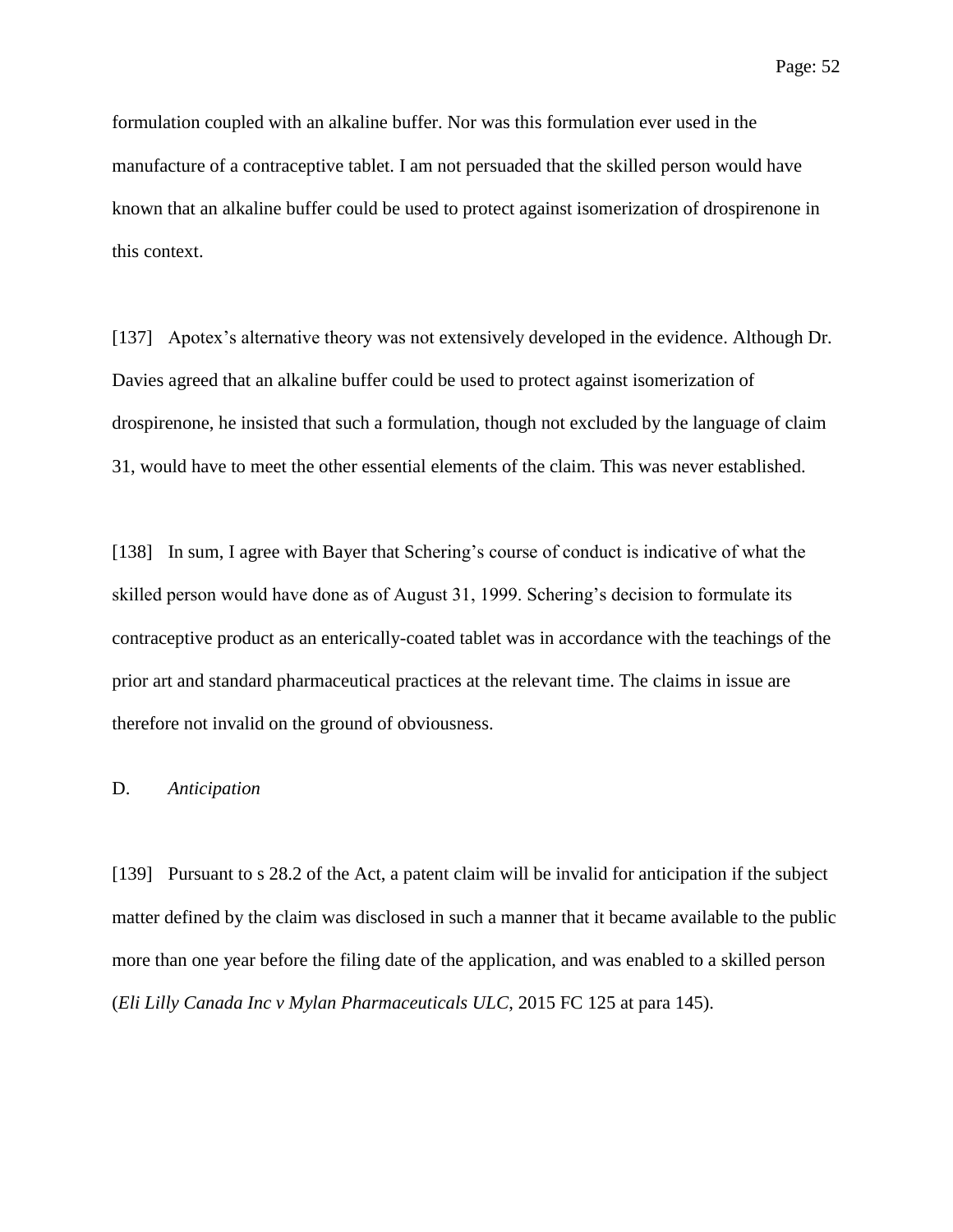[140] More than one year before the filing date of the patent application, Bayer conducted clinical studies in Europe and the United States, and provided participants with tablets containing drospirenone and ethinylestradiol. Apotex argues that the claims in issue were anticipated because their essential elements were disclosed in the course of these trials.

[141] Apotex's allegation of anticipation raises two issues. The Court must first determine whether the subject matter of the claims was disclosed in a manner that constitutes an anticipation pursuant to s  $28.2(1)(a)$  of the Act. If so, the Court must then consider whether the disclosure is exempted from the provisions of the Act because it was experimental.

[142] The law of anticipation may be found in the Supreme Court of Canada's decision in *Sanofi-Synthelabo*. Disclosure need not reveal an exact description of the subject matter of a claim, but must be sufficient so that, when read by a person skilled in the art and willing to understand the invention, it can be understood without undue burden, taking into account the nature of the invention (*Sanofi-Synthelabo* at para 33).

[143] In *Baker Petrolite Corp v Canwell Enviro-Industries Ltd*, 2002 FCA 158 at paragraph 42 [*Baker Petrolite*], the Federal Court of Appeal provided a non-exhaustive list of eight principles that should be considered when assessing anticipation by prior use. These were summarized by Justice Hughes in *Bayer v Apotex* at paragraph 117 as follows:

> 1. Sale to the public or use by the public alone is insufficient to prove anticipation. Disclosure of the invention is required to constitute anticipation under paragraph 28.2(1)(a).

2. For a prior sale or use to anticipate an invention, it must amount to "enabling disclosure".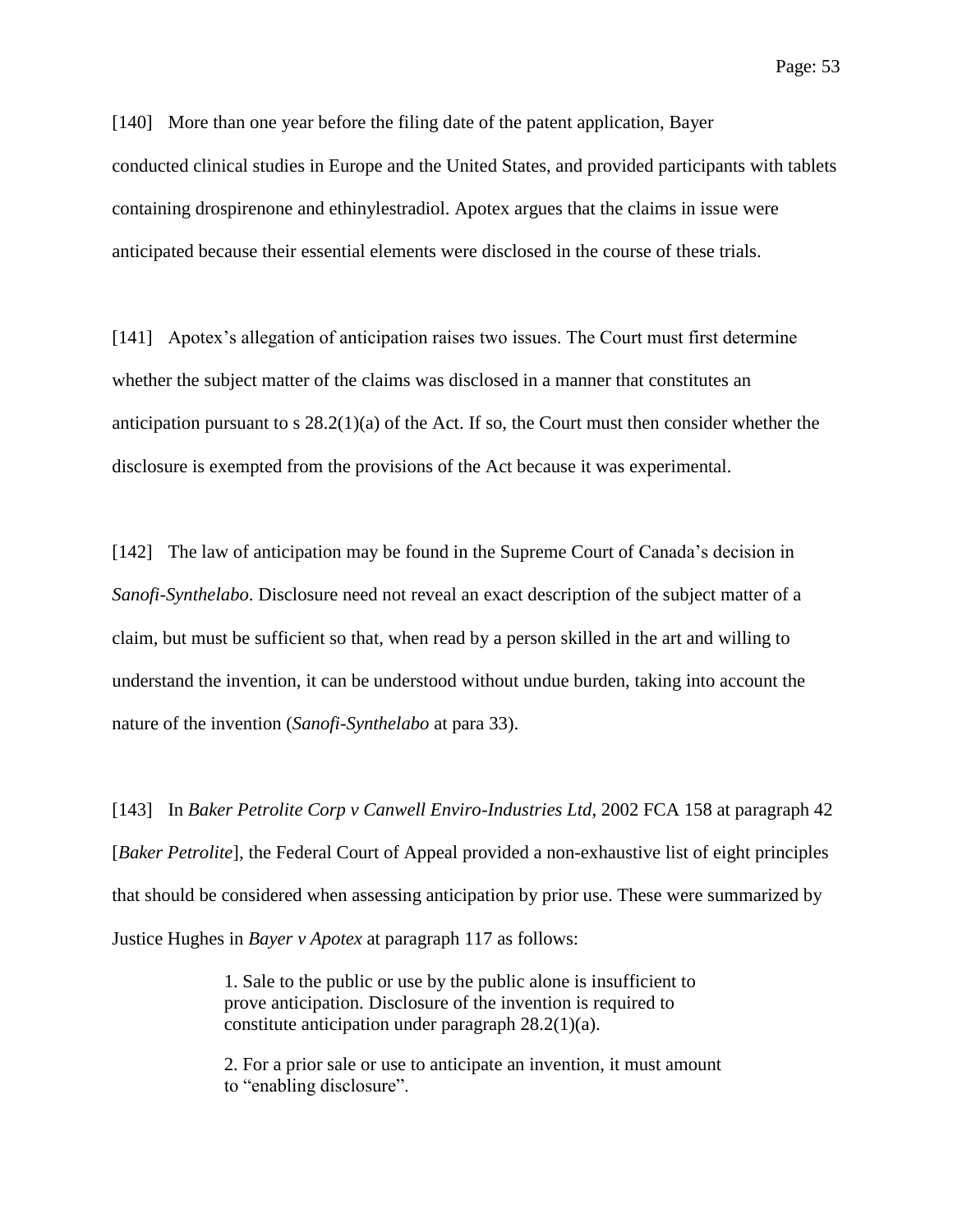3. The prior sale or use of a chemical product will constitute enabling disclosure to the public if its composition can be discovered through analysis of the product.

4. The analysis must be able to be performed by a person skilled in the art in accordance with known analytical techniques available at the relevant time.

5. In the context of patent anticipation under paragraph 28.2(1)(a), when reverse engineering is necessary and capable of discovering the invention, an invention becomes available to the public if a product containing the invention is sold to any member of the public who is free to use it as she or he pleases.

6. It is not necessary to demonstrate that a member of the public actually analyzed the product that was sold.

7. The amount of time and work involved in conducting the analysis is not determinative of whether a skilled person could discover the invention. The relevant consideration, in this respect, is only whether inventive skill was required. There must be some evidence from which the use of inventive skill may be inferred. Complexity or time and work involved alone are insufficient.

8. It is not necessary that the product that is the subject of the analysis be capable of exact reproduction. It is the subject matter of the patent claims (the invention) that must be disclosed through the analysis. Novelty of the claimed invention is destroyed if there is disclosure of an embodiment which falls within the claim.

[144] Disclosure must be to a member of the public. The "public" has been defined as "a person who [is] free in law and equity to use the information" (*Baker Petrolite* at para 42, citing *Lux Traffic Controls Ltd v Pike Signals Ltd*, [1993] RPC 107 (Eng Patents Ct)).

(1) Disclosure and Enablement

[145] Between December 1992 and July 1998, more than one year before the filing date of the '426 patent, Schering conducted at least three advanced (Phase III) clinical trials in Europe and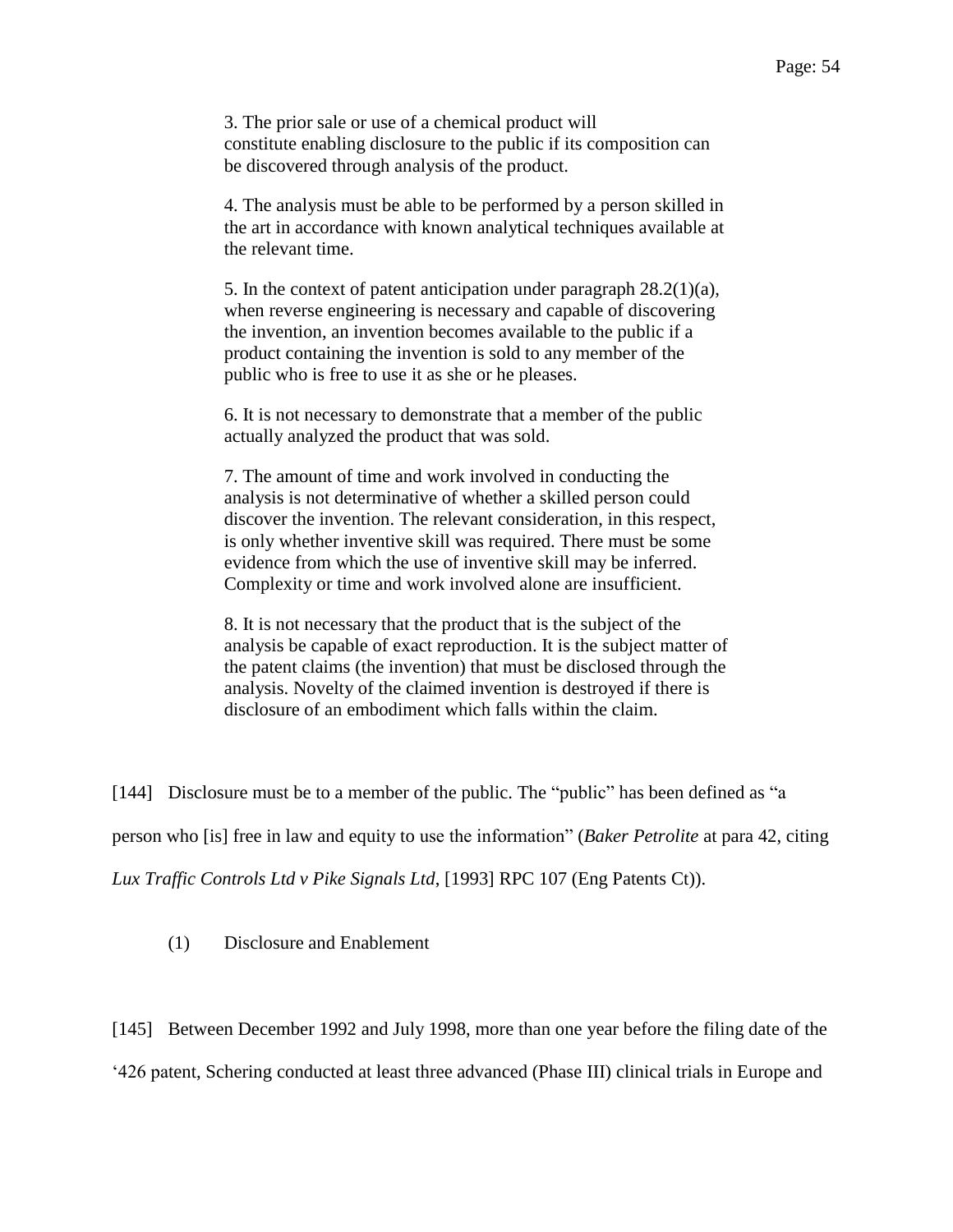the United States involving 3 mg drospirenone / 0.03 mg ethinylestradiol tablets (referred to in the evidence as Clinical Trial Nos. 2, 3 and 4). Participants were given a large number of the tablets, which were to be self-administered over several months outside of a clinical setting. In all three trials, participants were told what the tablets contained, and knew that the tablets were intended to be used as oral contraceptives.

[146] No restriction was imposed on participants regarding the disclosure of information concerning the tablets. The participants did not sign confidentiality agreements. Indeed, Dr. Barnhart acknowledged that Schering could not, and would not, attempt to prevent participants from discussing their involvement in the trial with their sexual partners, family members, physicians or anyone else. Participants were asked to ingest all of the tablets distributed to them or to return any unused tablets. However, in the course of Clinical Trial Nos. 2, 3 and 4, hundreds of Schering's drospirenone/ethinylestradiol tablets were recorded as "lost" or "not returned". Dr. Barnhart described this loss as "inevitable".

[147] This led Justice Hughes to conclude in *Bayer v Apotex* at paragraphs 118-121, with respect to Clinical Trial No. 4, that there was a "theoretical" possibility that a tablet could have been kept and analyzed, and that this met the requirements of s 28.2(1)(a) of the Act. However, Justice Hughes found that the experimental use exception applied.

[148] Bayer says numerous restrictions were placed on participants regarding the permitted use of the tablets. They were to be either self-administered or returned. The tablets were therefore not made available to the public "without inhibiting fetter" (citing *Baker Petrolite* at para 42).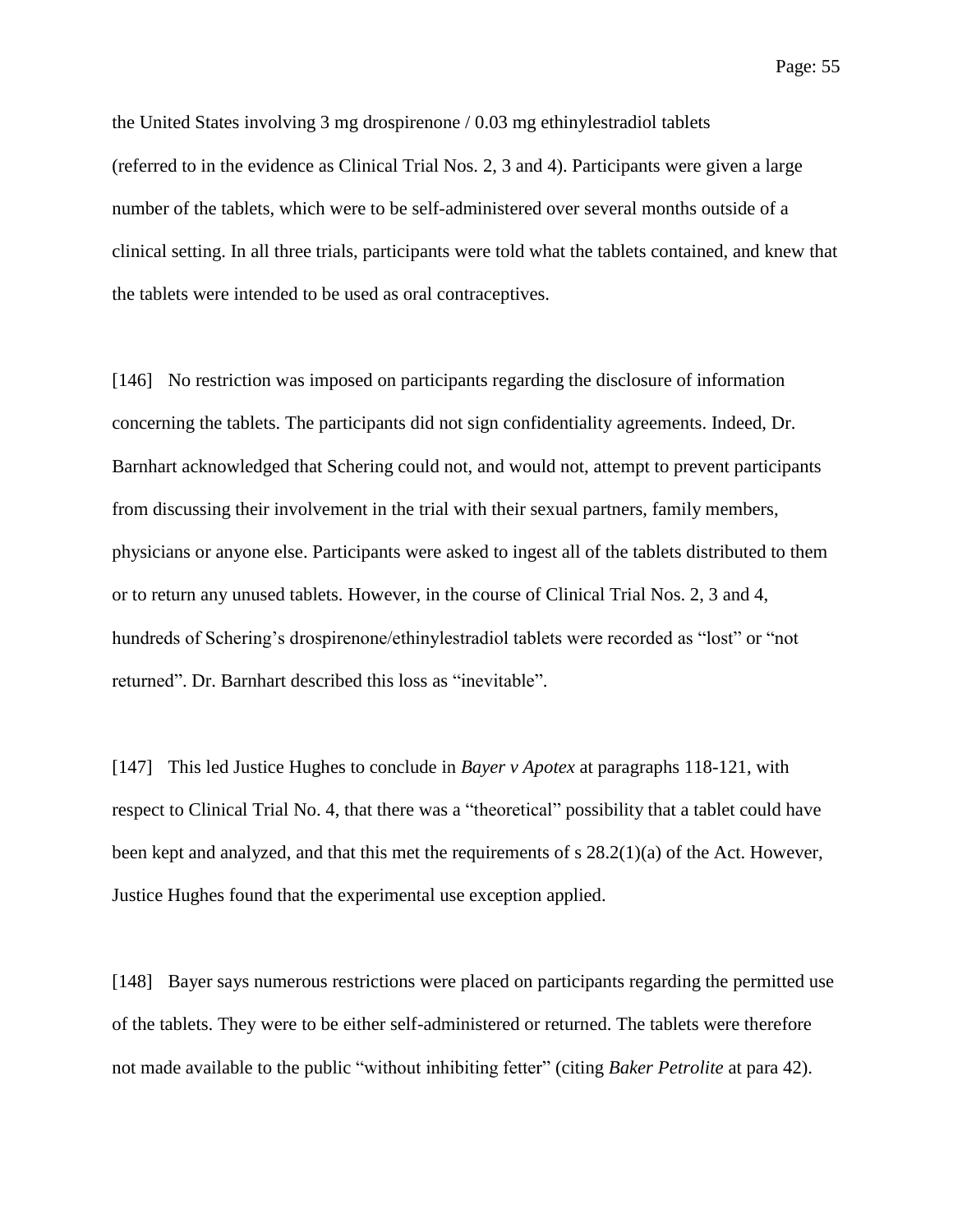[149] Furthermore, Bayer argues that study participants would have understood that they had "a duty not to use that information for any purpose other than that for which it was conveyed", because any reasonable woman or man, standing in the participant's shoes, would have understood the information to have been given in confidence (citing *Lac Minerals Ltd v International Corona Resources Ltd*, [1989] 2 SCR 574, [1989] SCJ No 83 and *Weatherford*). Bayer submits that information received in circumstances of confidentiality should not constitute public disclosure for the purposes of anticipation.

[150] Apotex responds that, absent any confidentiality agreement, participants were under no legal obligation to ingest or return the tablets as directed. Apotex therefore says that the participants were free to use the tablets "without inhibiting fetter", which might include sharing information about the tablets with members of the public.

[151] Mere disclosure to the public is not sufficient. The disclosure must be of a kind that enables discovery of the subject matter defined in the claim, through reverse engineering if necessary. Bayer argues that the essential elements of claim 31 and its dependent claims were not in fact disclosed. Crucially, participants did not know the dissolution profile of the drospirenone in the tablets, or that it was exposed to the gastric environment upon dissolution. Bayer says that a member of the public could not have discerned these essential elements using known analytical techniques and without the use of inventive skill.

[152] Dr. Davies testified that at the time the clinical trials were conducted there was no commercially available source of drospirenone and no publicly available information regarding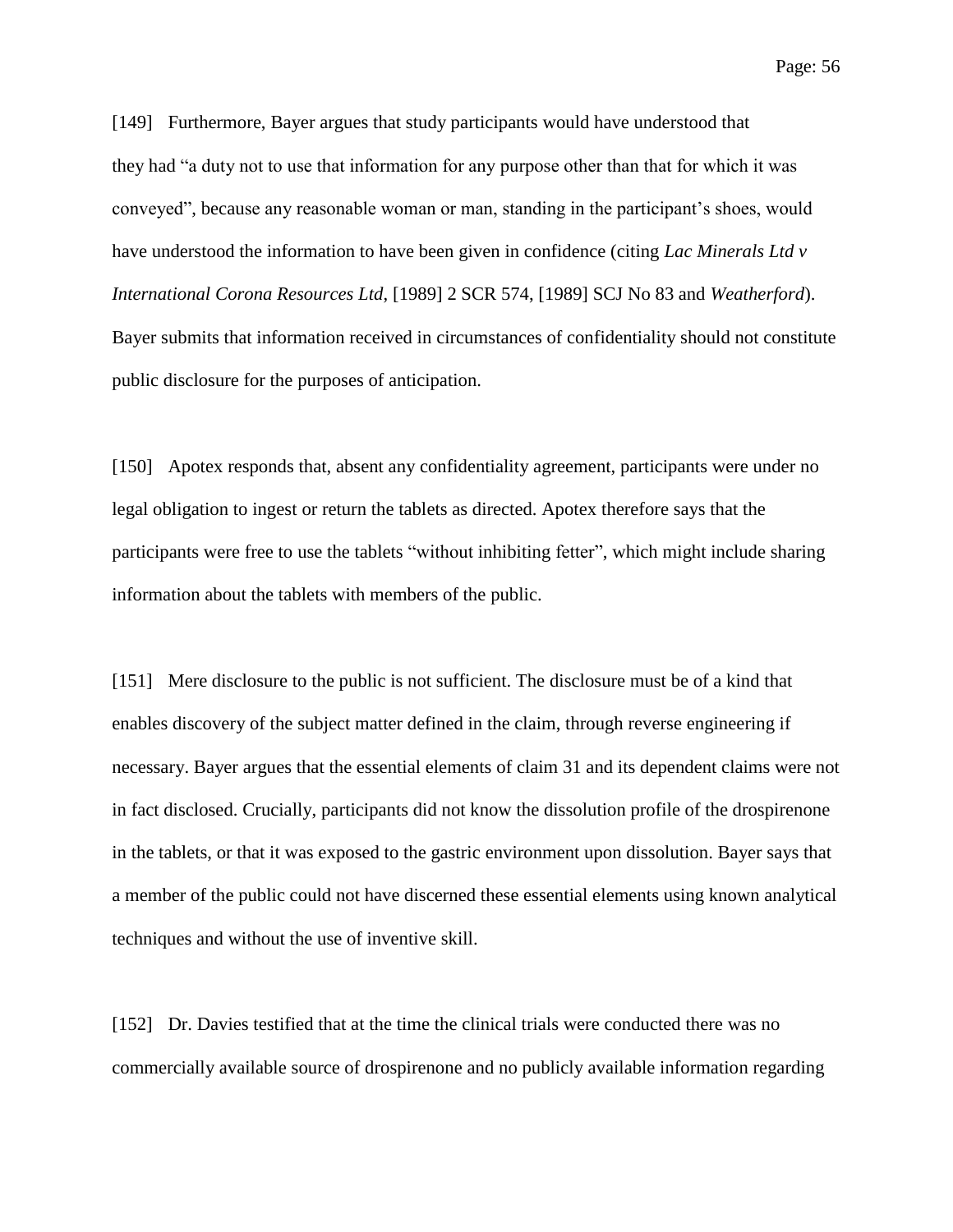its solubility. According to Dr. Davies, inventive skill would have been required to discover that drospirenone was present in particulate form and met the dissolution parameters specified.

[153] Apotex responds that participants in the studies were told that the tablets contained 3 mg drospirenone and 0.03 mg ethinylestradiol, and knew they were administered for use as oral contraceptives. Although the dissolution profile was not disclosed, Apotex says this would have been easily discernible by the skilled person using the dissolution method disclosed in the Krause Papers, or by obtaining a reference standard through the synthesis of drospirenone. Dr. Cima's evidence was that the United States Pharmacopeia [USP] XXIII Paddle Method was known in 1999, and that the skilled person could have used it to determine the dissolution rate of the drug. This would in turn allow the POSITA to discern that the tablets were designed to allow for drospirenone's rapid release.

[154] While I accept, as did Justice Hughes, the theoretical possibility that one or more tablets may have found their way into the hands of persons skilled in the art, I am not persuaded this would have been sufficient to enable the skilled person to discover the invention through reverseengineering and without inventive insight.

[155] The central components of the claims in issue include its rapid dissolution and the exposure of the pharmaceutically active ingredients to the gastric environment upon dissolution. This could not have been discovered without access to a minimum of six to twelve tablets, the ability to obtain a reference standard through the synthesis of drospirenone, the establishment of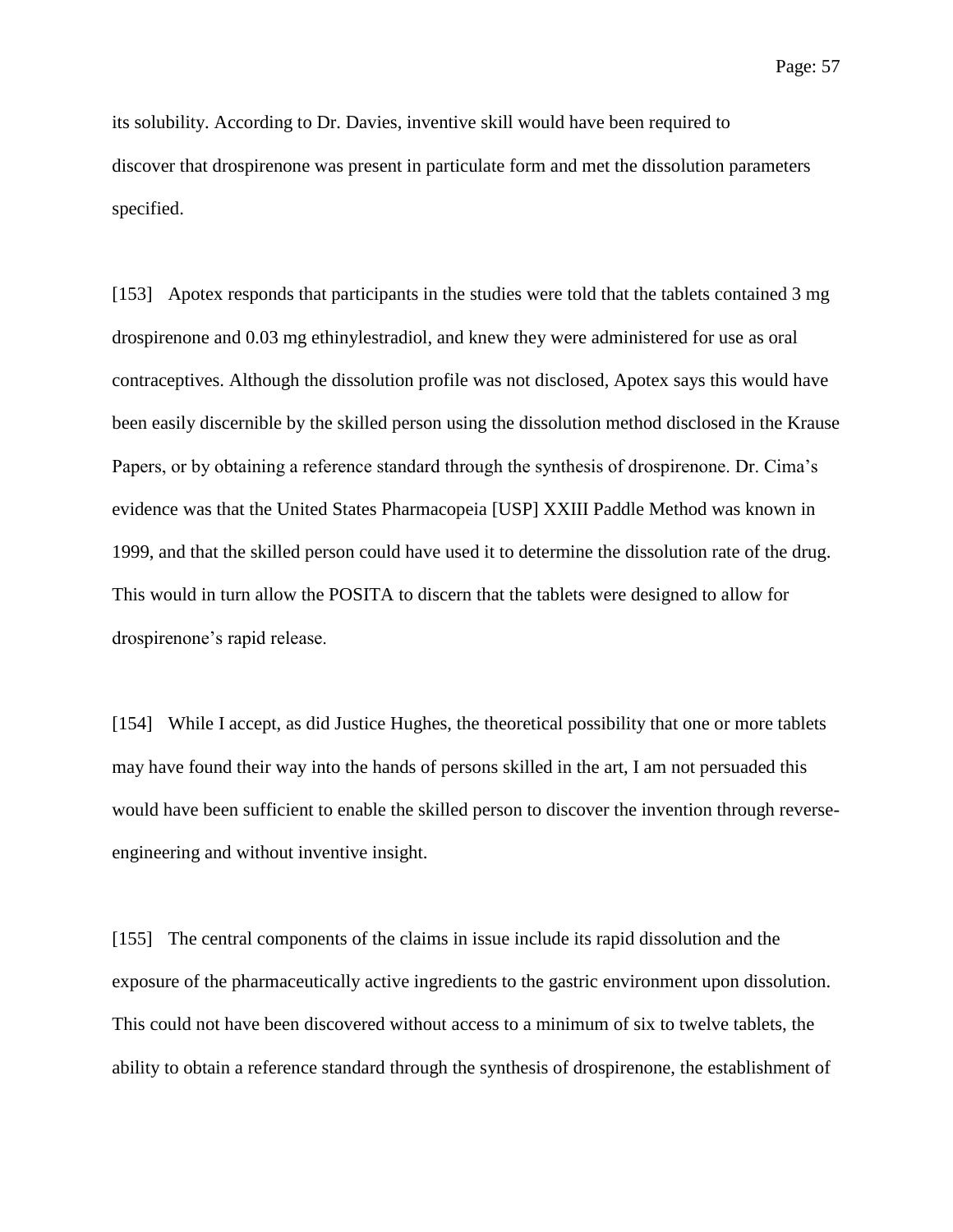a dissolution profile and, most importantly, the insight that the location and speed of dissolution were central to the inventive concept of the claims. Apotex has not provided sufficient evidence to show that the skilled person would have been able to gather such information without inventive insight, and I am therefore not persuaded that the subject matter of the claims was disclosed in a manner that constitutes an anticipation pursuant to s  $28.2(1)(a)$  of the Act.

### (2) The "Experimental Use" Exception

[156] In the alternative, I agree with Justice Hughes that Bayer benefits from the experimental use exception.

[157] Section 28.2 of the Act does not provide for an exception for experimental use. However, as recently noted by Justice Hughes in *Bayer v Apotex* at paragraph 119, the law in Canada has long held that there is no public disclosure for the purposes of anticipation where a prior use is experimental (citing *Gibney v Ford Motor Co of Canada* (1967), 2 ExCR 279 at para 49, 52 CPR 140 (Can Ex CT) [*Gibney*] and *Elias v Grovesend Tinplate Co* (1890), 7 RPC 455 at 466). In *Gibney*, Justice Noel held that an inventor may use any means of testing available to him or her, so long as any experimentation is reasonable and necessary, and done in good faith for the purpose of perfecting the invention or testing its merits (*Gibney* at paras 48, 56).

[158] The experimental use exception was also recently canvassed in *Wenzel Downhole Tools Ltd v National-Oilwell Canada Ltd*, 2011 FC 1323, affirmed in part 2012 FCA 333, in which Justice Snider held that the rental of a tool for use in an oilfield was not experimental, and there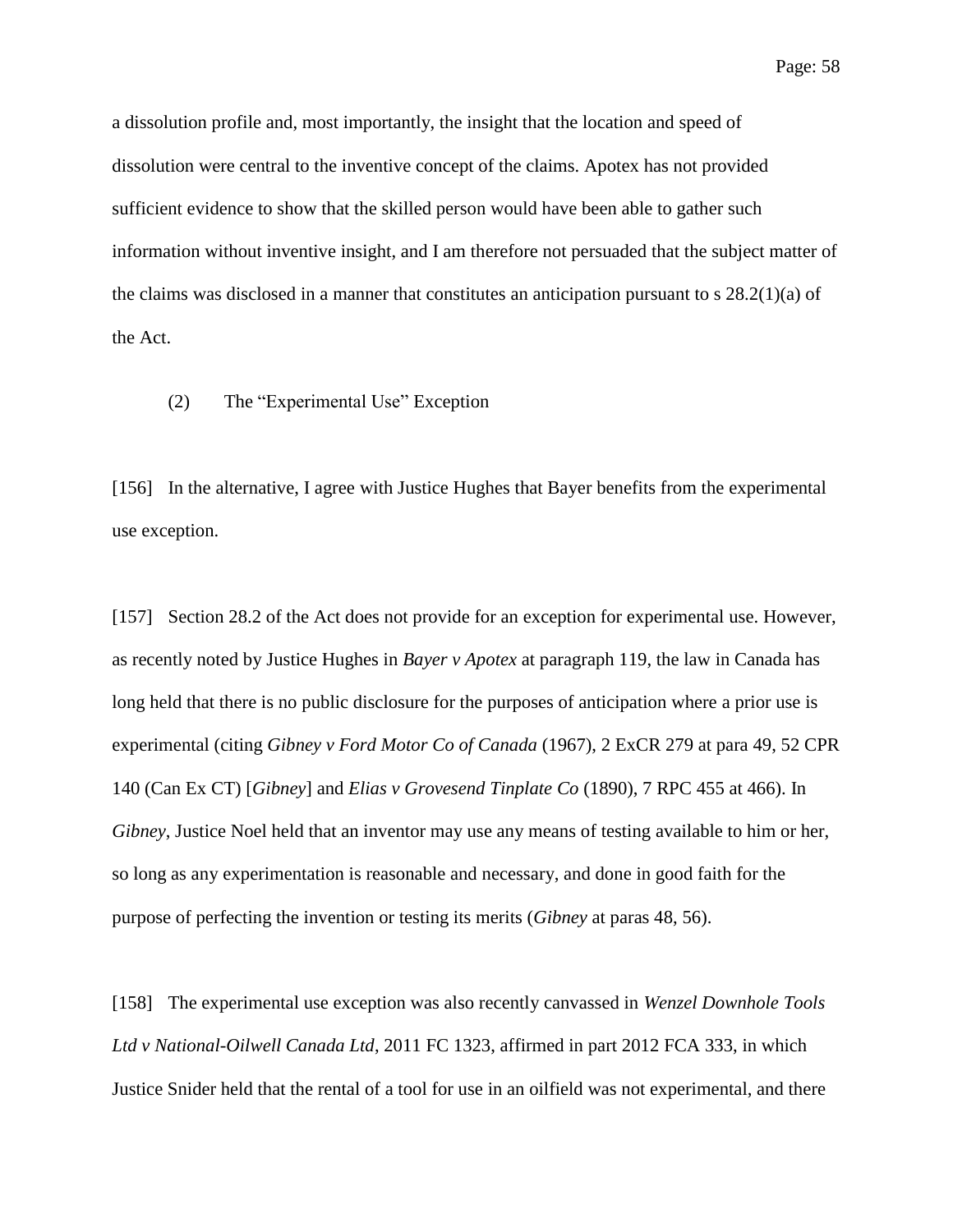was anticipation because the tool had been made available for inspection. She stated at paragraph 90 of her decision that a "use will only be experimental if it is so in the mind of the user". On appeal, the Federal Court of Appeal affirmed Justice Snider's finding on anticipation, but clarified that the test for anticipation by prior disclosure is objective (*Wenzel* at para 118).

[159] In *Bayer v Apotex* at paragraph 119, Justice Hughes noted that the experimental use exception "applies in particular, where, of necessity, the experiment must be conducted in public". He continued at paragraph 121:

> In the present case clinical studies were necessary to prove that the drug was safe and effective and, thereby, gain government approval for sale. Until this had been demonstrated, no commercial sale of the drug could have been made. Bayer took reasonable steps to ensure the confidentiality of the relevant documents and to ensure that unused tablets were returned. The theoretical possibility that some tablets were retained and analyzed is just that, theoretical. This theoretical possibility does not preclude the fact that the studies were experimental, and of necessity, conducted by the provision of tablets to members of the public. Thus these clinical studies are exempted from public use.

[160] Apotex argues that the Phase III trials (including Clinical Trial Nos. 2, 3 and 4) were not experiments conducted to prove that Schering's drug was safe and effective, but were undertaken solely for the purpose of obtaining government approval for commercial sale. According to Apotex, the trials were not necessary for Schering to establish that drospirenone/ethinylestradiol tablets were useful as an effective oral contraceptive, as this had already been established during the Phase II trials. Apotex submits that experiments conducted after an invention has been achieved are anticipatory, and no exception should apply to clinical trials conducted to confirm that the invention works as intended (citing *Gibney* at paras 44, 50).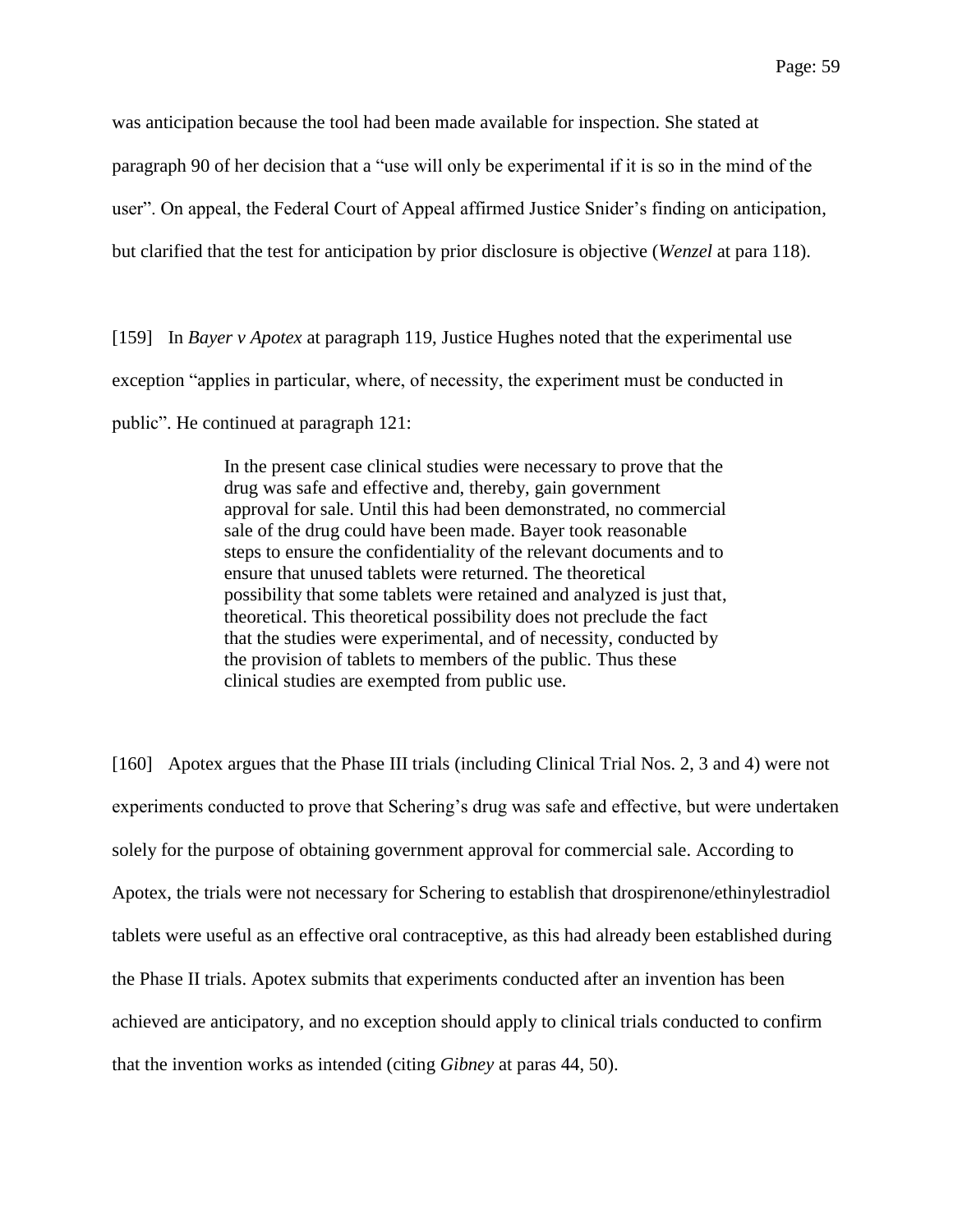[161] Bayer responds that its Phase III clinical trials were reasonable and necessary to perfect and test the merits of its invention. Unlike prior studies, the Phase III trials were necessary to evaluate pregnancy prevention in real situations where women were not told to use alternative methods of birth control.

[162] While I agree with Apotex that the Phase III clinical trials, which are relied upon as the basis for public disclosure, were conducted for the purpose of gaining regulatory approval, this does not, in my view, bring them outside the experimental use exception. The purpose of regulatory trials is, in part, to confirm the safety and efficacy of a proposed drug before it is offered for sale to the public. The risks at this advanced stage have been assessed as minimal, but this does not detract from the inherently experimental nature of a regulatory trial. I agree with Justice Hughes' conclusions in this respect.

### E. *Overbreadth*

[163] In order to be valid, the claims of a patent must not exceed the invention made or the invention disclosed. A claim cannot be stretched to grant the patentee a monopoly on anything that achieves a desired result (*Free World Trust* at para 32).

[164] The '426 patent discloses that drospirenone may be provided in micronized form, but that it is also possible to dissolve the drospirenone in a suitable solvent and spray it on to the surface of inert carrier particles. Unlike other claims found in the patent, claims 31, 48 and 49 are not limited to micronized drospirenone, but include any oral dosage form that meets the dissolution profile specified in claim 31.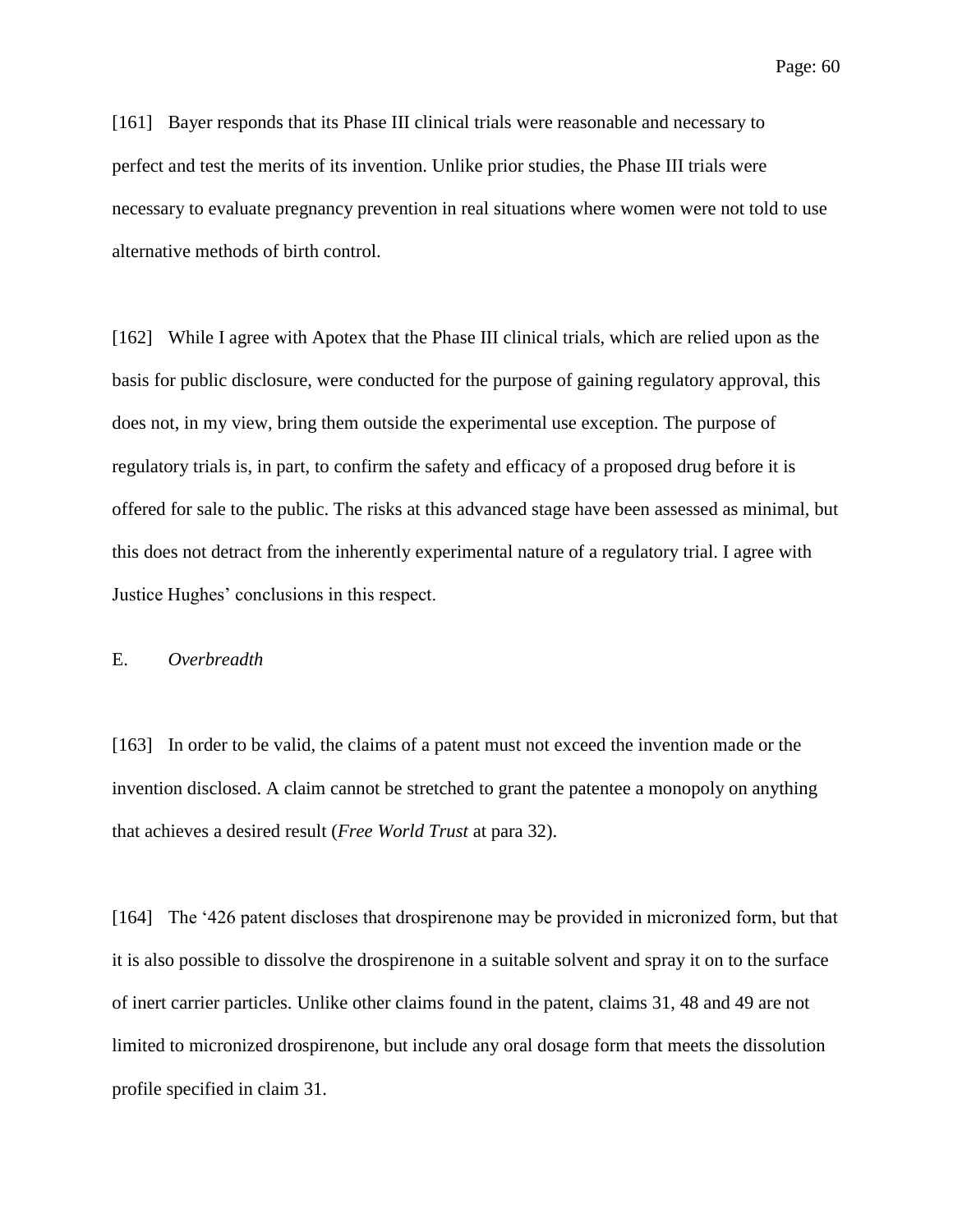[165] Apotex submits that the research conducted by the inventors of the '426 patent was limited to determining whether micronized drospirenone achieved rapid dissolution, which is only one of the methods over which a monopoly is claimed and the only method that is actually disclosed. Therefore, Apotex argues that the invention is limited to compositions that attain the stated dissolution profile through the micronization of drospirenone. Otherwise, the patent appears to claim a monopoly over all manner of achieving the required rapid dissolution, which Apotex likens to a patent for anything that "grows hair on bald men" (Justice Binnie's well-known example in *Free World Trust* at para 32):

> [T]he ingenuity of the patent lies not in the identification of a desirable result but in teaching one particular means to achieve it. The claims cannot be stretched to allow the patentee to monopolize anything that achieves the desirable result. It is not legitimate, for example, to obtain a patent for a particular method that grows hair on bald men and thereafter claim that anything that grows hair on bald men infringes.

[166] In addition, Apotex asserts that if the invention of the '426 patent is directed to compositions that are exposed to the gastric environment upon dissolution, then claims 31 and 48, which have no such limitation, are overbroad. As noted above, Drs. Morris and Parr suggested that without such a limitation, claims 31 and 48 must encompass dosage forms that include enterically-coated tablets.

[167] Bayer responds that the claims are not broader than what was invented or disclosed. Bayer says that Example 2 of the patent demonstrates that the dissolution profile specified in claim 31 was in fact achieved by the inventors. Bayer adds that the teachings and the claims were not directed simply to achieving the desired result of good bioavailability, but to a particular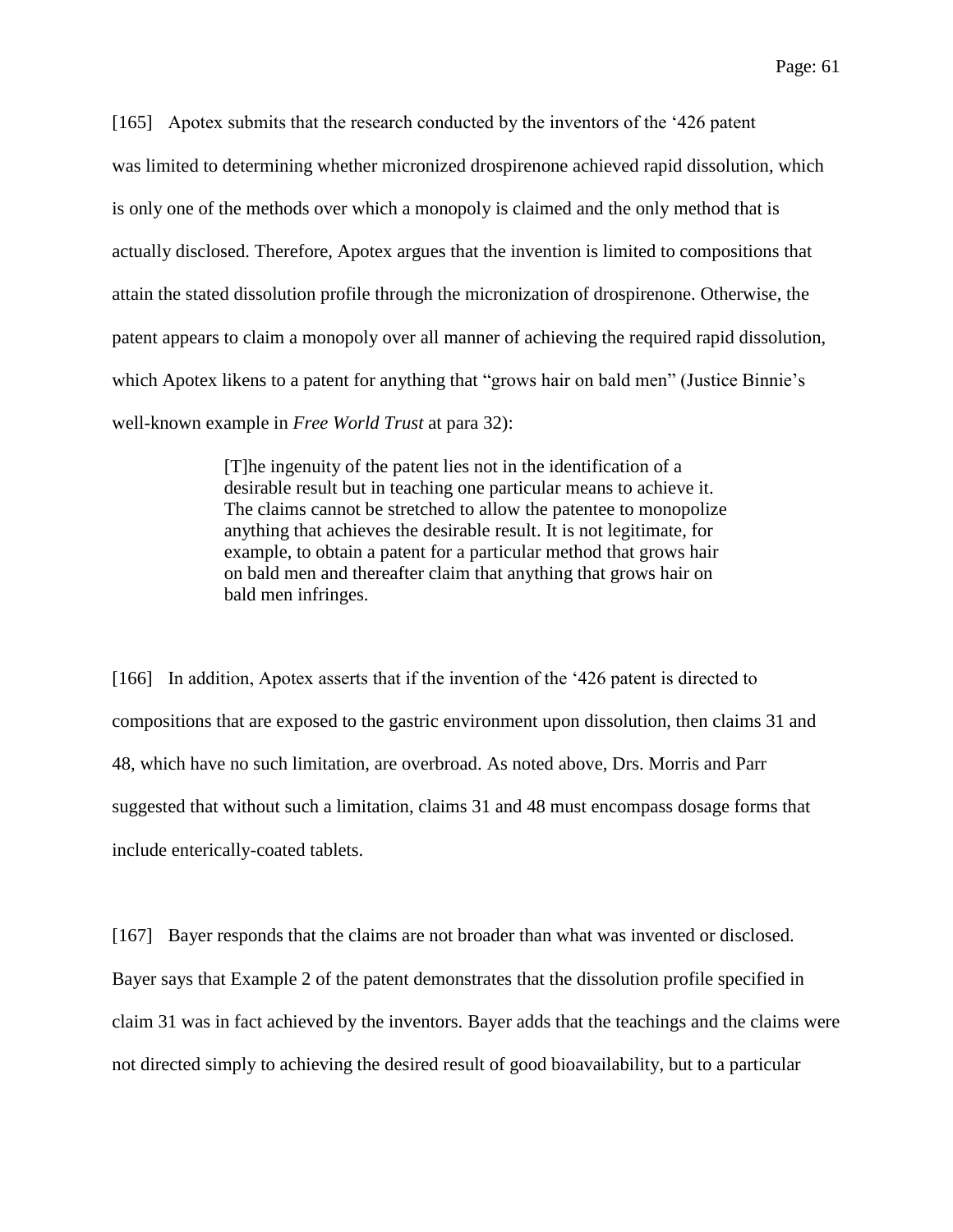means of achieving that result, namely a rapidly dissolving formulation. Bayer argues that the Federal Court of Appeal rejected an identical overbreadth argument in the Cobalt proceedings.

[168] In response to Apotex's submission that claims 31 and 48 are overbroad because they do not include the limitation found in claim 49 (exposure to the gastric environment upon dissolution), Bayer says that the person skilled in the art would not construe those claims to encompass enterically-coated formulations, but only rapid release formulations. As previously noted, Dr. Davies testified that an enterically-coated tablet would be unable to meet the dissolution profile described in claim 31 of the patent. Bayer therefore says that Apotex's position rests on a non-purposive interpretation of the patent.

[169] In my view, Apotex's argument once again depends upon a mischaracterization of the inventive concept disclosed by the claims in issue. The invention claimed is the surprising discovery that the drospirenone in an oral contraceptive comprised of drospirenone and ethinylestradiol may be provided in micronized or other rapidly dissolving form without an enteric coat. As the Federal Court of Appeal held in *Cobalt v Bayer FCA* at paragraph 76:

> Claim 31 embraces all drospirenone particles which, when formulated into a tablet, have the required dissolution properties. And as also described above, the disclosure of the '426 Patent extends to drospirenone in forms other than micronized particles. Therefore Claim 31 is not broader than the invention disclosed. Rather, Claim 31 claims exactly what was invented – the particular solution to a particular problem.

[170] I adopt the conclusion of the Federal Court of Appeal in this regard.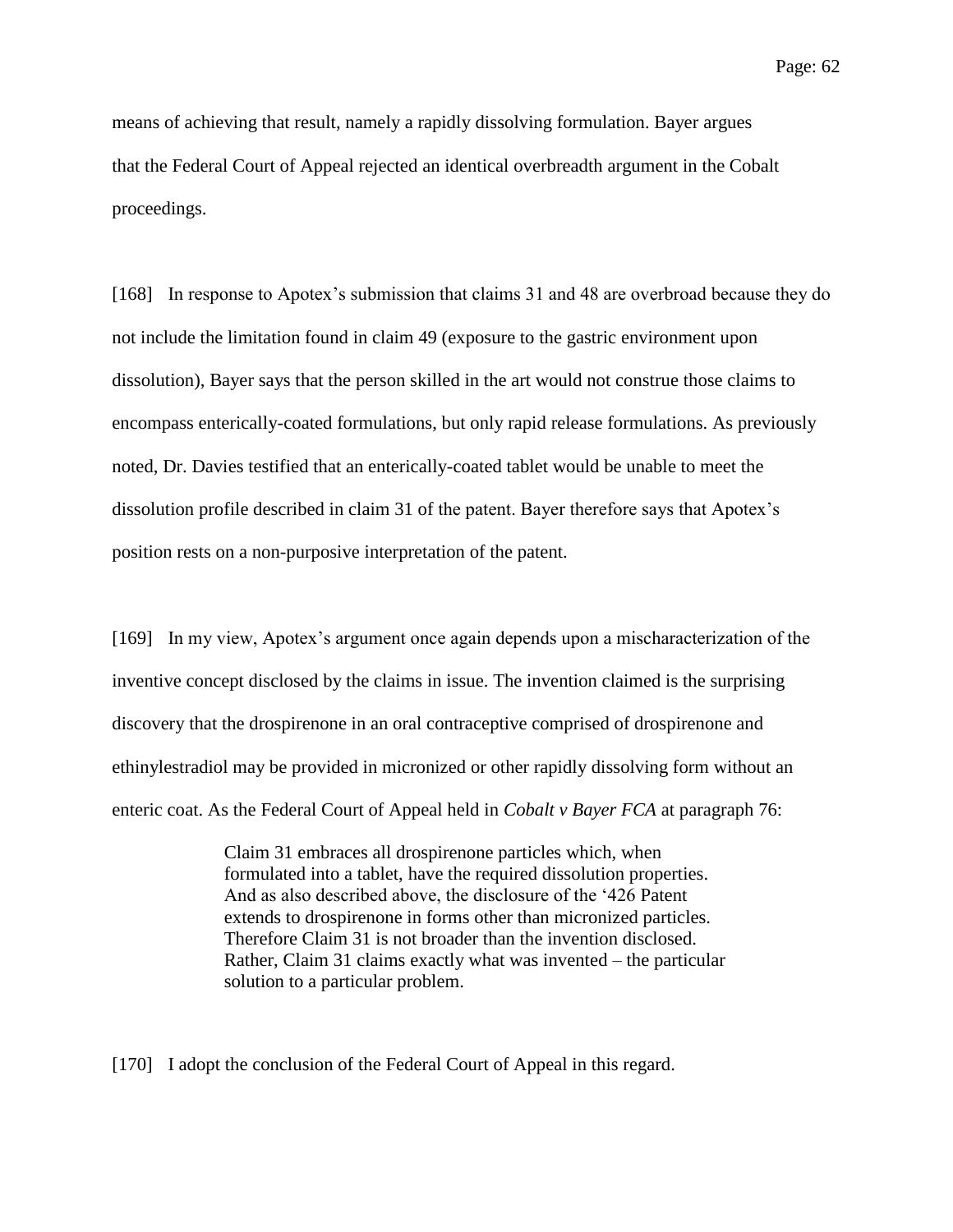### F. *Insufficiency of the Specification*

[171] Pursuant to s 27(3)(a) of the Act, the specification of a patent must correctly and fully describe the invention and its operation or use as contemplated by the inventor. Subsection 27(4) of the Act further provides that the specification must end with claims that define the subject matter of the invention in distinct and explicit terms. Adequate disclosure in the specification is a "precondition for the granting of a patent" (*Teva Canada Ltd v Pfizer Canada Inc*, 2012 SCC 60 at para 34 [*Teva*]). In *Pioneer Hi-Bred Ltd v Canada (Commissioner of Patents)*, [1989] 1 SCR 1623 at paragraph 29, [1989] SCJ No 72, the Supreme Court of Canada described the adequacy of disclosure as follows:

> The applicant must disclose everything that is essential for the invention to function properly. To be complete, it must meet two conditions: it must describe the invention and define the way it is produced or built [citation omitted]. The applicant must define the nature of the invention and describe how it is put into operation. A failure to meet the first condition would invalidate the application for ambiguity, while a failure to meet the second invalidates it for insufficiency. The description must be such as to enable a person skilled in the art or the field of the invention to produce it using only instructions contained in the disclosure [citations omitted] …

[172] The analysis on insufficiency requires answers to three questions: (i) what is the invention? (ii) how does it work? and (iii) having only the specification, can a POSITA successfully produce the invention using only the instructions contained in the disclosure? (*Uponor* at para 172, citing *Teva* at paras 50-51). The Court must look at the specification as a whole to determine whether the patent meets the disclosure requirements.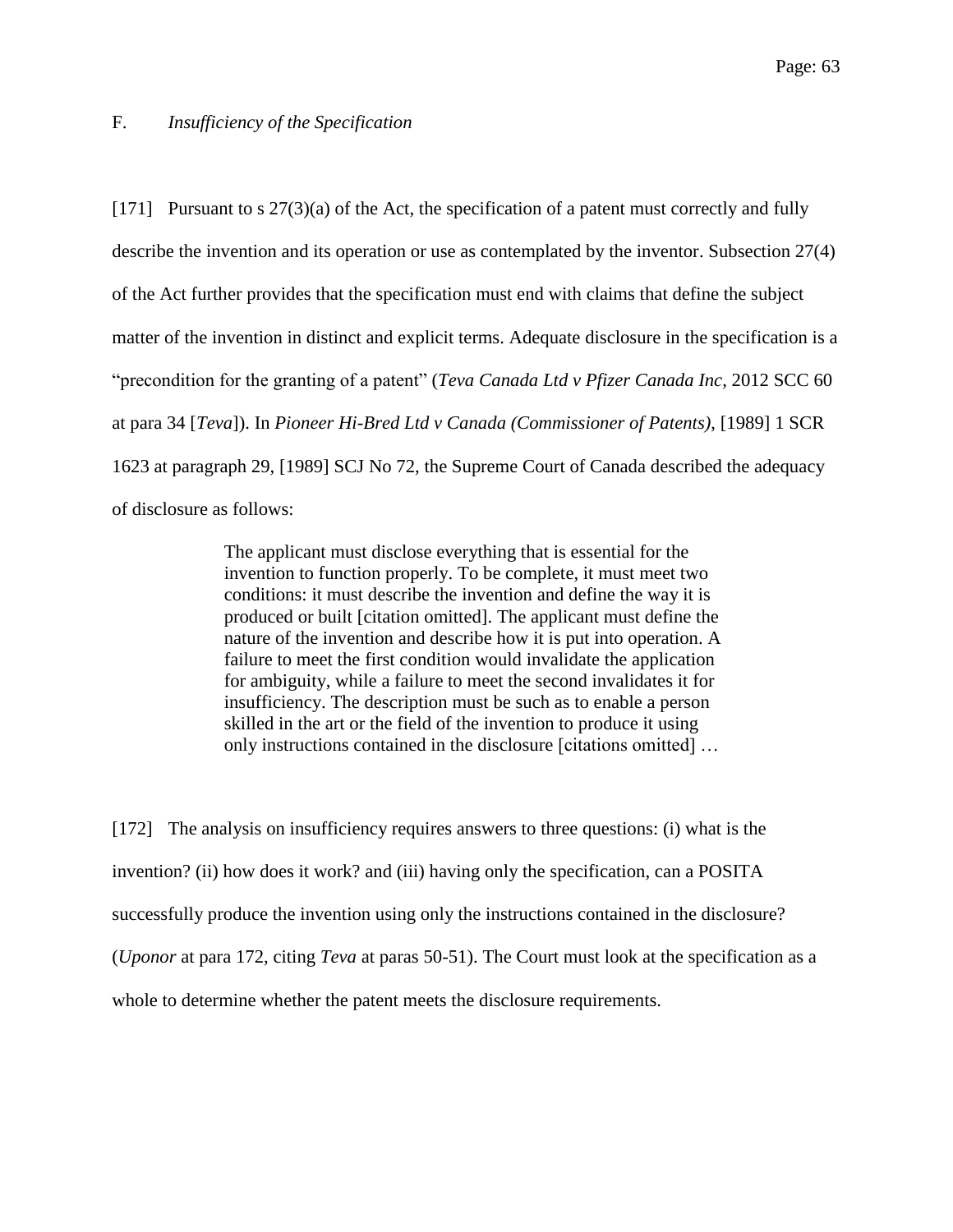[173] A claim is ambiguous when the patent fails to define the nature of the invention. According to Justice Hughes, "ambiguity is truly a last resort, rarely, if ever, to be used" (*Pfizer Canada Inc v Canada (Minister of Health)*, 2005 FC 1725 at para 53).

[174] Apotex's position is that claim 31 is ambiguous and insufficient because it encompasses any amount of drospirenone from about 2 to about 4 mg in any oral dosage form, yet the dissolution profile specified in the claim is determined only with reference to a 3 mg tablet of drospirenone. Apotex says that the '426 patent does not sufficiently describe how a dosage that is not in the form of a 3 mg tablet will achieve the required dissolution rate, such as capsules, suspensions or emulsions. According to Apotex, the person skilled in the art would have to guess whether and how oral dosage forms other than tablets at 3 mg will achieve the dissolution rate specified in the claims.

[175] Dr. Davies' evidence was that a person skilled in the art would have known how to scale a dose up or down to determine if the composition meets the dissolution requirement. According to Dr. Davies, the patent's disclosure is clear that the specified dissolution profile is determined by dissolving 3 mg of drospirenone, regardless of whether the skilled person uses an amount other than 3 mg in the formulation and regardless of the nature of the formulation.

[176] I find Dr. Davies' analysis to be coherent and persuasive. The dissolution profile is based on a 3 mg tablet, but this may be scaled or otherwise adapted by a POSITA without resorting to inventive means. The patent is sufficiently precise to enable a person skilled in the art to produce the invention using only the instructions contained in the disclosure.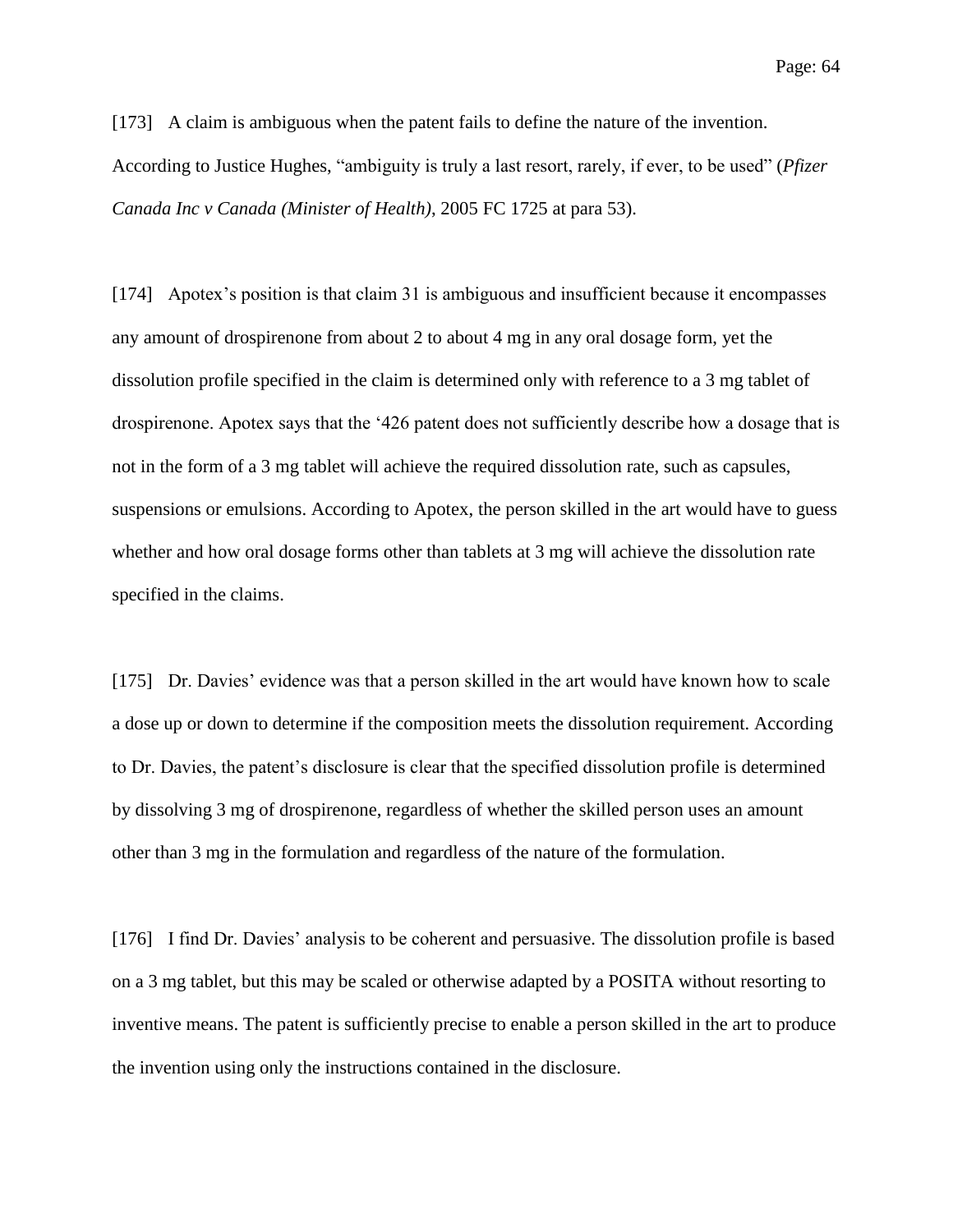## G. *Utility*

[177] Pursuant to s 2 of the Act, an invention must be useful in order to receive protection.

[178] If the specification of the patent does not promise a specific result, a "mere scintilla" of utility will suffice. An inventor is not required to describe the utility of his or her invention. However, if the specification sets out an explicit "promise", utility will be measured against that promise (*Apotex Inc v Sanofi-Aventis Canada Inc*, 2013 FCA 186 at paras 48-50).

[179] Like the construction of a patent, the promise of a patent is a question of law (*Astrazeneca Canada* at para 87). It is for the Court to ascertain in a purposive manner whether there is a promise of the patent within the context of the patent as a whole, seen through the eyes of the person skilled in the art, keeping in mind the science and information available at the time of filing (*Pfizer Canada Inc v Canada (Minister of Health)*, 2011 FCA 236 at para 17, citing *Eli Lilly Canada Inc v Novopharm Ltd*, 2010 FCA 197 at para 80, leave to appeal to SCC refused [*Eli Lilly Canada*]).

[180] If there is a promised utility, the patentee must have demonstrated or soundly predicted the promised utility by the filing date (*Eli Lilly Canada* at para 80). However, a patentee will be held to this elevated standard only where a "clear and unambiguous" promise has been made. Where the validity of a patent is challenged on the basis of an alleged unfulfilled promise, the patent will be construed in favour of the patentee where it can reasonably be read by the skilled person as excluding this promise (*Pfizer Canada* at para 66). The Court must keep in mind that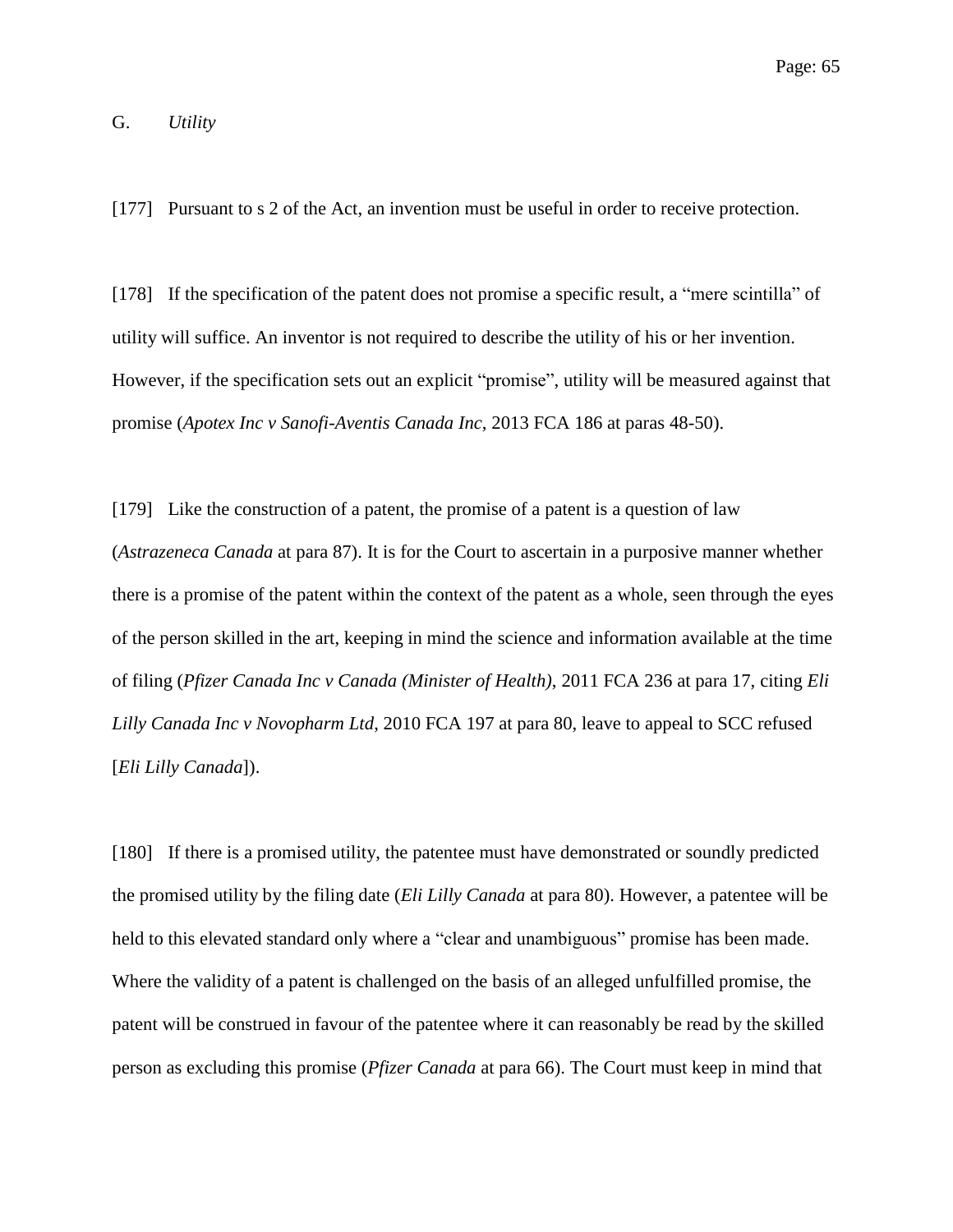not all statements of advantage in a patent rise to the level of a promise. A goal is not necessarily a promise, but rather a "hoped-for advantage of the invention" (*AstraZeneca Canada* at para 139).

[181] Apotex says that the '426 patent contains three explicit promises: (i) to inhibit ovulation and be an effective oral contraceptive; (ii) to permit drospirenone to be administered at a lower dosage than was previously required to achieve a reliable contraceptive effect; and (iii) to permit drospirenone to be administered at a maximum dosage at which unpleasant side effects, in particular excessive diuresis, may be substantially avoided.

[182] Bayer says that the '426 patent does not contain any explicit promise of utility. However, in response to Apotex's first allegation, Bayer admits that the patent does state that the composition is effective to inhibit ovulation. Bayer asserts that this effectiveness is demonstrated in Example 5 of the patent. Bayer maintains, based on the evidence of Drs. Simon and Barnhart, that Example 5 demonstrates that a combination of 2 or 3 mg of drospirenone and 0.03 mg of ethinylestradiol is effective to inhibit ovulation, and that the rapidly dissolving formulation is well-tolerated. Furthermore, Bayer says Example 4 demonstrates that a rapidly dissolving drospirenone formulation exhibits good and relative bioavailability. Bayer therefore says that the patentee, although not required to as a matter of law, has met and demonstrated the claimed utility of effective inhibition of ovulation as of the filing date (citing *GlaxoSmithKline Inc v Pharmascience Inc*, 2011 FC 239 at para 96).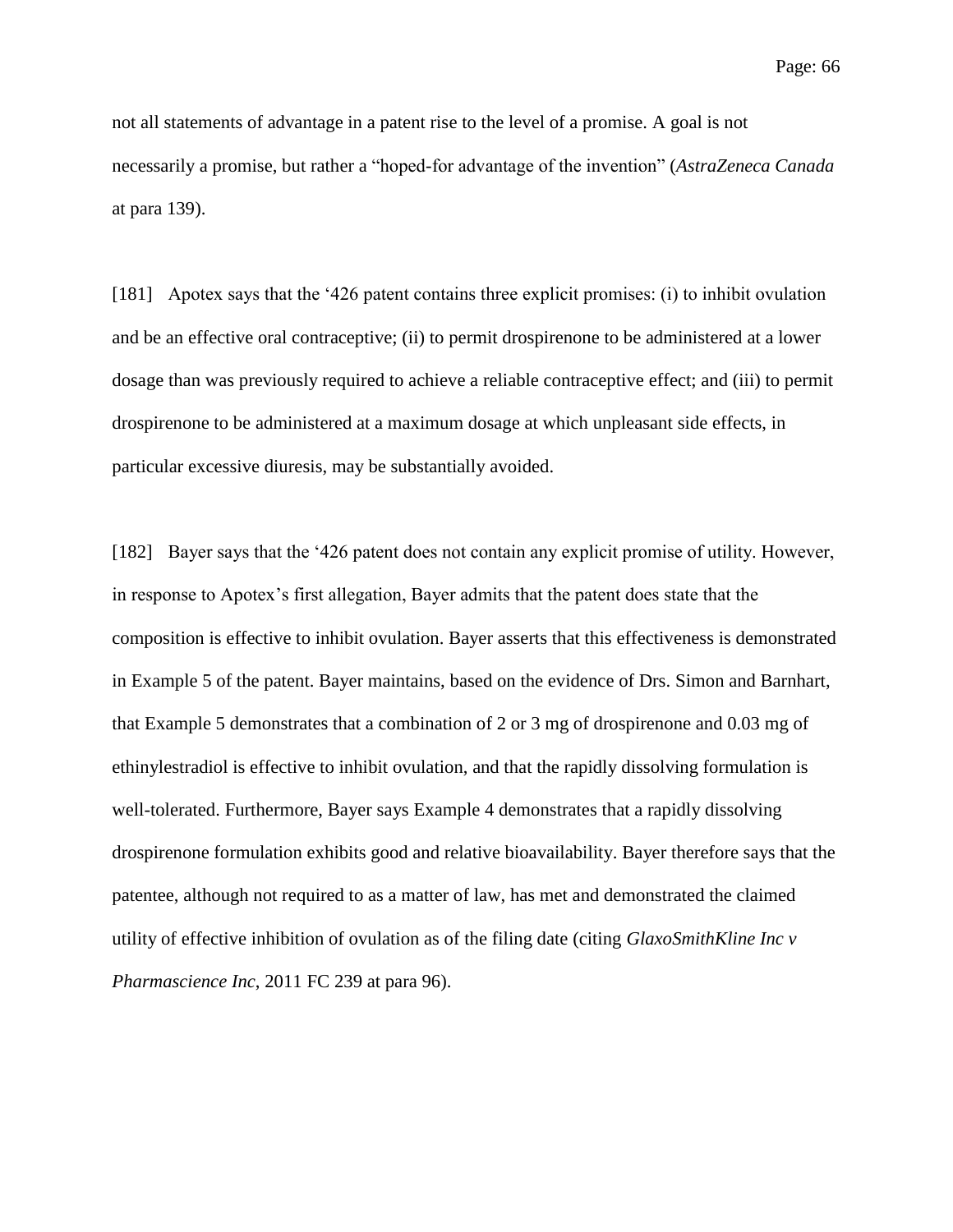[183] With respect to Apotex's second allegation, Bayer argues that the '426 patent does not promise that drospirenone may be administered at a lower dosage than previously required. Bayer's position is that any reference to minimum dosing in the patent is an observation, rather than a promise, and that in any event the claimed minimum dosage level of about 2 mg for use in contraception is fully supported by Example 5.

[184] Bayer also denies Apotex's third allegation that the patent promises the avoidance of side effects at a preferred maximum dosage, and says that even if construed as a promise, Example 5 shows good tolerance and a lack of side effects for both the 2 and 3 mg dosages of drospirenone. Furthermore, Bayer says that Example 4 shows that the administration of up to 6 mg of drospirenone does not result in any reported issues or concerns with side effects.

[185] Justice Hughes found in *Bayer v Cobalt* at paragraph 95 that the "promise" of the patent could be said to be contained at page 4 of the patent:

> To ensure good bioavailability of the compound, it is therefore advantageously provided in a form that promotes rapid dissolution thereof.

[186] The Federal Court of Appeal, in upholding Justice Hughes' decision, did not specifically address this issue.

[187] Whether a patent contains a promised utility, and if so the nature of that promise, is a question of law [*Astrazeneca Canada* at para 87]. As previously discussed, the doctrine of comity creates a presumption that prior rulings of this Court will be adhered to unless there is good reason to depart from them. I see no reason to depart from Justice Hughes' characterization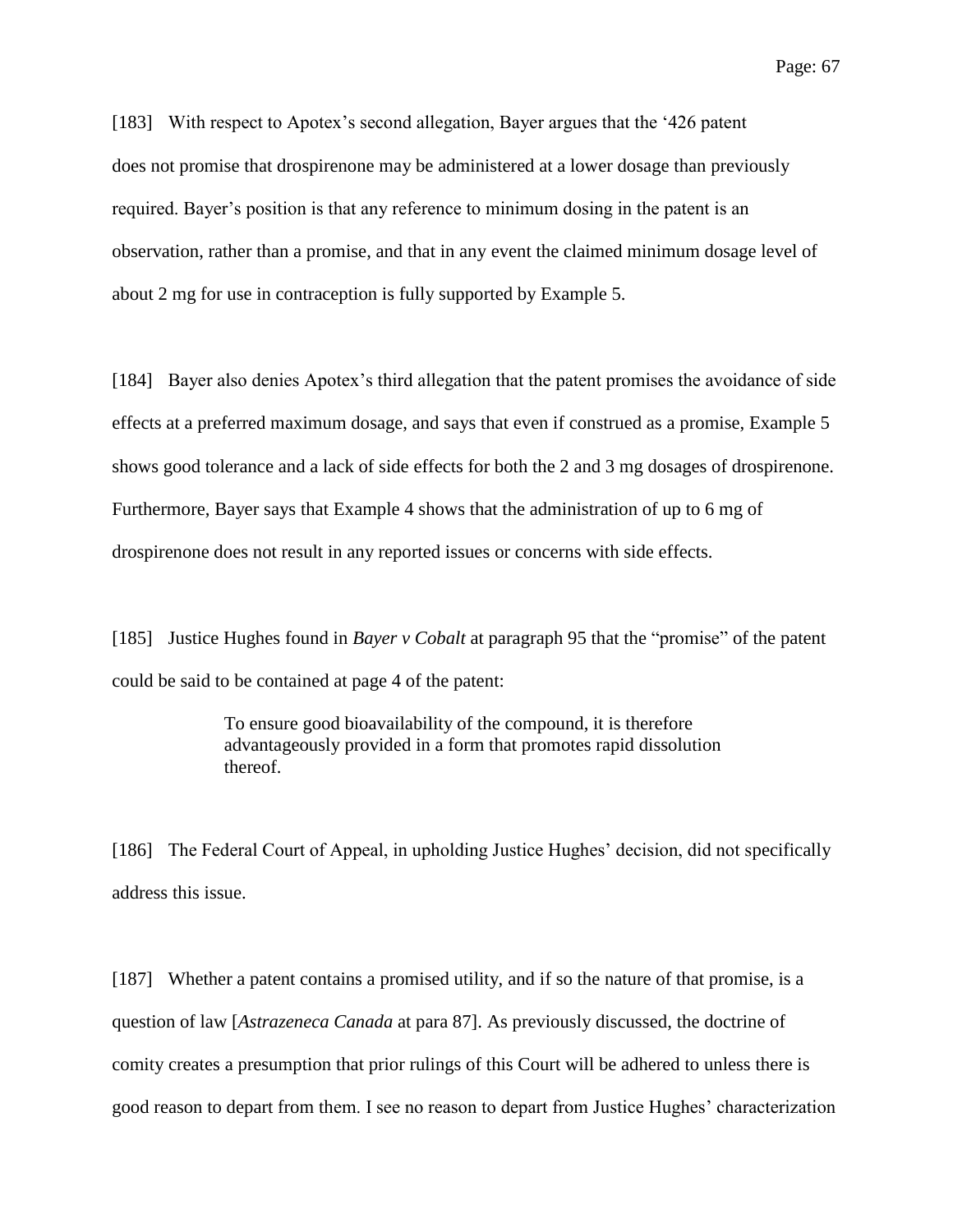of the promised utility of the patent. Furthermore, I am satisfied that the promise is demonstrated or soundly predicted by Examples 4 and 5. The asserted claims are not invalid for lack of utility.

#### H. *Conclusion on Validity*

[188] Based on the preceding analysis, I find claims 31, 48 and 49 of the '426 patent are not invalid based on the asserted grounds of: (i) obviousness; (ii) anticipation; (iii) overbreadth; (iv) insufficiency or ambiguity of the specification; or (v) inutility.

# X. Infringement – Apotex

## A. *Burden and Legal Principles*

[189] Section 42 of the Act grants the patent holder the exclusive right, privilege and liberty of making, constructing and using the invention and selling it to others to be used. A patent is infringed by any act that interferes with the patentee's full enjoyment of the monopoly granted (*Monsanto Canada Inc v Schmeiser*, 2004 SCC 34 at para 34 [*Monsanto*]).

[190] Pursuant to s 55(1) of the Act, any person who infringes a patent is liable for all damages sustained by the patentee, after the grant of the patent, by reason of infringement. Infringement is determined by comparing the products that are said to infringe the patent with the patent's claims as construed by the Court. If Apotex's tablets comprise each of the essential elements of claims 31, 48 or 49, then Bayer's patent has been infringed.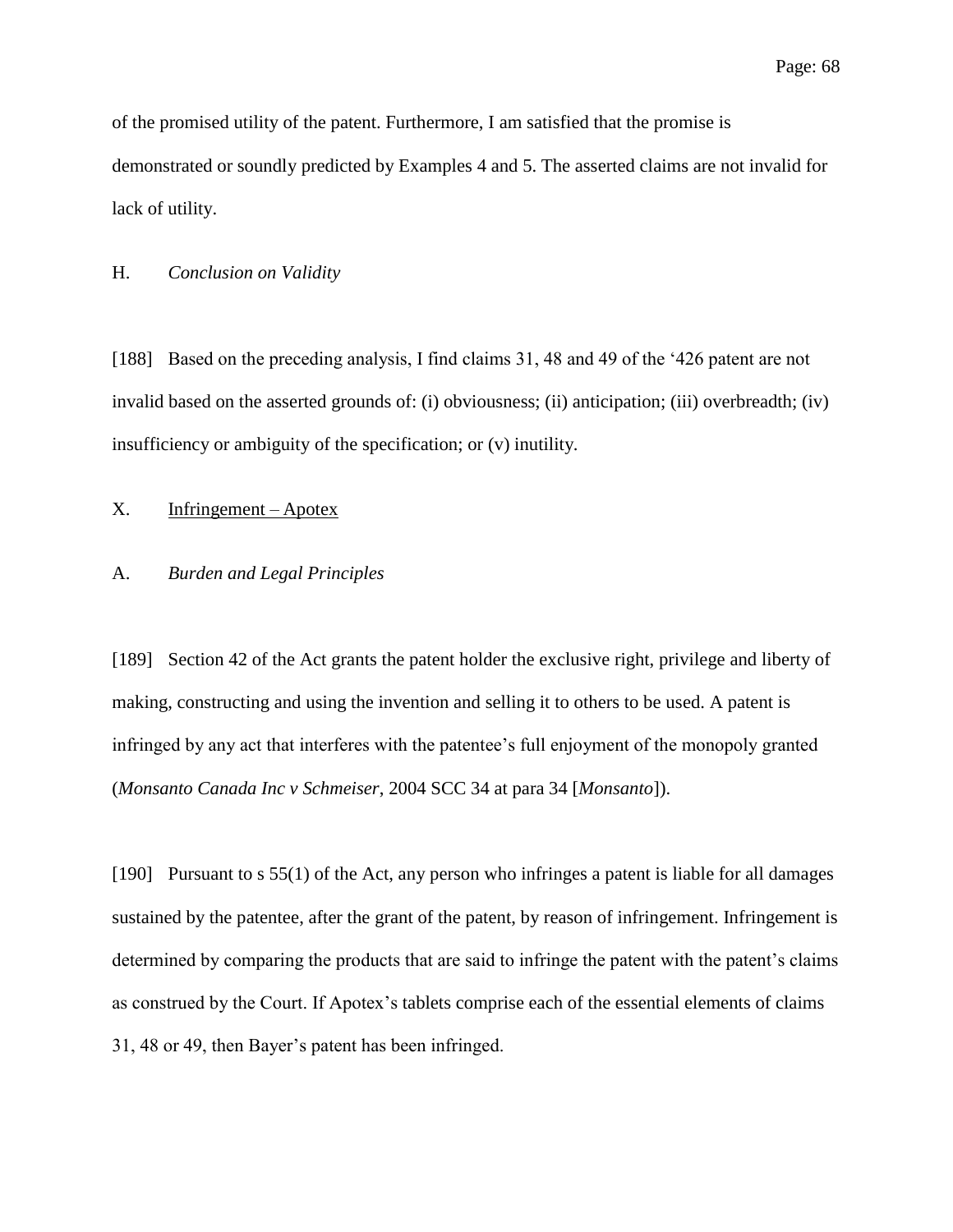[191] The burden of proving infringement rests with the party that alleges it (*Monsanto* at para 29). The burden therefore lies on Bayer.

[192] Apotex's Zamine tablets, corresponding to Bayer's Yasmin tablets, are an oral contraceptive containing 3 mg of drospirenone and 0.03 mg of ethinylestradiol as the active pharmaceutical ingredients. Apotex's Mya tablets, corresponding to Bayer's Yaz tablets, contain 3 mg of drospirenone and 0.02 mg of ethinylestradiol.

[193] The sole point of contention between Bayer and Apotex is whether the Zamine and Mya tablets contain at least 2 mg of drospirenone particles. There is no issue that the Zamine and Mya tablets meet the dissolution criteria of claim 31.

[194] Apotex's defence to Bayer's allegation of infringement is that the Zamine and Mya tablets contain drospirenone in the form of a "molecular dispersion", *i.e.*, it is sufficiently dissolved in a medium so as to no longer be in the form of particles. If the drospirenone in the Apotex tablets is molecularly dispersed, then the tablets fall outside the scope of the patent, which refers only to "particles".

## B. *The Evidence – Expert Witnesses*

[195] Bayer presented the evidence of the following expert witnesses:

a) **Dr. Shen Yung Luk** of Nottingham, United Kingdom. He is the Chief Scientific Officer of Juniper. He was qualified as an expert in the characterization and testing of pharmaceuticals, including ascertaining the physical and chemical properties of drug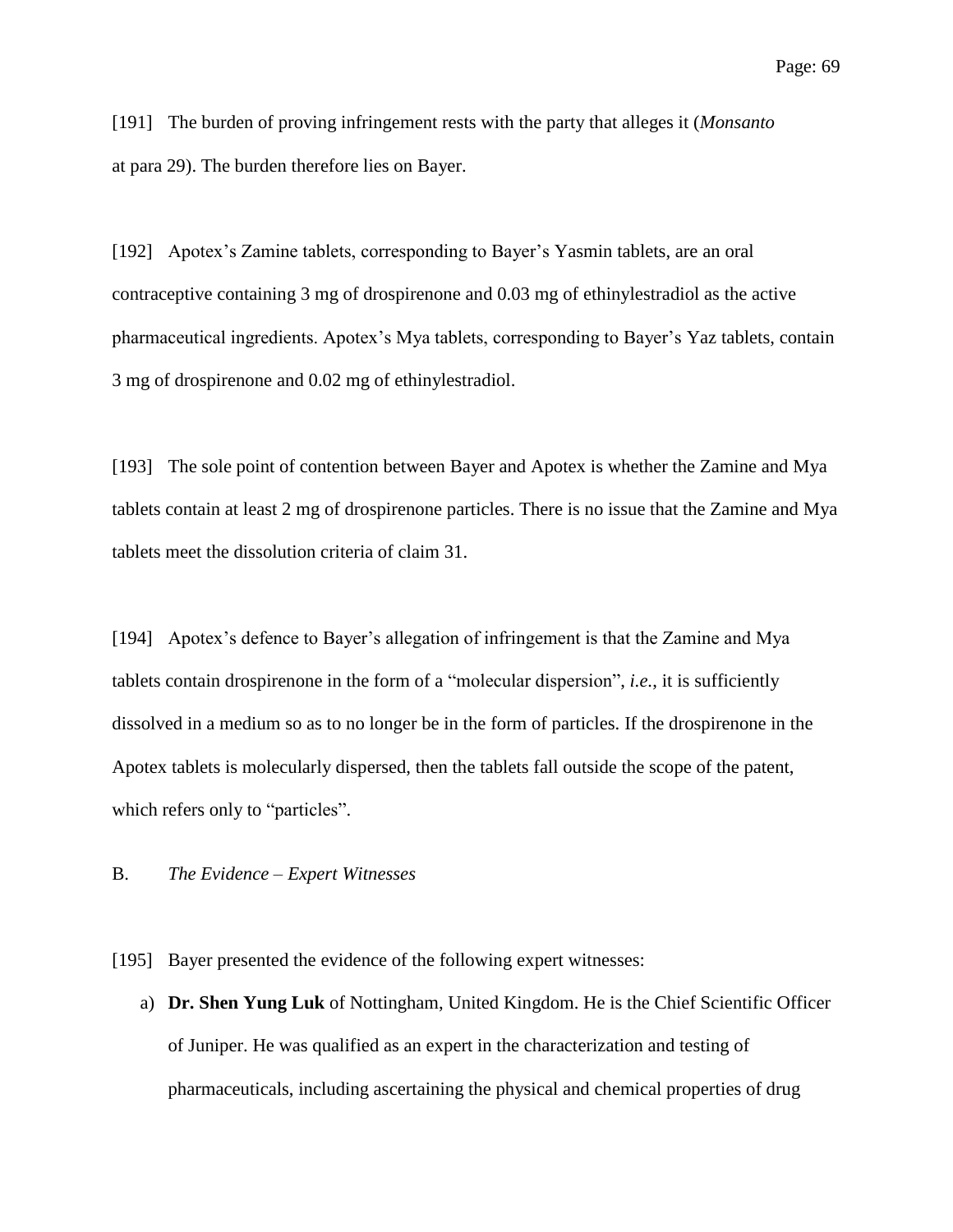substances and pharmaceutical excipients using a variety of analytical techniques, including confocal Raman microscopy, FT Raman spectroscopy, infrared spectroscopy, polarized light optical microscopy, dissolution testing, and HPLC. Dr. Luk helped design the Juniper experiments. His mandate was to describe the experimental testing performed on Apotex's tablets, and to present the test results.

- b) **Dr. Martyn Christopher Davies**. His qualifications are discussed above. Dr. Davies designed the Juniper experiments and provided evidence regarding the interpretation of their results.
- [196] Apotex presented the evidence of the following expert witnesses:
	- a) **Dr. André J. Sommer** of Oxford, Ohio. He is the Director of the Molecular Microspectroscopy Laboratory and a professor in the Department of Chemistry and Biochemistry at Miami University. He was qualified as an expert in molecular spectroscopy (infrared and Raman), microspectroscopy, confocal microscopy, optical instrument design and analytical chemistry, including the analytical techniques utilized in the identification and characterization of the physical and chemical properties of chemical substances including pharmaceuticals. Dr. Sommer gave evidence regarding the tests conducted on behalf of Bayer and Apotex, and concepts of materials and pharmaceutical chemistry.
	- b) **Dr. Michael J. Cima**. His qualifications are discussed above. Dr. Cima attended some of the experiments conducted by the parties and provided his opinion regarding infringement based on those experiments.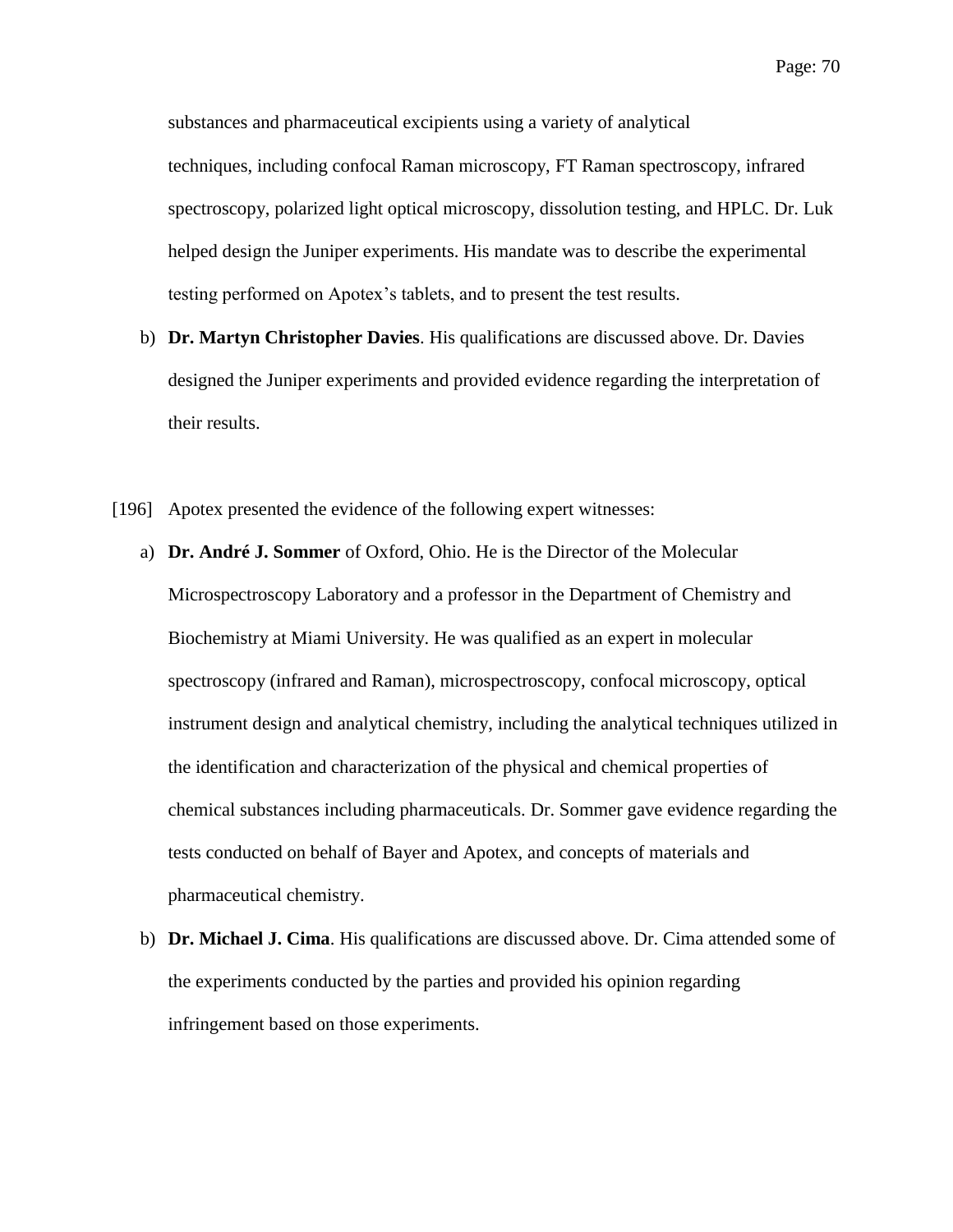## C. *The Evidence – Experimental Testing*

## (1) Experiments Conducted by Bayer

[197] Bayer obtained samples of the Apotex tablets and asked Drs. Luk and Davies to determine whether they comprise at least 2 mg of drospirenone particles and meet the dissolution criteria specified in claim 31. To fulfill their mandates, Drs. Luk and Davies relied on a technique widely used in the pharmaceutical industry called Raman spectroscopy.

[198] Raman spectroscopy is used to analyze the properties of complex materials such as pharmaceutical tablets. This technique uses a Raman microscope (a modified version of a standard microscope) to observe the interaction of light, typically generated by a laser, with a chemical compound. A chemical compound contains atoms connected by chemical bonds to form molecules. Due to the inherent differences in the molecular structures of compounds, they can be identified and distinguished based on the characteristic manner in which they interact with light: the chemical bonds connecting the atoms in a molecule vibrate and gain energy, producing a "Raman effect". The light's interaction with the compound is displayed in a "Raman spectrum", which plots the light's wavelength against the light's relative intensity on a graph, measured in wavenumbers or  $cm^{-1}$ . A Raman spectrum may be described as a chemical's "fingerprint".

[199] A Raman spectrum displays peaks, and it is possible to identify a compound by comparing the spectrum it generates to known reference spectra. The relative intensity of the peaks can also be used to identify and quantify the constituent components of a compound.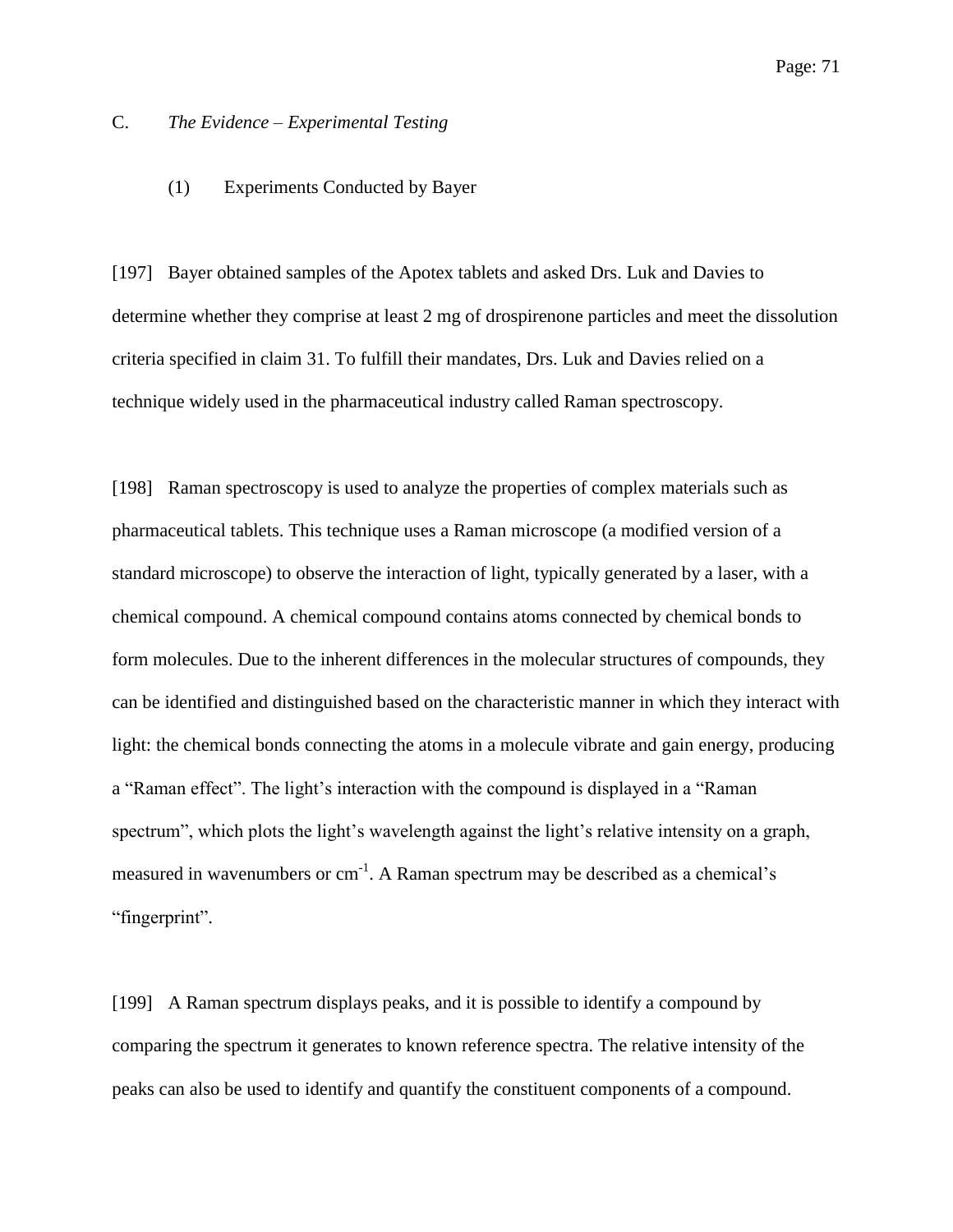Based on the width of a peak, it is possible to determine whether a compound is crystalline (*i.e.*, in the form of particles) or non-crystalline (*i.e.*, amorphous or in the form of a molecular dispersion).

[200] Drs. Luk and Davies analyzed the Apotex tablets using both confocal Raman spectroscopy and FT Raman spectroscopy, as described in further detail below.

[201] Drs. Luk and Davies also conducted dissolution tests to determine whether the Apotex tablets meet the dissolution profile specified in claim 31, namely whether 70% of the drospirenone in the tablets dissolves within 30 minutes when dissolved according to a wellaccepted dissolution protocol described in the USP. There is no dispute that Apotex's tablets meet the required dissolution profile, and it is therefore unnecessary to comment further on this aspect of the experimental testing.

### (a) *Confocal Raman Spectroscopy*

[202] Drs. Luk and Davies used confocal Raman spectroscopy to determine whether the Apotex tablets contain drospirenone in the form of particles, or alternatively in the form of a molecular dispersion. In this experiment, the Apotex tablets were cut to reveal cross-sections. Each cross-section was then subjected to confocal Raman spectroscopy, a Raman mapping technique. The location of drospirenone in the sample was identified and distinguished from other components (or "excipients") of the tablets based on the characteristic peak for drospirenone.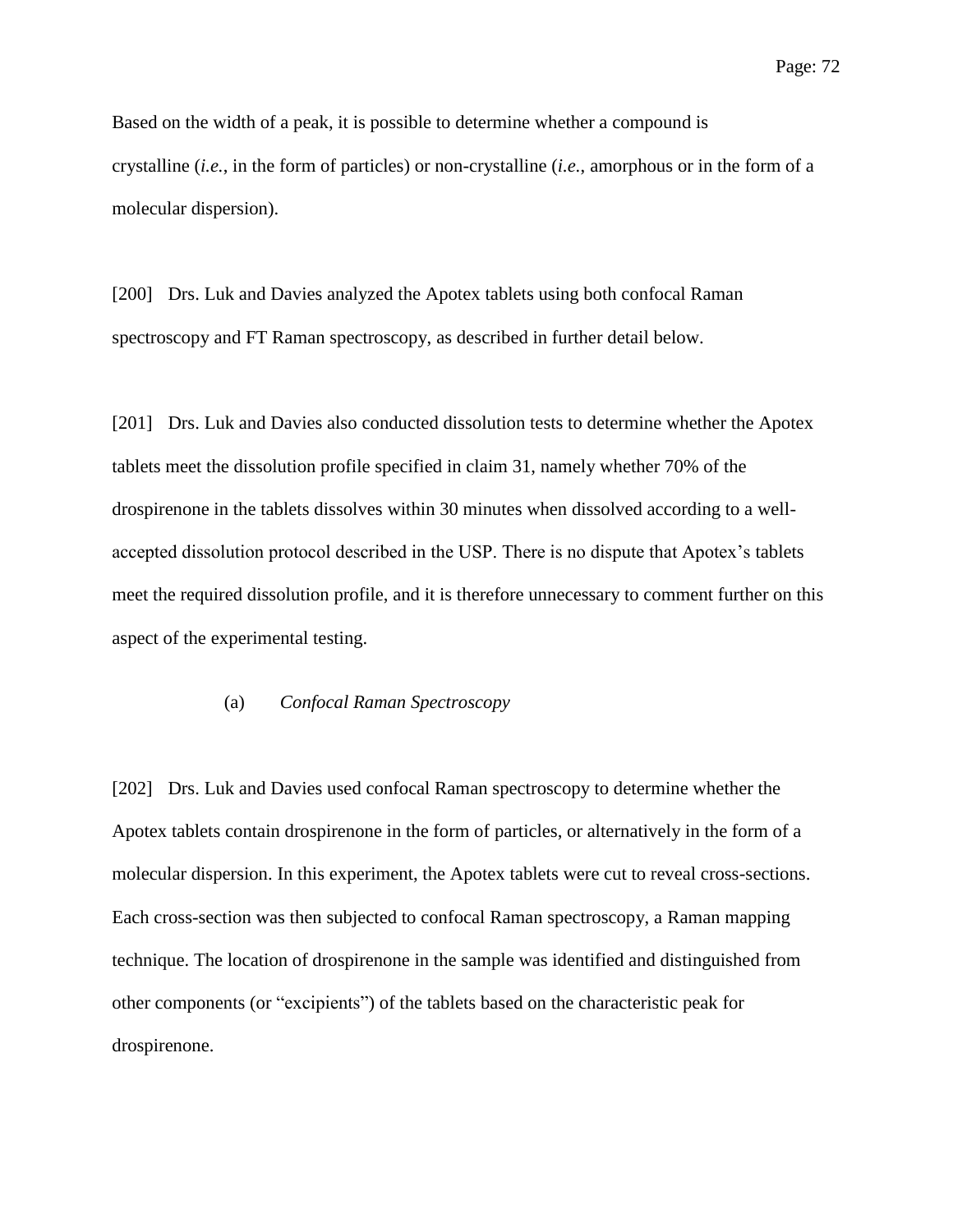[203] The Raman maps were then analyzed by Drs. Luk and Davies to identify the form of drospirenone in the Apotex tablets. The laser used in Raman spectroscopy is sensitive to the orientation of chemical bonds in a crystal, which are fixed within the crystal. According to Dr. Luk, crystalline material produces differences in relative Raman peak intensities, which are dependent on the orientation of the crystal. In contrast, non-crystalline materials, including molecular dispersions, do not exhibit this "orientation effect" because the molecules are randomly distributed within the molecular dispersion. Since the orientation effect occurs only when crystalline materials are examined, confocal Raman spectroscopy can be used to confirm or discount the presence of crystals (*i.e.*, particles).

[204] Drs. Luk and Davies also performed confocal Raman spectroscopy on reference slides containing crystalline and molecularly dispersed drospirenone to act as controls. They compared these results to those obtained from the Raman spectroscopy performed on the Apotex tablets. The crystalline drospirenone reference slides contained pure USP crystalline drospirenone. The molecularly dispersed drospirenone reference slides contained drospirenone,

, all of which are found in the Apotex tablets.

[205] Once the drospirenone within a particular region of the cross-section of a tablet was mapped, a statistical technique called K-means cluster analysis was used to quantify the size and surface area of the drospirenone particles present in the Apotex products. This technique was also used to differentiate between particles that exist as clusters composed of several smaller particles.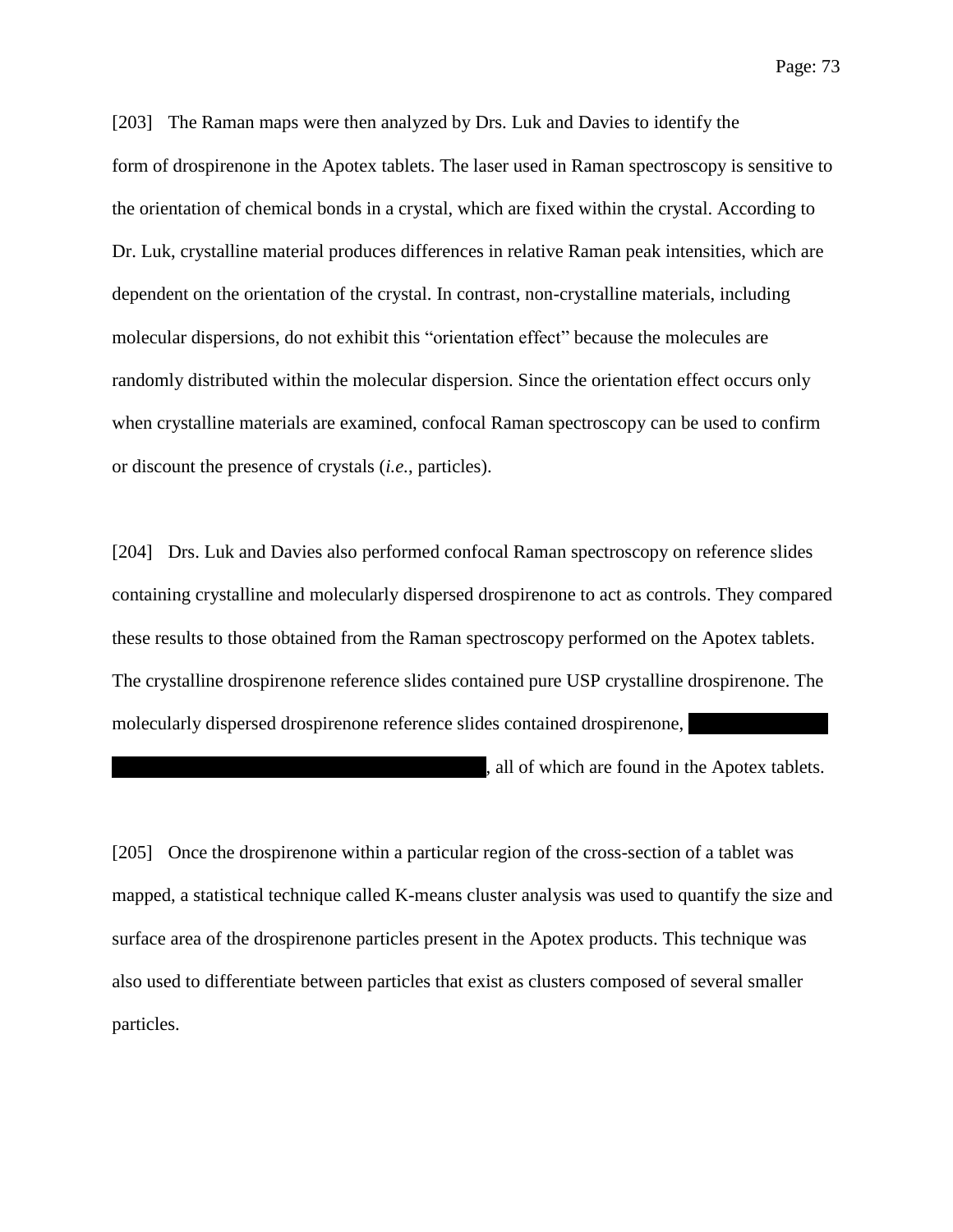[206] In closing arguments, Bayer abandoned its reliance on the K-means clustering analysis performed by Drs. Luk and Davies. This aspect of the testing is therefore relevant only to the overall credibility of Juniper's methodology.

## (b) *FT Raman Spectroscopy*

[207] Drs. Luk and Davies applied FT Raman spectroscopy to quantify how much of the drospirenone in the Apotex tablets was present in particulate form as opposed to a molecular dispersion. In this experiment, the tablets were crushed into a powder and then subjected to FT Raman spectroscopy, which generated a characteristic Raman spectrum.

[208] As with their confocal Raman spectroscopy experiment, Juniper created two drospirenone blends to generate an FT Raman reference standard. Both reference blends contained the same components as the Apotex tablets. The crystalline drospirenone reference blend contained all the excipients of the Apotex tablets and drospirenone in crystalline form. All of these components were commercially available. The same could not be said of the molecularly dispersed reference blend, and so Juniper created one consisting of a powder blend of all the excipients of the Apotex tablets and drospirenone in molecularly dispersed form. The reference blend was placed on a glass microscopic slide and left to dry overnight. It was then analyzed using FT Raman. Juniper conducted the FT Raman analysis twice for both the Zamine and Mya tablets.

[209] In order to confirm that the molecularly dispersed drospirenone reference blend comprised a true molecular dispersion, the reference slides were subjected to polarized light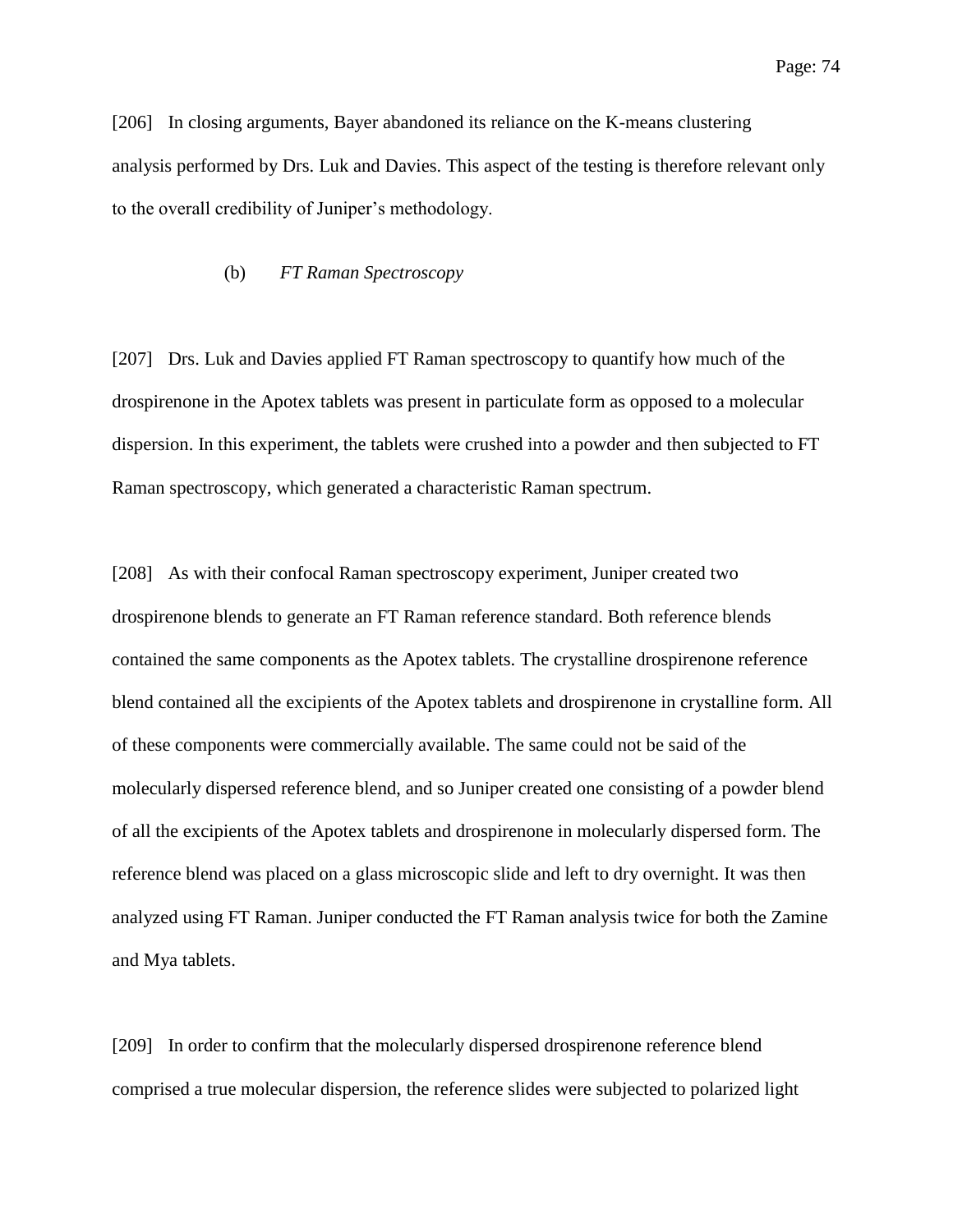optical microscopy. This technique is widely used in the pharmaceutical industry to investigate and visualize the structure of drugs and excipients through a microscope. It uses both polarized light (*i.e.*, light that travels in a vertical line) and non-polarized light (*i.e.*, light that oscillates in all directions). In combination with image analysis, the technique can be used to analyze particle size distribution and explore crystallinity.

[210] After confirming that the reference blend comprised a "true molecular dispersion", Drs. Luk and Davies compared the Raman spectra of the Apotex tablets to the spectra generated by the two reference blends, and sought to identify and quantify how much of the drospirenone in the Apotex tablets was present in particulate form as opposed to a molecular dispersion.

- (2) Experiments conducted by Apotex
	- (a) *Attenuated Total Reflectance Fourier Transform Infrared Spectroscopy*

[211] Attenuated Total Reflectance Fourier Transform Infrared Spectroscopy [ATR] is a version of spectroscopy that uses infrared light. It can be used to create images or maps that provide chemical information about the different regions of an examined surface. These maps consist of many spectra, which can be interpreted to determine the composition of a pharmaceutical tablet.

[212] According to Dr. Cima, when drospirenone is present as a molecular dispersion, the individual molecules of drospirenone are surrounded by molecules of the substance in which it is dissolved, Therefore, if drospirenone is present in particulate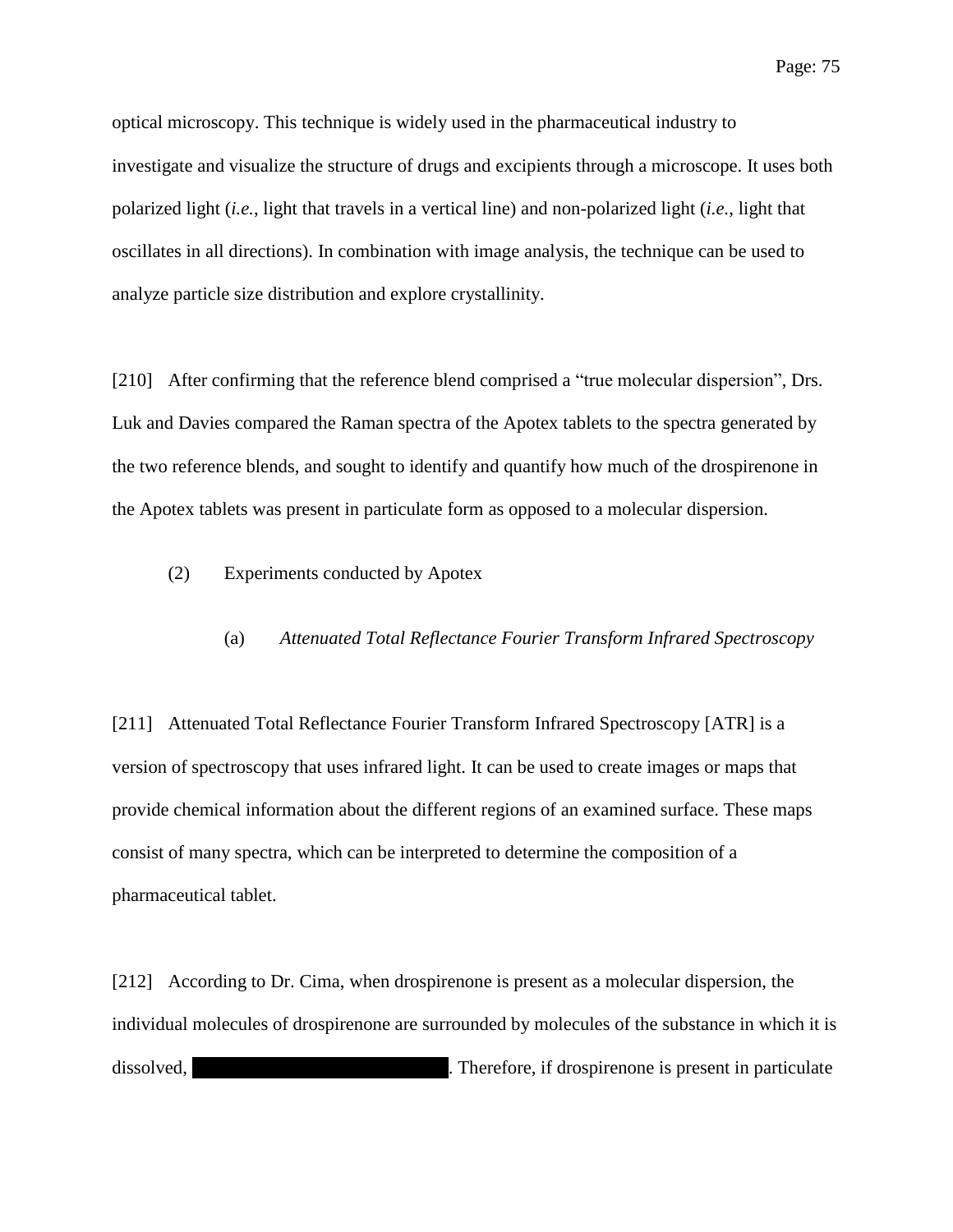form in the Apotex tablets, one would expect to see discrete or separate regions containing drospirenone alone. Alternatively, if drospirenone exists as a molecular dispersion, the drospirenone will always be

[213] Drs. Sommer and Cima used ATR to map two regions within two Mya and two Zamine tablets, the same number of tablets mapped by Drs. Luk and Davies. This was done to confirm whether or not drospirenone was co-located with other substances. Drs. Sommer and Cima created maps that provided chemical information about the different regions of the tablet surfaces they examined. Each spectrum that appeared on the generated map was representative of the material present at a specific location of the examined surface. By interpreting the spectra together, Drs. Sommer and Cima sought to determine the composition of different regions of the Apotex tablets. The spectra obtained from the ATR experiments were then subjected to a statistical analytical method called Principal Component Analysis [PCA] to better identify the compounds present in each region of the tablets examined.

# (b) *Confocal Raman Spectroscopy*

[214] Drs. Sommer and Cima conducted their own experiments using confocal Raman spectroscopy, described above. However, as discussed below, they applied different parameters, including a longer integration time (*i.e.*, the time the laser is permitted to radiate in a single position). Drs. Sommer and Cima testified that this was necessary to ensure that the key excipients in the Apotex tablets could be detected.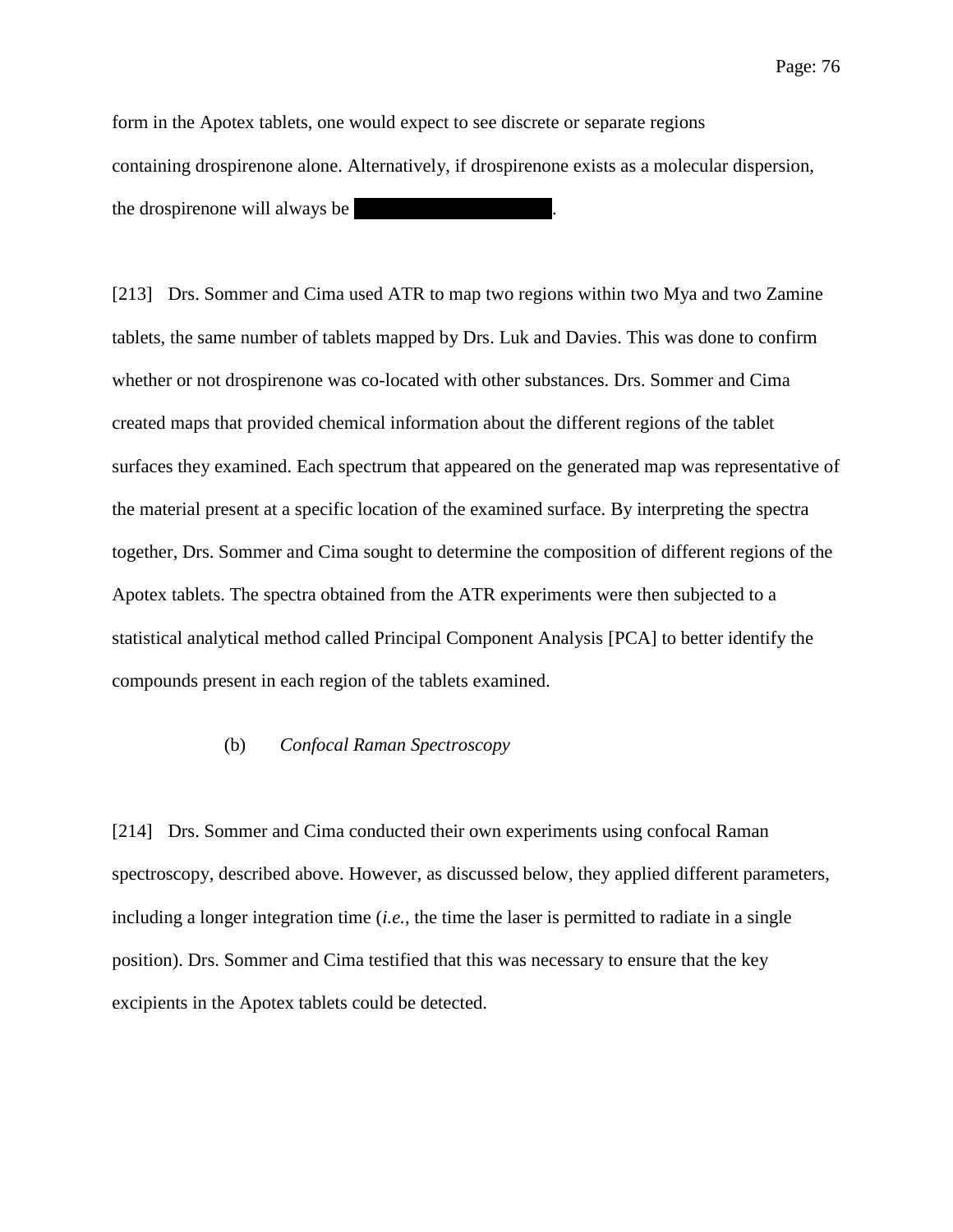## (c) *FT Raman spectroscopy*

[215] Drs. Sommer and Cima also tried to replicate the preparation of the molecularly dispersed drospirenone reference slides created by Drs. Luk and Davies at Juniper. Drs. Sommer and Cima testified that Juniper's FT Raman results were flawed, principally because the reference standard for molecularly dispersed drospirenone prepared by Juniper contained residual solvent. To verify whether residual solvent was present in the reference films, they subjected the films to FT Raman, as described above.

D. *General Observations Regarding the Evidence*

[216] I found the expert witnesses who were called to testify for both parties regarding Bayer's allegation of infringement against Apotex to be generally credible.

[217] I was, however, troubled by the evidence of Drs. Luk and Davies regarding K-means clustering, a form of statistical analysis they used to interpret the results of their confocal Raman spectroscopy experiments. Numerous pages of the parties' expert reports and days of testimony were devoted to K-means clustering, but it proved difficult, if not impossible, for Apotex's experts and counsel to accurately reproduce Juniper's results either inside or outside the courtroom. Dr. Luk initially attributed this to the parties' use of different versions of the clustering software, but this turned out to be incorrect. Neither Drs. Luk nor Davies was fully conversant with the software in any event, and Bayer ultimately abandoned its reliance on this aspect of their evidence.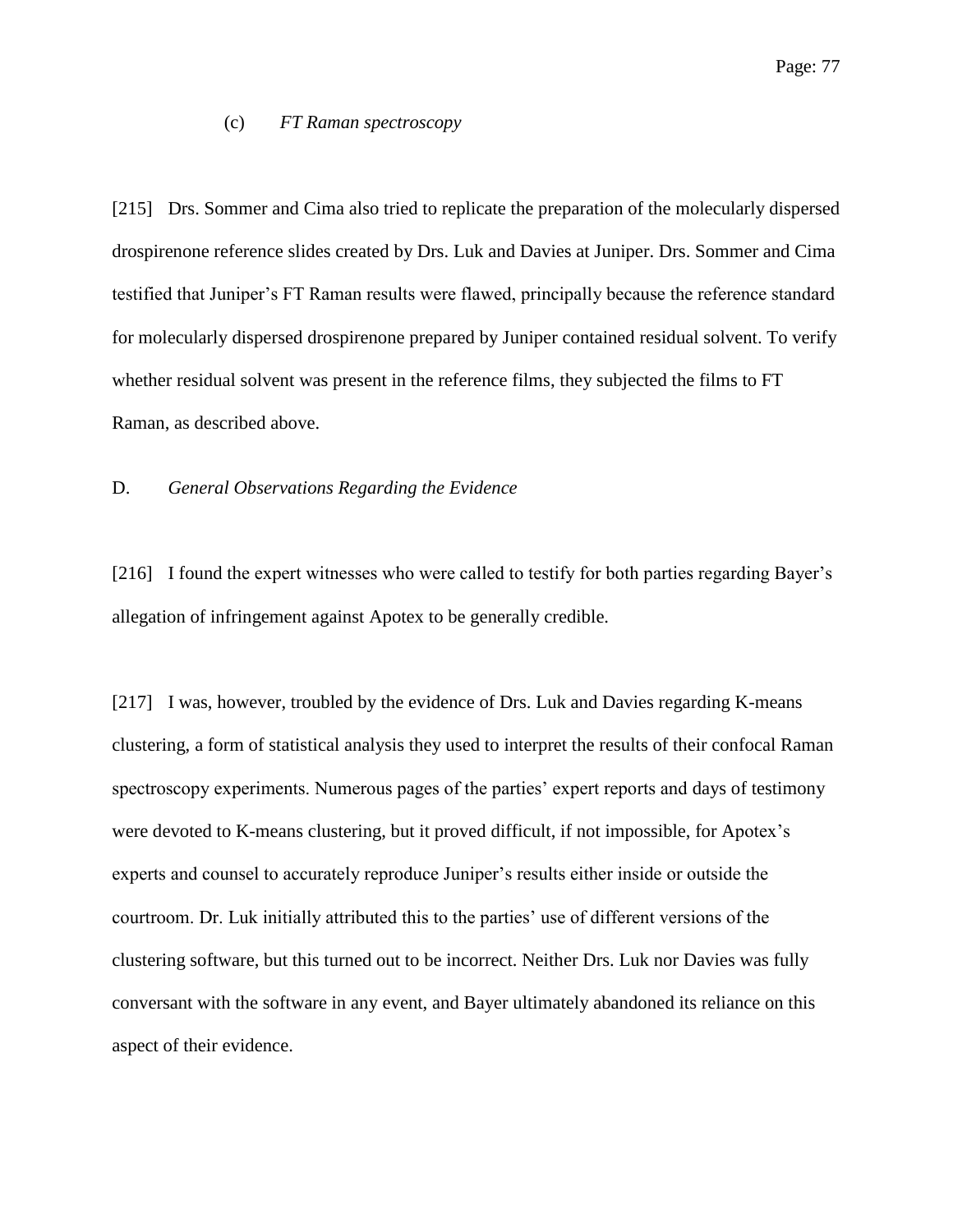[218] In fairness to Bayer's experts, Drs. Sommer and Cima also struggled to explain the results of their PCA, the statistical sorting tool that is supplied by the ATR manufacturer.

[219] Despite my reservations regarding the testimony of Drs. Davies and Luk regarding Kmeans clustering, I find the results of Juniper's experiments to be compelling, including its use of confocal Raman spectroscopy, FT Raman spectroscopy and polarized light optical microscopy. In my view, the results of these experiments stand apart from the aborted K-means cluster analysis. I accept Dr. Davies' testimony that K-means cluster analysis was performed to provide further confirmation of what had been readily observed in the high resolution Raman data, namely that the Apotex tablets contain drospirenone in particulate form. I reject Apotex's submission that the problems associated with the K-means analysis cast doubt on the overall credibility of Drs. Luk and Davies. Moreover, I find that the results of Bayer's experimental tests are not refuted by the results of Apotex's ATR and confocal Raman spectroscopy experiments.

E. *Analysis*

#### (1) Bayer's Confocal Raman Spectroscopy Experiments

[220] As noted above, through confocal Raman spectroscopy, Juniper generated survey maps indicating the areas where the drospirenone was distributed on each cross-section of the Zamine and Mya tablets examined. Dr. Davies then conducted ten further, higher resolution scans of particular regions. According to Dr. Davies, the images that appear below, in addition to the spectral data and maps obtained by Juniper, clearly demonstrate that the Apotex tablets are comprised of drospirenone particles.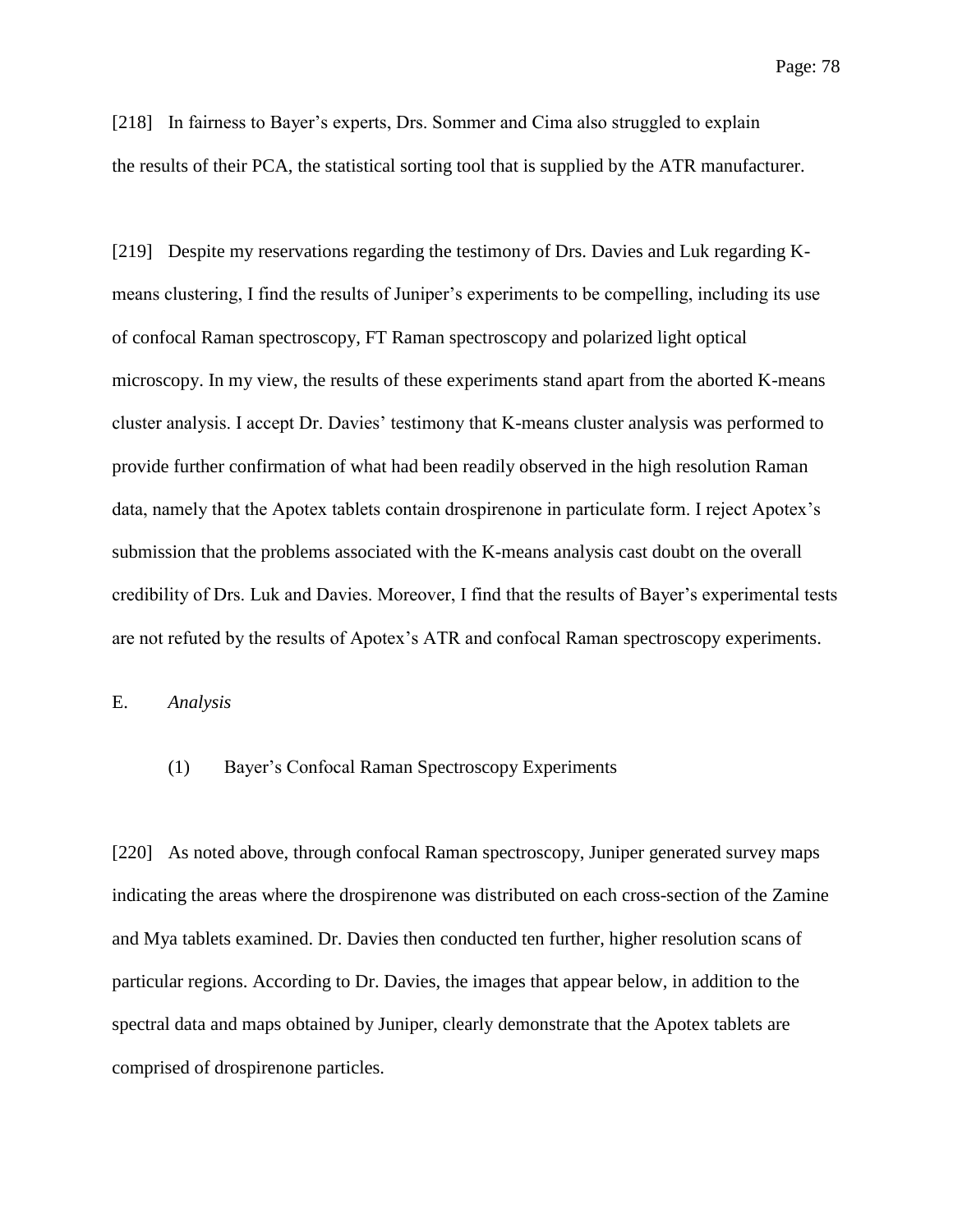

**High resolution confocal Raman map of drospirenone in Zamine Tablet 2, Area 10**



**High resolution confocal Raman map of drospirenone in Mya Tablet 1, Area 2**

[221] Dr. Davies compared these high resolution confocal Raman maps to the high resolution confocal Raman maps obtained for the crystalline (particulate) and molecularly-dispersed drospirenone references, and expressed the view that the Zamine and Mya tablets closely resemble the former and not the latter:



**Crystalline Drospirenone Reference**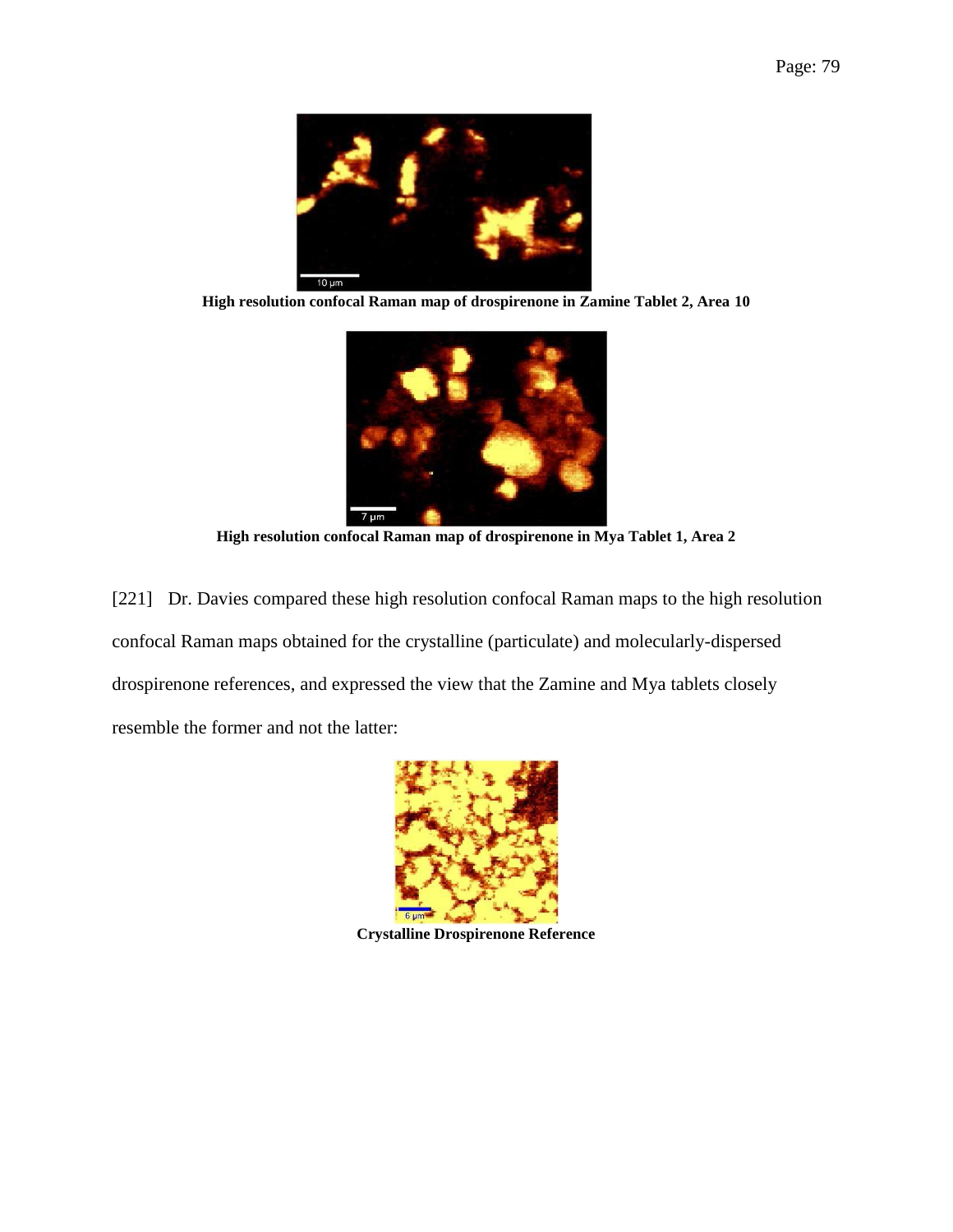

**Molecularly Dispersed Drospirenone Reference**

[222] Dr. Davies testified that, even without resorting to K-means cluster analysis, the confocal Raman high resolution images allowed him to conclude that the drospirenone found in the Apotex tablets exists in particulate form.

[223] According to Apotex, the overriding and fundamental flaw in the confocal Raman experiments conducted by Juniper was their inability to detect the excipients that are known to be present in the Apotex tablets. The lactose and starch excipients account for approximately of the ingredients in the Zamine and Mya tablets. Dr. Cima testified that the drospirenone present in the Apotex tablets cannot exist in isolation because the formulations are compressed to form the tablets, and one would therefore expect to see evidence of drospirenone-containing regions adjacent to excipient-containing regions. In the absence of such evidence, Dr. Cima concluded that Juniper's experiments did not allow for the detection of excipients, thereby undermining their reliability.

[224] Drs. Cima and Sommer suggested that Juniper's experiments were unable to detect the excipients because of the low "integration time" (*i.e.*, exposure time) of the microscope, coupled with the low power of the laser applied to the sample. According to Dr. Sommer, a poor "signal to noise ratio" can impair the ability of the microscope to detect components that scatter more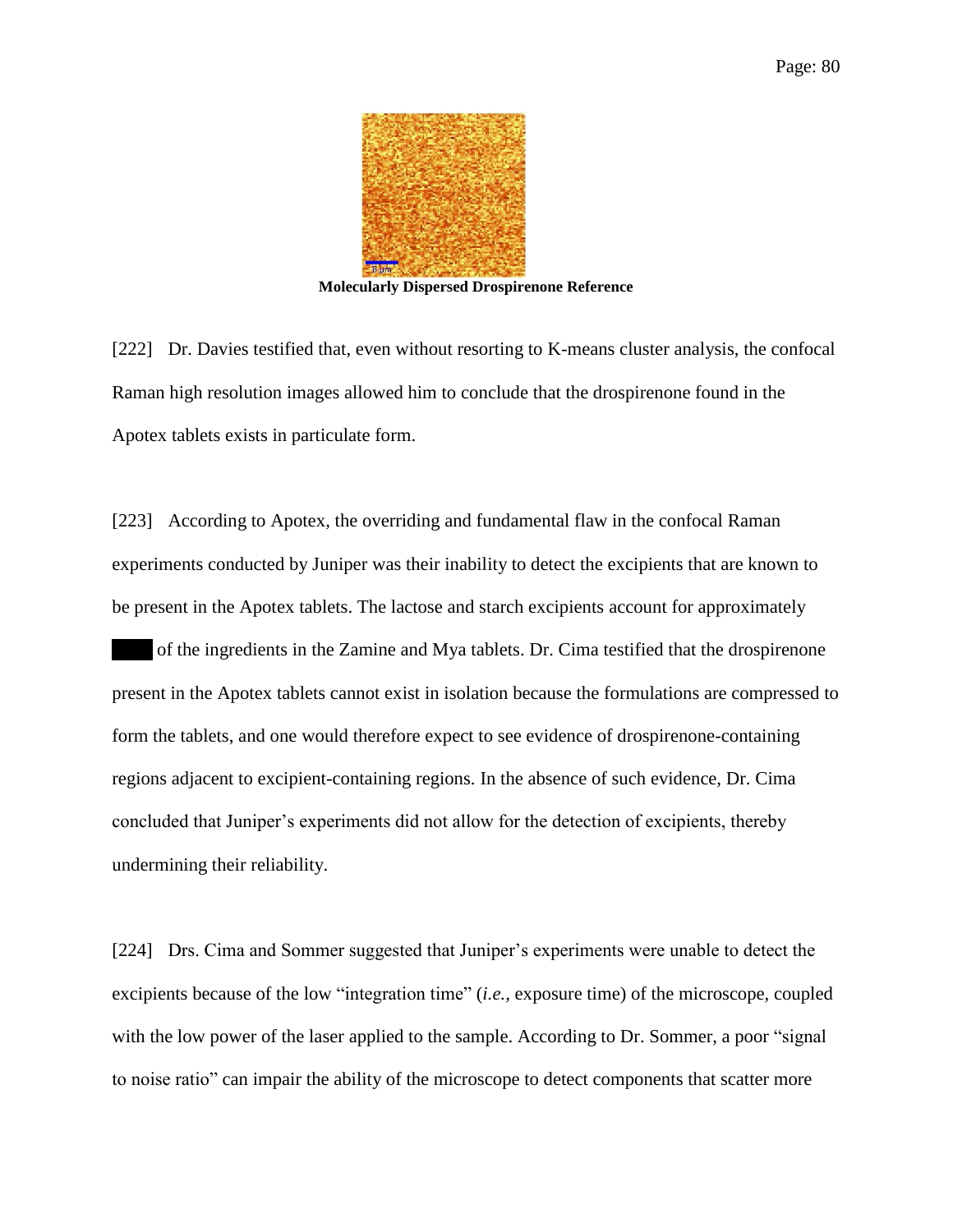weakly than other components. "Noise" or static occurs when the microscope detects a signal that does not arise from the sample that is being examined. Compared to drospirenone, excipients such as  $\blacksquare$ , starch and lactose are all "weak Raman scatterers", meaning they do not exhibit strong Raman spectral peaks in comparison to the strong peak generated by drospirenone. According to Drs. Sommer and Cima, the excipients are less likely to be detected over a noisy spectrum.

[225] In contrast to Juniper's experiments, Dr. Sommer testified that the ATR mapping experiment performed on behalf of Apotex showed a good signal to noise ratio as a result of the enhanced acquisition time. According to Drs. Sommer and Cima, with the proper integration time, drospirenone is shown to be predominantly and not, as asserted by Drs. Luk and Davies, isolated in the form of discrete particles. Apotex submits that its ATR Raman mapping experiments unambiguously showed that

in all but one instance, which confirmed the inability of Juniper's confocal Raman spectroscopy experiments to detect excipients.

[226] Apotex maintains that the inability of Juniper's confocal Raman spectroscopy experiments to identify the various excipients present in the Apotex tablets made it impossible for them to determine whether the drospirenone was  $\lambda$ , and might therefore be in the form of a molecular dispersion. Dr. Cima said that this undermined Drs. Luk's and Davies' conclusion that the Raman spectra from the high resolution maps exhibited orientation effects. According to Dr. Cima, before a signal can be attributed to orientation effects, the presence of confounding signals from other substances must be excluded. As this was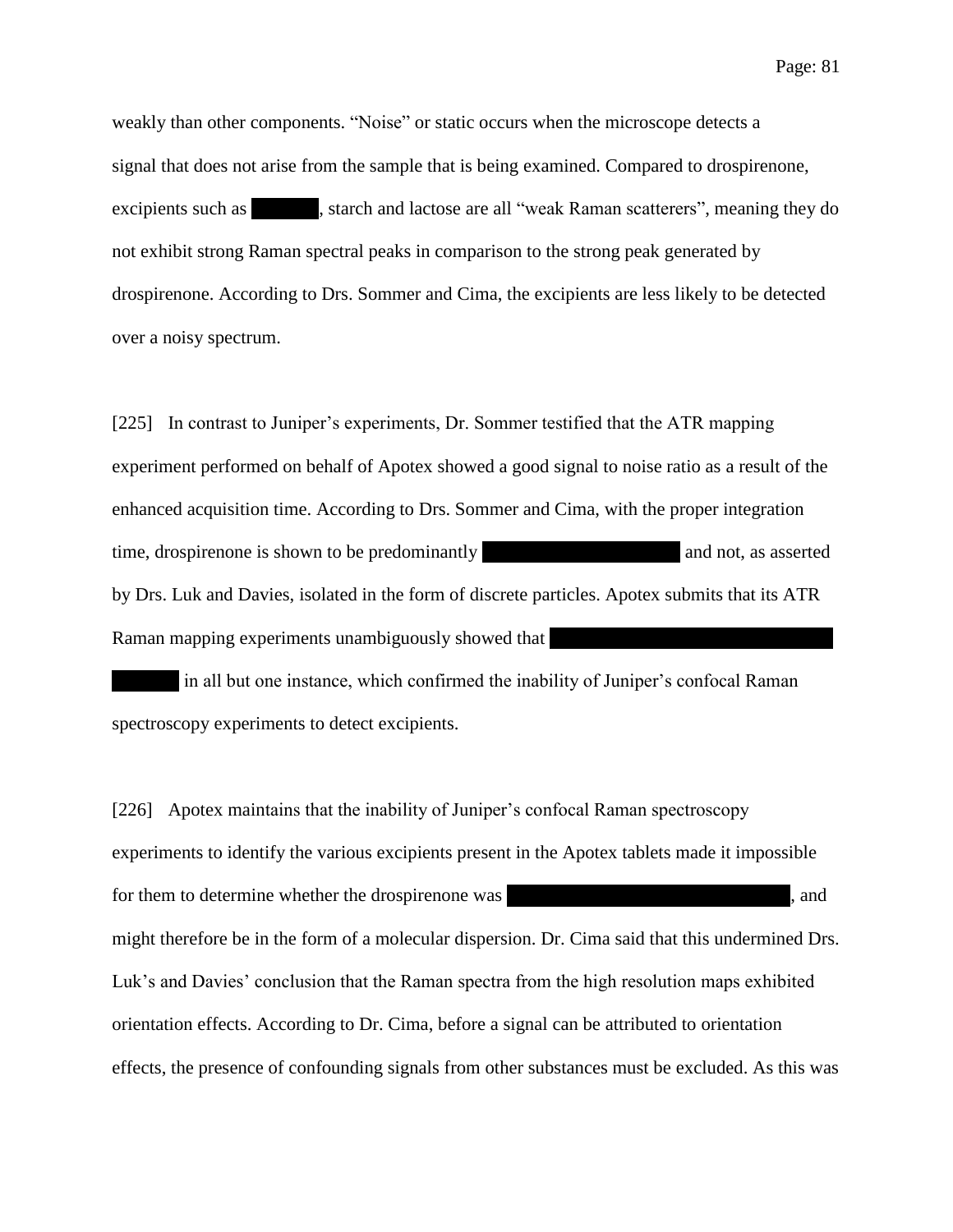not done, Dr. Cima expressed the view that the conclusions reached by Drs. Luk and Davies regarding the orientation effect exhibited in the spectra could not be relied upon.

[227] Apotex notes that in prior South African litigation concerning tablets similar to Zamine and Mya, Drs. Davies and Luk designed experiments that evaluated the location of excipients as well as drospirenone (*Molecular Profiles Final Report: Determination of Drospirenone particle size in a Ruby (3 mg Drospirenone / 0,03 mg Ethinyl estradiol) solid dosage formulation*, October 26, 2011 [Ruby report]). At page 13 of the Ruby report, a colourful map shows the distribution of drospirenone, starch, lactose and  $\overline{\phantom{a}}$  in the tablets examined. Apotex says that the mapping Dr. Luk performed in that case revealed substantial

. Apotex questions why Juniper adopted a different approach to its confocal Raman experiments in this case.

[228] During cross-examination, Dr. Davies admitted that he had not included a map that showed the distribution of excipients in the Apotex tablets, although he had provided such a map in the Ruby report. Dr. Davies noted that in the prior Ruby litigation, Juniper's testing was designed to determine the particle size and surface area of the tablets, not to determine whether drospirenone was in the form of a molecular dispersion or in particulate form.

[229] Apotex's second major criticism of Juniper's confocal Raman experiments concerns Juniper's use of reference slides that comprised pure drospirenone or

 $x,$  rather than reference slides that included the other excipients found in the Apotex tablets. According to Apotex, the reference standards were not subjected to the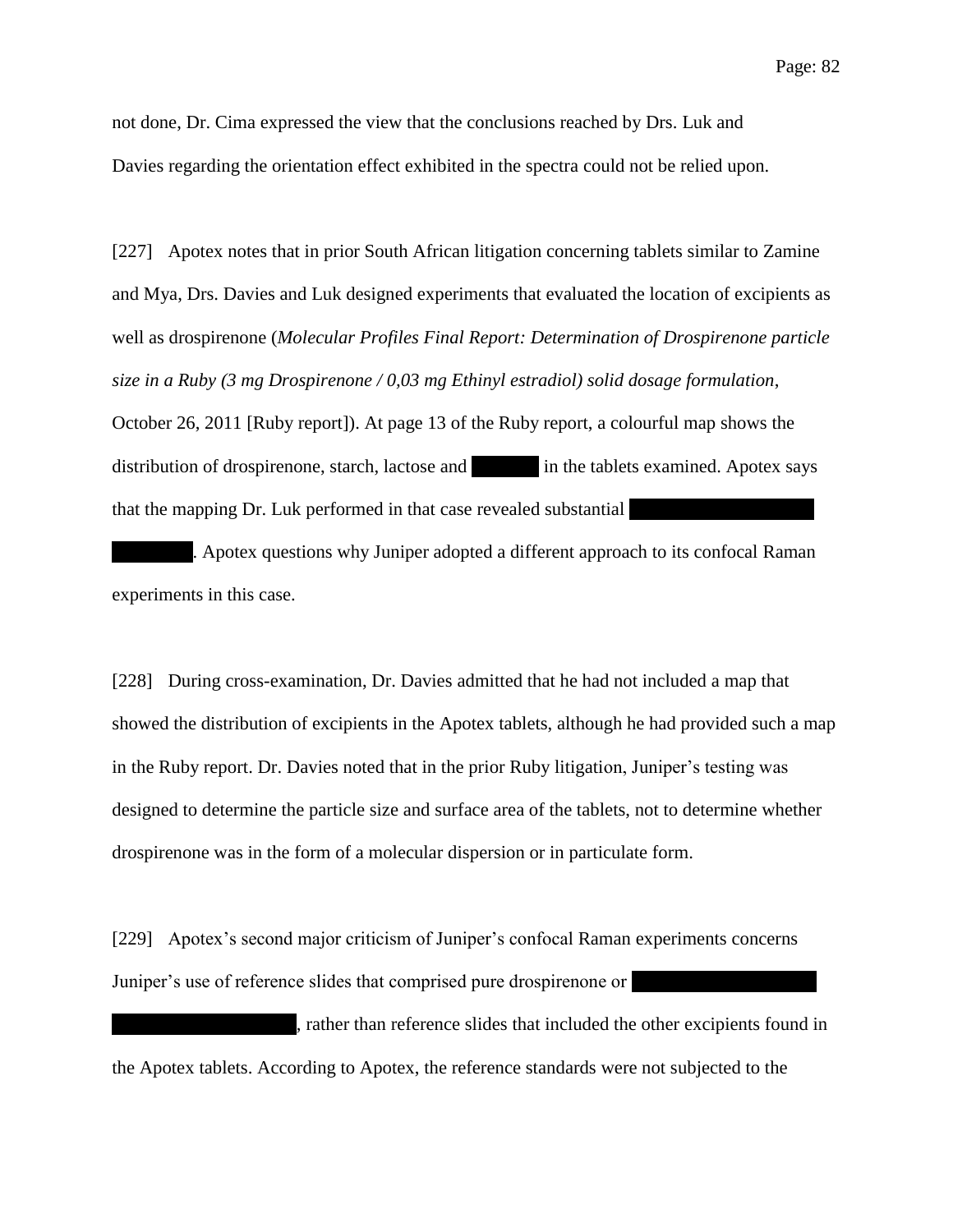milling, granulating, and blending process that the Apotex tablets undergo. Dr. Cima testified that a pure molecular dispersion does not look the same as a molecular dispersion that results from the formulation and manufacturing process that is applied to the Apotex tablets. However, he did not explain the nature or extent of the difference, nor was Dr. Davies pressed on this line of inquiry to any significant extent during cross examination.

[230] Dr. Luk testified that including the excipients found in the Apotex tablets in the reference slides would not have affected the images of the drospirenone particles, because they would simply "fill the space" around the particles. He acknowledged in cross-examination that there were regions in his intensity maps that contained drospirenone signal that may have been "in conjunction with the excipients" or "colocat[ed]". Although Dr. Davies' initial opinion was that all of the drospirenone identified in the intensity maps was crystalline, he ultimately agreed that some of the drospirenone in the tablets was not crystalline, and amorphous material in the tablets could potentially be a molecular dispersion. However, he maintained that the amount of nonparticulate drospirenone was negligible.

[231] I am satisfied that the results of Bayer's confocal Raman spectroscopy experiments are strong evidence that the drospirenone found in Apotex's Zamine and Mya tablets is in the form of particles. The critical finding of Juniper's confocal Raman spectroscopy experiments is that the drospirenone in Apotex's Zamine and Mya tablets exhibits a characteristic crystalline appearance. As illustrated in the images reproduced above, the drospirenone resembles irregular clusters, not a homogenously dispersed substance. Although Bayer abandoned its reliance on Kmeans cluster analysis, upon which Drs. Luk and Davies relied to confirm orientation effects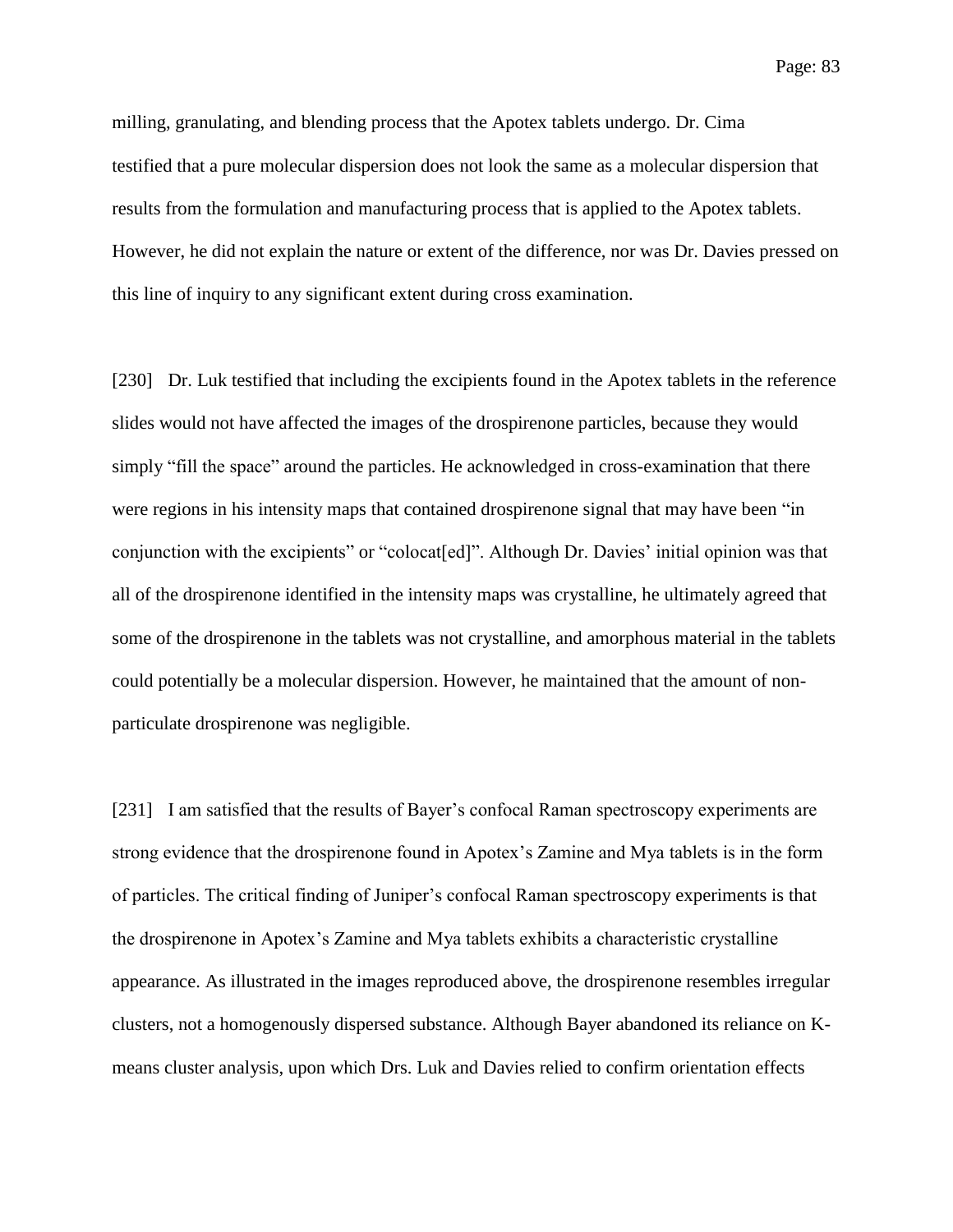within the Apotex tablets, Apotex does not dispute the general principle that crystalline material may exhibit orientation effects when interrogated with a polarized laser, as was done in Juniper's confocal Raman spectroscopy experiments. Therefore, despite the problems associated with the K-means analysis, Apotex's criticisms are not sufficient to undermine the strength of the conclusions reached by Drs. Luk and Davies. Furthermore, Apotex has not demonstrated that the decision of Drs. Luk and Davies to prepare reference spectra without excipients undermined the validity of their experiments. Nor did their failure to obtain images of the other excipients.

[232] The remaining criticisms levied against Juniper's confocal Raman spectroscopy experiments are predicated on the assumption that necessarily indicates a molecular dispersion. For reasons that I explain in further detail below, I am not persuaded that co-location offers conclusive evidence of a molecular dispersion. Therefore, the fact that Juniper did not design its confocal Raman spectroscopy experiments to detect and locate the excipients in the Apotex tablets does not undermine their methodology.

(2) Bayer's FT Raman Spectroscopy Experiments

[233] Bayer's experts analyzed the Apotex tablets using FT Raman spectroscopy and concluded that there is at least 2 mg of drospirenone particles in each of the Zamine and Mya tablets. Dr. Davies relied on the phenomenon of spectral peak broadening and/or peak shifting to demonstrate that the drospirenone contained in the Apotex tablets is at least 90% (*i.e.*, greater than 2 mg) in particulate form.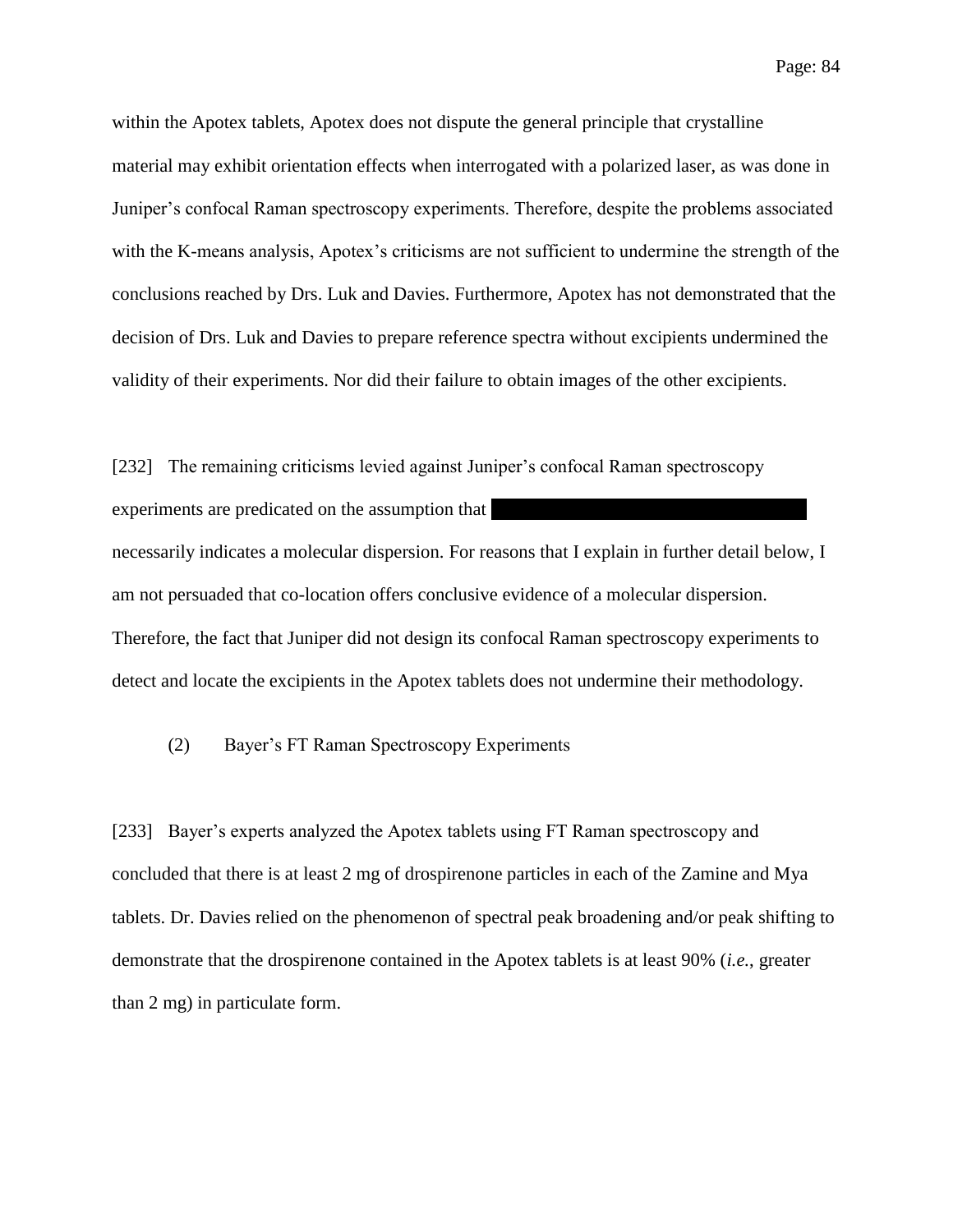[234] Drs. Luk and Davies created a reference standard containing 100% crystalline drospirenone and the Apotex tablet excipients, as well as a second standard containing molecularly dispersed drospirenone and the Apotex tablet excipients. They then generated composite spectra to calculate the drospirenone FT Raman peaks for tablets containing various ratios of crystalline to molecularly dispersed drospirenone.

[235] When Dr. Davies compared the characteristic drospirenone peak for the Zamine and Mya tablets (at approximately 1600  $\text{cm}^{-1}$ ), he found that those spectra corresponded more closely to the crystalline drospirenone spectrum than to the molecularly dispersed drospirenone spectrum. Specifically, the characteristic peak for drospirenone in the Zamine and Mya tablets had a shape and location which fell between the 100% crystalline standard and the 90% crystalline / 10% molecularly dispersed composite: the "full width/half height" of the Zamine and Mya peaks at 1600 cm-1 fell between the 100% crystalline standard and the 90% composite.

[236] The following two charts, generated by Juniper, illustrate the conclusions reached by Drs. Luk and Davies respecting the percentage of the drospirenone contained in Apotex's Zamine and Mya tablets that is in the form of particles as opposed to a molecular dispersion.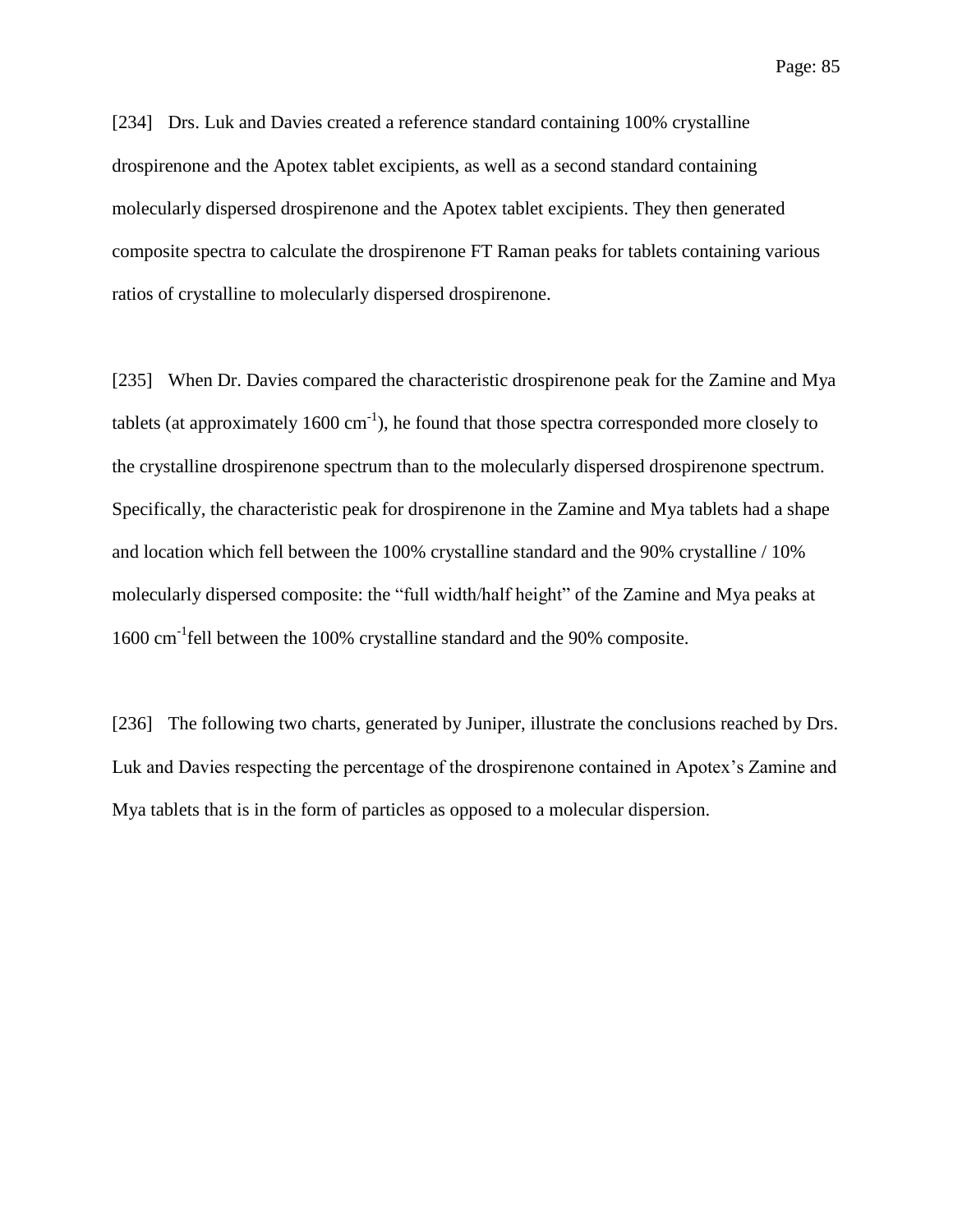

[237] Based on the FT Raman spectroscopy data, Dr. Davies concluded that at least 90% of the drospirenone in the Zamine and Mya tablets is in crystalline form, and therefore drospirenone particles. Dr. Cima agreed that such a tablet would infringe claim 31.

[238] Dr. Cima did not dispute that a molecular dispersion containing drospirenone would show Raman peak broadening when compared to the known Raman peak for crystalline drospirenone. Dr. Sommer also acknowledged the phenomenon of peak shifting/broadening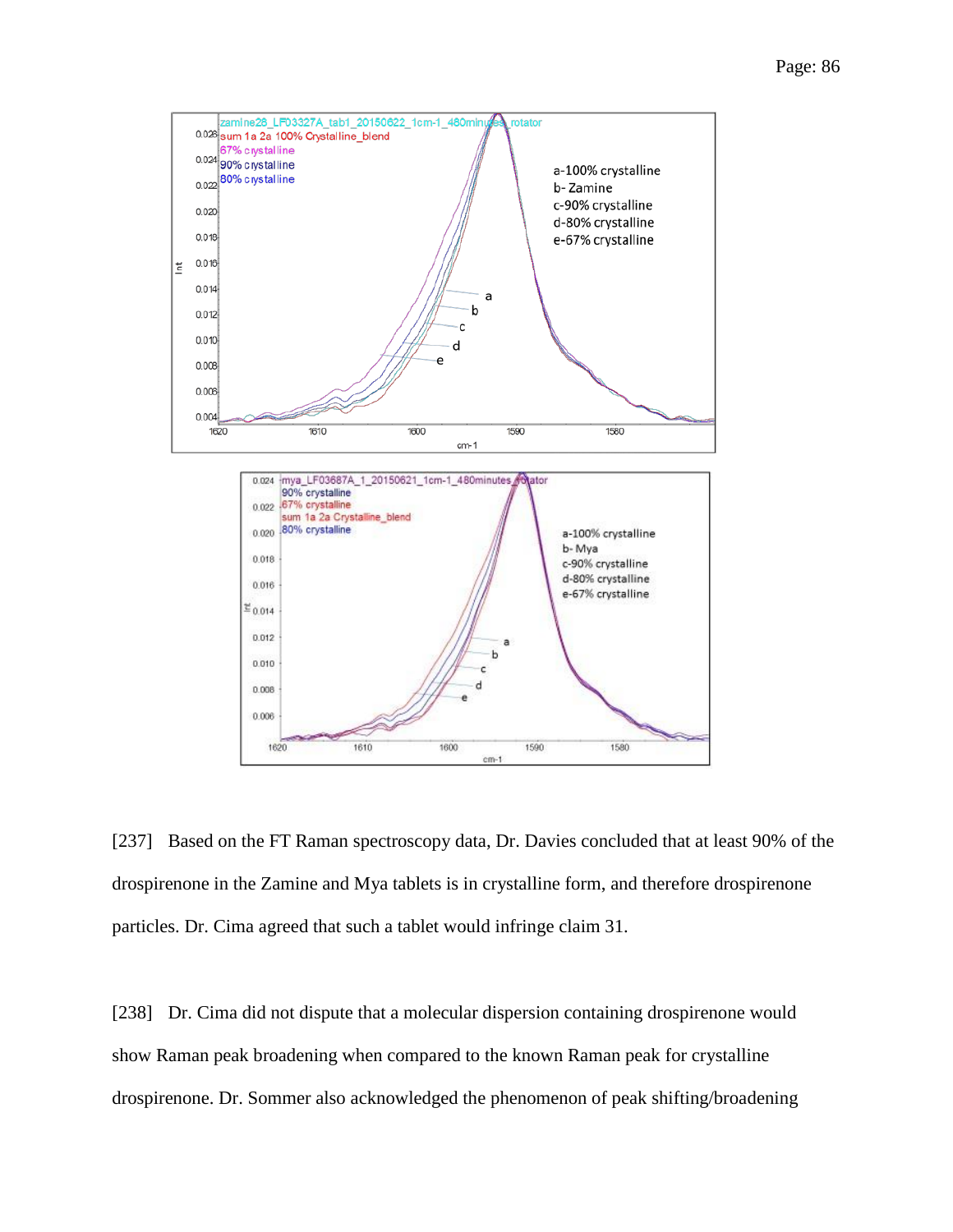when drospirenone is in the form of a molecular dispersion as opposed to particles. However, Apotex argues that Bayer failed to establish that the reference standards used by Juniper were accurate, and that the comparisons with the Apotex tablets were therefore reliable.

[239] Apotex's first criticism of the experiment conducted by Drs. Luk and Davies is that the molecularly-dispersed reference slide created by Juniper was contaminated by the presence of solvent. According to Dr. Cima, the presence of solvent would cause the films to be rubbery, thereby enhancing the peak broadening that would be observed in the FT Raman experiment. This excessive broadening allegedly resulted in a reference standard for a molecular dispersion that was not representative of the molecular dispersion found in the Apotex product.

[240] Apotex says that the appearance of the films created by Juniper was consistent with the presence of solvent and inconsistent with the films being fully "dry". Apotex's experts explained that molecularly-dispersed films are in one of two states: above or below their "glass transition temperature"  $(Tg)$ . When the Tg is below room temperature, the film is rubbery and soft. When the Tg is above room temperature, the film is a sheet of glass. Dr. Cima testified that the difference between these two states changes the properties of the dispersions and changes their Raman spectra.

[241] Dr. Cima initially testified that his opinion was based on his personal observation of the films created by Juniper, but he later admitted that he was not present for this portion of the experiments. His opinion was in fact based on his examination of photographs taken by Apotex's counsel during the *inter-partes* testing. Dr. Cima expressed the view that the films created by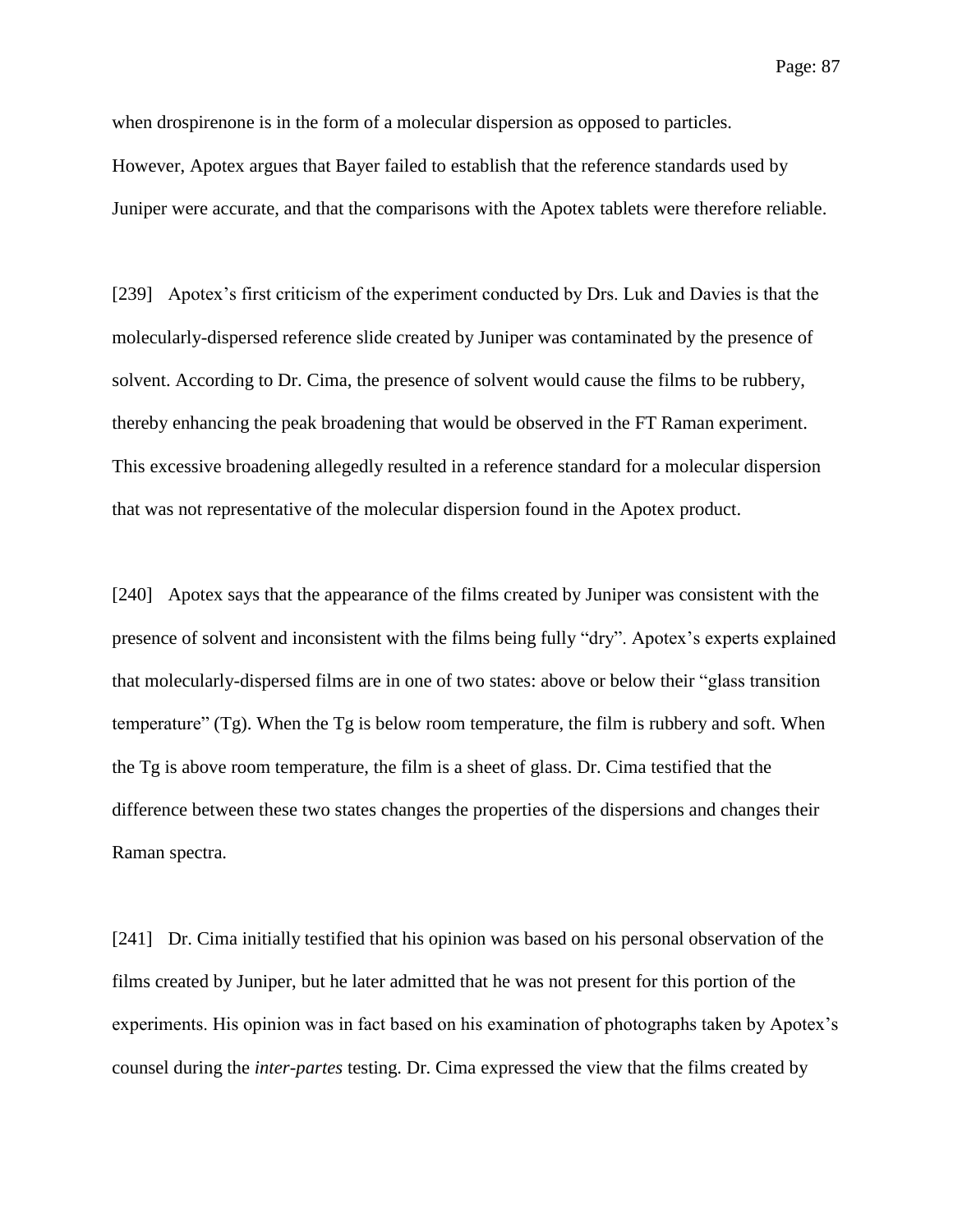Juniper were rubbery and soft, and did not exhibit the properties of a glass. In the photographs, the films appeared to curl when they were peeled off the slide on which they had been prepared. According to Dr. Cima, if the films were sheets of glass, then they would have crumbled and turned to dust. He said that the rubbery, curled appearance could only be explained by the presence of solvent in the films.

[242] Apotex takes the position, based on reported literature, that a dry film would have a Tg above room temperature, and that the Tg of the film could be lowered by the presence of solvent to below room temperature. Apotex suggests that there is no other scientific explanation for the reduction in Tg.

[243] Apotex says that the peak broadening observed by Juniper was inconsistent with properly prepared molecular dispersions as described in the literature. Dr. Cima provided two literature references related to peak broadening.

[244] One article reported peak broadening for another drug, nifedipine, which was prepared with a Tg above room temperature. The peak width increase was 2 cm<sup>-1</sup>, not the 10 cm<sup>-1</sup> observed by Dr. Davies. However, Dr. Cima said nothing about the nature of the drug nifedipine, or why one should infer anything about the peak broadening of drospirenone based upon the peak broadening of nifedipine. The peak broadening noted in the article was not said to be a general principle applicable to other compounds.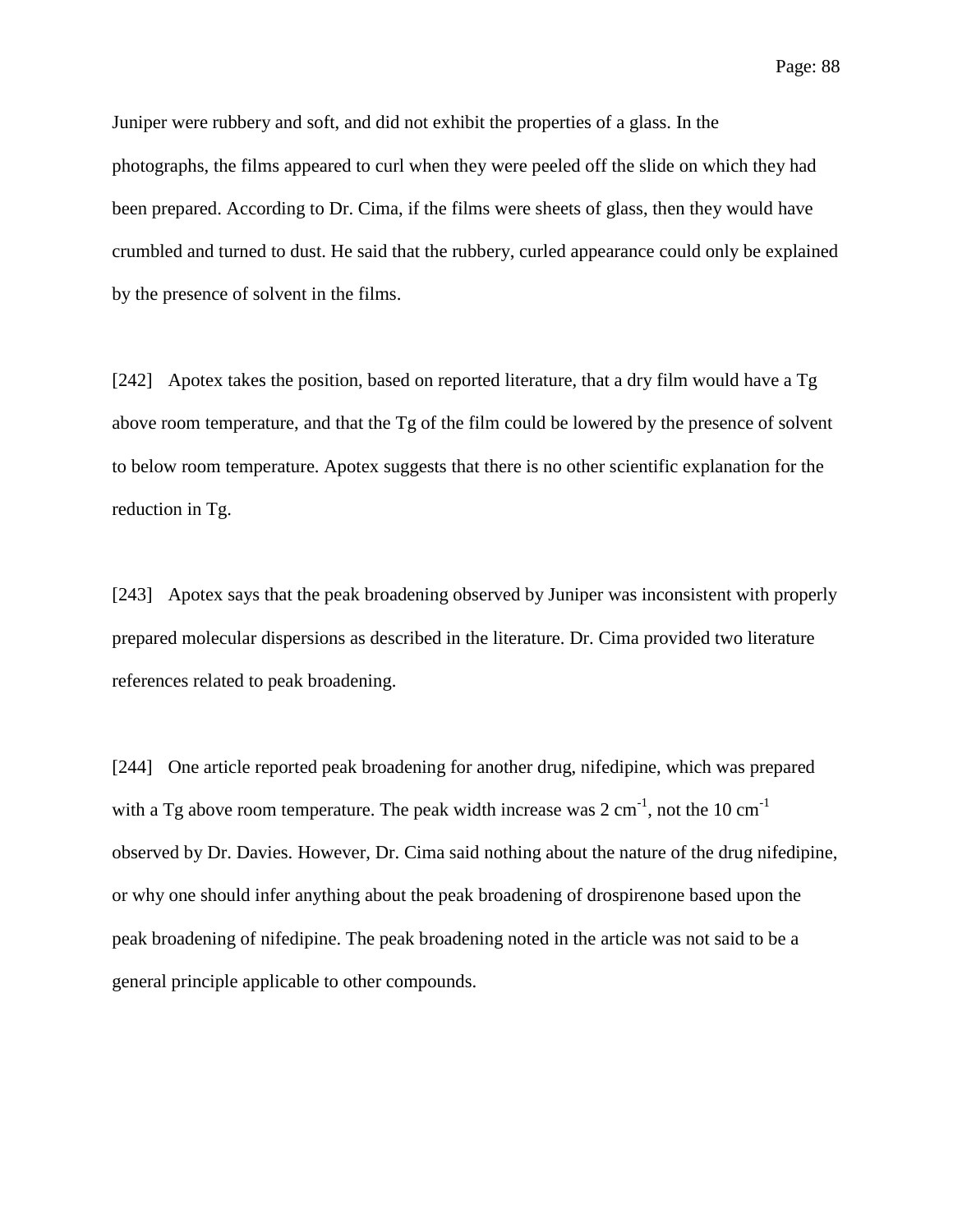[245] The second article reported that drospirenone is "rather unusual" in that the Raman spectra of both crystalline and amorphous drospirenone are "very similar". However, neither Dr. Cima nor the article he relied upon quantified the extent of this similarity, observing only that the difference is "small".

[246] Apotex questions whether Juniper's efforts to dry the reference slides were sufficient to remove the solvent from the films. As reported in the *inter-partes* testing protocol, the films were to be dried overnight under blown nitrogen. However, Juniper modified the drying protocol for the *inter-partes* experiments and did not always record the changes. Apotex suggests that this is indicative of a concern for the presence of solvent. Dr. Cima said that, according to the literature, drying could be achieved only at elevated temperatures and for a significantly longer period of time than was used in Juniper's experiment.

[247] Dr. Sommer said that his attempts to reproduce the films created by Juniper resulted in the presence of solvent in the films. The FT Raman spectra generated by Dr. Sommer of a film dried overnight under blown nitrogen and a film dried for a further hour at an elevated temperature both showed the presence of solvent. Dr. Sommer did not prepare a fully dried reference slide and then subject it to FT Raman spectroscopy, although Bayer notes that he had the ability to do so.

[248] Apotex says that Drs. Luk and Davies did not perform the appropriate tests to determine whether solvent was present. According to Drs. Cima and Sommer, the most reliable test to determine the presence of solvent would be to acquire an FT Raman spectrum of the films prior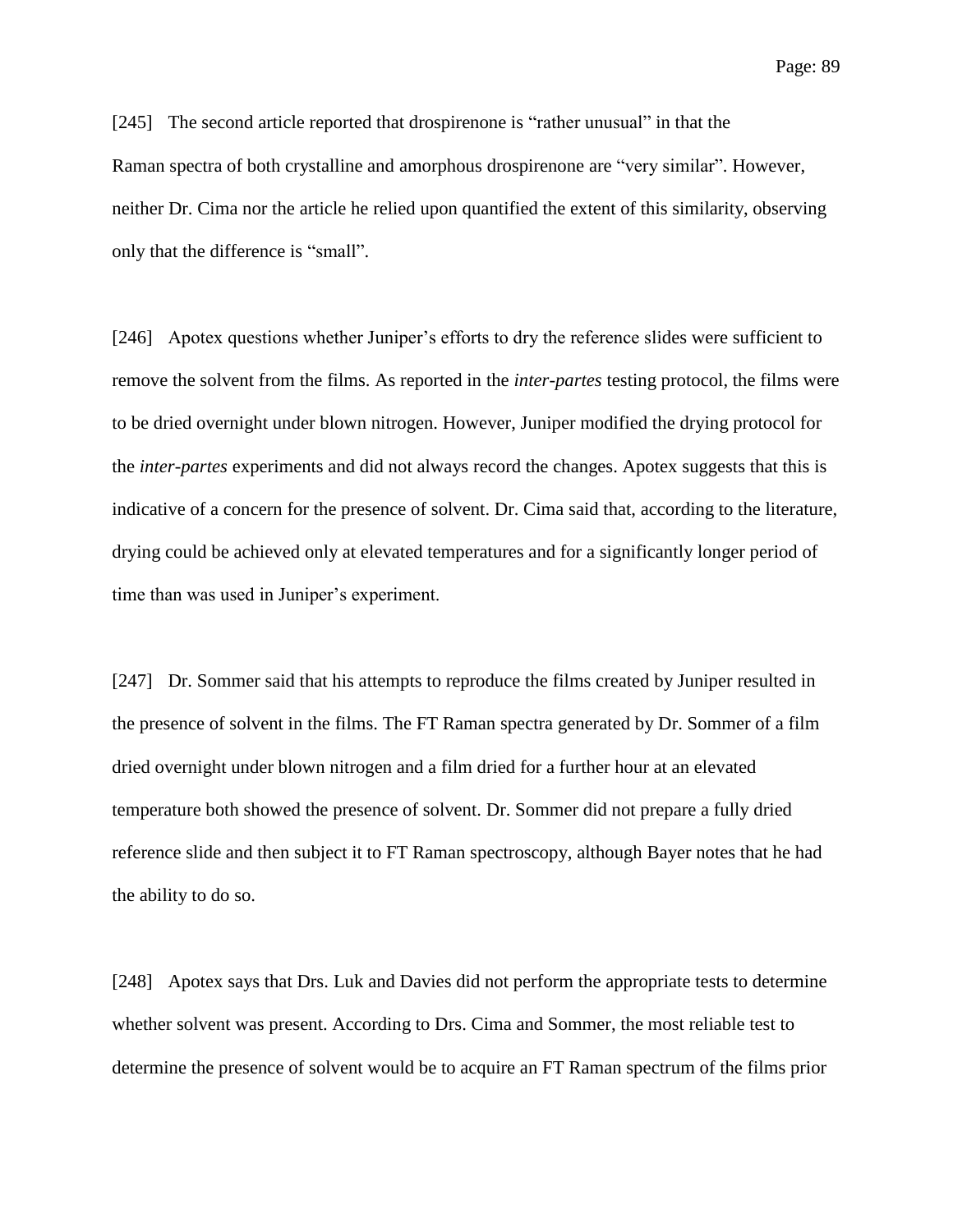to mixing them with the other excipients; however, Juniper acquired FT Raman spectra of the films only once they had been blended with other excipients. Apotex is also critical of Dr. Davies' failure to employ "loss on drying" to ensure all solvent was removed.

[249] Apotex's second criticism of Juniper's FT Raman experiments is that the USP drospirenone reference relied upon by Drs. Luk and Davies may not have been 100% crystalline. According to Apotex, the USP does not certify the degree of crystallinity of its drospirenone sample, and the USP material was micronized which may have given rise to some amorphous material. Amorphous material may be in particulate form, or may be in the form of a molecular dispersion. The possibility that there may have been amorphous material present in Drs. Luk's and Davies' crystalline reference standards was not explored by Apotex to any great extent. Nor did Apotex show, to any convincing degree, the impact this may have had on Juniper's results.

[250] In my view, Juniper took reasonable steps to confirm the accuracy of their crystalline and molecularly dispersed drospirenone reference blends. They used polarized light microscopy for this purpose. This enabled them to confirm that the drospirenone used in the crystalline drospirenone reference blend was comprised of crystals (and therefore particles), while the molecularly dispersed drospirenone reference blend did not contain crystals or particles.

[251] I am not persuaded by Apotex's criticisms of Juniper's FT Raman spectroscopy experiments. The suggestion that Juniper's reference slides were contaminated by solvent rests on Dr. Cima's review of photographs taken by Apotex's counsel when Dr. Cima was not present. His assertion that the presence of solvent would enhance the peak broadening observed in the FT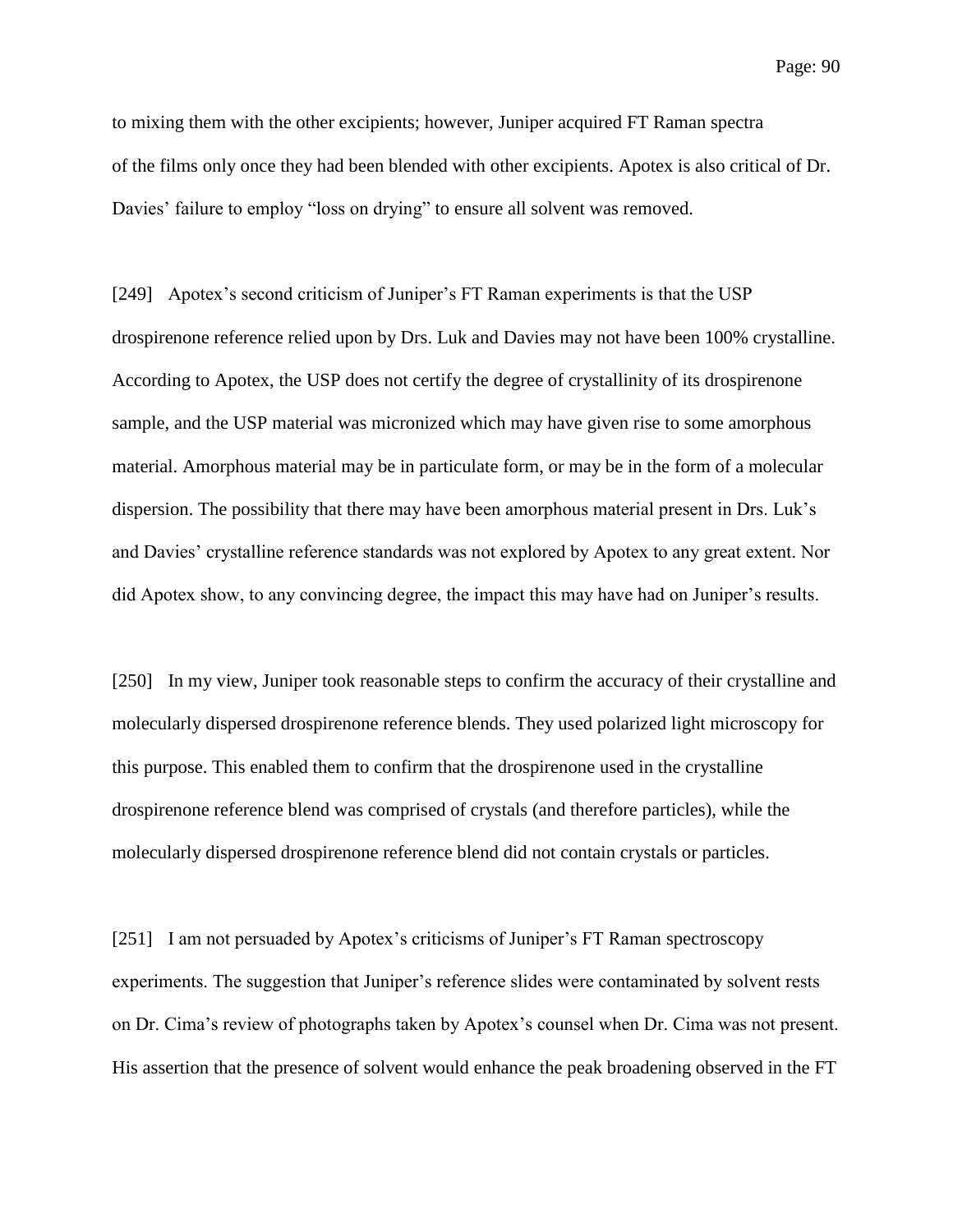Raman experiment is based on two references found in the literature, neither of which shed any light on the particular experiments conducted in this case. The complaint that the USP does not certify the degree of crystallinity of its drospirenone sample is rooted in speculation rather than evidence.

[252] Apotex points to other circumstantial evidence in support of its assertion that Juniper's molecularly dispersed film was contaminated by solvent. This evidence consists primarily of documentary references to *ex parte* testing done by Juniper, the results of which were not disclosed to Apotex. Counsel for Apotex insinuated that Juniper may have deliberately manipulated its reference films to achieve its desired results. This is not a plausible assertion, given that Bayer voluntarily disclosed ample evidence to enable Apotex to advance its argument concerning solvent contamination.

[253] More fundamentally, an allegation of fraud or perjury against a professional witness is a serious matter, and should not be made without clear and convincing evidence (*Blank v Canada (Minister of Justice)*, 2009 FC 1221 at paras 54-55). The circumstantial evidence relied on by Apotex falls far short of this standard, and I give it no weight.

(3) Apotex's ATR Microscopy Experiments

[254] Apotex says that its tablets are made by a process whereby , causing drospirenone to dissolve or become dispersed within the XXXX. Dr. Davies agreed that spectroscopic analysis of a molecular dispersion should generate signals for  $\overline{X}$  in the same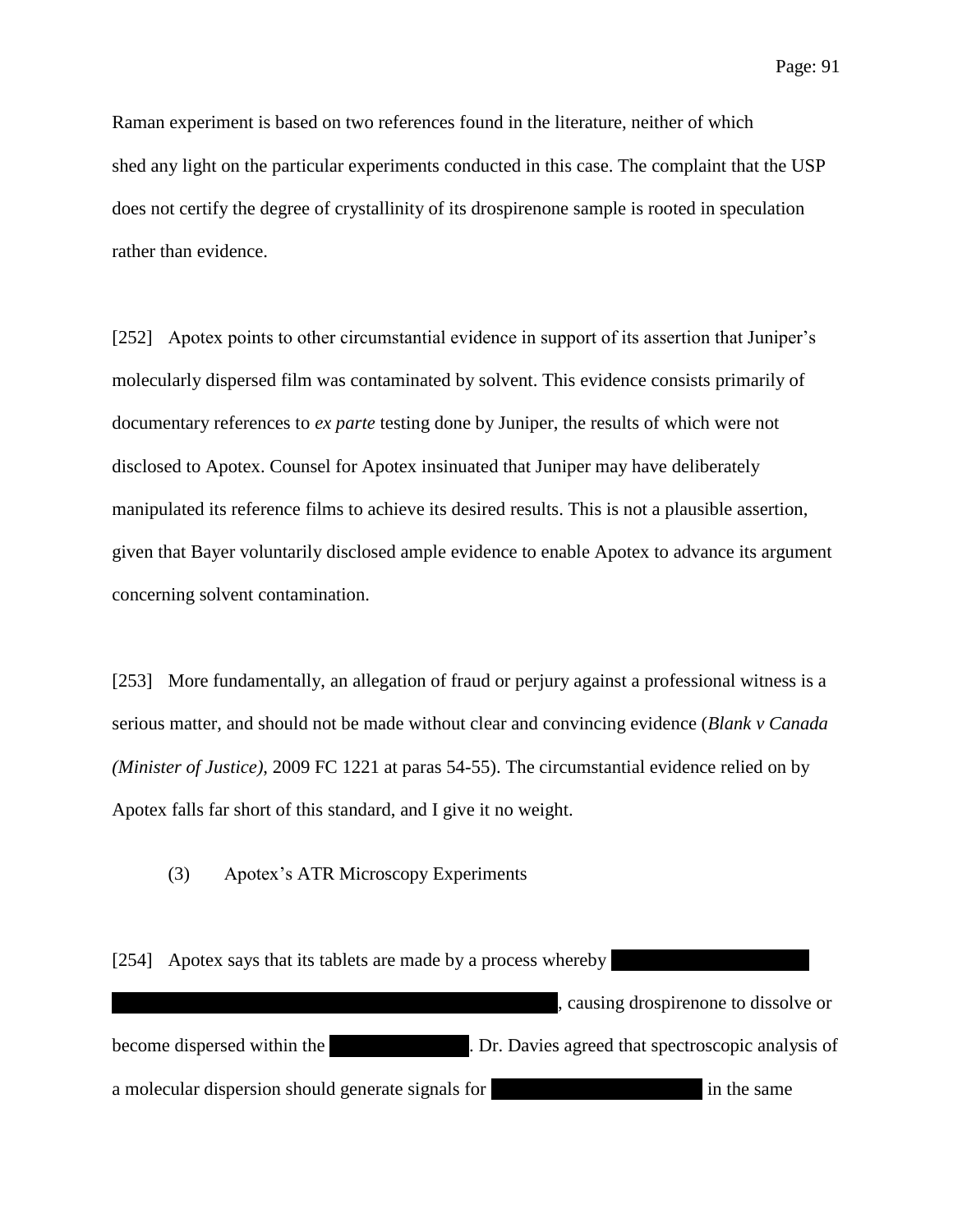location; however, when drospirenone is in the form of crystalline particles, then the molecules should generate signals for discrete, isolated regions containing only drospirenone.

[255] Using ATR microscopy, Dr. Sommer mapped two regions within two Mya and two Zamine tablets. The resulting maps were subjected to PCA, which, as noted above, is a statistical sorting tool that is supplied by the ATR manufacturer. PCA requires no user input, and always sorts the data into eight colour-coded components.

[256] Dr. Cima drew the Court's attention to a representative spectrum from the "blue" regions of a Mya tablet generated by the PCA. Reference spectra for V were shown for comparison:



**Infrared spectrum from the blue regions of Mya 1, Area 1 (upper, purple line) Infrared spectrum of drospirenone (middle, black line) Infrared spectrum of (lower, red line)** 

[257] Dr. Cima explained the PCA results as follows:

The spectrum from the blue regions contains the  $1765 \text{ cm}^{-1}$  band that is characteristic of drospirenone. …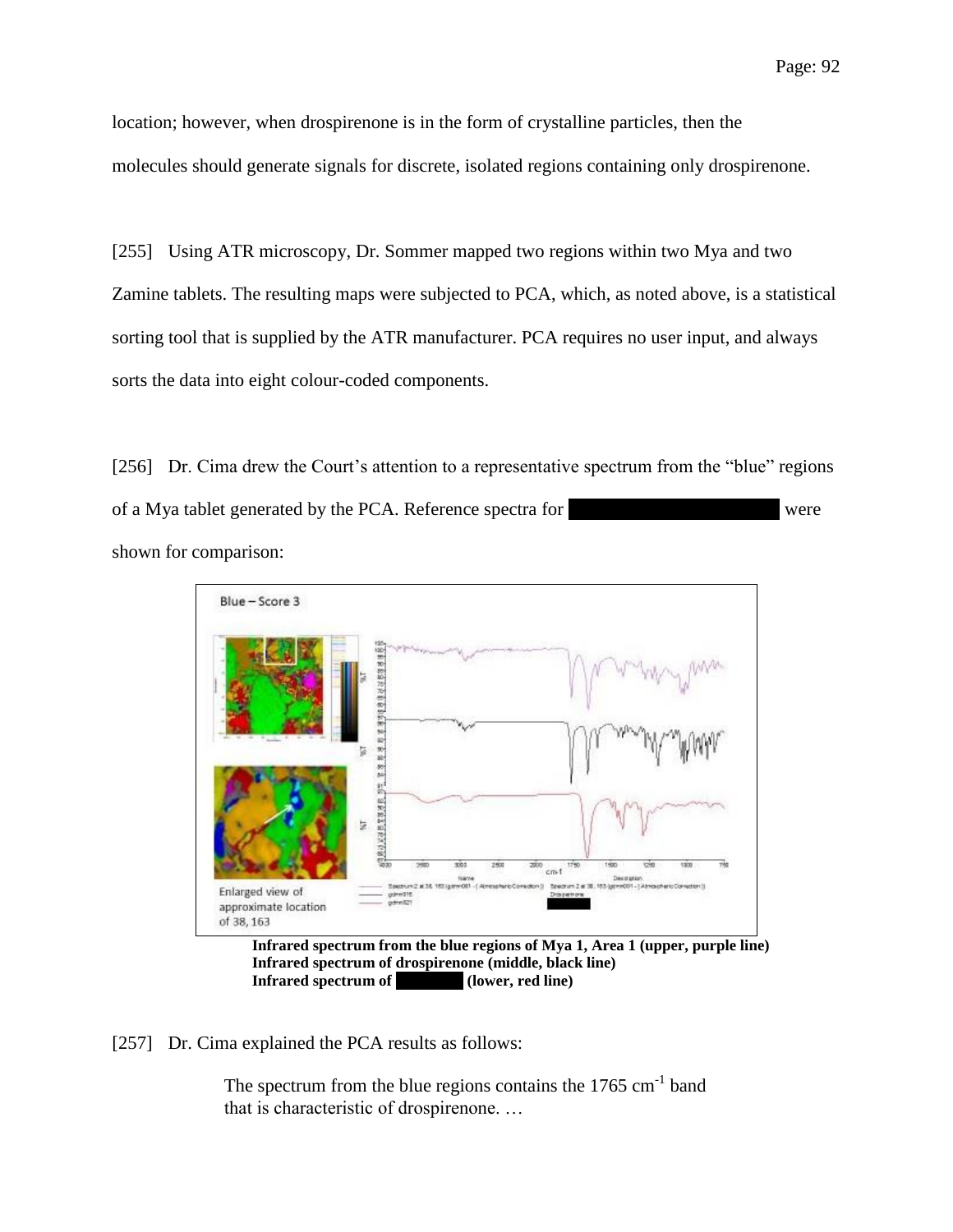The bands at  $1655 \text{ cm}^{-1}$  and  $1765 \text{ cm}^{-1}$  are also indicative of the presence of  $\qquad$  in the blue regions. When one compares the relative strength of the  $1655 \text{ cm}^{-1}$  and  $1765 \text{ cm}^{-1}$ bands in the blue region spectrum (the upper line in the figure) against the relative strength of these same two bands in the drospirenone reference spectrum (the middle line in the  $3400 \text{ cm}^{-1}$ )  $1765$  cm<sup>-1</sup> 1655 cm<sup>-1</sup> figure), it is evident that the relative strength of these bands invert.

This inversion is explained by the in the blue regions. Essentially, both  $\vert$ are contributing to the intensity of the bands in the  $\overline{blue}$  region spectrum.  $\overline{blue}$  will contribute to the peak intensity at  $1655 \text{ cm}^{-1}$ , but it will not contribute to the peak intensity at  $1765 \text{ cm}^{-1}$ . Thus, the inversion of the relative strength of the  $1655 \text{ cm}^{-1}$  and  $1765 \text{ cm}^{-1}$  bands is indicative of  $\mathbf{X}$ 

Thus, all regions indicated as blue in the PCA map are a

 $\mathbf{X}$ 

[258] He offered a similar conclusion regarding the cyan (turquoise or teal) regions: all regions indicated as cyan in the PCA map are a

[259] According to Dr. Cima, the results of the PCA demonstrated that the overwhelming majority of the drospirenone contained in the Apotex tablets is  $\Box$   $\Box$   $\Box$   $\Box$   $\Box$   $\Box$ one component of the four areas examined in the Mya tablets was found to be very rich in drospirenone. This area constituted "only a small fraction of the area occupied by the drospirenone-containing regions", or 31 of the 29,580 pixels where drospirenone was detected. For the Zamine tablets, there was only one component within a single area that was very rich in drospirenone. It comprised approximately 6% of all of the drospirenone-containing regions in one of the Zamine tablets examined. Dr. Cima testified that the ATR maps showed that the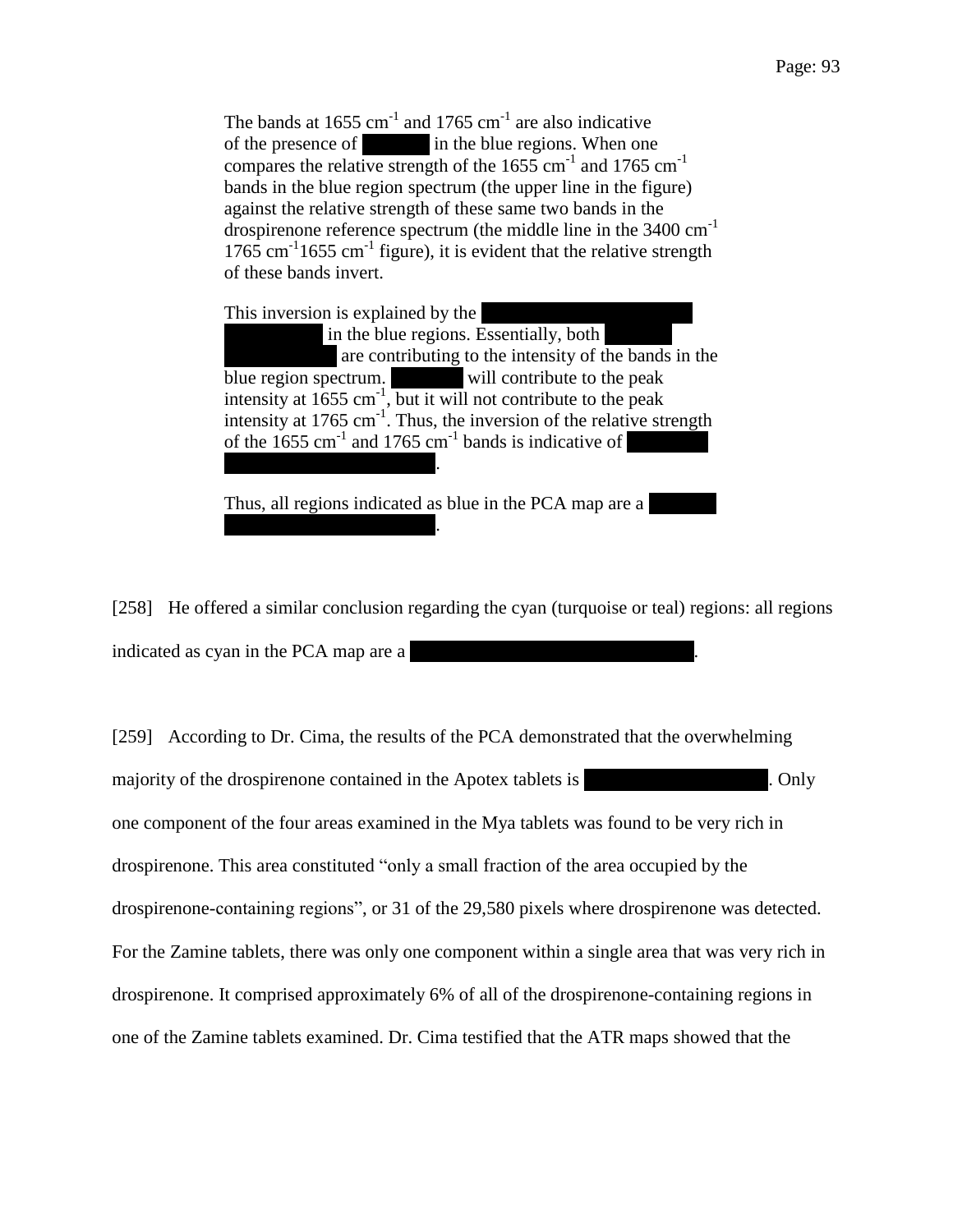overwhelming majority of the drospirenone in the Apotex tablets was in the form of a molecular dispersion.

[260] Apotex notes that the ATR mapping conducted by Dr. Sommer encompassed more than twenty times the surface area examined in the same number of tablets by Juniper.

[261] Bayer responds that Apotex has erroneously conflated co-location and molecular dispersion. According to Bayer, co-location simply means that two or more particles are found next to one another within the field of view of the analytical instrument (in this case, the ATR instrument). A molecular dispersion, on the other hand, requires that drospirenone be dispersed in another substance at a molecular level. In a molecular dispersion, molecules of one substance  $(e.g., drospi, en)$  are homogenously distributed

[262] Bayer challenges Dr. Cima's PCA maps on the ground that they show numerous pairings of co-located substances that cannot possibly be found in molecular dispersions, including starch-magnesium stearate,  $\overline{\phantom{a}}$ , and lactose-starch. PCA results may indicate indicate  $\alpha$  is the same each other, but this does not mean the two exist as a molecular dispersion. Drospirenone particles may be surrounded by, or simply next to,

[263] Dr. Cima acknowledged that one cannot conclude definitively from Dr. Sommer's mapping whether the drospirenone was molecularly dispersed or whether it was merely located near XXX. He accepted that the ability to infer a molecular dispersion from co-

 $\mathbf{X}$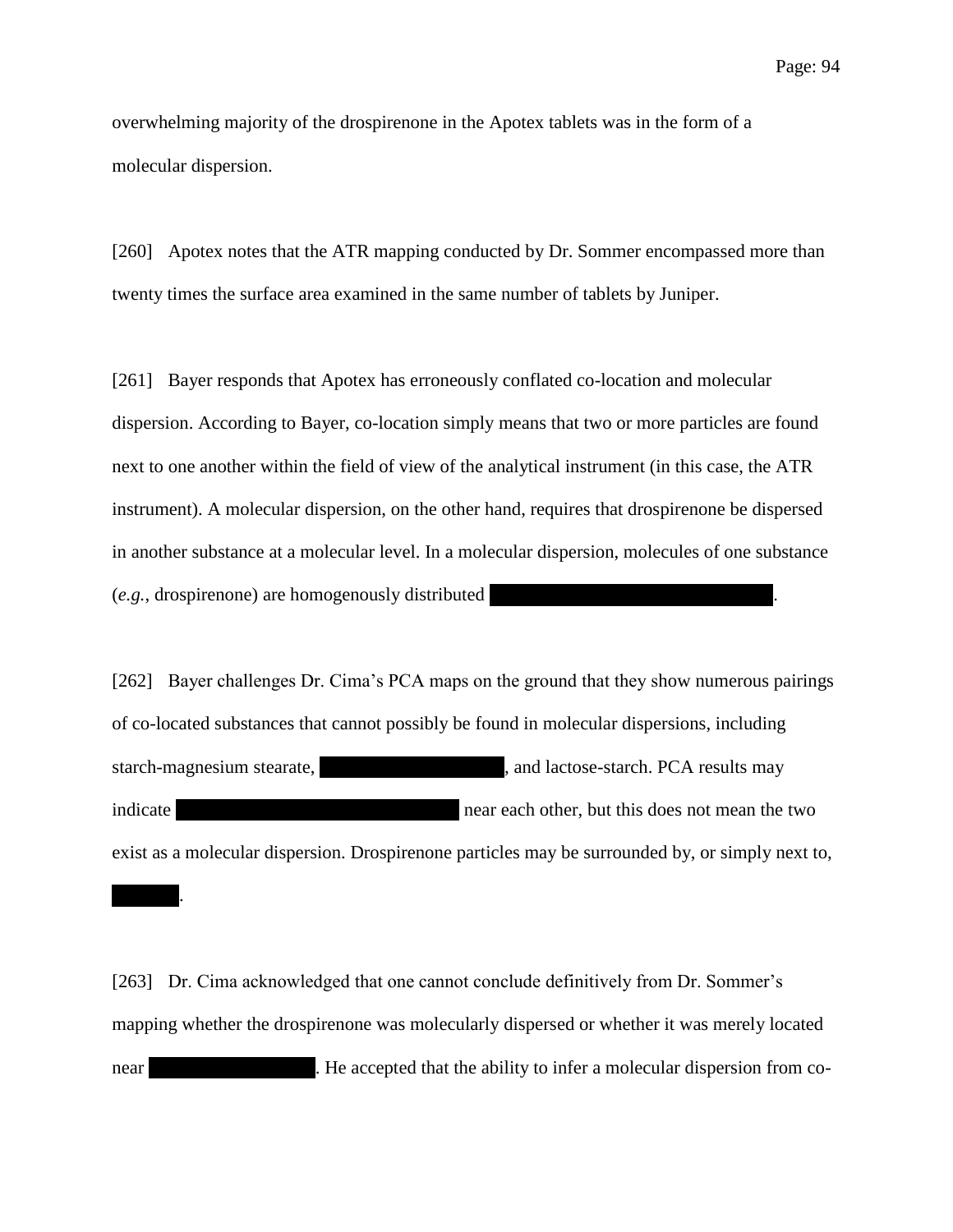location is dependent on detection limits. Dr. Sommer's ATR experiments were performed at a resolution of 3 µm. Bayer notes that Juniper's confocal Raman experiments were performed at a resolution of 1 µm, and detected particles of drospirenone in the Zamine and Mya tablets smaller than 3 µm.

[264] Dr. Sommer agreed that in a true molecular dispersion, one ingredient is distributed in the other ingredient homogenously. Bayer argues that Dr. Sommer's PCA results do not show that the drospirenone concentration is homogenous throughout the Zamine and Mya tablets he examined. Dr. Cima suggested the lack of homogeneity might be due to the intensive mixing process, similar to what occurs in a food blender, but admitted this was just a theory.

[265] Dr. Sommer's interpretation of the PCA results must be approached with caution. It became clear in cross-examination that he could not explain the results with confidence. He initially dismissed as typographical errors portions of his report where different colours were ascribed to the same region. He later acknowledged that the software had in fact selected multiple colours to be associated with the same score, conceding that he is not an expert in interpreting PCA.

[266] Dr. Cima also struggled to explain why the PCA would assign different colours to the same region, and suggested this might be due to the intensity of the image. He theorized that this may be caused by variations in the topology of the sample, or a lack of contact with the crystal through which the image was viewed, but concluded "I honestly can't tell you … it just does it".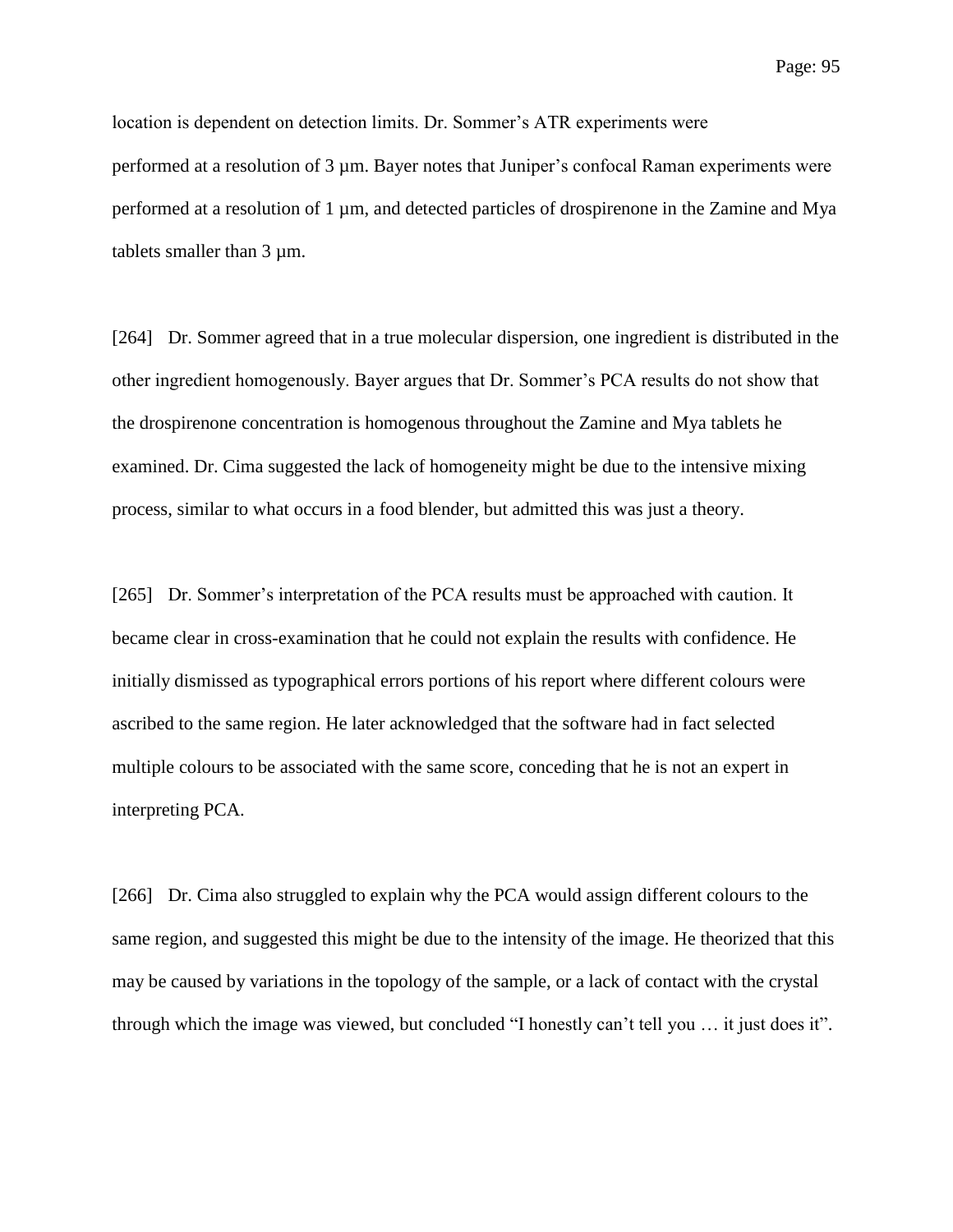[267] I am persuaded by Bayer's assertion that the co-location of two substances does not necessarily indicate that they are molecularly dispersed. This is convincingly illustrated by the pairings of co-located substances in the PCA maps that cannot possibly exist together as molecular dispersions. The PCA analysis also suggested the presence of drospirenone without

 $\lambda$  At most, the PCA results indicate drospirenone and  $\lambda$  are usually located near each other within the Apotex tablets. This does not establish that the two exist in a molecular dispersion. I note Dr. Cima's candid acknowledgment that, due to detection limits, Dr. Sommer's mapping does not permit one to conclude definitively whether the drospirenone was molecularly dispersed or whether it was merely located near

(4) Apotex's Confocal Raman Experiments

[268] Drs. Sommer and Cima also analysed a subset of one area from each of the Apotex tablets using confocal Raman spectroscopy. They said they could not perform additional Raman mapping because the reliable detection of both drospirenone and the other excipients would take much longer than the time taken by Drs. Davies and Luk to detect only drospirenone.

[269] The maps generated were each approximately 100 microns by 100 microns, resulting in an overall surface area below 50% of the entire surface area examined by Juniper at high resolution (20,000 pixels compared to 53,800). Dr. Cima concluded that the confocal Raman maps were consistent with the results of the ATR microscopy. All regions containing drospirenone also with the exception of a single region identified in the Zamine map. In Dr. Cima's opinion, this latter region was not of sufficient intensity to enable him to reach a definitive conclusion regarding the XXX XXX XXX. Dr. Cima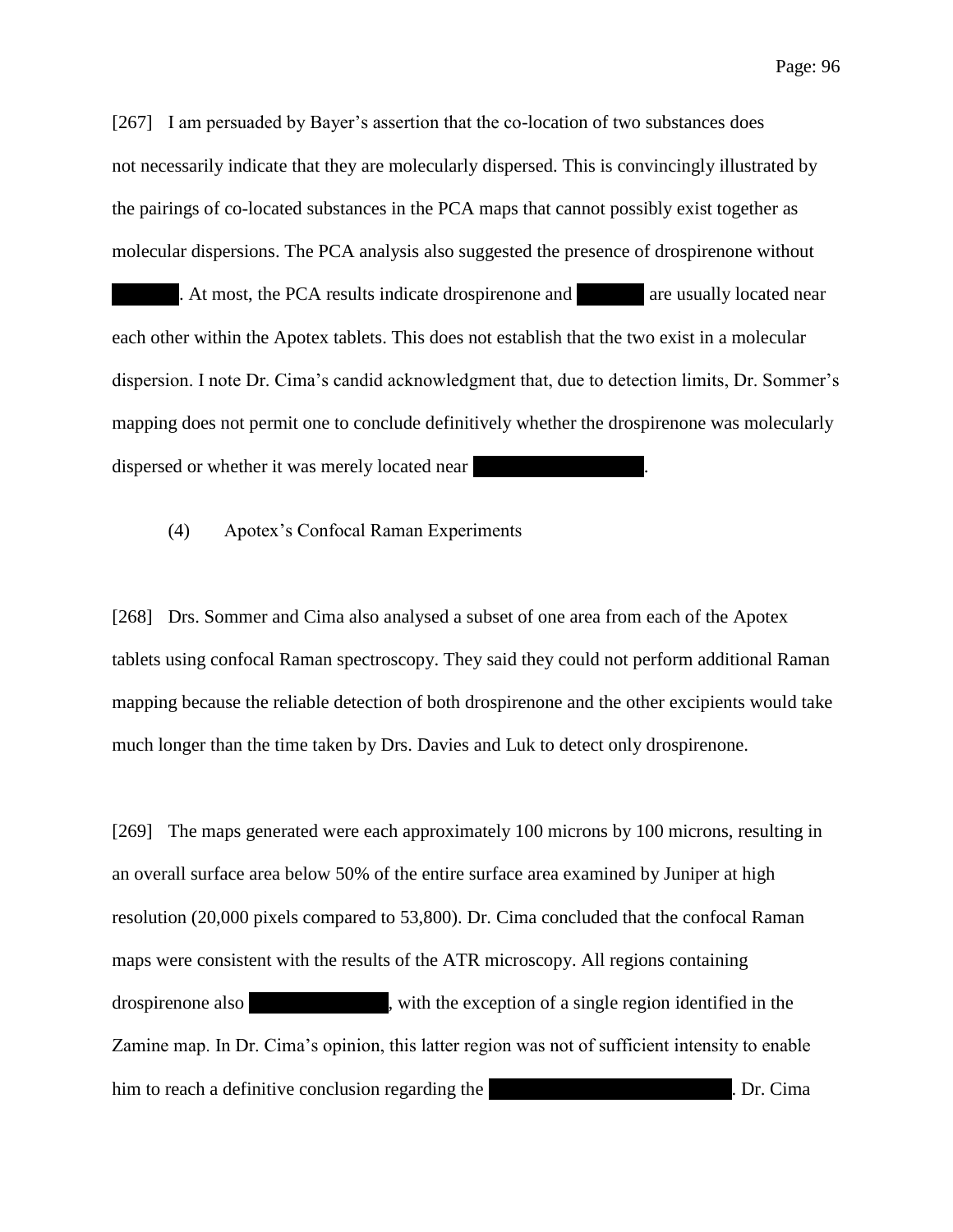therefore expressed the view that his confocal Raman experiments were consistent with drospirenone being in the form of a molecular dispersion

[270] Once again, Apotex's confocal Raman experiments demonstrate, at most, that the drospirenone in Zamine and Mya is commonly Solution and Mya is  $\mathcal{L}$ . However, the results were not entirely consistent in this respect. Some regions exhibited a high concentration of drospirenone that may or may not have been States II. Furthermore, for the reasons discussed above, the XXX XXX and the XXX does not necessarily mean the two exist together in the form of a molecular dispersion.

#### (5) Development of the Zamine and Mya Tablets

[271] The product monographs for the Apotex tablets describe them as oral dose contraceptive compositions for use in a human female comprising 3 mg of drospirenone and 0.03 mg of ethinylestradiol for Zamine, and 3 mg of drospirenone and 0.02 mg of ethinylestradiol for Mya. Zamine and Mya each contain one or more pharmaceutically acceptable carriers. The drospirenone in Zamine and Mya tablets is exposed to the gastric environment upon dissolution, *i.e.*, they are both immediate release formulations.

[272] Apotex's regulatory drug submissions for Zamine and Mya do not mention that the active pharmaceutical ingredients are provided in the form of a molecular dispersion. None of the documents produced by Apotex in this case suggest Apotex or its suppliers,

If intended to manufacture a molecularly dispersed form of drospirenone. The Abbreviated New Drug Submission [ANDS] submitted to Health Canada for Zamine and Mya indicate that "a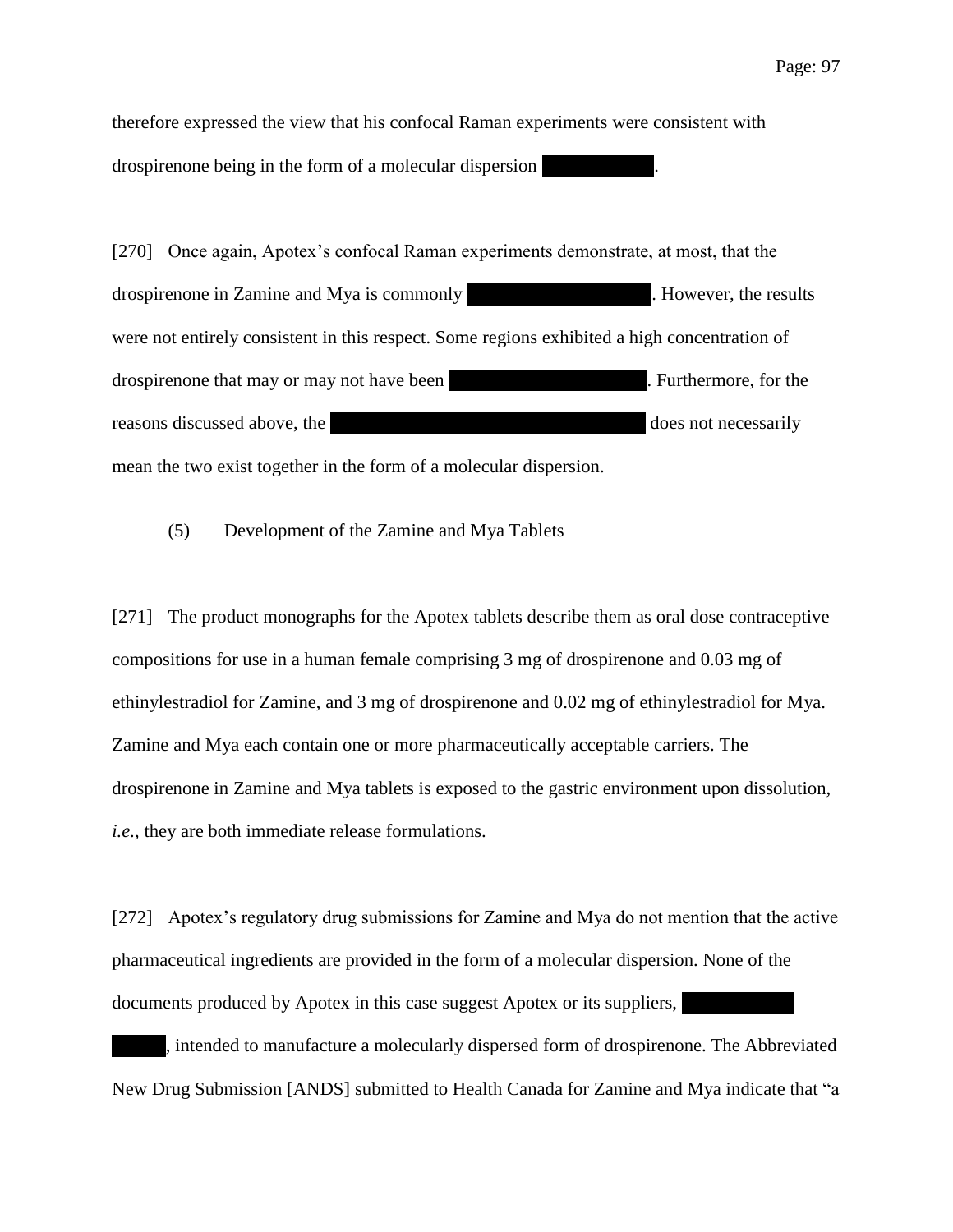formulation was developed on the bases of the reference product formulation". The reference products were Bayer's Yasmin and Yaz tablets.

[273] In the course of discovery, Bayer requested any communications between Apotex and relating to Apotex's molecular dispersion defence. Apotex replied that "[a]part from the information regarding  $\blacksquare$  is process of manufacture of the Zamine and Mya tablets already produced, there have been no written communications exchanged between Apotex and  $\overline{\phantom{a}}$  with respect to the form of the drospirenone found in the Zamine or Mya tablets".

[274] Apotex confirmed on discovery that: (i) Apotex did not have any involvement in the development of Zamine or Mya tablets; (ii) Apotex did not have any influence on the method of manufacture of Zamine or Mya tablets; and (iii) Apotex did not have any involvement in the choice of excipients used in the Zamine and Mya tablets. Apotex did not call any witnesses from to confirm the presence of a molecular dispersion in the tablets.

[275] The Zamine and Mya tablets both  $\sum_{x}$  Dr. Cima testified that within a molecular dispersion: drospirenone molecules are dispersed and therefore do not exist as particles. However, according to the ANDS for Zamine, XXXXX XXXXX XXXXX. This was confirmed by Apotex's representative on discovery, who also confirmed that the drospirenone in the Zamine and Mya tablets is manufactured in the same way.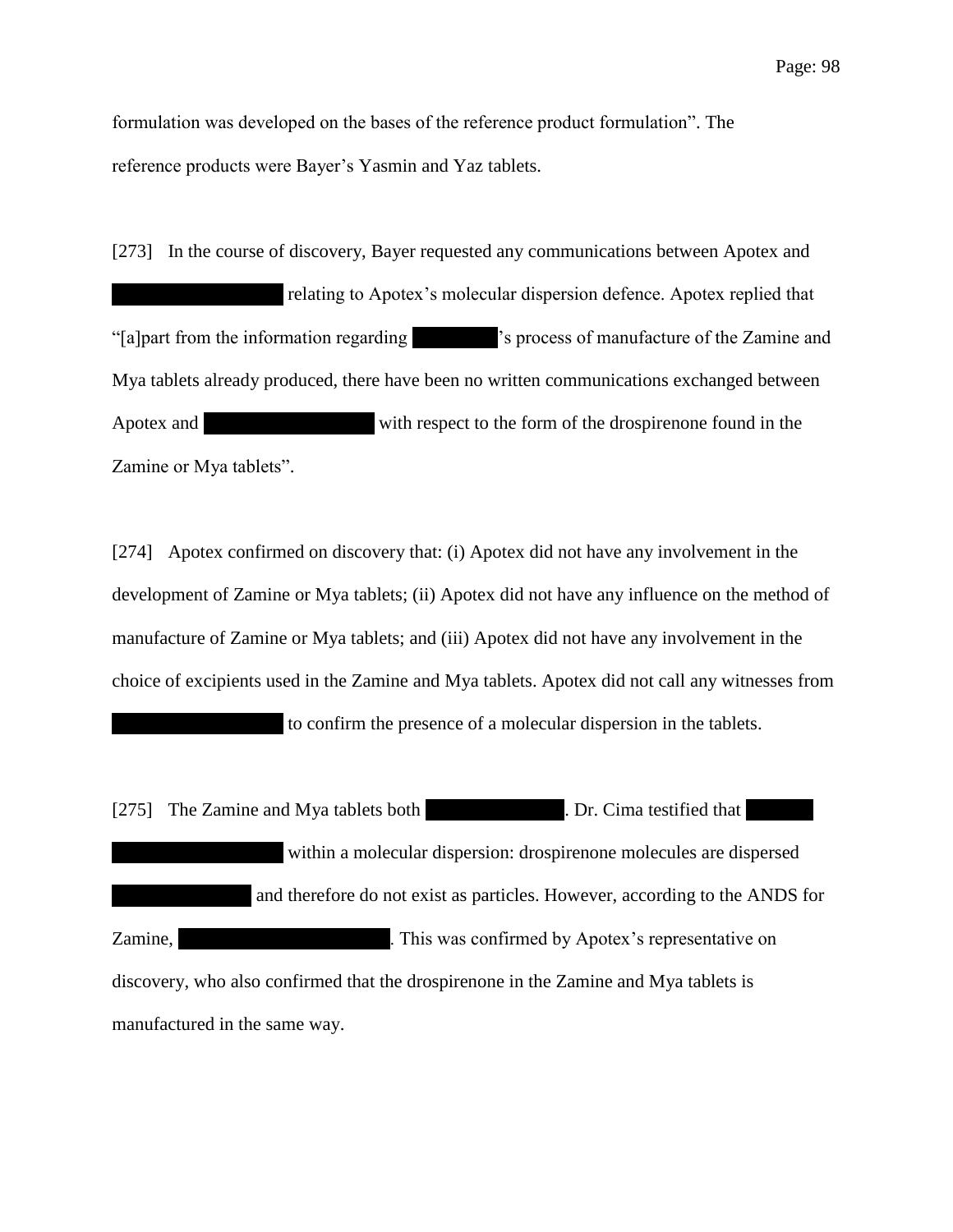[276] Bayer argues that if Apotex or its suppliers had manufactured a molecular dispersion of drospirenone in \, then this would have been disclosed in its regulatory submissions. Instead, the ANDS submitted by Apotex indicates Zamine and Mya tablets are manufactured by a deposition method whereby drospirenone is dissolved in a solution and then applied to inert carrier particles. This method is contemplated by both claim 31 and the disclosure of the '426 patent.

[277] Dr. Cima testified that authorities such as the U.S. Food and Drug Administration and Health Canada may be concerned about the stability of molecular dispersions, and therefore require companies to prove the stability of those formulations. Dr. Cima also acknowledged that a person skilled in the art would have reservations about the physical stability of molecular dispersions. This is because a molecular dispersion is not in equilibrium and tends to crystallize, which leads to a decrease in its solubility and dissolution rate.

[278] Apotex argues that no adverse inference may be drawn from the absence of documents relating to the development of the Zamine and Mya tablets confirming that the active pharmaceutical ingredients were intended to be provided in the form of a molecular dispersion. Apotex notes that its refusal to produce documents or answer questions on discovery regarding these matters was upheld by Prothonotary Milczynski in her decision dated June 9, 2015. Apotex also points out that its list of proposed witnesses initially included a representative of

, but an agreed statement of facts obviated the need for this witness to be called. Bayer did not insist that a representative of **XXXX** testify in these proceedings.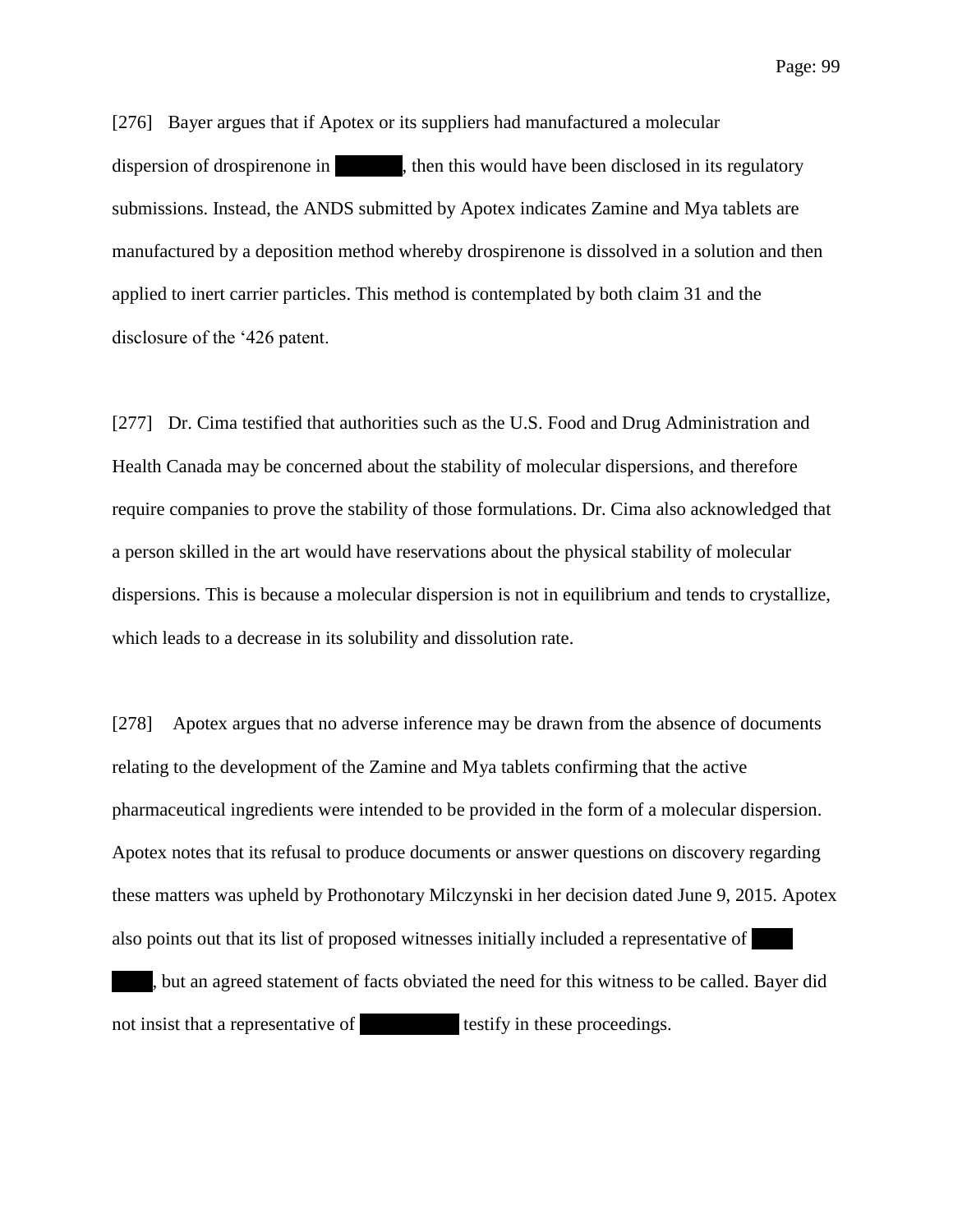[279] Apotex maintains that the evidence adduced before this Court regarding the manner in which its Zamine and Mya tablets are made supports its position that drospirenone is present in the form of a molecular dispersion and not as particles. Dr. Cima testified that the key processing feature in the formulation process is the creation of a solution wherein drospirenone,

are dissolved in methylene chloride and methanol. This solution is subsequently poured or sprayed onto the remaining tablet excipients (*e.g.*, lactose, starch, etc.) and then mixed together. Evaporation of the volatile methylene chloride and methanol solvents causes the drospirenone to be  $\sim$  XXX XXX XXX. According to Dr. Cima, this is consistent with the manner in which molecular dispersions are generally made, *i.e.*, a drug dissolved in a polymer.

[280] Bayer says that it is not asking the Court to draw a formal adverse inference against Apotex. Nevertheless, Bayer asserts that the absence of corroborating evidence that one would expect to find regarding the development of Zamine and Mya detracts from the overall credibility of Apotex's defence.

[281] In my view, the absence of any documentary evidence to suggest Apotex's suppliers,

I intended to manufacture a molecularly dispersed form of drospirenone is a factor I must consider in assessing the credibility of Apotex's defence. The ANDS for both the Zamine and Mya tablets do not refer to molecular dispersions, and describe  $\Box$  only as a binder. The formulations were developed on the bases of the reference product formulations, which were Bayer's tablets. The available evidence regarding the development of the Zamine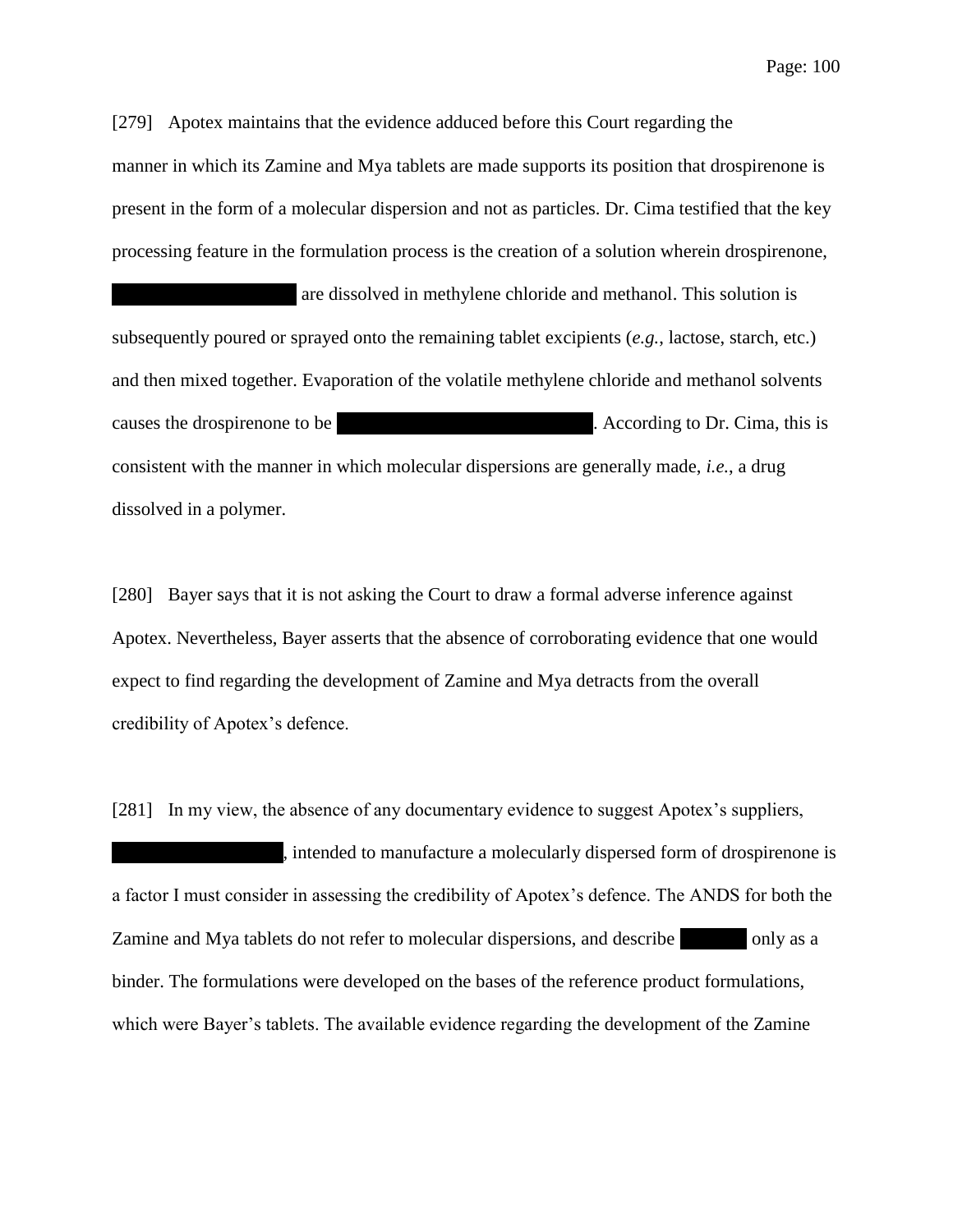and Mya tablets reinforces my conclusion that they are formulated in the same manner as Bayer's tablets, with drospirenone in the form of particles.

## F. *Conclusion*

[282] I am satisfied that Bayer has discharged its burden of demonstrating, on a balance of probabilities, that Apotex's Zamine and Mya tablets infringe claim 31 and dependent claims 48 and 49 of the '426 patent. Both tablets contain drospirenone that is at least 90% in the form of particles; the amounts of the pharmaceutically-active ingredients fall within the parameters specified in the claims in issue; and they meet the dissolution profile described in claim 31 of the patent. The Zamine and Mya tablets are also exposed to the gastric environment upon dissolution. The Zamine and Mya tablets therefore meet these and all other essential elements of claims 31, 48 and 49.

# XI. Infringement – Cobalt

#### A. *Preliminary Issue – Cobalt's "Admission"*

[283] Bayer argues that Cobalt has made a formal admission in its Amended Amended Statement of Defence and Counterclaim that its Zarah tablets are comprised of drospirenone particles. Specifically, Bayer asserts that Cobalt has clearly admitted in paragraph 14 (now paragraph 11) of its pleading that the Zarah manufacturing process results in tablets that contain drospirenone particles:

> The Cobalt Product is made by dissolving drospirenone into solution and then spraying this solution onto inert carrier particles. The drospirenone particles that crystallize out once the solution is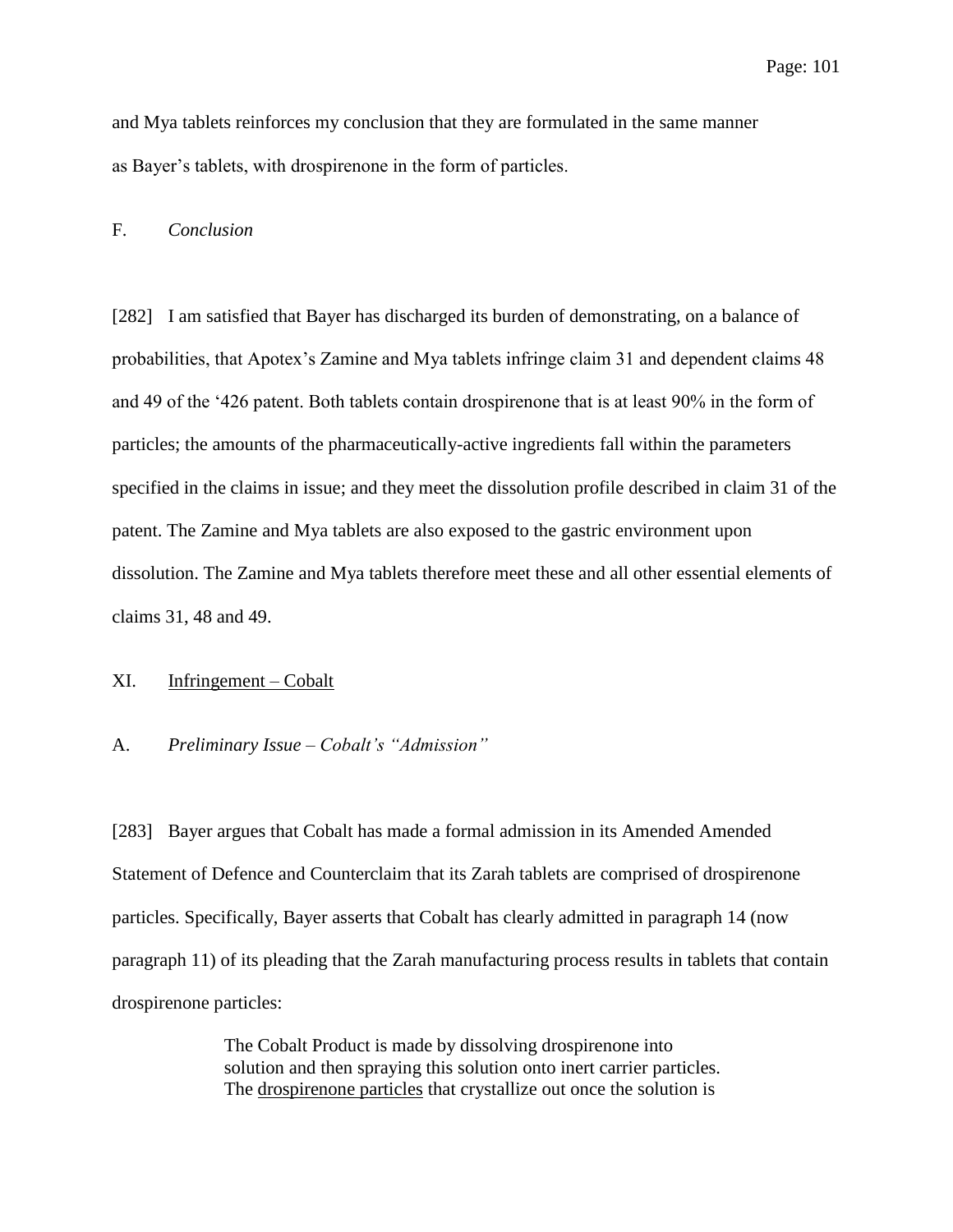sprayed on in the Cobalt Product may or may not be in the micron range as per the standard sieve measurement …

[Emphasis added]

[284] Cobalt tried and failed to amend its pleading to delete this paragraph in its entirety and replace it with a statement that its product does not contain drospirenone particles.

[285] In a decision dated August 12, 2014, Prothonotary Milczynski denied Cobalt leave to amend paragraph 14 of its pleading on the ground that this would constitute a "significant withdrawal of an admission", and a "radical departure" from Cobalt's original position that its product contains drospirenone particles. She noted that a party may be allowed to withdraw an admission, but must provide some explanation for seeking the withdrawal, *e.g*., that the original pleading was in error, was inserted through inadvertence, hastiness, lack of knowledge, or that there has since been discovery of new facts (citing *Andersen Consulting v R* (1997), [1997] FCJ No 1433, [1998] 1 FC 605 (Fed CA)). She noted that Cobalt had not explained why, or on what basis, it was seeking to withdraw its admission, and denied leave for that reason.

[286] Cobalt commenced an appeal of Prothonotary Milczynski's decision and also brought a further motion to amend its pleading, supported by additional evidence. However, Cobalt subsequently abandoned both the appeal and the motion. Bayer says Cobalt should therefore be precluded from presenting any evidence in these proceedings that seeks to contradict the admission it tried unsuccessfully to withdraw. Cobalt denies that the statement contained in paragraph 11 of its pleading constitutes a binding admission of fact.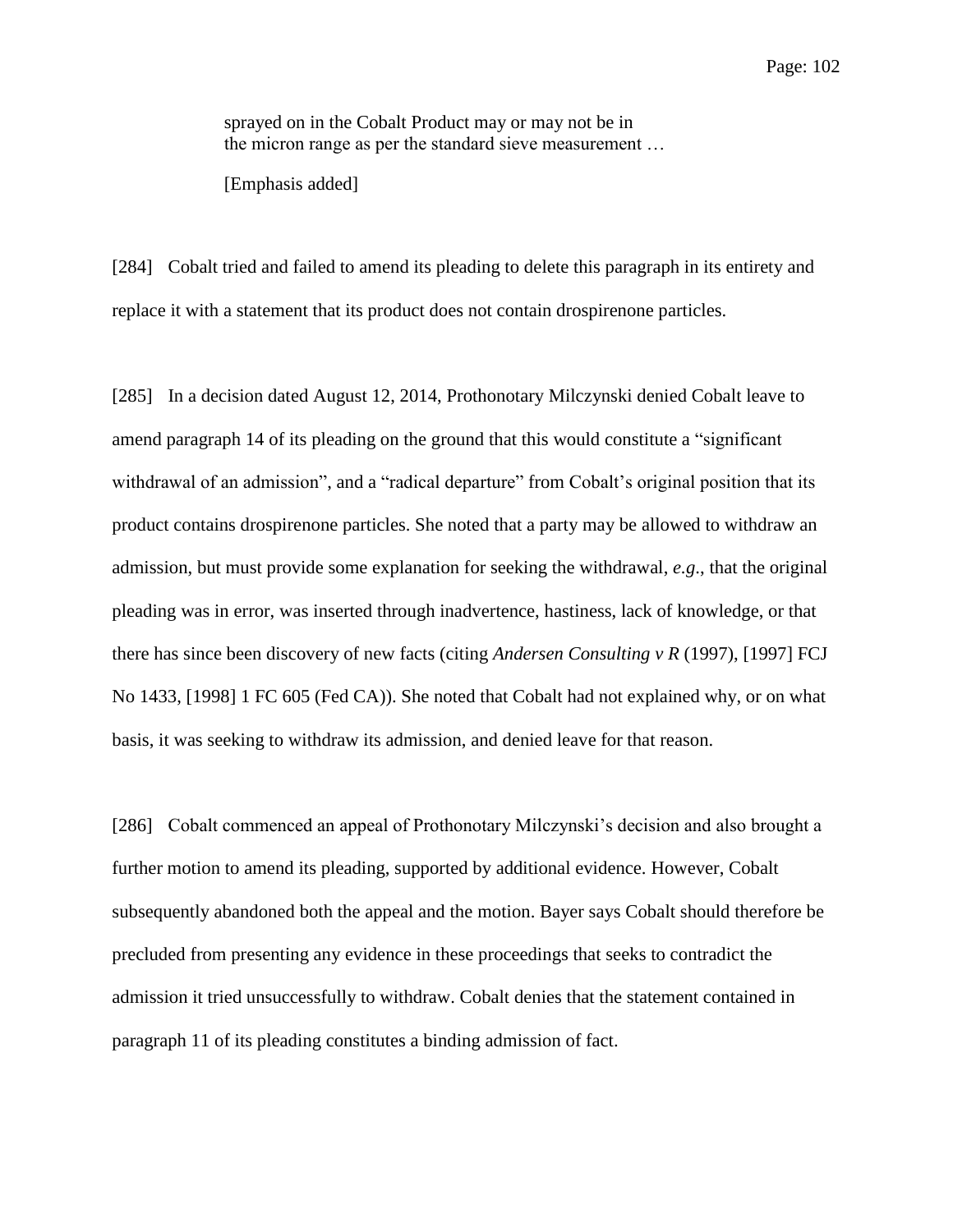[287] *Black's Law Dictionary*, 10<sup>th</sup> ed, *sub verbo* "admission" provides that an admission is "a statement in which someone admits that something is true". The law draws a distinction between "formal" admissions and "informal" admissions.

[288] In Sopinka et al, *The Law of Evidence in Canada*, 3rd ed (Markham: LexisNexis, 2009) at 1263 [Sopinka], the authors note that a formal admission is made for the purpose of dispensing with proof at trial and is conclusive as to the matter admitted. A formal admission is further defined as a concession by a party that a certain fact or issue is not in dispute. The authors note at section 19.2 that a formal admission may be made by a statement in a pleading, which cannot be withdrawn except with leave of the court, or the consent of the party in whose favour it was made. The authors state that leave should not be granted unless: (i) the admission was made without authority; (ii) there exists a triable issue; and (iii) there will be no prejudice to the opposing party. An admission of law, in contrast to an admission of fact, may be withdrawn at any time. They further note that where a formal admission is made, all other evidence is precluded as being irrelevant.

[289] An informal admission, on the other hand, may be adduced in evidence as an exception to the hearsay rule and does not bind a party if it can be overcome by other evidence (Sopinka at s 19.1). In other words, informal admissions are items of evidence that can be explained away at the trial at which they are to be proven (*Vancouver Art Metal Works Ltd v Her Majesty the Queen*, 2001 FCT 265 at para 10, 2001 CFPI 265 (Fed TD); *Amfac Foods Inc v Irving Pulp & Paper Ltd*, [1984] FCJ No 105 at para 24, 25 ACWS (2d) 105, aff'd [1986] FCJ No 659, 12 CPR [*Amfac*]).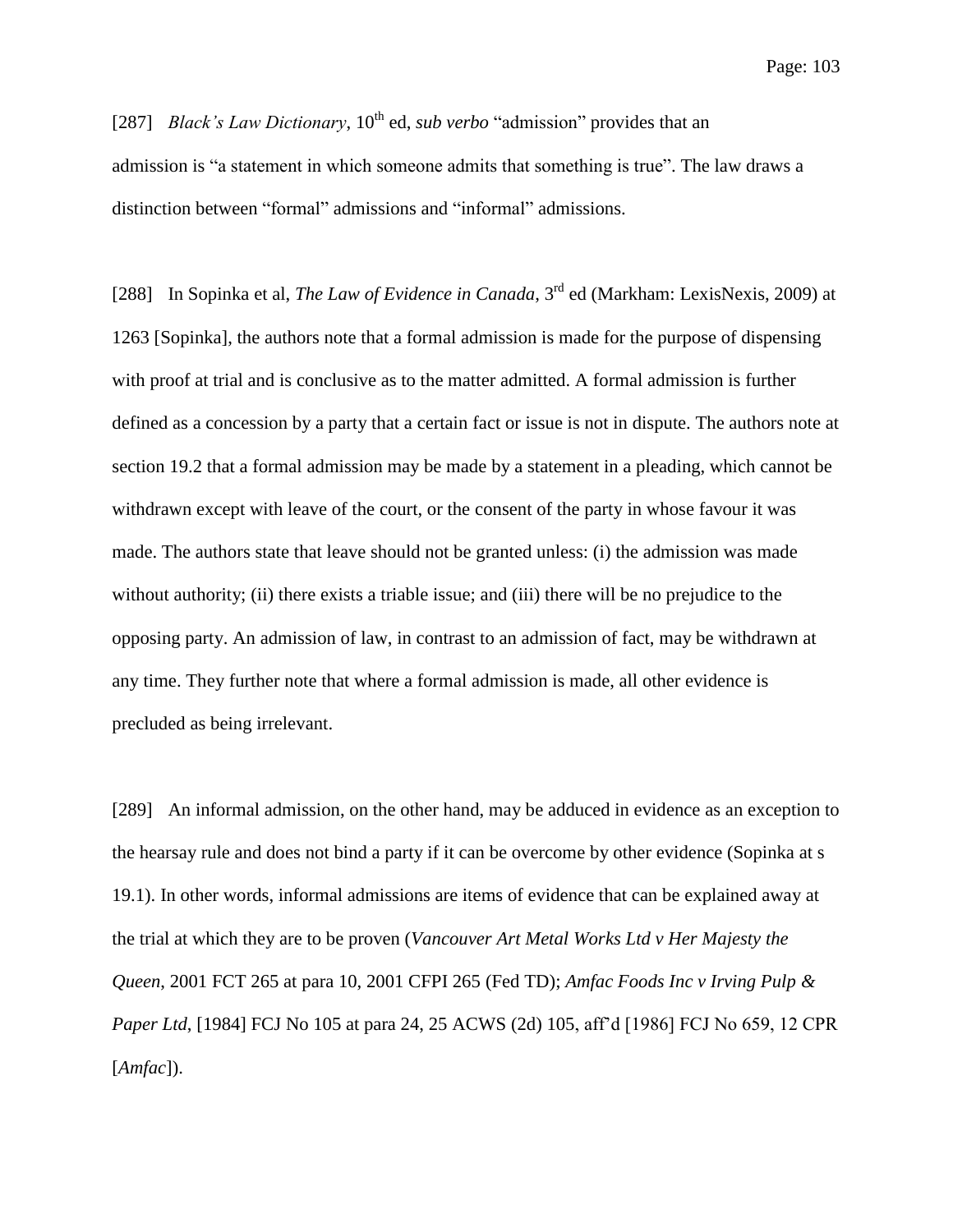[290] Cobalt says that a statement made in a pleading must be an unambiguous deliberate concession to an opposing party, and disputes that its so-called "admission" can be characterized as such (citing *Apotex Inc v Wellcome Foundation Ltd*, 2009 FC 117 at para 34 (Proth); rev'd on other grounds 2009 FC 949).

[291] According to Cobalt, the statement found at paragraph 11 of its Amended Amended Statement of Defence and Counterclaim is made in the context of stating a negative: that the Cobalt product does not infringe the '426 patent because it does not contain micronized particles. Cobalt maintains that Bayer has neither accepted the admission nor treated the statement as a formal admission. Cobalt notes that Bayer has conducted extensive testing to prove that the Cobalt tablet is actually comprised of particles as Bayer defines them, and the statement therefore cannot be characterized as unambiguous. Cobalt says that, at its highest, the statement is an acknowledgement of one of the possible results of spraying a solution of drospirenone onto carrier particles and drying them.

[292] Cobalt also argues that the statement at issue is not an admission of fact because it involves a question of patent construction concerning the definition of the term "particle", which is a question of law for the Court (citing *Amfac* at para 24). Cobalt says that Bayer has always treated the Cobalt statement as a question of patent construction, and not as a "factual admission". Bayer admits that one of the issues in this case turns on the meaning of the phrase "drospirenone particles", over which the parties disagree. However, I note that Cobalt did not take the position before Prothonotary Milczynski that its statement could not be characterized as an admission because it concerned a question of patent construction.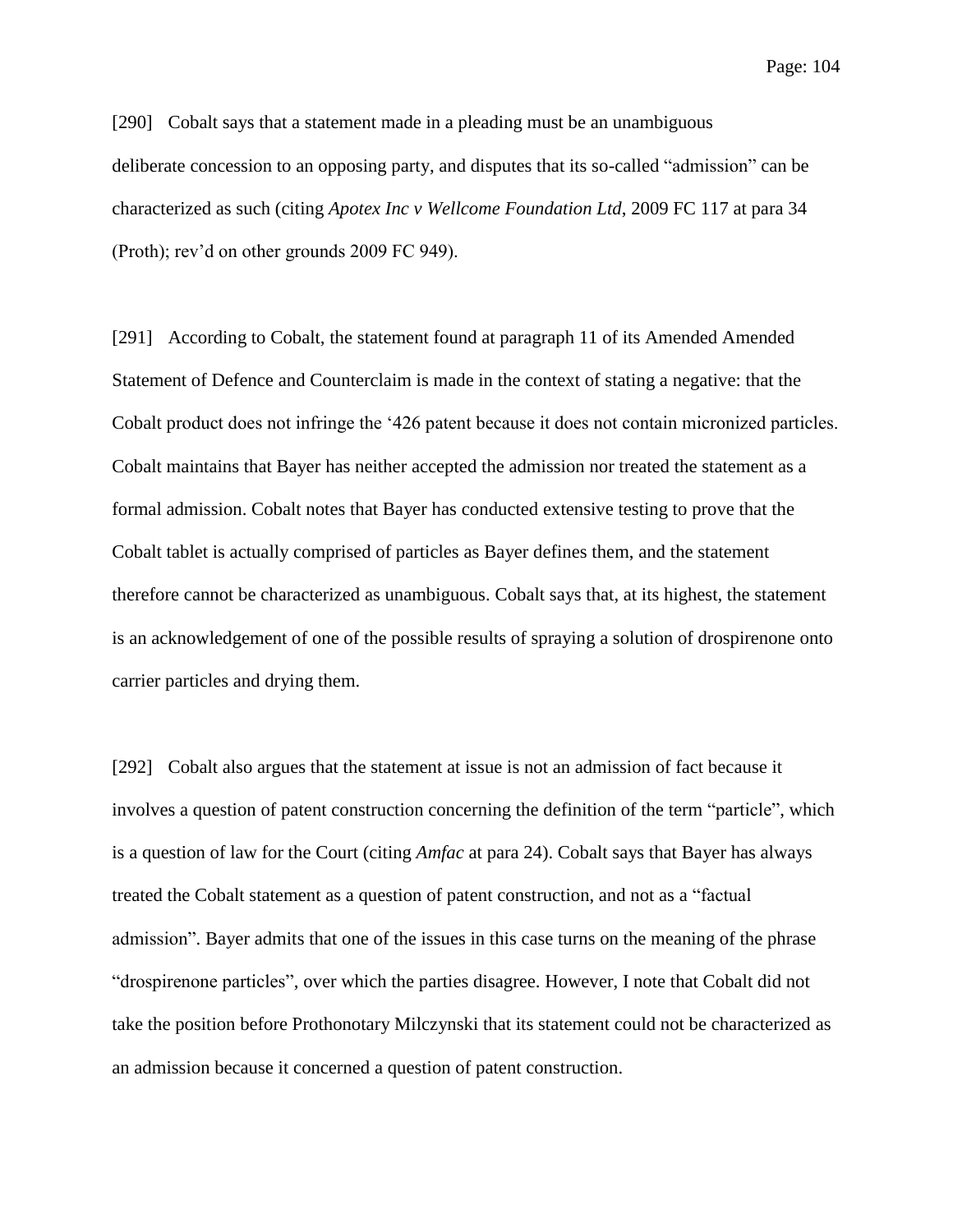[293] This Court may make a finding of fact that differs from what is asserted by the plaintiff and admitted by the defendant if the admission concerns a factual issue that ought to be tried in the interests of justice (*Morin v R*, 2002 FCT 1312 at para 109, [2002] FCJ No 1805 (Fed TD), aff'd 2005 FCA 52, citing *Andersen Consulting v Canada* (1997), [1998] 1 FC 605, [1997] FCJ No 1433 (Fed CA)). However, given Cobalt's decision to abandon its appeal of Prothonotary Milczynski's order, Cobalt's admission that its product contains at least some drospirenone particles must be taken as final. Any attempt by Cobalt to undermine that order by presenting evidence that contradicts this admission would amount to a collateral attack.

[294] In the alternative, Cobalt argues that the statement in its pleading is not an admission that all of the drospirenone in the Cobalt product is in the form of particles, but merely an acknowledgement that some of the drospirenone may be present in particulate form.

[295] As will be seen below, Cobalt does not dispute that its Zarah tablets contain at least some drospirenone in particulate form. The dispute concerns the amount of drospirenone in the form of particles, the nature of those particles, and whether Cobalt has infringed the claims in issue. Therefore, although Cobalt cannot present evidence that contradicts its admission, Cobalt is not precluded from presenting its defence to Bayer's allegation of infringement, namely that Bayer has not demonstrated that 2 of the 3 mgs of drospirenone found in the Cobalt product are particles.

#### B. *The Evidence – Expert Witnesses*

[296] Bayer presented the evidence of the following expert witnesses: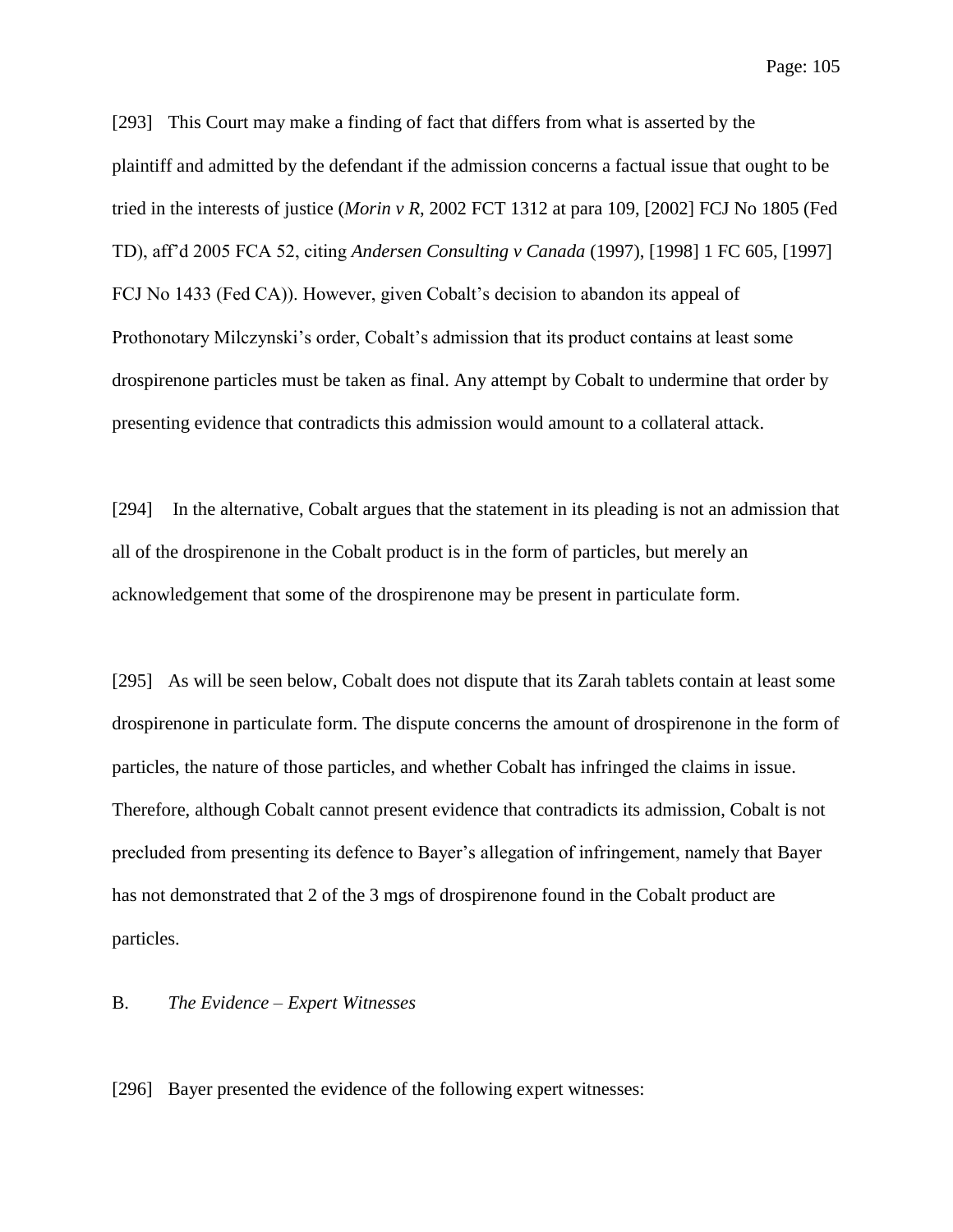- a) **Dr. Shen Luk**. Dr. Luk's qualifications are discussed above. His mandate was to determine whether the Zarah tablets contain about 2 mg to 4 mg of drospirenone particles, and whether at least 70% of the drospirenone dissolves within 30 minutes according to the standard dissolution protocol described in claim 31. Dr. Luk offered no opinion on the results of his testing, which were interpreted by Dr. Davies.
- b) **Dr. Martyn Christopher Davies**. His qualifications are discussed above. Dr. Davies was asked to provide an opinion on whether the Zarah tablets fall within the scope of claims 31, 48 and 49. He also provided his opinion on the formulation details of the Zarah tablets.
- [297] Cobalt presented the evidence of the following expert witnesses:
	- a) **Dr. Graham Buckton** of Hampshire, United Kingdom. He is an emeritus professor of pharmaceutics at the University College London School of Pharmacy. He also provides consultancy in the areas of development and formulation of products to industrial companies. Dr. Buckton is an expert in pharmaceutical formulation and pharmaceutical material science, including the use of materials characterization techniques. Dr. Buckton provided evidence on the manufacturing process of the Cobalt product, the interpretation of the patent, and whether the Cobalt product infringes the patent.
	- b) **Dr. Mary Miller** of Duluth, Georgia. She is an executive director at MVA Scientific Consultants [MVA], an analytical consulting and testing service laboratory located in Duluth, Georgia. She is an expert in analyzing small particles and products using spectroscopic methods. MVA conducted confocal Raman experiments on the Cobalt product, which Dr. Miller supervised.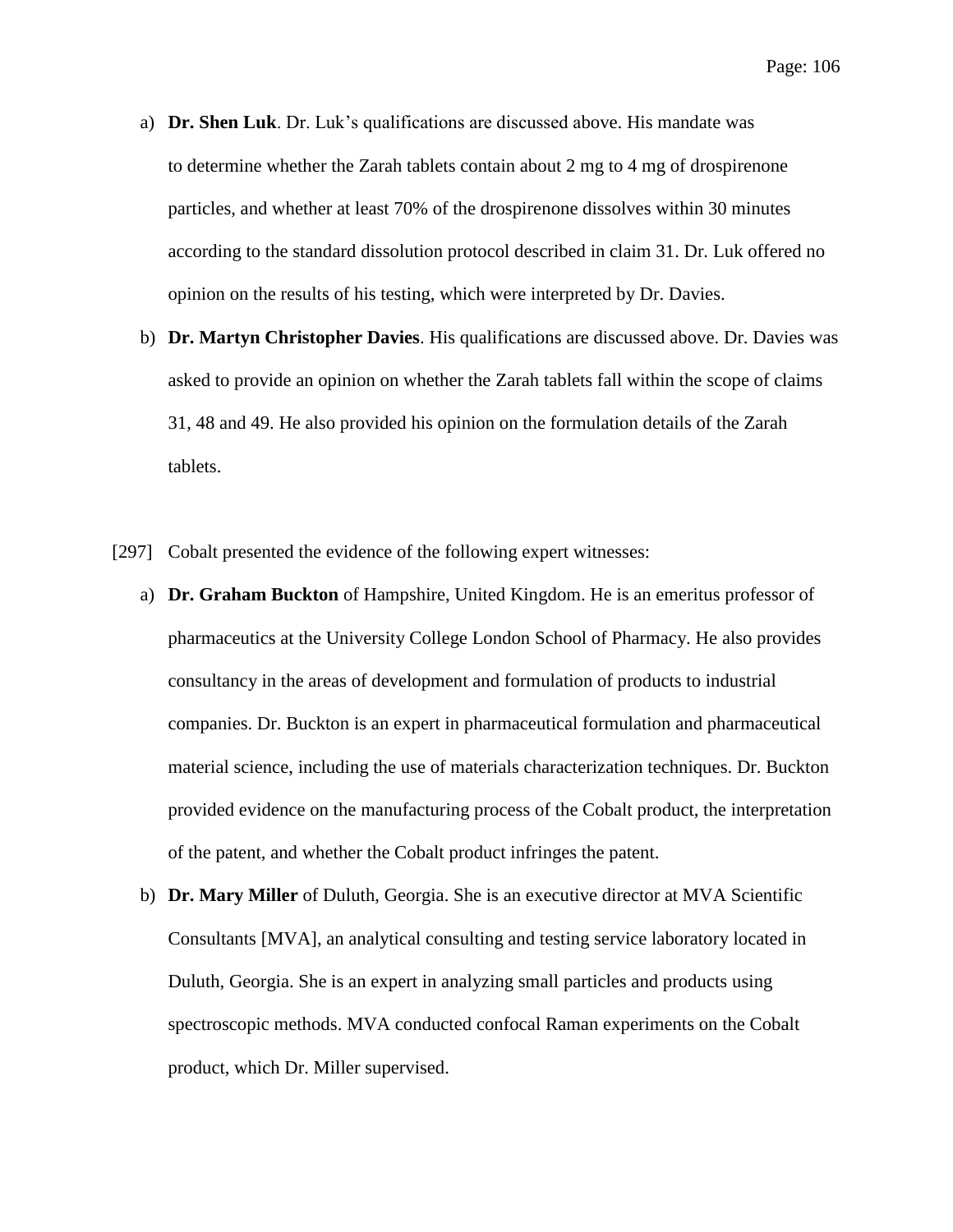c) **Dr. Simon Webster** of Leeds, United Kingdom. He is the Founder and Managing Director of Artos Innovation Limited, which provides analytical and diagnostic technology development to developers and sellers, and Iguana Innovation Limited, which provides business and technical support services for investors. Dr. Webster is an expert in Raman spectroscopy, including the use of Raman spectroscopy to characterize and image pharmaceutical products and their composition. His mandate was to respond to the opinions expressed by Drs. Luk and Davies with respect to Juniper's testing of the Cobalt product, and contrast the work described in Dr. Miller's report with the testing performed by Juniper.

# C. *The Evidence – Experimental Testing*

(1) Experiments conducted by Bayer

[298] As in the Apotex proceedings, Bayer retained Juniper to conduct confocal Raman spectroscopy and dissolution testing on Cobalt's Zarah tablets. Juniper did not conduct FT Raman spectroscopy on the Zarah tablets, because Cobalt has never alleged that its Zarah tablets contain drospirenone in the form of a molecular dispersion.

(2) Experiments conducted by Cobalt

[299] MVA performed confocal Raman spectroscopy experiments to determine whether the Zarah tablets are comprised of drospirenone particles.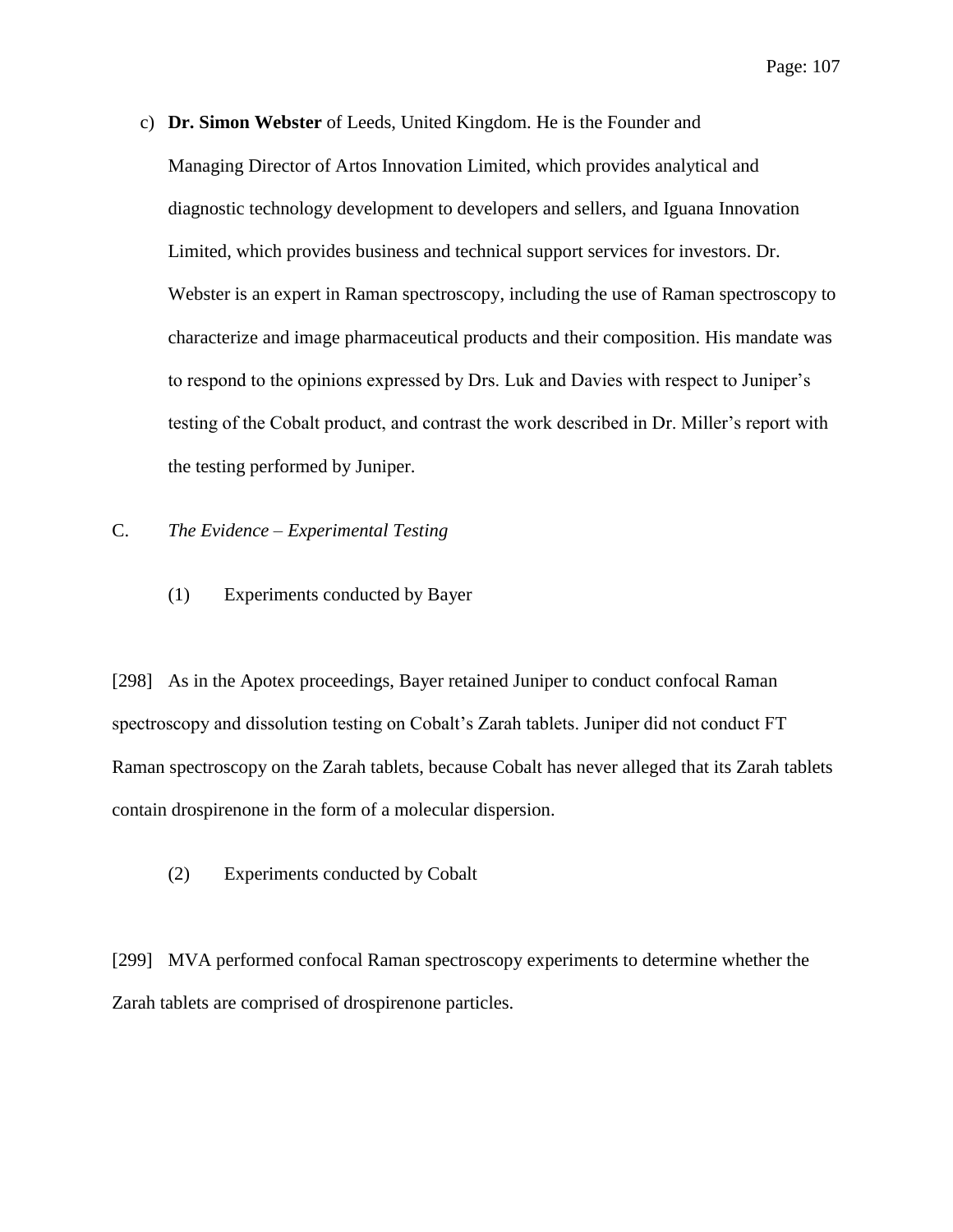## D. *General Observations Regarding the Evidence*

[300] I found the expert witnesses who were called to testify by both parties regarding Bayer's allegation of infringement against Cobalt to be generally credible. The sole exception is Dr. Buckton, whose evidence I found to be inconsistent with that of all other expert witnesses, and with his own testimony in prior litigation.

# E. *Further Observations Regarding Construction of the Claims*

[301] Bayer and Cobalt do not agree on the meaning of "drospirenone particles" in claim 31. Bayer asserts that the meaning has previously been settled by this Court and the Federal Court of Appeal, and in both instances the term "drospirenone particles" was held to include all drospirenone particles that rapidly dissolve in the manner described in the claim.

[302] Dr. Buckton testified that, as a consequence of the tabletting process undergone by the Zarah product, the sprayed-on drospirenone and other materials rearrange and bond together. According to Dr. Buckton, a tablet is formed by the application of an enormous force to a mixture of pharmaceutically active ingredients and excipients that are held in the die of a tabletting machine. The force initially causes the particles to consolidate, move past each other, and fragment to a small extent, until no further movement is possible and a tablet is produced: "[d]uring the tabletting process, brittle materials will fracture instantaneously, move and rebond, whereas plastic materials will flow and thus intermingle between, join and bond with the other particles".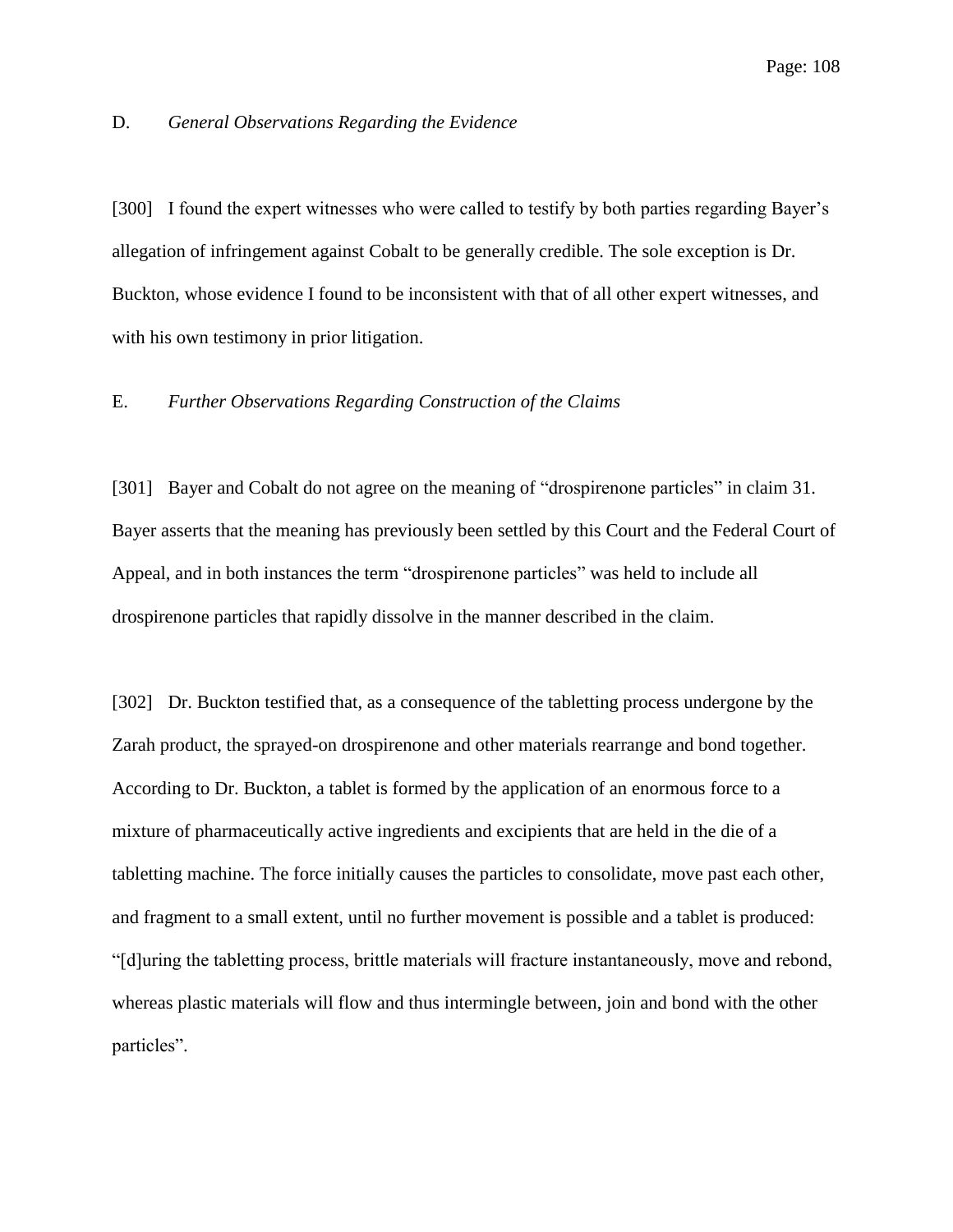[303] Dr. Buckton characterized the contents of a tablet as a "bonded mass" (*i.e.*,

comprising bonded materials but not free-standing particles). As a result of fracturing and

flowing, the materials put into the die of the tabletting machine do not emerge unchanged:

 $\ldots$  But undoubtedly the particle of  $\ldots$  which is oozed and flowed under the pressure, will not be the particle of that it started with. The particle of  $\blacksquare$ , which is fractured and rebonded, will not be the particle of lactose it started with. And equally, drug particles, if they fractured or flowed – and drugs can be brittle or can be plastic, different drugs are brittle or plastic or some can be both – they will not be the same material they started with either. So there will be a movement and change of materials as they flow, break and rebond and form new things in the tableting process.

[304] Cobalt's position, based on Dr. Buckton's evidence, is that even if Cobalt's produces discrete particles, the tabletting process will cause these drospirenone particles to bond together to form a region of drospirenone on the surface of the carrier particles by virtue of the enormous compression force applied. Cobalt maintains that, as a result of the tabletting process, the contents of its product no longer fall within the claims in issue.

 $[305]$  According to Dr. Buckton, drospirenone

forms a "composite" or "construct" with the carrier. Dr. Buckton admitted the terms "composite" and "construct" have no special scientific meaning; they simply refer to two things brought together in the literal sense, in this case drospirenone and the carrier. Dr. Buckton did not dispute that the drospirenone may exist in particulate form, but he nevertheless maintained that those particles would not be encompassed by claim 31.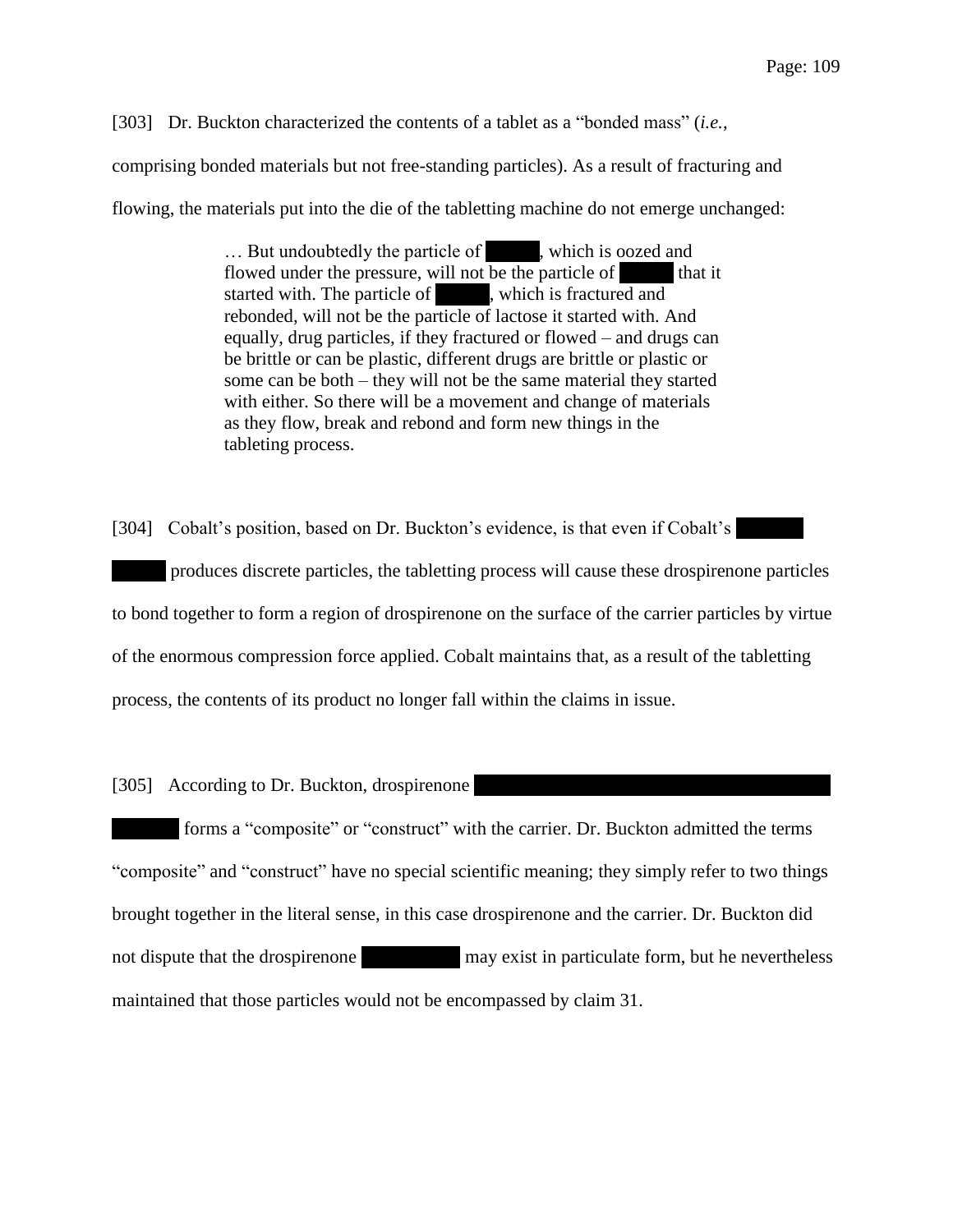[306] Bayer submits that Dr. Buckton's interpretation is "contrary to prior judicial findings, contrary to the opinions of other experts in these proceedings, contrary to his own testimony in the United Kingdom, and contrary to science in general". Dr. Buckton previously provided expert evidence in a case involving the equivalent to the '426 patent in the United Kingdom. In that proceeding, he acknowledged that the vas known to "increase the rate of dissolution, since upon drying the solvent off, a large number of very small API [active pharmaceutical ingredient] particles would be

particles".

[307] I accept Bayer's assertion that Dr. Buckton's testimony stands alone. I prefer the evidence of Drs. Parr, Webster and Davies, all of whom defined the term "particle" as a solid state, non-dissolved form of matter.

F. *Analysis*

(1) Cobalt's Manufacturing Process

[308] Bayer argues that Cobalt's manufacturing process inherently produces drospirenone particles. According to the Cobalt ANDS, the manufacturing process for Zarah tablets may be divided into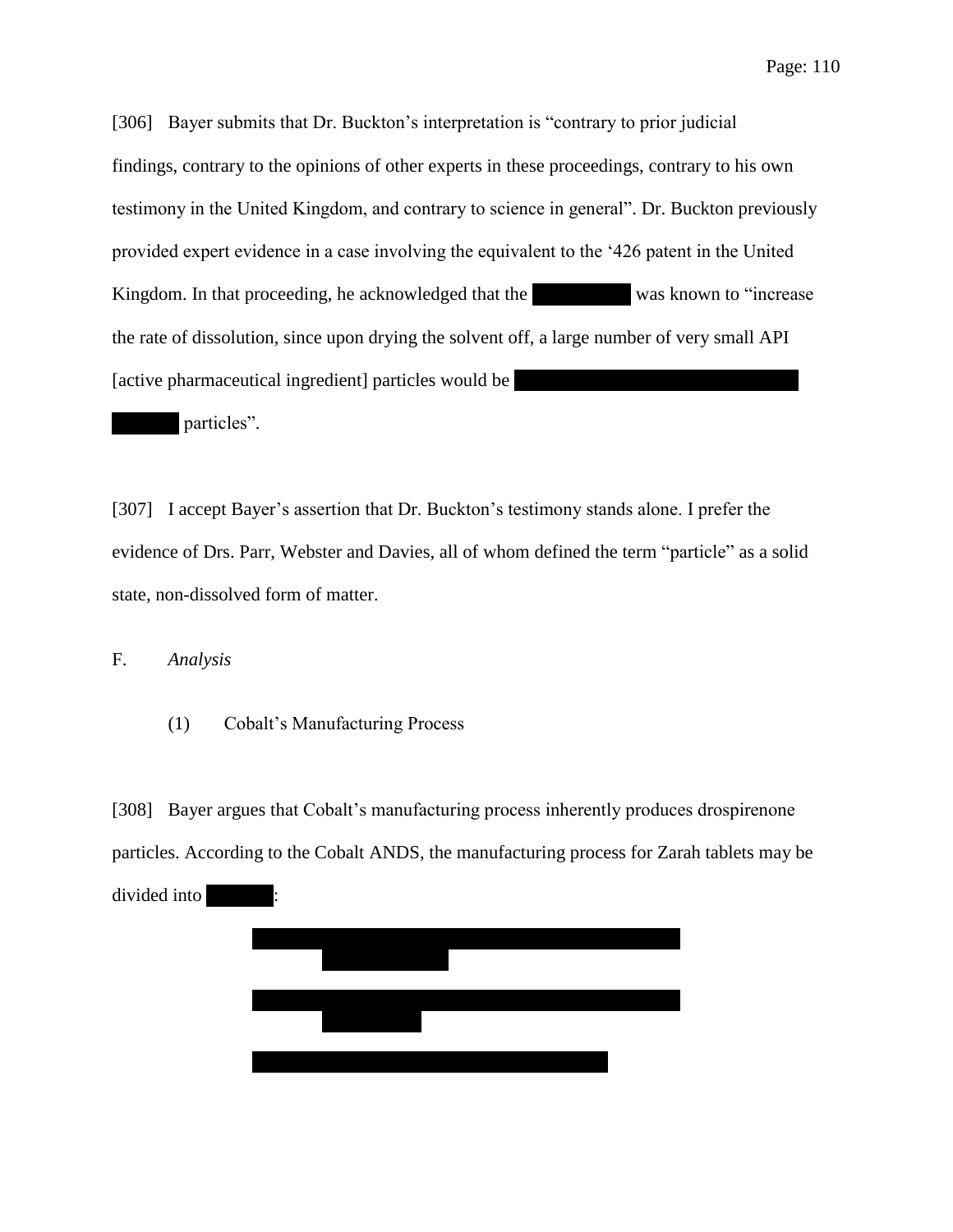

drospirenone in the Zarah tablet therefore cannot exist as a molecular dispersion. Dr. Cima agreed that if drospirenone

then the result must be drospirenone particles. In the words of Dr. Cima, "that's the only thing they can be". While Dr. Cima expressed this view in the context of Bayer's allegation of infringement against Apotex, counsel for Cobalt acknowledged that scientific information provided by expert witnesses at a general level could be considered in both cases.

[310] Dr. Buckton conceded that the Islam used to manufacture Zarah tablets is the same as the one described in the '426 patent. Although his evidence was not entirely consistent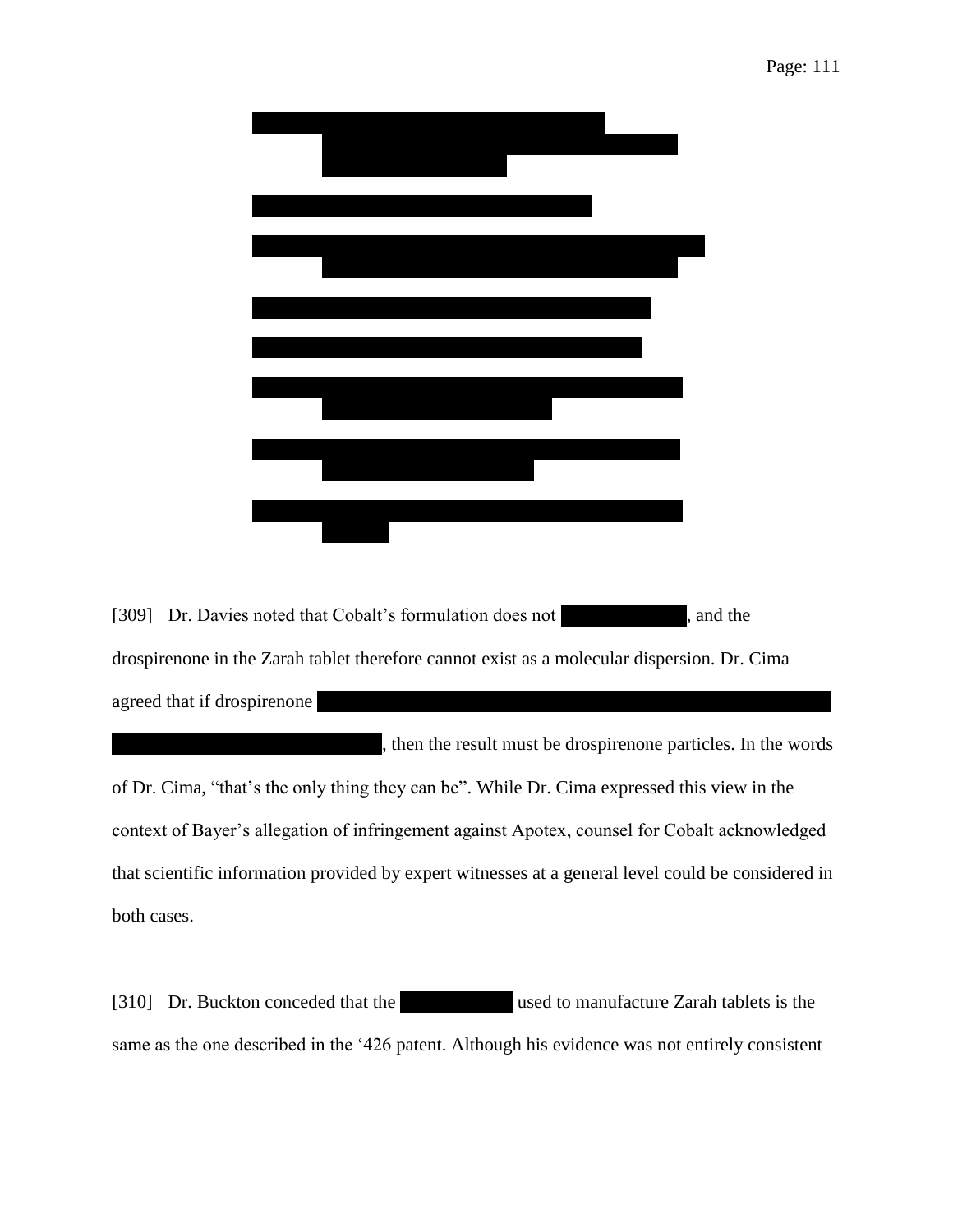on this point, he also acknowledged that drospirenone particles may result from the

(2) Bayer's Confocal Raman Spectroscopy Experiments

 $\mathbf{x}$ 

[311] On behalf of Bayer, Juniper obtained cross sections of two Zarah tablets and subjected them to confocal Raman spectroscopy. Survey area maps were then prepared, which indicated where drospirenone was located within the area scanned. Ten smaller areas were selected from each survey area map to obtain higher resolution Raman maps for each Zarah tablet.

[312] Dr. Davies testified that the result of Juniper's confocal Raman spectroscopy tests confirmed the presence of discrete particles of drospirenone in the Zarah tablets. He concluded that the Raman survey maps revealed the presence of isolated drospirenone particles in the Zarah tablets.

[313] The higher resolution Raman maps also showed drospirenone as discrete particles and clusters of particles in the Zarah tablets. Based on the confocal Raman experiments, Dr. Davies concluded that Zarah tablets contain 3 mg of drospirenone particles. He found no evidence of drospirenone in non-particulate form, and he therefore formed the opinion that all 3 mgs of drospirenone in the Zarah tablets is particulate.

[314] Dr. Webster cautioned that Juniper had sampled only a very small fraction of the total tablet. He described this as a methodological constraint, rather than a criticism of Juniper's test results.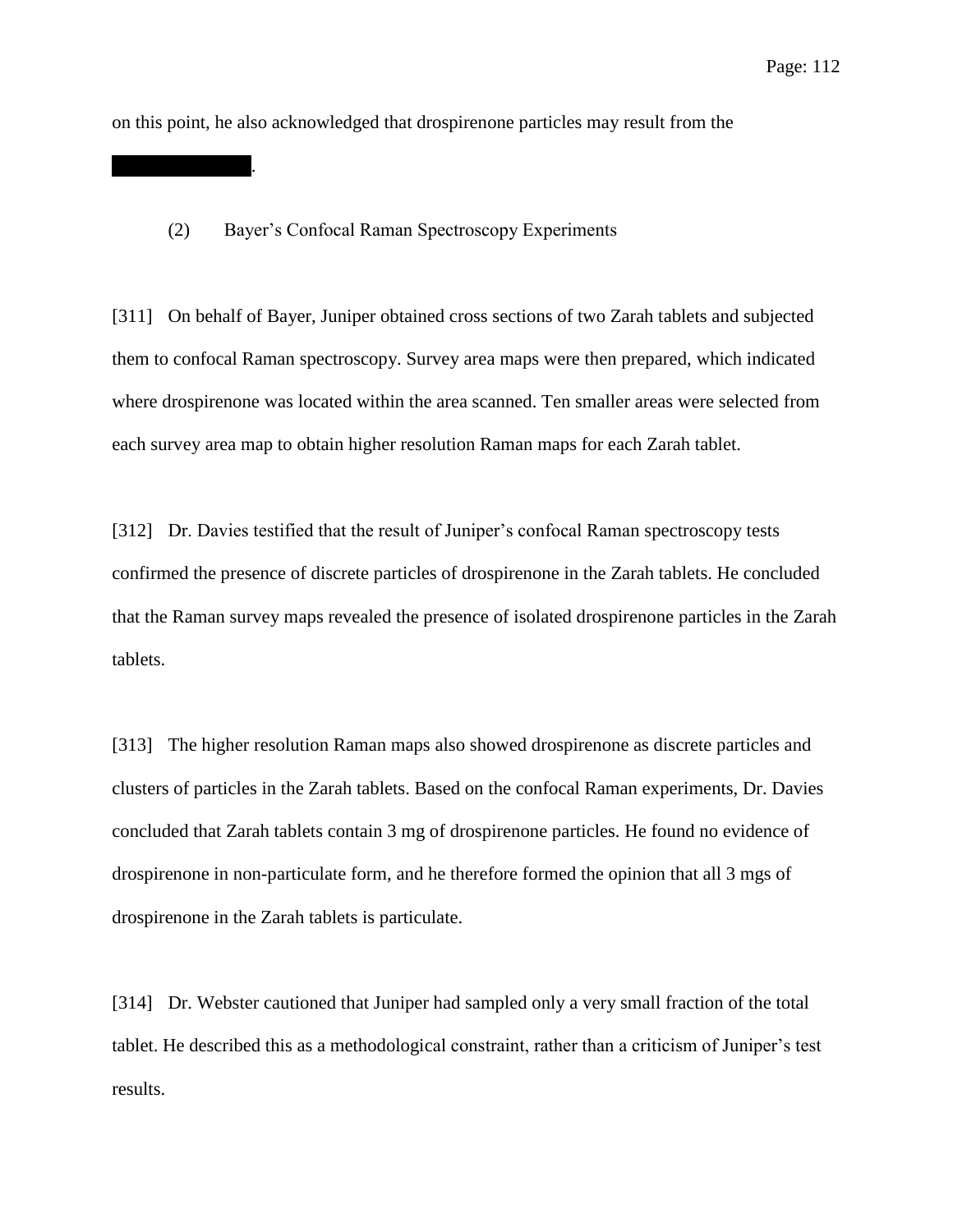[315] Dr. Davies countered that the process used by Cobalt to manufacture its Zarah tablets yields a homogenous distribution of drospirenone particles throughout the tablet, and the samples analyzed by Juniper were therefore representative of the drospirenone particles contained in the tablet as a whole. Dr. Luk explained that, given Cobalt's admission that its tablet contains 3 mg of drospirenone, and the absence of a molecular dispersion, it follows that this amount of drospirenone must all be particulate.

(3) Cobalt's Confocal Raman Spectroscopy Experiments

[316] MVA conducted confocal Raman spectroscopy experiments on two Zarah tablets. One tablet was not processed prior to scanning, and a Raman intensity map was generated of the tablet's outer surface. The other tablet was cross-sectioned. An area comprising 1 mm by 1 mm was scanned to obtain a high resolution Raman map. The Raman map of the tablet cross-section had a lower resolution than the Raman map of the tablet surface.

[317] For each tablet, Raman intensity maps were generated to show the distribution of the primary ingredients contained in the Zarah tablets: drospirenone,  $\blacksquare$  A Raman intensity overlay map was then produced for each tablet from the individual intensity maps of drospirenone,

[318] Dr. Webster observed that the drospirenone in the MVA Raman maps appeared to be more widely distributed than in the Juniper maps, which in his view suggested Juniper may have failed to detect some non-particulate drospirenone. He attributed this to the longer exposure time and shorter wavelength of the laser light used by MVA. Dr. Webster identified additional factors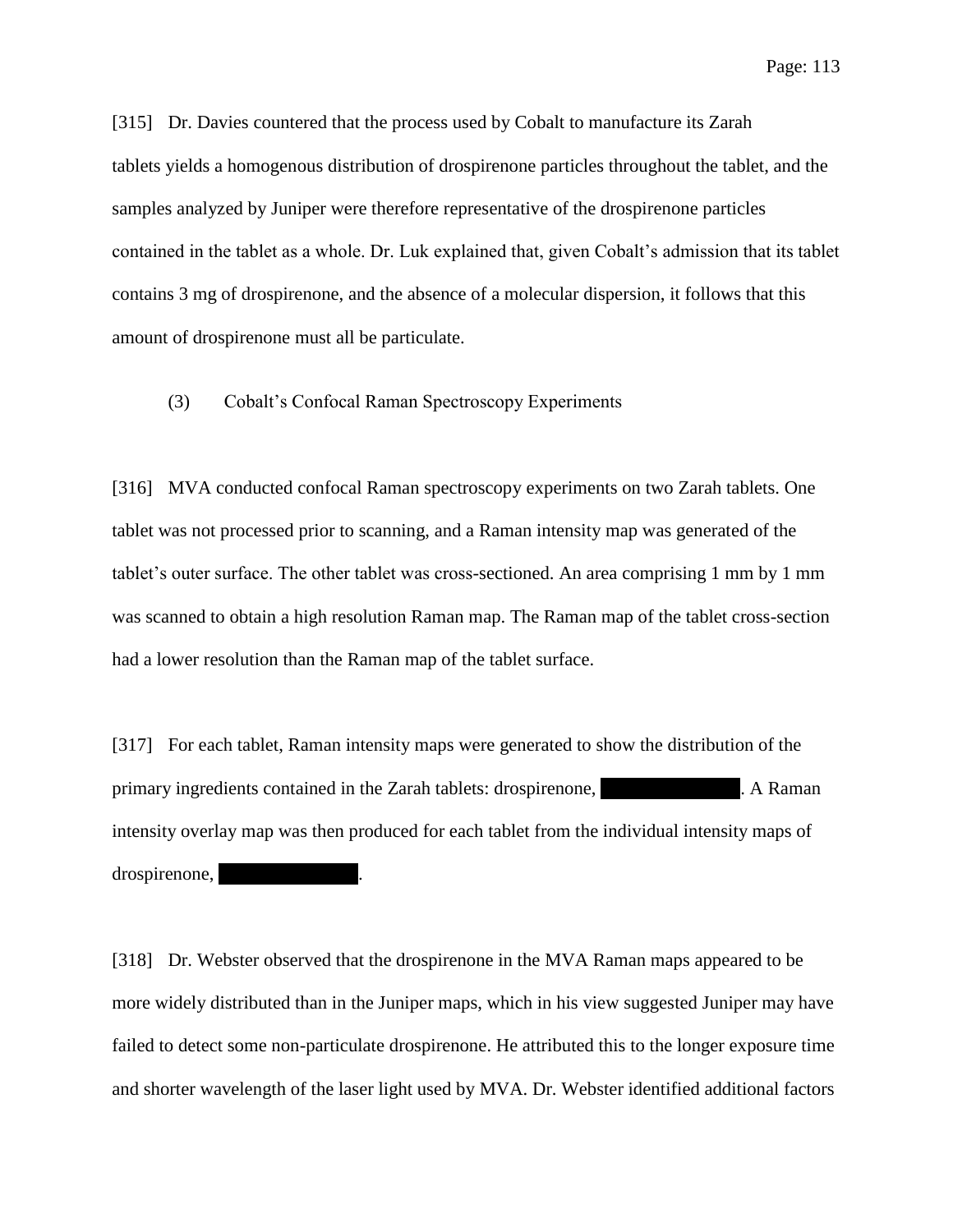which he suggested may have affected the relative sensitivities of the testing conducted by MVA and Juniper, but offered no definitive conclusions.

[319] Dr. Miller characterized the distribution of drospirenone,  $\hat{X}$  in the Zarah tablets as "intimately mixed". She stated that spectra collected from points in the overlay of the Raman intensity maps that appeared to correspond to only one ingredient in fact showed the presence of all three ingredients mixed together.

[320] Bayer acknowledged that Juniper's drospirenone Raman intensity maps tended to show a greater incidence of discrete particles of drospirenone when compared to the more continuous drospirenone signal in the MVA maps. However, Bayer argued this was likely due to the higher resolution of Juniper's Raman analysis. Dr. Luk suggested the drospirenone in the MVA Raman intensity maps may have been detected from outside the confocal plane, *i.e.*, outside the region intended to be examined. The apparent "continuous distribution of drospirenone" detected in the MVA Raman intensity maps may therefore have resulted from the detection of drospirenone in multiple planes of the sampling volume.

[321] I prefer the evidence of Drs. Luk and Davies. I accept their analysis of Cobalt's manufacturing process, and their conclusion that this necessarily produces drospirenone in the form of particles. I also accept the results of Juniper's testing, which confirmed that all of the drospirenone in Cobalt's tablets is particulate. Finally, I find that the assertion that the "intimate mixing" that is said to be demonstrated by MVA's test results is not in fact possible, because Cobalt's manufacturing process would not cause  $\blacksquare$  to be present in the same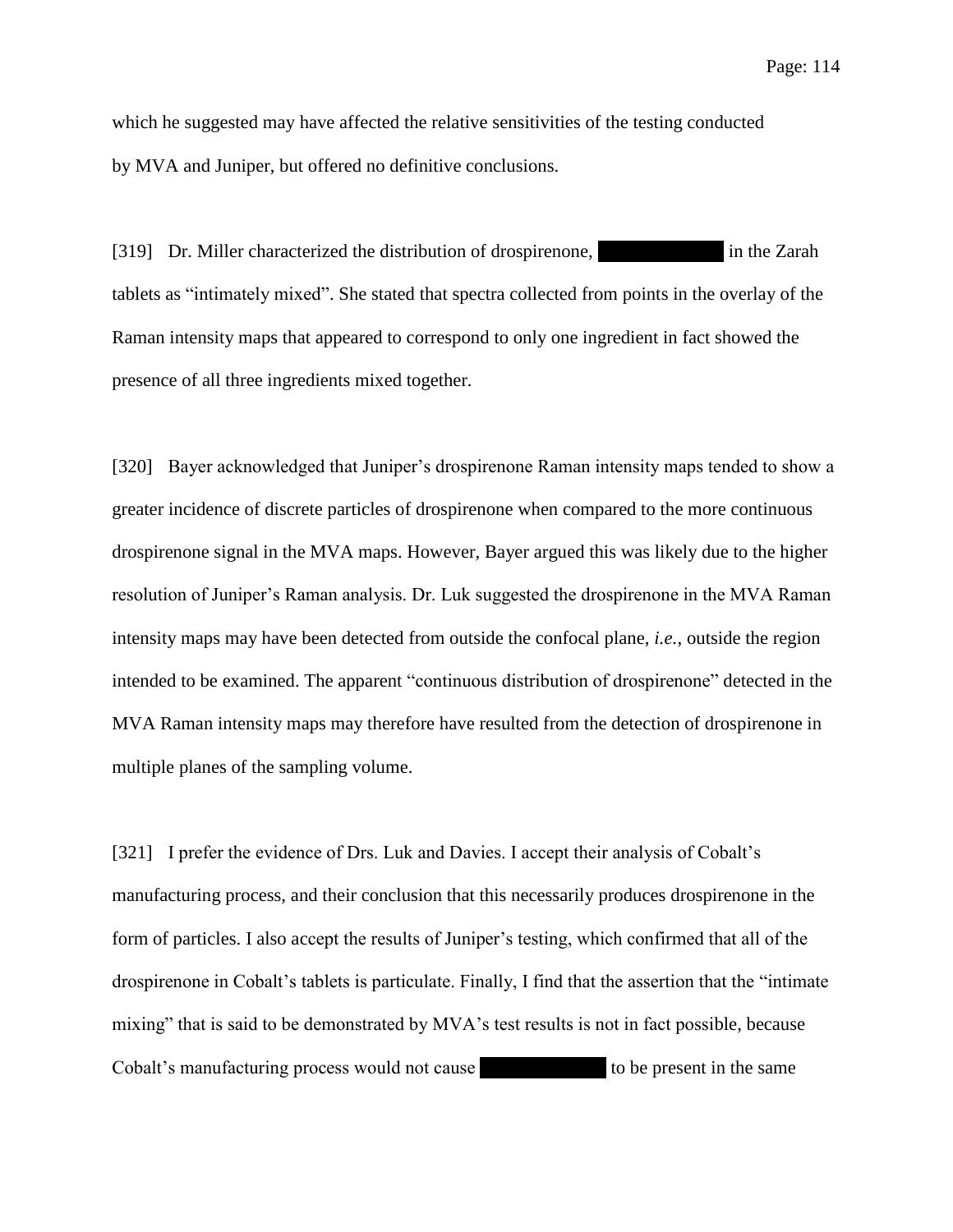location. A more plausible theory, in my view, is that the comparatively poor resolution of MVA's images, and the possibility that drospirenone may have been detected from outside the confocal plane, caused the results and conclusions of Cobalt's witnesses to be unreliable.

[322] Cobalt did not suggest that its tablets do not meet the dissolution profile described in claim 31 of the '426 patent, nor was this asserted in its pleadings. None of Cobalt's experts conducted dissolution testing. Dr. Buckton accepted that Cobalt's product would likely meet the dissolution profile, saying that he would be "amazed if the Cobalt product didn't hit that dissolution".

## G. *Conclusion*

[323] I am satisfied that Bayer has discharged its burden of demonstrating, on a balance of probabilities, that Cobalt's Zarah tablets infringe claim 31 and dependent claims 48 and 49 of the '426 patent. Both tablets contain drospirenone that is at least 90% in the form of particles; the amounts of the pharmaceutically-active ingredients fall within the parameters of the claims in issue; and they meet the dissolution profile described in claim 31 of the patent. The Zarah tablet is also exposed to the gastric environment upon dissolution. The Zarah tablets therefore meet these and all other essential elements of claims 31, 48 and 49.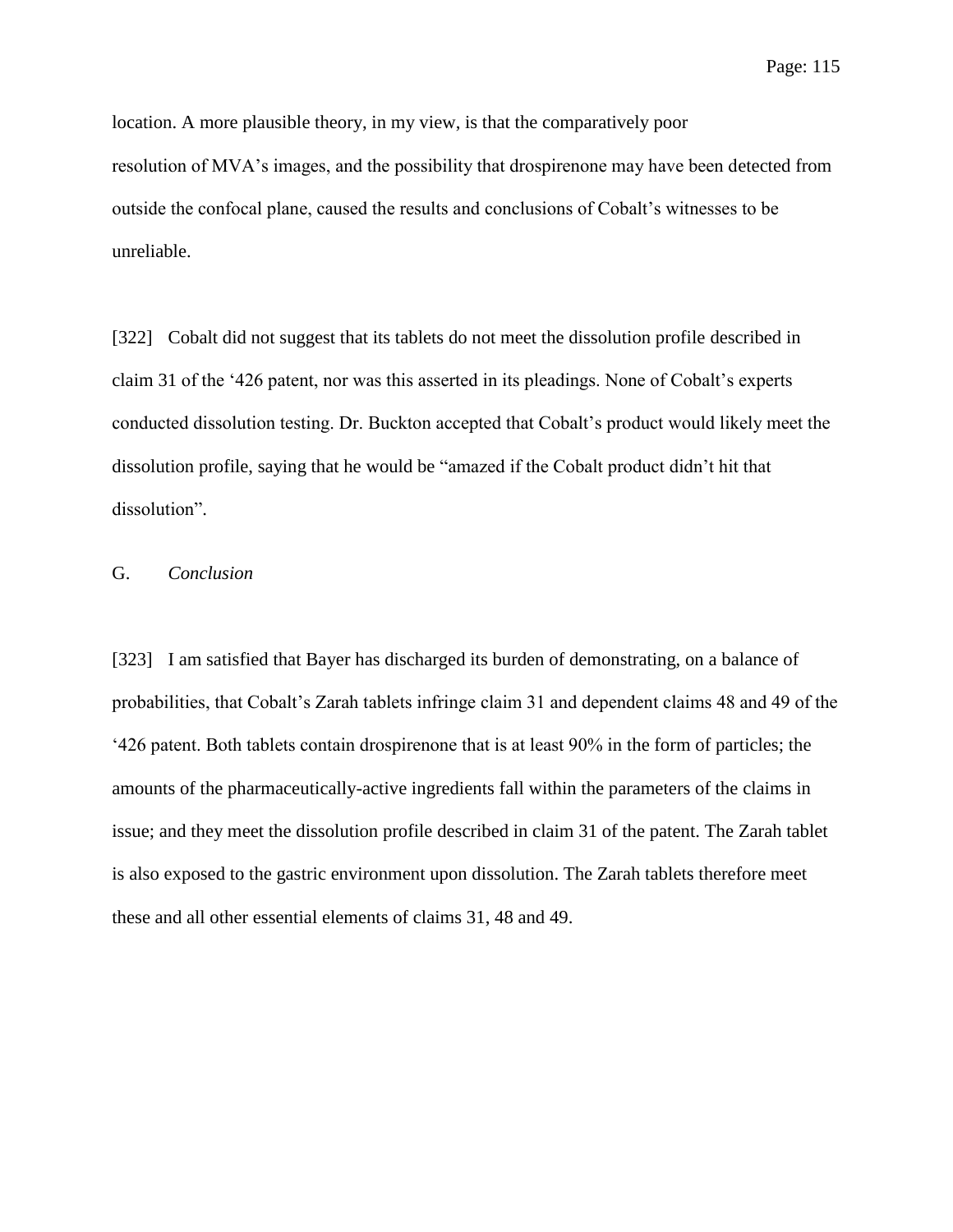#### XII. Remedies

[324] Bayer seeks the following relief in its statements of claim against Apotex and Cobalt: declarations as to validity; declarations as to infringement; an injunction; delivery up or destruction under oath; damages or an accounting of profits as they may elect; pre- and postjudgment interest, compounded; costs and other relief.

[325] Bayer is entitled to a declaration that claims 31, 48 and 49 of the '426 patent are not invalid based on any of the asserted grounds of obviousness, anticipation, overbreadth, insufficiency or ambiguity of the specification, or inutility.

[326] Bayer is entitled to a declaration that claims 31, 48 and 49 of the '426 patent have been infringed, either directly and/or by inducing infringement, by Apotex's sale, importation, offering for sale and manufacture of its 3 mg drospirenone / 0.03 mg ethinylestradiol products marketed as "Zamine 21" and "Zamine 28" and its 3 mg drospirenone / 0.02 mg ethinylestradiol product marketed as "Mya".

[327] Bayer is entitled to a declaration that claims 31, 48 and 49 of the '426 patent have been infringed, either directly and/or by inducing infringement, by Cobalt's sale, importation, offering for sale and manufacture of its 3 mg drospirenone / 0.03 mg ethinylestradiol products marketed as "Zarah 21" and "Zarah 28".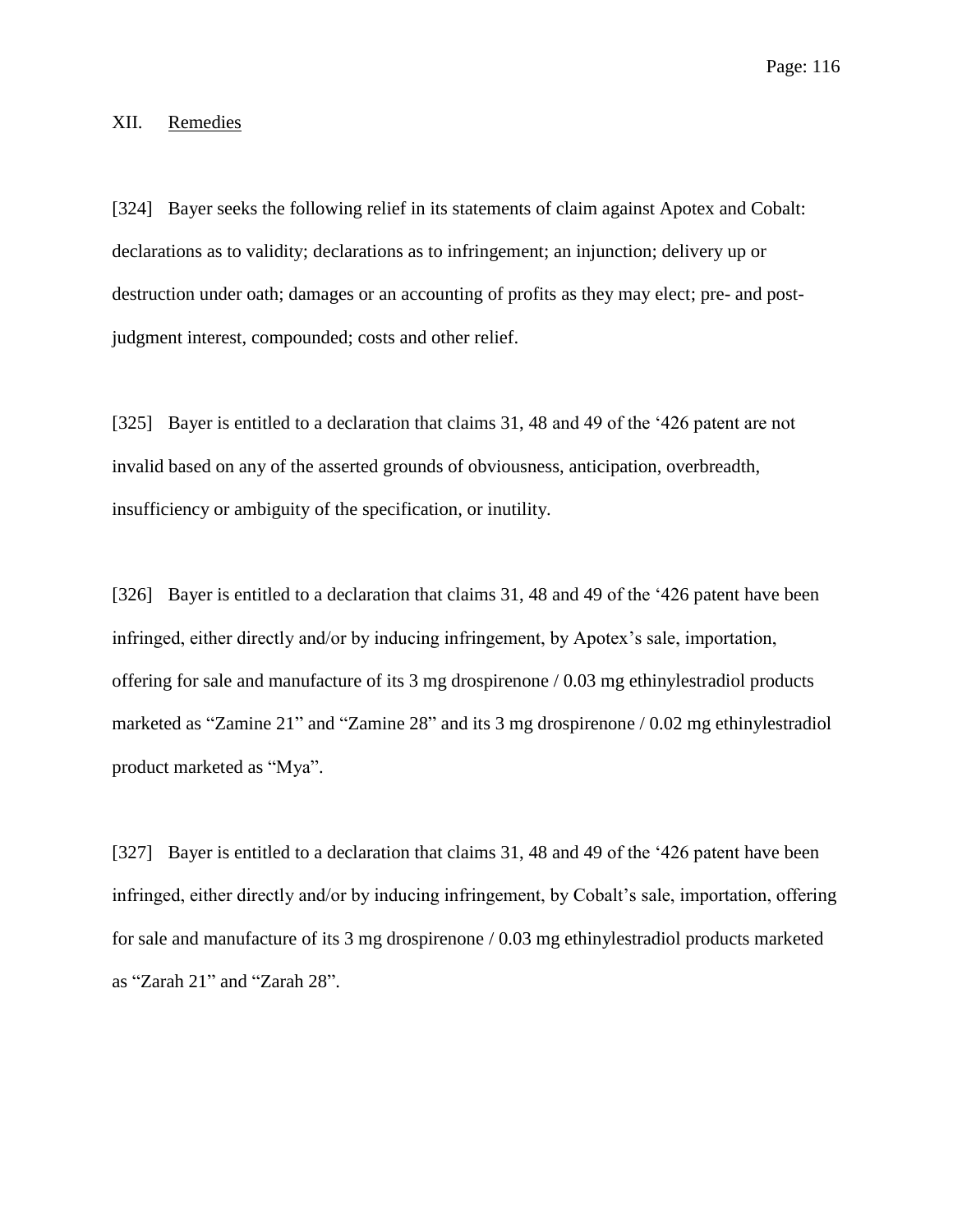[328] Bayer is entitled to an order enjoining Apotex and Cobalt (and any subsidiary and affiliated companies, franchisees, officers, directors, employees, agents, licensees, successors, assigns and any others over whom they exercise lawful authority) from manufacturing, using, offering for sale and/or selling to others for their use oral contraceptive tablets that infringe claims 31, 48 and 49 of the '426 patent and otherwise infringing or inducing infringement of claims 31, 48 and 49 of the '426 patent.

[329] Bayer is entitled to an order directing Apotex and Cobalt to deliver up to Bayer, or destroy under oath, all articles in its possession, power or control, the use of which would offend the injunction described above, or that fall within the scope of claims 31, 48 and 49 of the '426 patent.

[330] Prothonotary Milczynski's Bifurcation Order in the case against Apotex dated February 11, 2014 provided that the question of Bayer's entitlement, if any, to an accounting of profits would be dealt with in the context of the liability phase of the proceedings in  $T-1468-13$ . The same direction was made with respect to the proceedings in T-1368-14 in an Order dated January 15, 2015.

[331] Prothonotary Milczynski's Bifurcation Order in the case against Cobalt dated January 23, 2014 (T-1379-13) provided that the issue of Bayer's entitlement to an accounting of profits and Bayer's election between Bayer's damages and Cobalt's profits would be addressed in the "Infringement Quantification phase".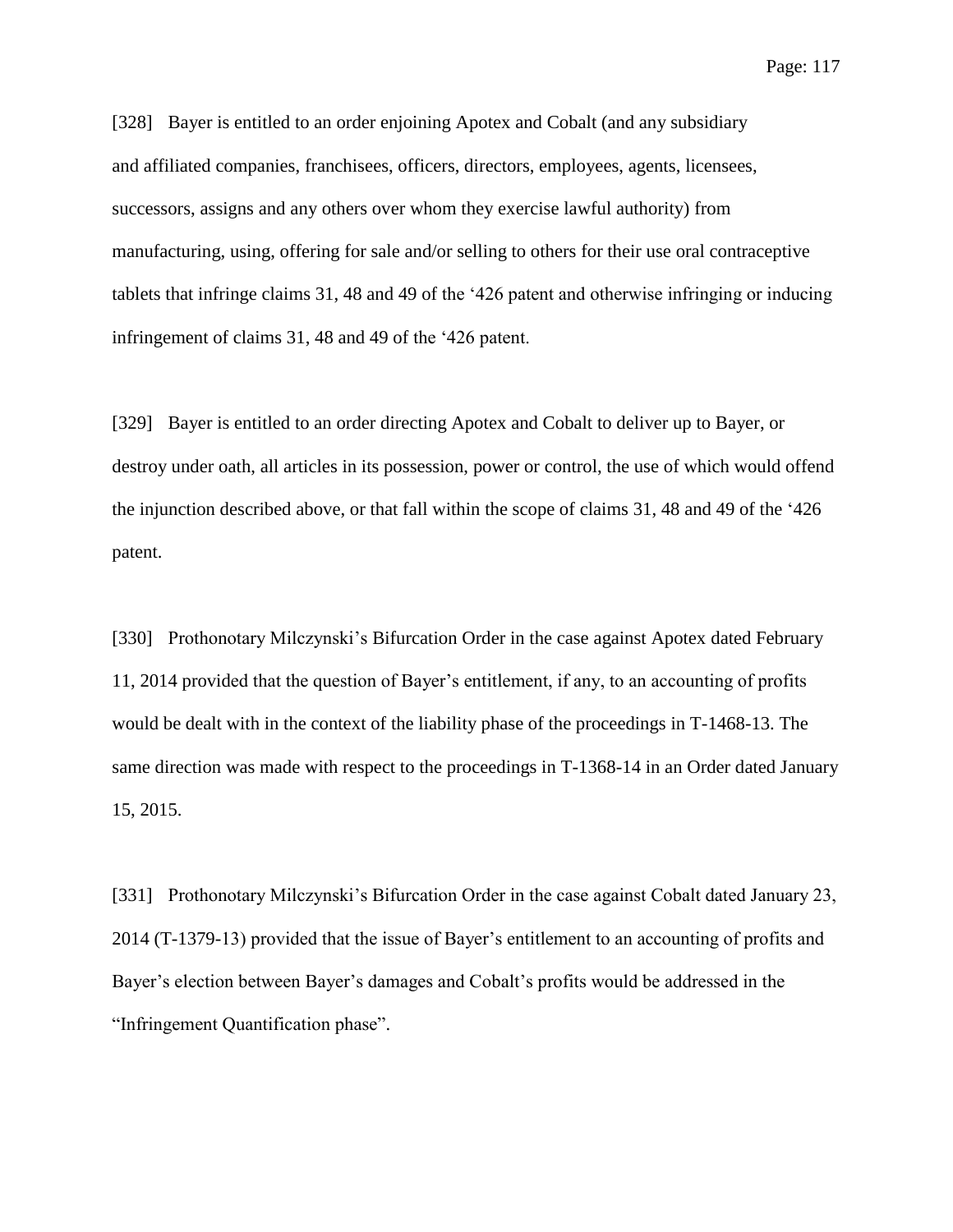[332] None of the parties addressed the question of Bayer's entitlement, should it be the successful party, to elect between damages and an accounting of profits. I will therefore give the parties thirty (30) days from the date of this Judgment and Reasons to make written submissions, not exceeding ten (10) pages, regarding this matter.

[333] Bayer's entitlement to pre- and post-judgment interest will be dealt with once damages and/or an accounting of profits have been determined.

XIII. Costs

[334] Prior to the issuance of these Reasons, the parties were directed to make submissions regarding the disposition and/or quantum of costs respecting the validity and infringement portions of these proceedings. To their credit, the parties were able to reach agreement on many aspects of a proposed costs framework in the event that the claims of the '426 patent in issue were held to be valid and infringed. This agreement is reflected in the Judgment that follows.

[335] In light of my conclusions that claims 31, 48 and 49 of the '426 patent are valid and infringed by Apotex's and Cobalt's tablets, it is unnecessary to resolve the parties' disagreement regarding entitlement to costs if claims 31, 48 and 49 of the '426 patent were found to be valid but not infringed, or invalid but infringed. The remaining areas of dispute are:

- a) Travel, accommodation and related expenses by counsel in respect of meetings with fact witnesses and meetings with clients;
- b) Expenses relating to discovery and trial fact witnesses;
- c) Costs relating to interpreter services in respect of discovery and at trial;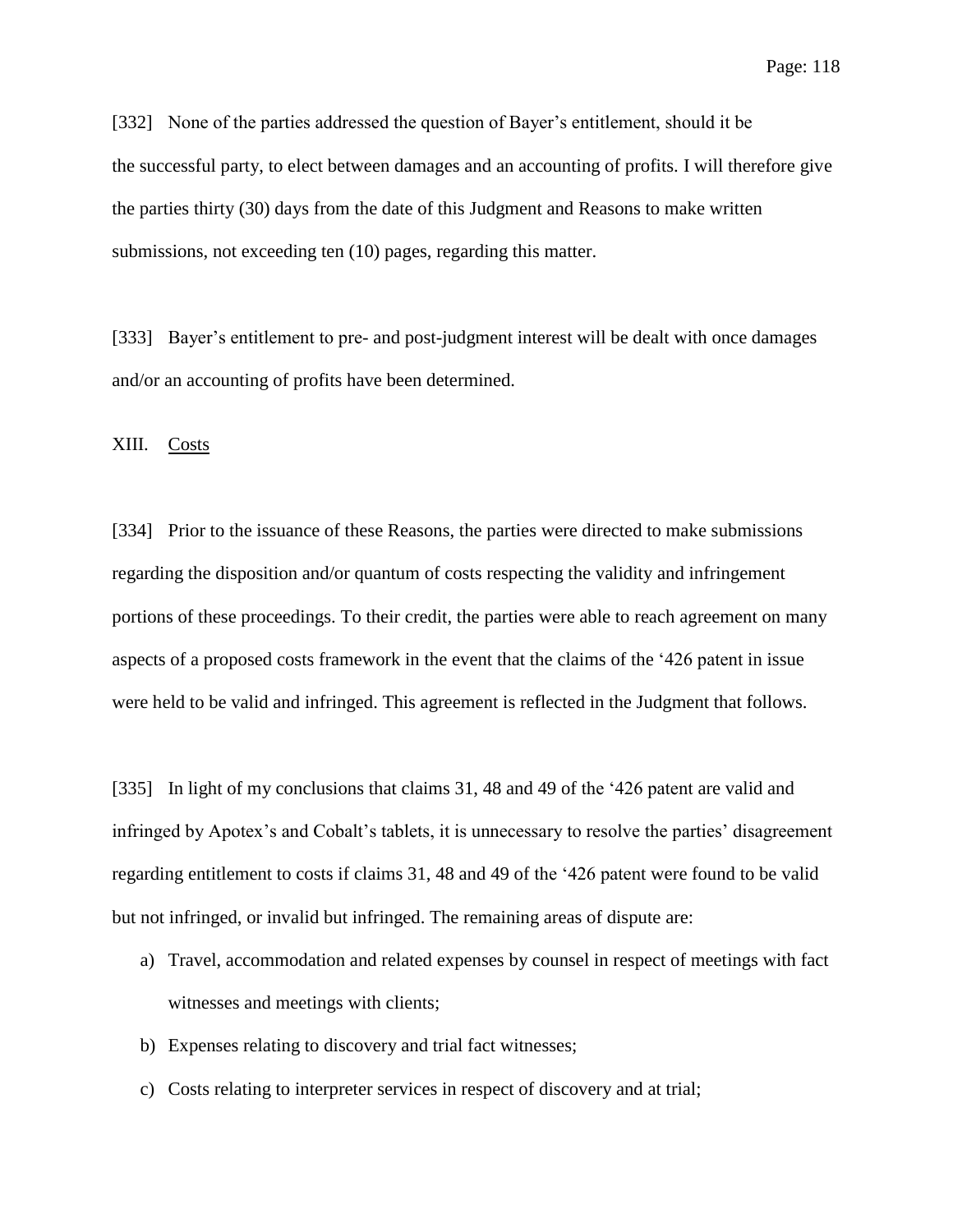- d) Costs relating to the translation of documents in respect of discovery and at trial; and
- e) Adjustments to the successful party's costs award based on that party's conduct of the proceedings.

[336] Bayer is the sole successful party in these proceedings. The question of any adjustment that should be made to the successful party's costs award based on any party's conduct therefore applies only to Bayer.

- [337] Apotex says that Bayer's costs award should be reduced to reflect the following:
	- a) On the first day of trial, Bayer abandoned its reliance on numerous claims of the '426 patent, specifically claims 1, 2, 4, 5, 6, 7, 30 and 52; and
	- b) In closing argument, Bayer abandoned its reliance on K-means clustering analysis in relation to its claim of infringement against Apotex.

[338] Cobalt says that Bayer's costs award should be reduced to reflect the abandonment of its reliance on claims 1, 2, 4, 5, 6, 7, 30 and 52 of the '426 patent. In addition, Cobalt maintains that Bayer should be entitled to only one set of costs arising from the issue of validity following September 3, 2015, the date on which Cobalt indicated to the Court that it would be bound by the validity determination in the Apotex actions.

[339] Bayer seeks increased costs on the grounds that Apotex and Cobalt lengthened the proceedings by conducting discoveries in relation to matters that they did not pursue at trial, and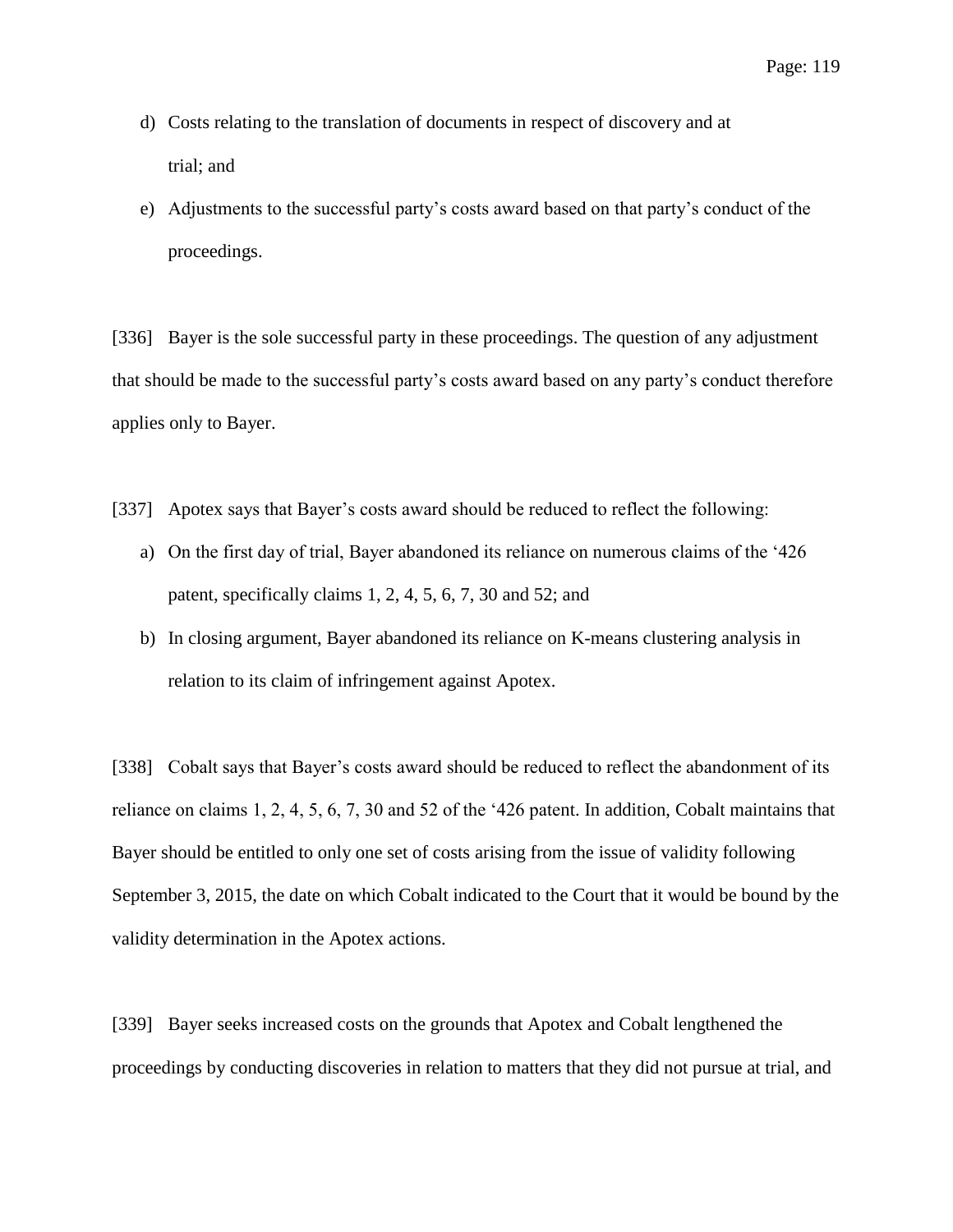by demanding disclosure of irrelevant documents. Bayer also says that Apotex abandoned numerous defences at trial, served its notices of experimental testing after the applicable deadline, conducted experimental testing late, and served its expert reports less than two weeks before the trial began. Bayer maintains that Cobalt failed to admit facts that it should have admitted, brought improper motions to amend its pleadings, and advanced defences that were not disclosed in its pleadings. Bayer also takes issue with the timing of Cobalt's notices of experimental testing and the delivery of its expert reports.

[340] I agree with Apotex and Cobalt that Bayer's costs award should be reduced to reflect Bayer's abandonment of its reliance on claims 1, 2, 4, 5, 6, 7, 30 and 52 of the '426 patent, and the abandonment of its reliance on K-means clustering analysis in relation to its claim of infringement against Apotex. While this approach is imperfect, in the interests of simplicity and efficiency, I will reduce Bayer's costs award by disallowing its claims for costs in respect of the matters enumerated in subparagraphs 335(a) to (d), above, and by disallowing its claims for increased costs based on the manner in which Apotex and Cobalt conducted the proceedings.

[341] I agree with Cobalt that Bayer should be entitled to only one set of costs and disbursements arising from the issue of validity following September 3, 2015.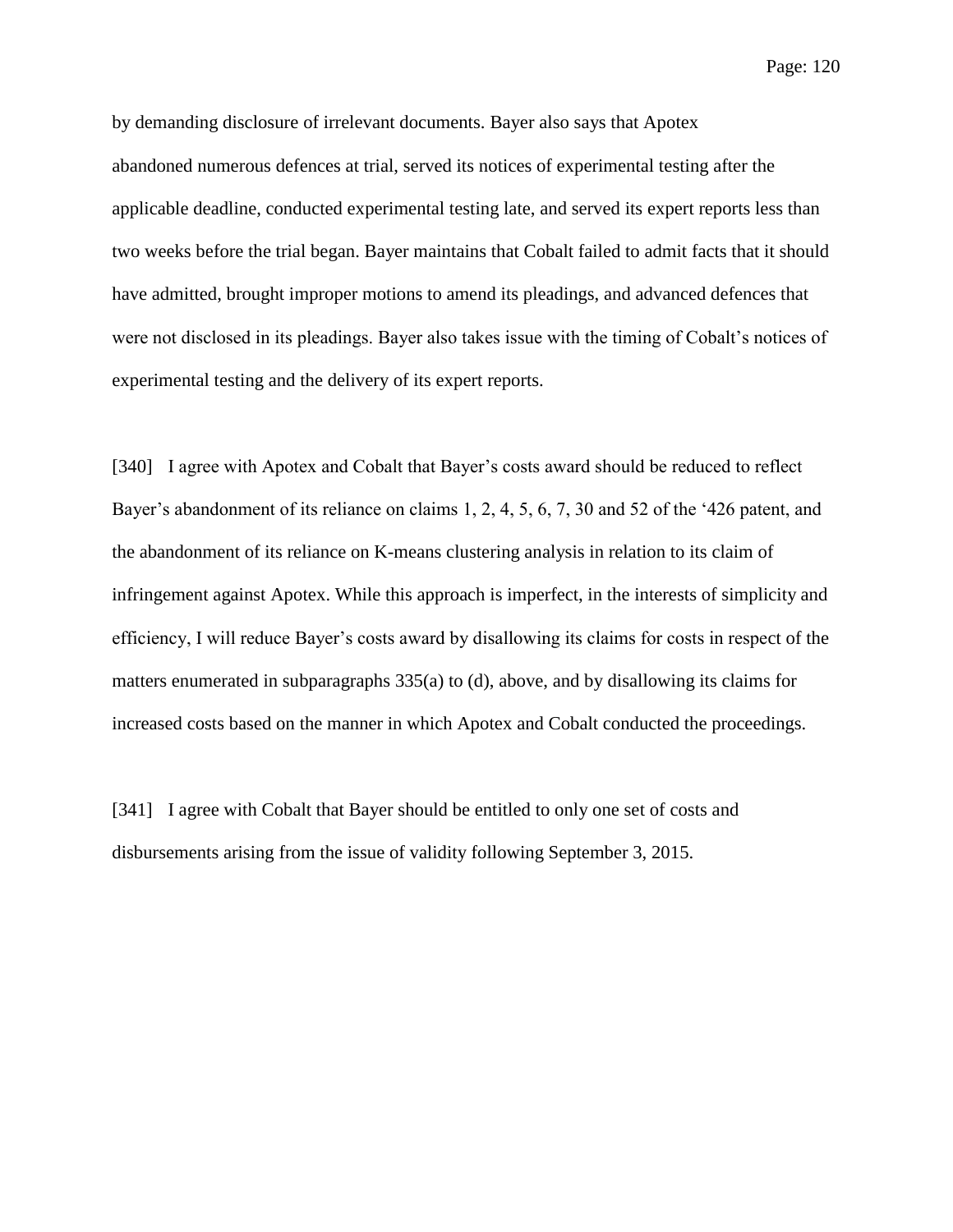### **JUDGMENT**

### **THIS COURT'S JUDGMENT is that**:

- 1. Claims 31, 48 and 49 of the '426 patent are valid and infringed by Apotex and Cobalt;
- 2. Apotex and Cobalt (and any subsidiary and affiliated companies, franchisees, officers, directors, employees, agents, licensees, successors, assigns and any others over whom they have control) are enjoined from manufacturing, using, offering for sale and/or selling to others for their use oral contraceptive tablets that infringe claims 31, 48 and 49 of the '426 Patent;
- 3. Apotex and Cobalt shall deliver up to Bayer, or destroy under oath, all articles in its possession, power or control, the use of which would offend the injunction described in paragraph 2, above, or that fall within the scope of claims 31, 48 and 49 of the 426 patent;
- 4. The parties may, within thirty (30) days of the date of this Judgment, make written submissions, not exceeding ten (10) pages, regarding Bayer's entitlement to elect between damages and an accounting of profits;
- 5. Bayer's entitlement to pre- and post-judgment interest will be dealt with once damages and/or an accounting of profits have been determined;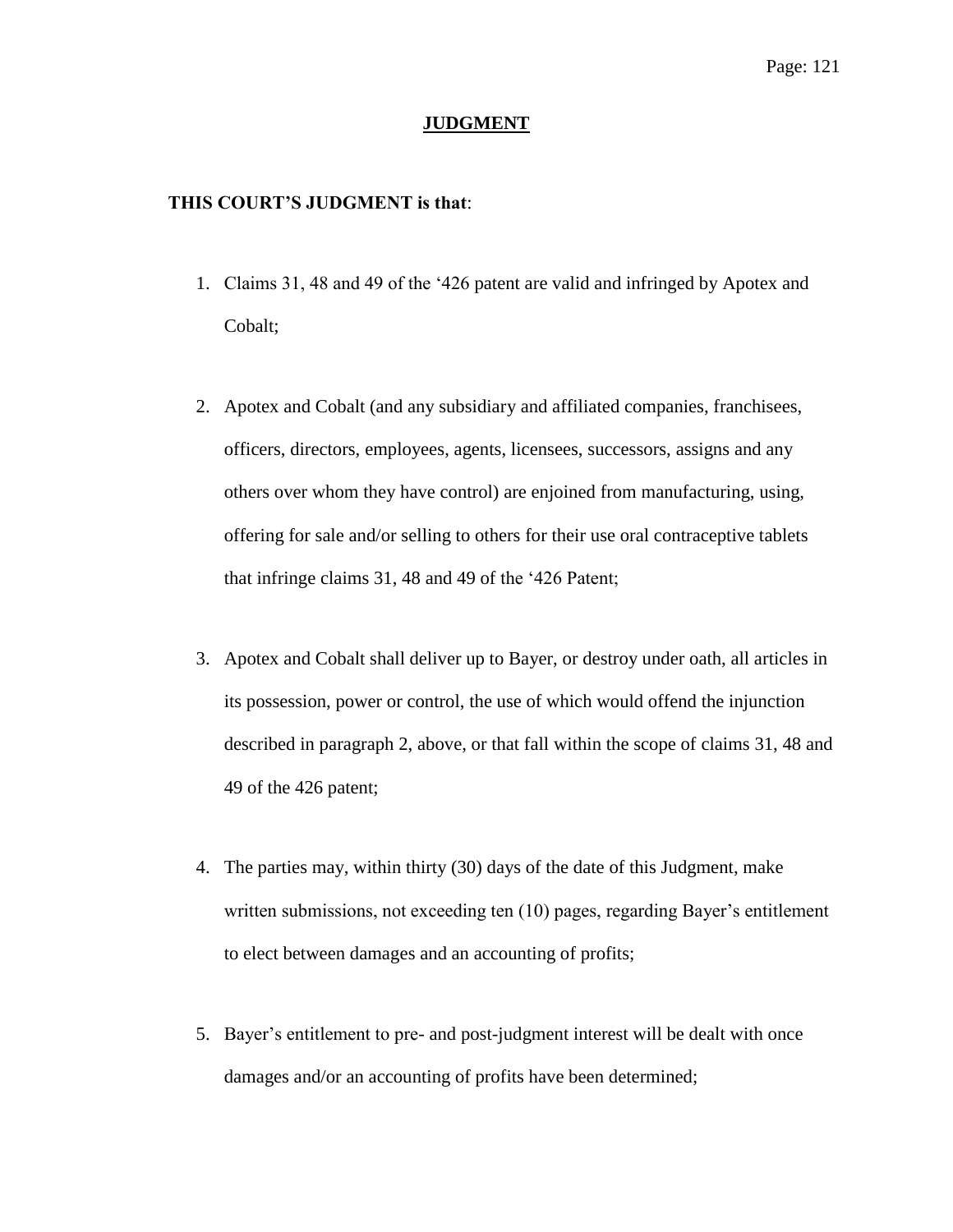- 6. Bayer is entitled to the following costs from Apotex and Cobalt:
	- a. Bayer may claim reasonable counsel fees at the upper end of column IV, Tariff B of the *Federal Courts Rules*, including fees for up to one "first counsel" (at 100% of the Tariff) and for one "second counsel" (at 50% of the Tariff, if present) in respect of:
		- i. preparation of pleadings;
		- ii. documentary and oral discovery;
		- iii. meeting with testifying experts, provided that travel time for counsel (regardless of whether first or second counsel) be reduced by 50%;
		- iv. preparation of expert reports and reply reports for those experts who appeared at trial;
		- v. preparation of witnesses who appeared at trial;
		- vi. attendance at *inter partes* testing;
		- vii. preparation and attendance at pre-trial conferences; and
		- viii. services after judgment not otherwise specified (Tariff Item 25).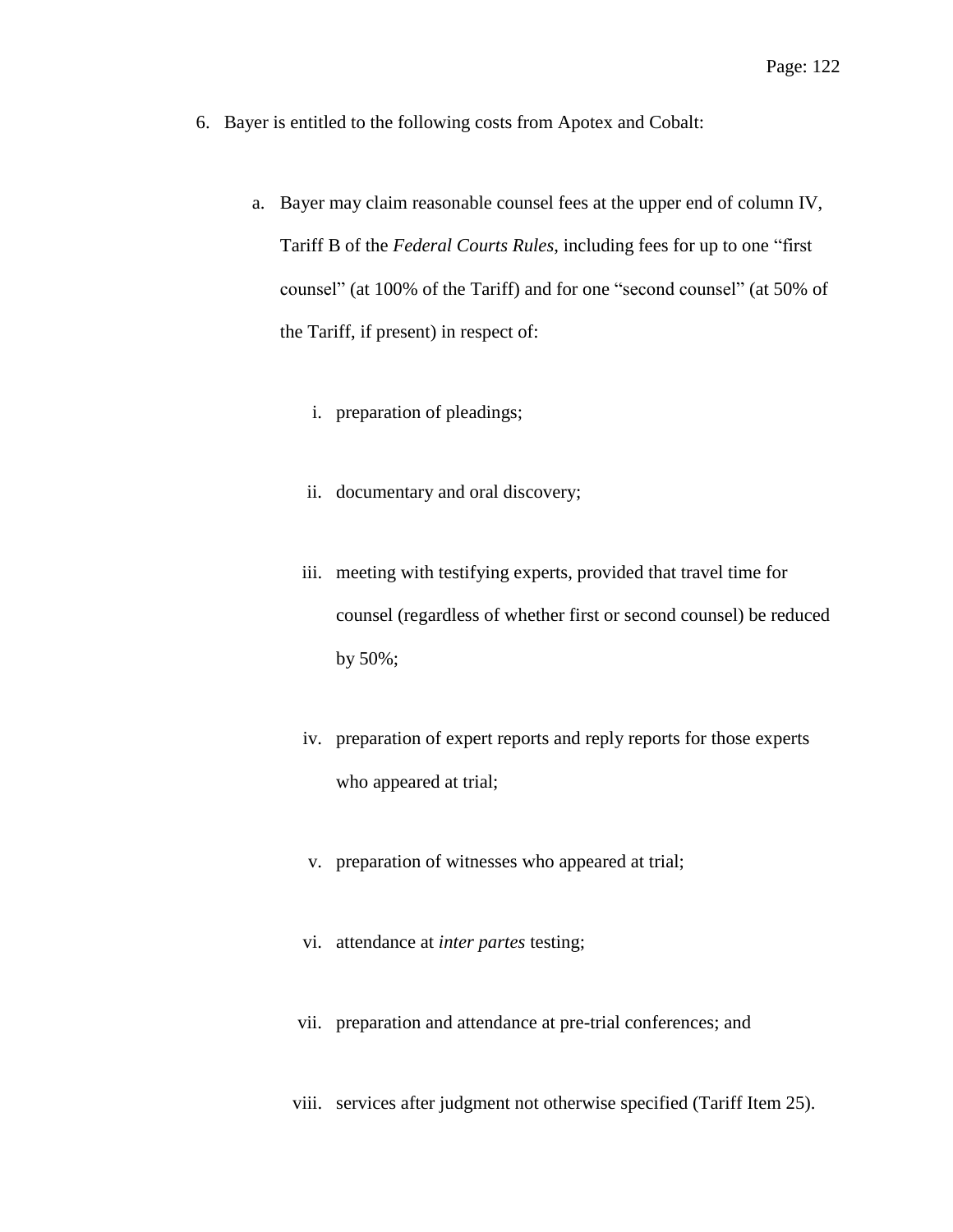- b. Bayer may claim counsel fees at mid-level of column III, Tariff B of the *Federal Courts Rules* for one "first counsel" for preparation and attendance on motions.
- c. Bayer may claim counsel fees at the upper end of column IV, Tariff B of the *Federal Courts Rules*, including fees for up to two "first counsel" (at 100% of the Tariff) and for one "second counsel" (at 50% of the Tariff, if present) in respect of preparation for and attendance at trial, and for the preparation of written submissions (Tariff Items 13-15).
- d. Bayer may claim the following disbursements:
	- i. reasonable travel, accommodation and related expenses for up to two counsel in relation to *inter partes* testing and meeting with testifying experts (business class airfare shall be reimbursed for travel to Europe);
	- ii. photocopying at a rate of 10 cents per page;
	- iii. stenography services (discovery and trial); and
	- iv. reasonable fees and disbursements for testifying experts (including travel expenses to testify) at an hourly rate less than or equal to the hourly rate charged by senior counsel. There shall be no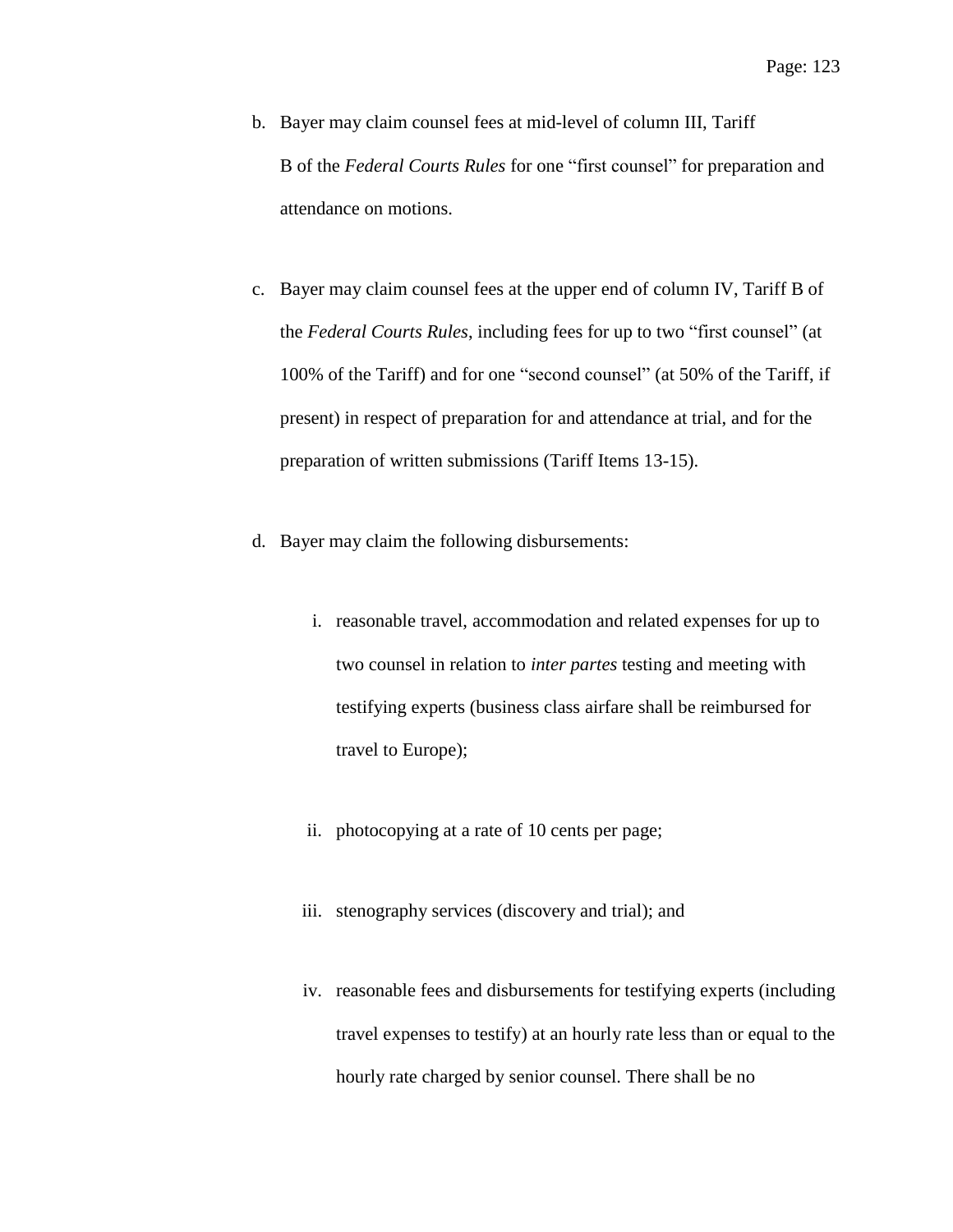entitlement to fees and disbursements for non-testifying experts, assistants, law clerks, and students.

e. Bayer may claim only one set of costs and disbursements arising from the issue of validity following September 3, 2015.

> "Simon Fothergill" Judge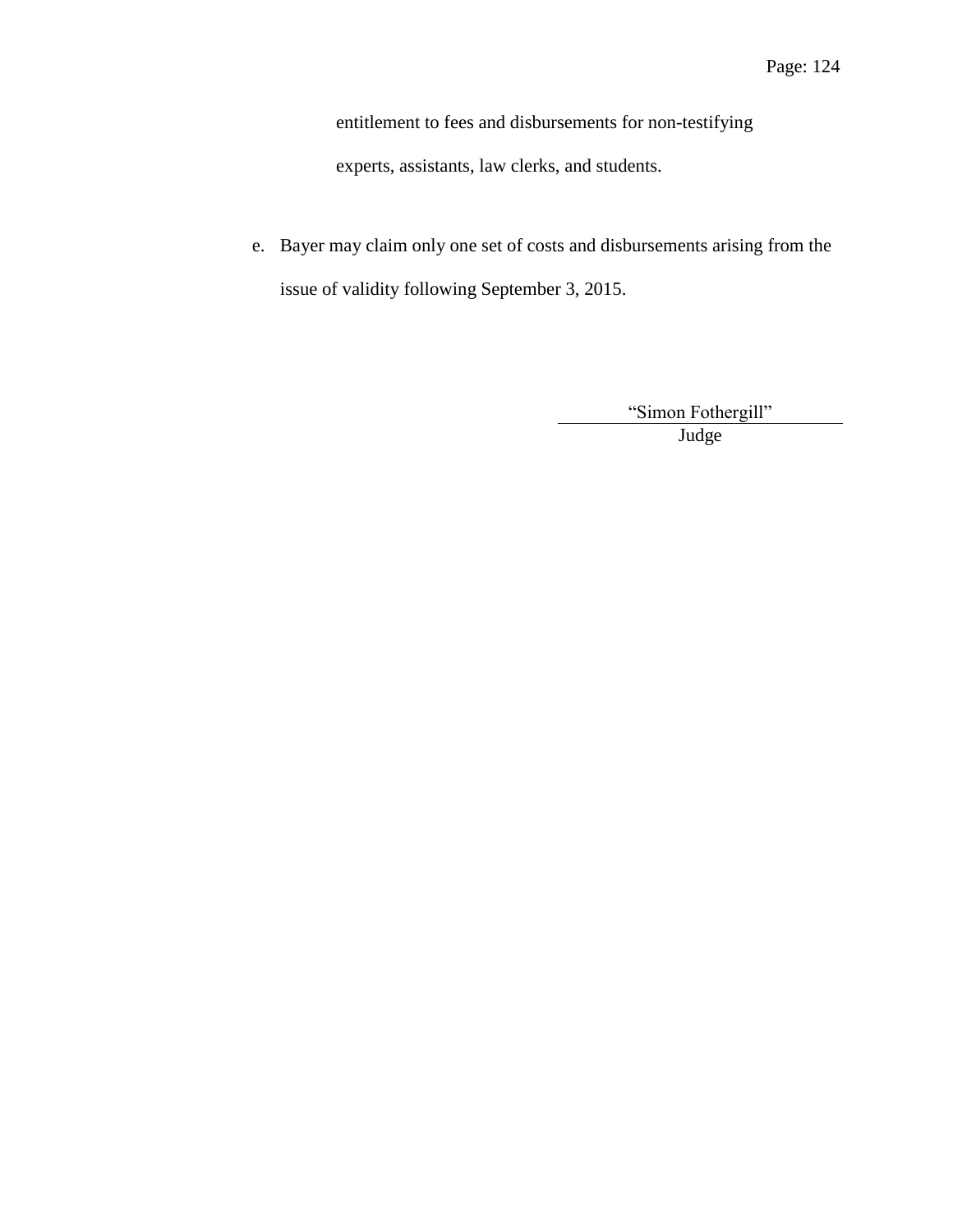## **FEDERAL COURT**

## **SOLICITORS OF RECORD**

- **DOCKETS:** T-1379-13, T-1468-13 AND T-1368-14
- **DOCKET:** T-1379-13
- **STYLE OF CAUSE:** BAYER INC. AND BAYER PHARMA AKTIENGESELLSCHAFT v COBALT PHARMACEUTICALS COMPANY

**AND DOCKETS:** T-1468-13; T-1368-14

- **STYLE OF CAUSE:** BAYER INC. AND BAYER PHARMA AKTIENGESELLSCHAFT v APOTEX INC.
- **PLACE OF HEARING:** TORONTO, ONTARIO
- **DATE OF HEARING:** JANUARY 11-14; 18-22; 25-28 FEBRUARY 1-5; 8-11; 17-19
- **PUBLIC JUDGMENT AND REASONS:**

SEPTEMBER 7, 2016

FOTHERGILL J.

**CONFIDENTIAL JUDGMENT AND REASONS AND PUBLIC JUDGMENT AND REASONS DATED:**

### **APPEARANCES:**

Mr. Peter Wilcox Mr. Jason Markwell Mr. Ariel Neuer Ms. Stephanie Anderson Ms. Monique Ashamalla Ms. Stefanie Di Giandomenico

Mr. Douglas Deeth Ms. Heather Watts Ms. Junyi Chen

# FOR THE PLAINTIFFS

FOR THE DEFENDANT COBALT PHARMACEUTICALS COMPANY